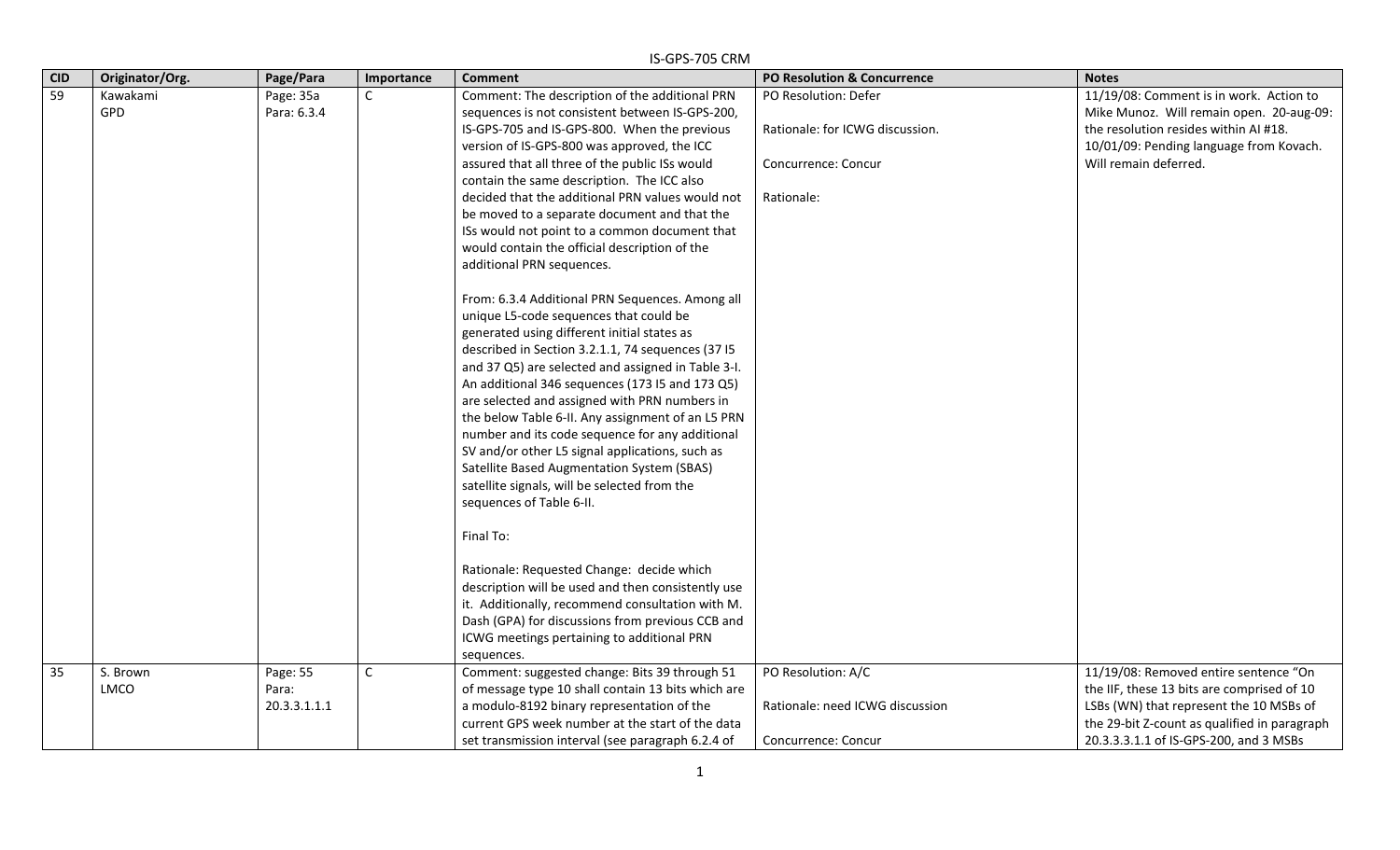| <b>CID</b> | Originator/Org.         | Page/Para               | Importance   | <b>Comment</b>                                                                                                                                                                                                                                                                                                                                                                                                                                                                                                                                                                                                                                                                                                                                                                                                                                                                                                                                      | PO Resolution & Concurrence                                                               | <b>Notes</b>                                                                                                                                                                                                                                                                                                                                            |
|------------|-------------------------|-------------------------|--------------|-----------------------------------------------------------------------------------------------------------------------------------------------------------------------------------------------------------------------------------------------------------------------------------------------------------------------------------------------------------------------------------------------------------------------------------------------------------------------------------------------------------------------------------------------------------------------------------------------------------------------------------------------------------------------------------------------------------------------------------------------------------------------------------------------------------------------------------------------------------------------------------------------------------------------------------------------------|-------------------------------------------------------------------------------------------|---------------------------------------------------------------------------------------------------------------------------------------------------------------------------------------------------------------------------------------------------------------------------------------------------------------------------------------------------------|
|            |                         |                         |              | IS-GPS-200). On the IIF, these 13 bits are<br>comprised of 10 LSBs (WN) that represent the 10<br>MSBs of the 29-bit Z-count as qualified in<br>paragraph 20.3.3.3.1.1 of IS-GPS-200, and 3 MSBs<br>(WNe) which are three extra bits to extend the<br>range of transmission week number from 10 bits<br>to 13 bits.                                                                                                                                                                                                                                                                                                                                                                                                                                                                                                                                                                                                                                  | Rationale:                                                                                | (WNe) which are three extra bits to extend<br>the range of transmission week number<br>from 10 bits to 13 bits." Changes made in<br>real time during ICWG. Stakeholders<br>concur. 20-aug-09: verified change is in<br>document. 10-sept-09: also look at<br>comment #18 for resolution.                                                                |
|            |                         |                         |              | From: Bits 39 through 51 of message type 10 shall<br>contain 13 bits which are a modulo-8192 binary<br>representation of the current GPS week number<br>at the start of the data set transmission interval<br>(see paragraph 6.2.4 of IS-GPS-200). These 13 bits<br>are comprised of 10 LSBs (WN) that represent the<br>10 MSBs of the 29-bit Z-count as qualified in<br>paragraph 20.3.3.3.1.1 of IS-GPS-200, and 3 MSBs<br>(WNe) which are three extra bits to extend the<br>range of transmission week number from 10 bits<br>to 13 bits.<br>Final To: Bits 39 through 51 of message type 10<br>shall contain 13 bits which are a modulo-8192<br>binary representation of the current GPS week<br>number at the start of the data set transmission<br>interval (see paragraph 6.2.4 of IS-GPS-200).<br>Rationale: GPS III uses a 32 bit Z count; removed<br>reference to 29-bit Z count which is specific to the<br><b>GPS II implementation</b> |                                                                                           |                                                                                                                                                                                                                                                                                                                                                         |
| 34         | S. Brown<br><b>LMCO</b> | Page: 23<br>Para: 3.3.4 | $\mathsf{C}$ | Comment: suggested change: Is: b. The most<br>significant bits of the Z-count are a binary<br>representation of the sequential number assigned<br>to the current GPS week (see paragraph 6.2.4).<br>This is a modulo representation, limited by the<br>physical space available. The most common limit<br>is 10.<br>From: b. The ten most significant bits of the Z-<br>count are a modulo-1024 binary representation of                                                                                                                                                                                                                                                                                                                                                                                                                                                                                                                            | PO Resolution: A/C<br>Rationale: for ICWG discussion<br>Concurrence: Concur<br>Rationale: | 11/19/08: Comment OBE -Stakeholders<br>agree with some modification. Changes<br>made in real time during ICWG. Removed<br>"This is modulo representation, limited by<br>the physical space available. The most<br>common limit is 10" from original text. 20-<br>aug-09: verified that the sentence " the<br>most significant bits" si in the document. |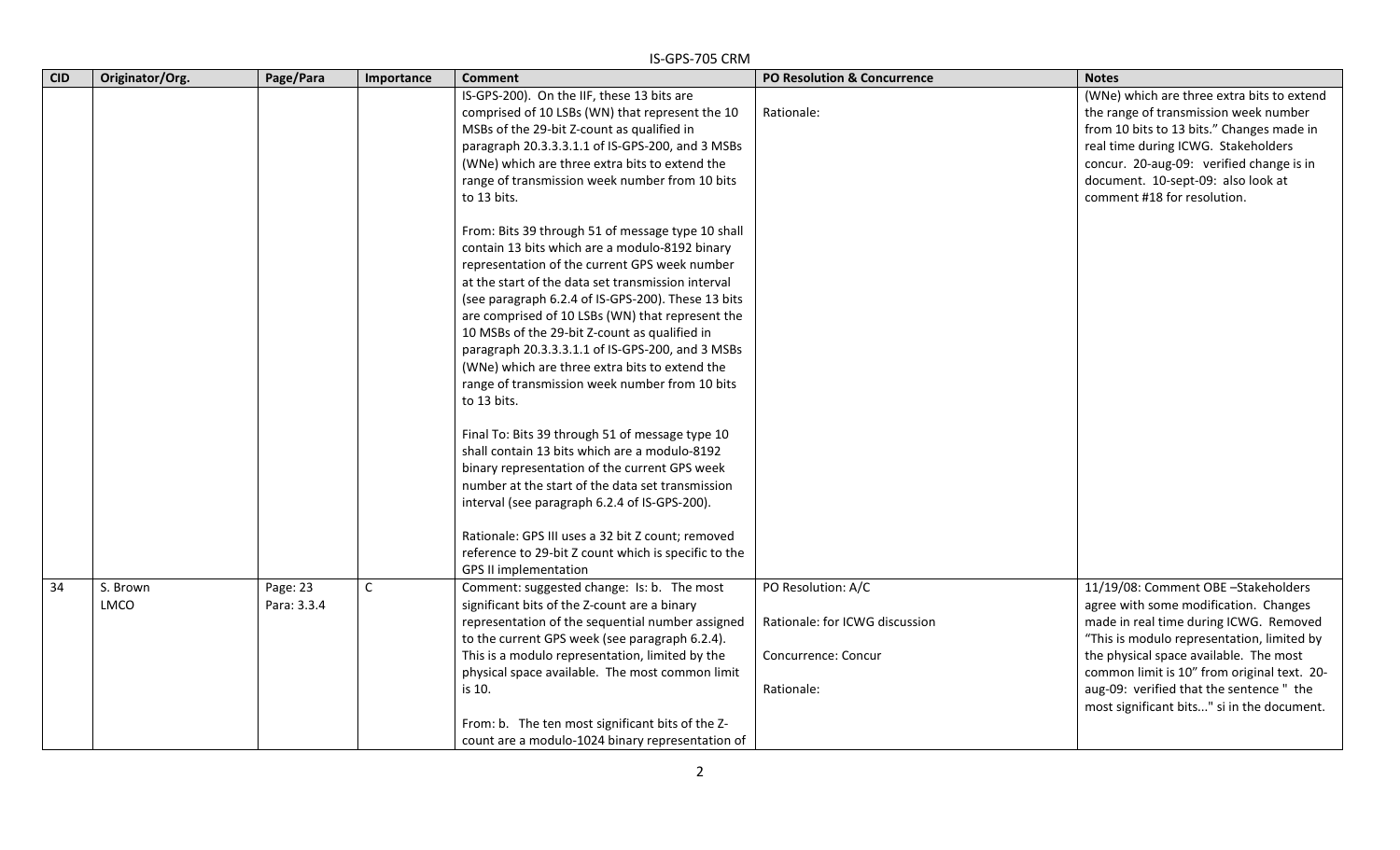|            | IS-GPS-705 CRM   |                         |              |                                                                                                                                                                                                                                                                                                                                                                                                                                                                                                                                                                                                                                                                                                                                                                                                                                                                                                                                                                                                    |                                                                                               |                                                                                                                                                                                         |  |  |  |
|------------|------------------|-------------------------|--------------|----------------------------------------------------------------------------------------------------------------------------------------------------------------------------------------------------------------------------------------------------------------------------------------------------------------------------------------------------------------------------------------------------------------------------------------------------------------------------------------------------------------------------------------------------------------------------------------------------------------------------------------------------------------------------------------------------------------------------------------------------------------------------------------------------------------------------------------------------------------------------------------------------------------------------------------------------------------------------------------------------|-----------------------------------------------------------------------------------------------|-----------------------------------------------------------------------------------------------------------------------------------------------------------------------------------------|--|--|--|
| <b>CID</b> | Originator/Org.  | Page/Para               | Importance   | <b>Comment</b>                                                                                                                                                                                                                                                                                                                                                                                                                                                                                                                                                                                                                                                                                                                                                                                                                                                                                                                                                                                     | PO Resolution & Concurrence                                                                   | <b>Notes</b>                                                                                                                                                                            |  |  |  |
|            |                  |                         |              | the sequential number assigned to the current<br>GPS week (see paragraph 6.2.4). The range of this<br>count is from 0 to 1023 with its zero state being<br>defined as the GPS week number zero and every<br>integer multiple of 1024 weeks, thereafter (i.e. 0,<br>1024, 2048, etc.).<br>Final To: The most significant bits of the Z-count<br>are a binary representation of the sequential<br>number assigned to the current GPS week (see<br>paragraph 6.2.4).<br>Rationale: GPS III uses a 32 bit Z count; removed<br>reference to 29-bit Z count which is specific to the<br><b>GPS II implementation</b>                                                                                                                                                                                                                                                                                                                                                                                     |                                                                                               |                                                                                                                                                                                         |  |  |  |
| 33         | S. Brown<br>LMCO | Page: 23<br>Para: 3.3.4 | $\mathsf{C}$ | Comment: suggested change: Is: In each SV the<br>X1 epochs of the P-code offer a convenient unit<br>for precisely counting and communicating time.<br>Time stated in this manner is referred to as Z-<br>count, which is given as a binary number<br>consisting of two parts as follows:<br>From: In each SV the X1 epochs of the P-code of<br>the L1 and L2 offer a convenient unit for precisely<br>counting and communicating time. Time stated in<br>this manner is referred to as Z-count, which is<br>given as a 29-bit binary number consisting of two<br>parts as follows:<br>Final To: In each SV the X1 epochs of the P-code<br>offer a convenient unit for precisely counting and<br>communicating time. Time stated in this manner<br>is referred to as Z-count, which is given as a binary<br>number consisting of two parts as follows:<br>Rationale: GPS III uses a 32 bit Z count; removed<br>reference to 29-bit Z count which is specific to the<br><b>GPS II implementation</b> | PO Resolution: Accept<br>Rationale: for ICWG discussion.<br>Concurrence: Concur<br>Rationale: | 11/19/08: Stakeholders Concur with<br>proposed change. 20-aug-09: the change<br>was made in the document. Removed "29-<br>bit"10-sept-09 verified that change was<br>fully implemented. |  |  |  |
| 31         | S. Brown         | Page: 14                | $\mathsf{C}$ | Comment: suggested addition: Is: For the angular                                                                                                                                                                                                                                                                                                                                                                                                                                                                                                                                                                                                                                                                                                                                                                                                                                                                                                                                                   | PO Resolution: A/C                                                                            | 11/19/08: Accept with some modification $-$                                                                                                                                             |  |  |  |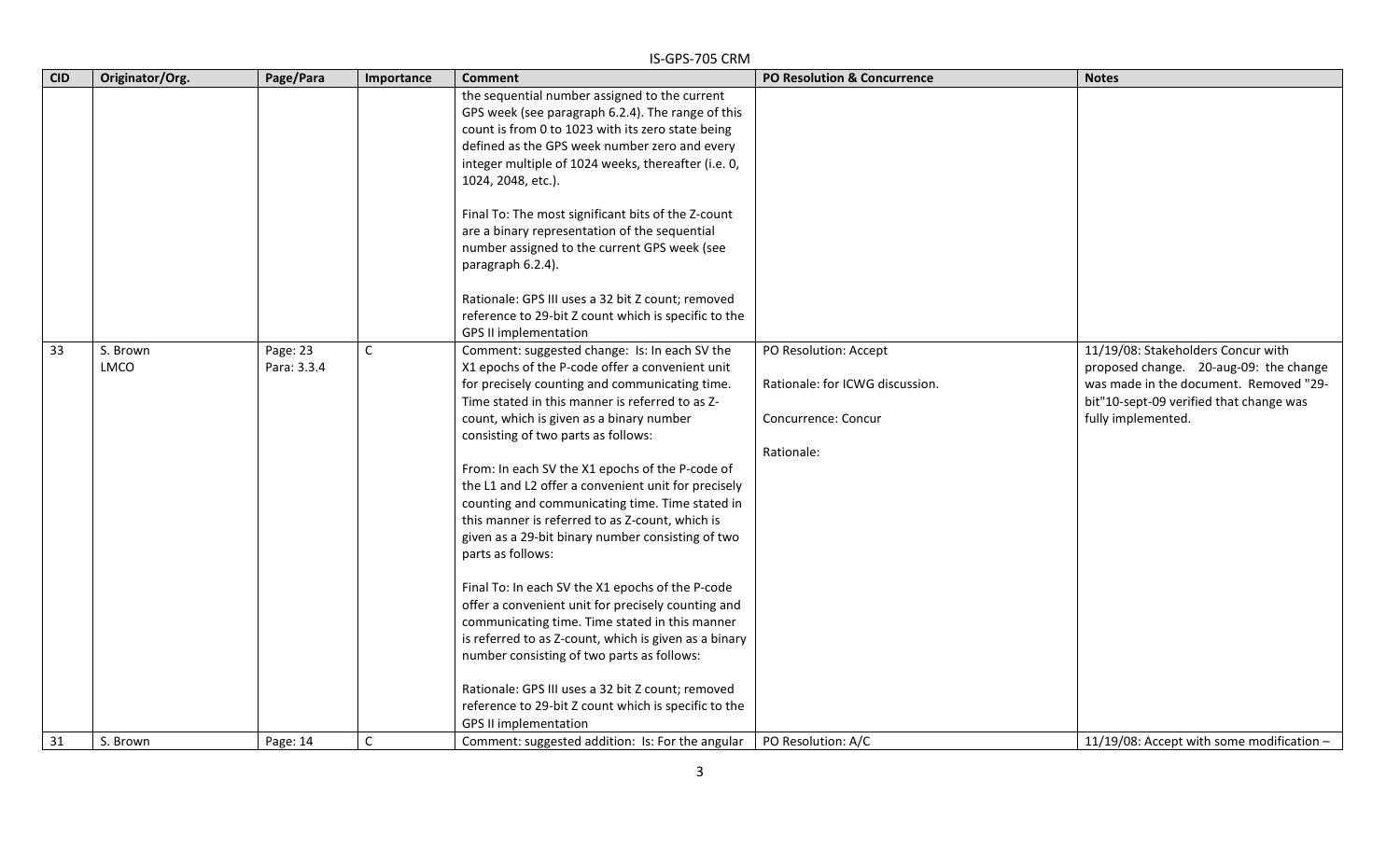| <b>CID</b> | Originator/Org. | Page/Para     | Importance   | <b>Comment</b>                                        | <b>PO Resolution &amp; Concurrence</b>                 | <b>Notes</b>                                    |
|------------|-----------------|---------------|--------------|-------------------------------------------------------|--------------------------------------------------------|-------------------------------------------------|
|            | LMCO            | Para: 3.3.1.9 |              | range of ±14.3 degrees (±13.8 degrees plus            |                                                        | replace "boresight" with "nadir" and            |
|            |                 |               |              | pointing error for GPS III) from boresight, L5        | Rationale: Space IPT (Soon Yi) has action to provide   | remove pointing error. Changes made in          |
|            |                 |               |              | ellipticity shall be no worse than 2.4 dB. Nominal    | angular range required independent of pointing error.  | real time during ICWG. Concurrence              |
|            |                 |               |              | values are listed in section 6.3.3.                   |                                                        | received at ICWG. 20-aug-09: verified that      |
|            |                 |               |              |                                                       | Concurrence: Concur                                    | this verbiage will be consistent with the 700   |
|            |                 |               |              | From: (N/A - new text)                                |                                                        | document: text: "Terrestrial EIRP is relative   |
|            |                 |               |              |                                                       | Rationale:                                             | to a $13.8$ o + SV pointing error 4.3 off-nadir |
|            |                 |               |              | Final To: For the angular range of ±13.8 degrees      |                                                        | angle. " 27-aug-09: after speaking w/ Dr.       |
|            |                 |               |              | from nadir, L5 ellipticity shall be no worse than 2.4 |                                                        | Munoz, it was decided to take out the "+ SV     |
|            |                 |               |              | dB. For Block IIIA the angular range of ±13.8         |                                                        | pointing error" all together. we'll need to     |
|            |                 |               |              | degrees from nadir, L5 ellipticity shall be no worse  |                                                        | include this into the 700still need to          |
|            |                 |               |              | than 2.4 dB. Nominal values are listed in section     |                                                        | update document.                                |
|            |                 |               |              | 6.3.3.                                                |                                                        |                                                 |
|            |                 |               |              | Rationale: New text added to specifically address     |                                                        |                                                 |
|            |                 |               |              | the L5 ellipticity for GPS III SVs. The reason that   |                                                        |                                                 |
|            |                 |               |              | the angular range is different from the GPS II SVs    |                                                        |                                                 |
|            |                 |               |              | is that the 14.3 degrees in the other requirements    |                                                        |                                                 |
|            |                 |               |              | allows for up to 0.5 degree pointing error. LM        |                                                        |                                                 |
|            |                 |               |              | historical performance for IIR/IIR-M has been         |                                                        |                                                 |
|            |                 |               |              | much better than that with less that 0.1 degree       |                                                        |                                                 |
|            |                 |               |              | pointing error. New text with a smaller angular       |                                                        |                                                 |
|            |                 |               |              | range value allows LM to take advantage of better     |                                                        |                                                 |
|            |                 |               |              | pointing error.                                       |                                                        |                                                 |
| 30         | S. Brown        | Page: 12      | C            | Comment:                                              | PO Resolution: A/C                                     | 11/19/08: Comment accepted with                 |
|            | <b>LMCO</b>     | Para: 3.3.1.7 |              |                                                       |                                                        | modification - changes made in real time        |
|            |                 |               |              | From: (N/A - new text)                                | Rationale: The title was changed to "Table 3-IV. Space | during ICWG. Remove "and subsequent"            |
|            |                 |               |              |                                                       | Service Volume (SSV) Received Minimum RF Signal        | and replace "IIIA" with "III." 20-aug-09:       |
|            |                 |               |              | Final To: Is: Table 3-IV. Received Minimum RF         | Strength for GPS IIIA and Subsequent Satellites over   | also removed "GEO based antenna" in             |
|            |                 |               |              | Signal Strength in Space Service Volume               | the Bandwidth Specified in 3.3.1.1" This is similar to | table title. 06-sept-09: verified that this is  |
|            |                 |               |              |                                                       | language used in IS-GPS-200.                           | in section 3.3.1.6 and that the change is in    |
|            |                 |               |              | Rationale: Added table to reflect GPS III L5 signal   |                                                        | 10/14/09: To be<br>doc.                         |
|            |                 |               |              | strength                                              | Concurrence: Concur                                    | consistent with the 200, ICC placed "and        |
|            |                 |               |              |                                                       |                                                        | subsequent" back into section.                  |
|            |                 |               |              |                                                       | Rationale:                                             |                                                 |
| 29         | S. Brown        | Page: 11      | $\mathsf{C}$ | Comment:                                              | PO Resolution: A/C                                     | 11/19/08: Part of action to determine if        |
|            | <b>LMCO</b>     | Para: 3.3.1.6 |              |                                                       |                                                        | there is better language for "off axis power    |
|            |                 |               |              | From: (N/A - new text)                                | Rationale: for ICWG discussion                         | gain - Stakeholders concur. 12/05/08: Will      |
|            |                 |               |              |                                                       |                                                        | incorporate language as proposed by             |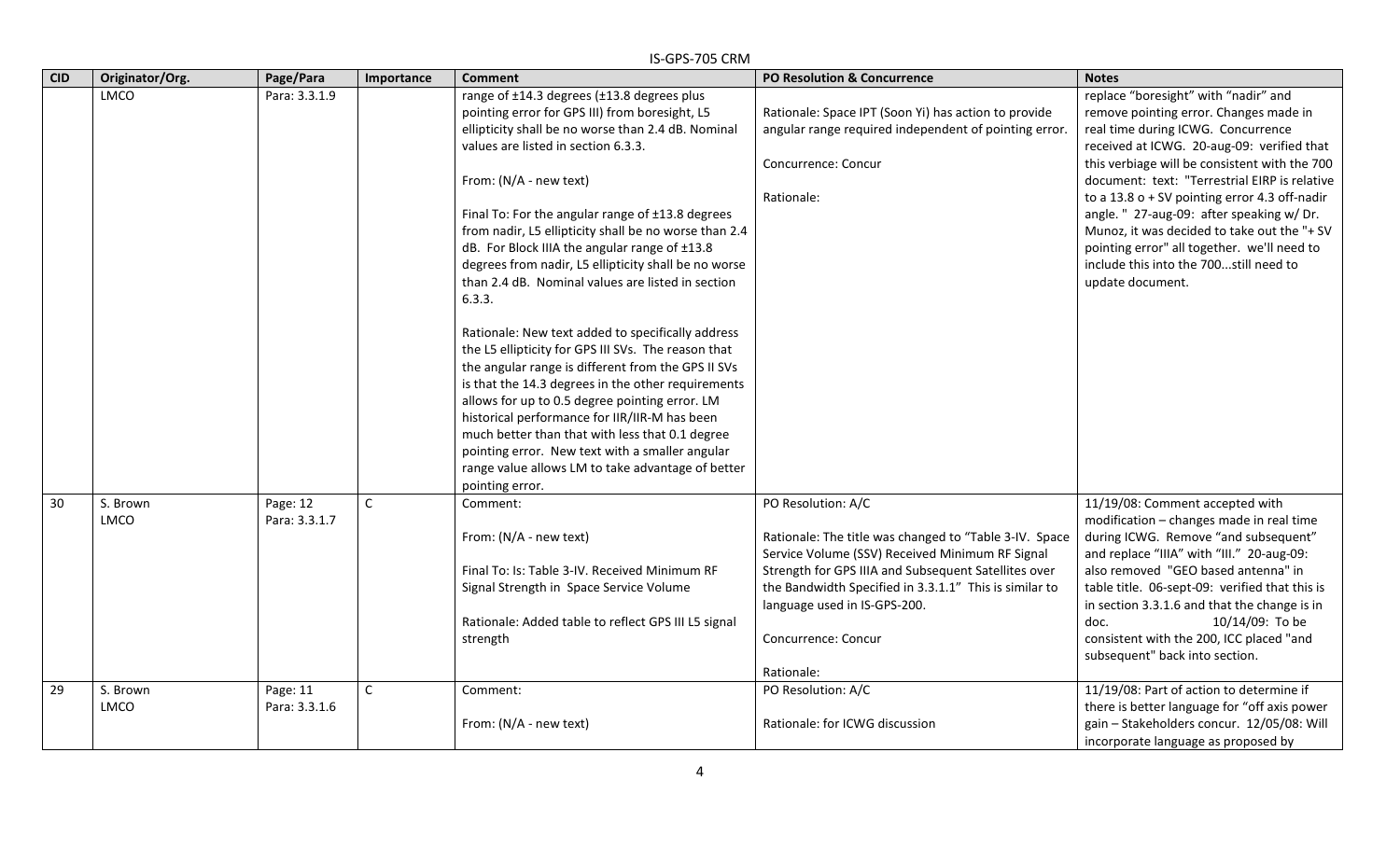|                | IS-GPS-705 CRM                    |                           |              |                                                                                                                                                                                                                                                                                                                                                                                                                                                                                                                                                                                                                                                                                                                                                                                                                                                                                                                                                                                                                                                                                 |                                                                       |                                                                                                                                                                                                                                                                                                     |  |  |  |
|----------------|-----------------------------------|---------------------------|--------------|---------------------------------------------------------------------------------------------------------------------------------------------------------------------------------------------------------------------------------------------------------------------------------------------------------------------------------------------------------------------------------------------------------------------------------------------------------------------------------------------------------------------------------------------------------------------------------------------------------------------------------------------------------------------------------------------------------------------------------------------------------------------------------------------------------------------------------------------------------------------------------------------------------------------------------------------------------------------------------------------------------------------------------------------------------------------------------|-----------------------------------------------------------------------|-----------------------------------------------------------------------------------------------------------------------------------------------------------------------------------------------------------------------------------------------------------------------------------------------------|--|--|--|
| <b>CID</b>     | Originator/Org.                   | Page/Para                 | Importance   | <b>Comment</b>                                                                                                                                                                                                                                                                                                                                                                                                                                                                                                                                                                                                                                                                                                                                                                                                                                                                                                                                                                                                                                                                  | <b>PO Resolution &amp; Concurrence</b>                                | <b>Notes</b>                                                                                                                                                                                                                                                                                        |  |  |  |
|                |                                   |                           |              | Final To: Is: The Block III SV shall provide L5 signals<br>with the following characteristic: the L5 off-axis<br>power gain relative power (referenced to peak<br>transmitted power) shall not decrease by more<br>than 2 dB from the Edge-of-Earth (EOE) to nadir,<br>and no more than 18 dB from EOE to 26 degrees<br>off nadir; the power drop off between EOE and<br>±26 degrees shall be in a monotonically<br>decreasing fashion.<br>Rationale: New text added for GPS III-specific                                                                                                                                                                                                                                                                                                                                                                                                                                                                                                                                                                                       | Concurrence: Concur<br>Rationale:                                     | commenter for this revision. 20-aug-09:<br>ICC verified that this text is accepted w/<br>change barring the resolution to<br>"monotonically decreasing." It was decided<br>to leave in "monotonically decreasing to<br>sync up with the 200. $10/11/09$ : see also<br>comment #12 for resolution.   |  |  |  |
| 12             | <b>Thomas Nagle</b><br><b>GPC</b> | Page: 11<br>Para: 3.3.1.6 | $\mathsf{C}$ | requirement<br>Comment: Add the L5 off-axis power gain (e.g.,<br>EOE to nadir; EOE to 20 degrees off nadir etc.)<br>suggested text: added text: "The Block III SV shall<br>provide L5 signals with the following<br>characteristic: the L5 off-axis power gain shall not<br>decrease by more than 2 dB from the Edge-of-<br>Earth (EOE) to nadir, and no more than 18 dB<br>from EOE to 26 degrees off nadir; the power drop<br>off between EOE and ±26 degrees shall be in a<br>monotonically decreasing fashion."<br>From: N/A<br>Final To: The Block III SV shall provide L5 signals<br>with the following characteristic: the L5 off-axis<br>relative power (referenced to peak transmitted<br>power) shall not decrease by more than 2 dB<br>from the Edge-of-Earth (EOE) to nadir, and no<br>more than 18 dB from EOE to 26 degrees off<br>nadir; the power drop off between EOE and ±26<br>degrees shall be in a monotonically decreasing<br>fashion.<br>Rationale: Important signal characteristics.<br>Similar information is provided in IS-GPS-200 for<br>L1 and L2. | PO Resolution: A/C<br>Rationale:<br>Concurrence: Concur<br>Rationale: | 5/23/08: Updated document accordingly<br>and in real-time. Added row for block III for<br>$-157.0$ dbW<br>Concurrence: 11/19/08: See comment 29.<br>20-aug-09 verified text is in document with<br>a small change: "power gain" was changed<br>to "relative power per D. Munoz's<br>recommendation. |  |  |  |
| $\overline{3}$ | M.A. Jeffris                      | Page:                     | $\mathsf{C}$ | Comment: This section should be consistent with                                                                                                                                                                                                                                                                                                                                                                                                                                                                                                                                                                                                                                                                                                                                                                                                                                                                                                                                                                                                                                 | PO Resolution: A/C                                                    | 5/23/08: Updated comment resolution,                                                                                                                                                                                                                                                                |  |  |  |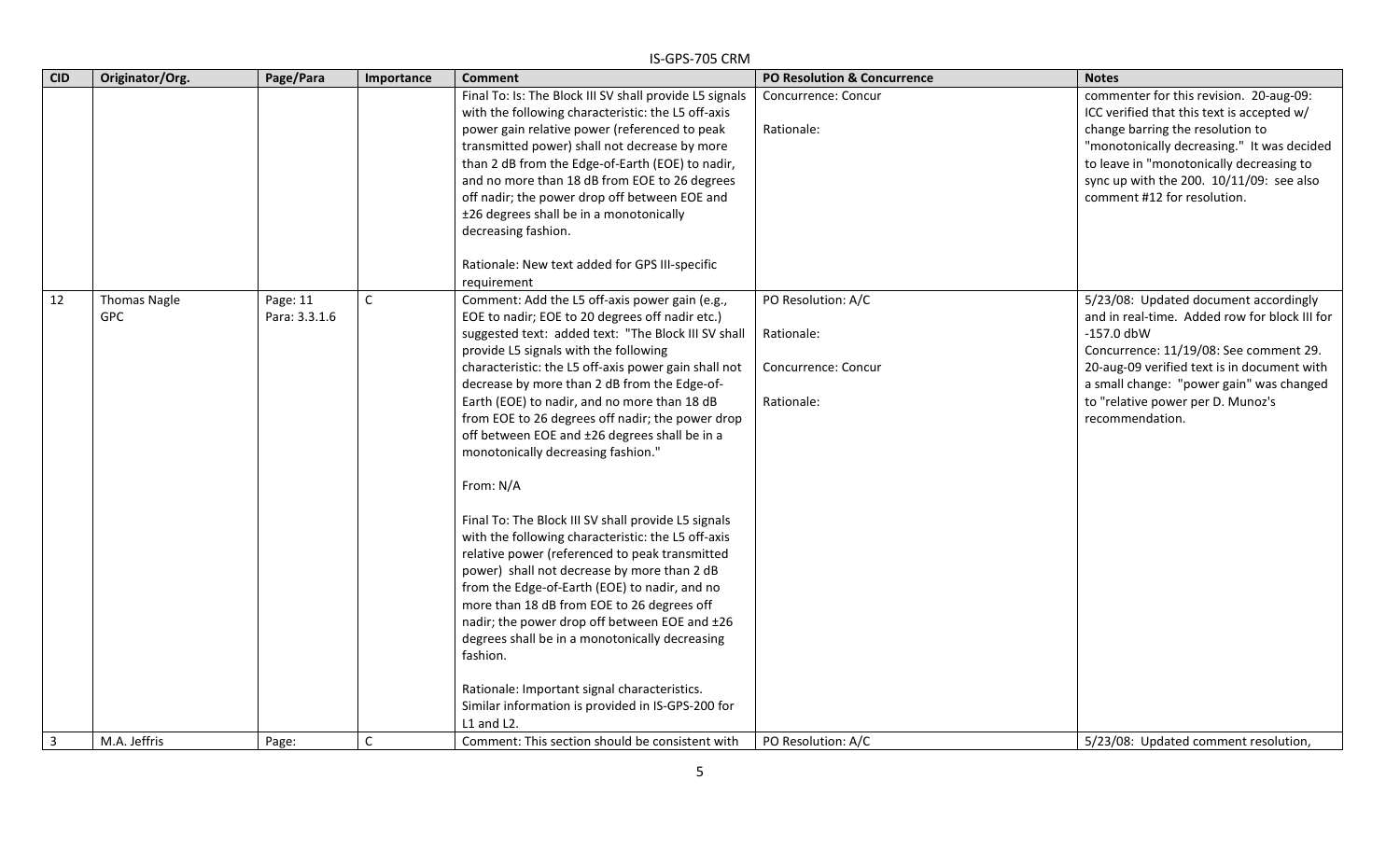|                | IS-GPS-705 CRM               |                        |              |                                                                                                                                                                                                                                                                                                                                                                                                                                                                                                                                                                                                                                                                                                                                                                                                                                                                                                                                                                                                                                                                                                                                        |                                                                                                                                                                                                                                                                                                                              |                                                                                                                                                                                                                                                                                                                                                                                                                                                                                                                                                                                                                                                                                                                                                        |  |  |
|----------------|------------------------------|------------------------|--------------|----------------------------------------------------------------------------------------------------------------------------------------------------------------------------------------------------------------------------------------------------------------------------------------------------------------------------------------------------------------------------------------------------------------------------------------------------------------------------------------------------------------------------------------------------------------------------------------------------------------------------------------------------------------------------------------------------------------------------------------------------------------------------------------------------------------------------------------------------------------------------------------------------------------------------------------------------------------------------------------------------------------------------------------------------------------------------------------------------------------------------------------|------------------------------------------------------------------------------------------------------------------------------------------------------------------------------------------------------------------------------------------------------------------------------------------------------------------------------|--------------------------------------------------------------------------------------------------------------------------------------------------------------------------------------------------------------------------------------------------------------------------------------------------------------------------------------------------------------------------------------------------------------------------------------------------------------------------------------------------------------------------------------------------------------------------------------------------------------------------------------------------------------------------------------------------------------------------------------------------------|--|--|
| <b>CID</b>     | Originator/Org.              | Page/Para              | Importance   | <b>Comment</b>                                                                                                                                                                                                                                                                                                                                                                                                                                                                                                                                                                                                                                                                                                                                                                                                                                                                                                                                                                                                                                                                                                                         | PO Resolution & Concurrence                                                                                                                                                                                                                                                                                                  | <b>Notes</b>                                                                                                                                                                                                                                                                                                                                                                                                                                                                                                                                                                                                                                                                                                                                           |  |  |
|                | <b>MITRE</b>                 | Para: 3.3.1.4          |              | 3.3.1.1.<br>From: Replace the sentence: "In-band spurious<br>transmissions shall be at least 40 dB below the<br>unmodulated L1 and L2 carriers over the allocated<br>24 MHz channel bandwidth."<br>Final To: With"In-band spurious transmissions,<br>from the SV, shall be at least or below -40 dBc<br>below the unmodulated L5 carrier over the band<br>specified in 3.3.1.1. In-band spurious<br>transmissions are defined as transmissions within<br>the bands specified in 3.3.1.1 which are not<br>expressly components of the L5 waveform."<br>Rationale: References bandwidth to 3.3.1.1.                                                                                                                                                                                                                                                                                                                                                                                                                                                                                                                                      | Rationale: Sentence will be revised to read: "In-band<br>spurious transmissions, from the SV, shall be at least<br>40 dB below the unmodulated L5 carrier over the<br>band specified in 3.3.1.1. In-band spurious<br>transmissions are defined as transmissions within the<br>band spec<br>Concurrence: Concur<br>Rationale: | and made real-time change in doc. 20-aug-<br>09: verified "band" is in doc. 10/01/09:<br>Updated this section per ICWG<br>concurrence. Included text"at or below"<br>instead of "at least." Also removed the text<br>"below the unmodulated L5 carrier."<br>Updated the PO resolution to A/C.                                                                                                                                                                                                                                                                                                                                                                                                                                                          |  |  |
| $\overline{2}$ | M.A. Jeffris<br><b>MITRE</b> | Page:<br>Para: 3.3.1.2 | $\mathsf{C}$ | Comment: Clarify wording and change numerical<br>value to match 3.3.1.1. Suggested Change: Make<br>changes as indicated: "Correlation loss is defined<br>as the difference between the SV signal power<br>received in a 24 MHz the bandwidth defined in<br>3.3.1.1 and the signal power recovered in an ideal<br>correlation receiver of the same bandwidth, which<br>ideally performs lossless correlation using an<br>exact replica of the waveform with an ideal sharp-<br>cutoff filter whose bandwidth corresponds to that<br>in 3.3.1.1, and whose phase is linear over that<br>bandwidth.<br>From: 3.3.1.2 Correlation Loss. Correlation loss is<br>defined as the difference between the SV power<br>received in a 24 MHz bandwidth and the signal<br>power recovered in an ideal correlation receiver.<br>The worst case correlation loss occurs when the I5<br>carrier is modulated by the sum of the I5-code<br>and the NAV data stream. For this case, the<br>correlation loss apportionment shall be as follows:<br>1. SV modulation and filter imperfections: 0.6 dB<br>2. Ideal UE receiver waveform distortion (due to | PO Resolution: A/C<br>Rationale: 5/23/08: This is included in the working<br>group with respect to the action item from the IS-<br>GPS-800 review.<br>Concurrence: Concur<br>Rationale:                                                                                                                                      | 11/19/08: New proposed change presented<br>at ICWG by Bakeman. There was some<br>discussion that the proposed change was<br>written more like a factory test spec as<br>opposed to a SIS spec. Action assigned to<br>Mike Deelo to set up meeting with<br>appropriate stakeholders to revise<br>proposed change. Comment to remain<br>open. 20-aug-09: the proposed verbiage<br>was included and slightly varied. this<br>section is also under review with respect to<br>Al #12. 10-sept-09: ICC has placed<br>proposed wording from the corr. loss tiger<br>team as per AI #12. 10/01/09: This section<br>was under rigorous review and ultimately<br>the consensus of the ICWG community was<br>to revert to wording similar to the IS-GPS-<br>800. |  |  |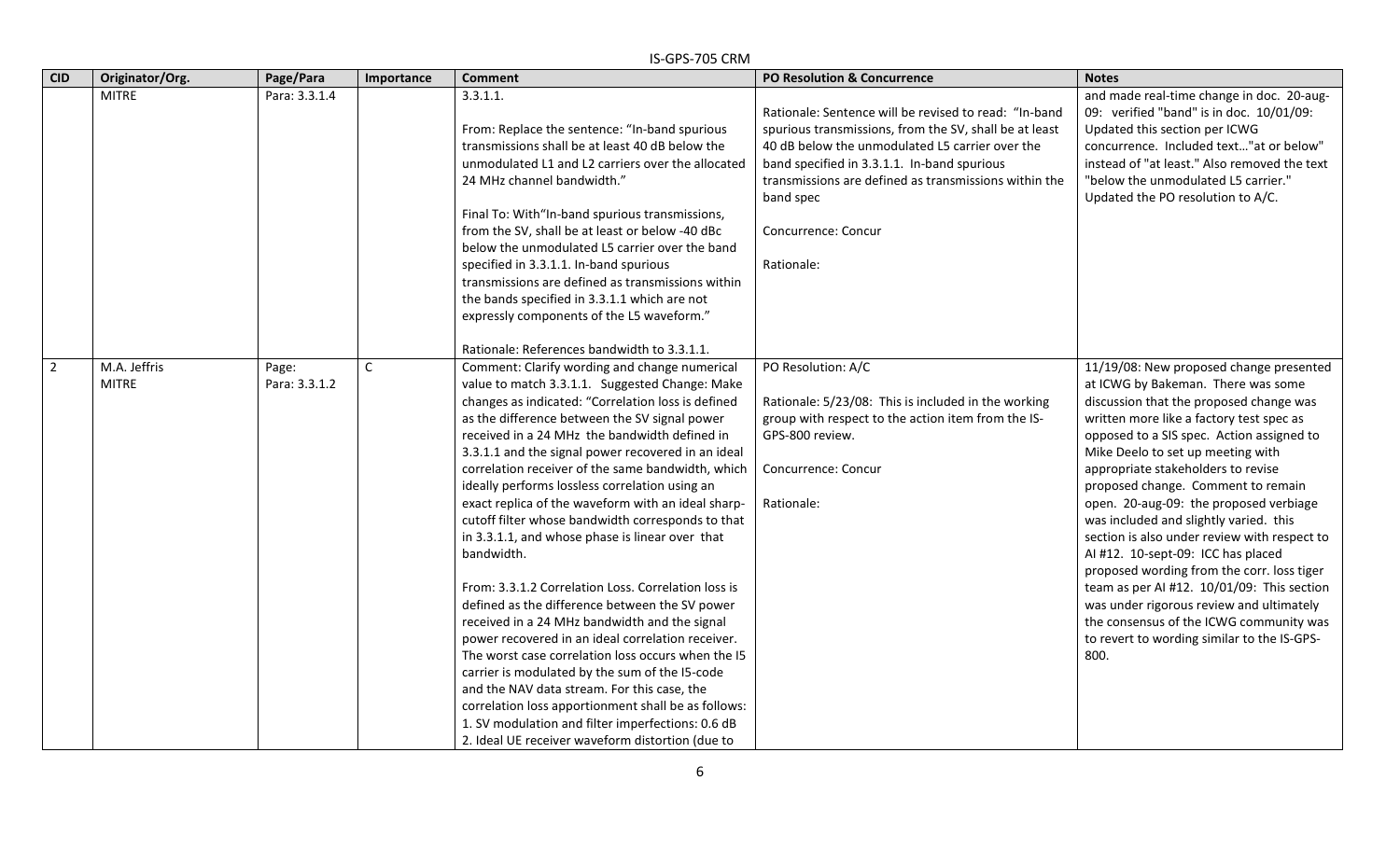|              | IS-GPS-705 CRM                    |                                   |              |                                                                                                                                                                                                                                                                                                                                                                                                                                                                                                                                                                                                                                                                                       |                                                                                                                                                                                                                                                                     |                                                                                                                                                                                                                                                                     |  |  |  |
|--------------|-----------------------------------|-----------------------------------|--------------|---------------------------------------------------------------------------------------------------------------------------------------------------------------------------------------------------------------------------------------------------------------------------------------------------------------------------------------------------------------------------------------------------------------------------------------------------------------------------------------------------------------------------------------------------------------------------------------------------------------------------------------------------------------------------------------|---------------------------------------------------------------------------------------------------------------------------------------------------------------------------------------------------------------------------------------------------------------------|---------------------------------------------------------------------------------------------------------------------------------------------------------------------------------------------------------------------------------------------------------------------|--|--|--|
| <b>CID</b>   | Originator/Org.                   | Page/Para                         | Importance   | <b>Comment</b>                                                                                                                                                                                                                                                                                                                                                                                                                                                                                                                                                                                                                                                                        | <b>PO Resolution &amp; Concurrence</b>                                                                                                                                                                                                                              | <b>Notes</b>                                                                                                                                                                                                                                                        |  |  |  |
|              |                                   |                                   |              | 24 MHz filter): 0.4 dB<br>Final To: Correlation loss is defined as the<br>difference between the SV power received in the<br>bandwidth defined in 3.3.1.1 (excluding signal<br>combining loss) and the signal power recovered in<br>an ideal correlation receiver of the same<br>bandwidth using an exact replica of the waveform<br>within an ideal sharp-cutoff filter bandwidth<br>centered at L5, whose bandwidth corresponds to<br>that specified in 3.3.1.1 and whose phase is linear<br>over that bandwidth. The correlation loss<br>apportionment due to SV modulation and filtering<br>imperfections shall be 0.6 dB maximum.<br>Rationale: "References bandwidth to 3.3.1.1 |                                                                                                                                                                                                                                                                     |                                                                                                                                                                                                                                                                     |  |  |  |
| $\mathbf{1}$ | M.A. Jeffris<br><b>MITRE</b>      | Page:<br>Para: 3.3.1.1            | $\mathsf{C}$ | Comment: Clarify wording in first paragraph.<br>Suggested change: The total allowable correlation<br>loss, which is a function of signal and receiver<br>bandwidth, shall be:<br>From: The L5 signal is contained within a 24 MHz<br>band centered about the L5 nominal frequency.<br>Final To: The requirements specified in this<br>document shall pertain to the signal contained<br>within 24 MHz band centered about the L5<br>nominal frequency.<br>Rationale: Makes wording consistent with other<br>ISs.                                                                                                                                                                      | PO Resolution: Accept<br>Rationale: Sentence will be revised to read: "The<br>requirements specified in this document shall pertain<br>to the signal contained within 24 MHz band centered<br>about the L5 nominal frequency."<br>Concurrence: Concur<br>Rationale: | 06-sept-09: ICC confirmed that change is in<br>document.                                                                                                                                                                                                            |  |  |  |
| 57           | <b>Thomas Nagle</b><br><b>GPC</b> | Page: 99<br>Para: Table 20-<br>XI | $\mathsf{S}$ | Comment: Terms "totGGTO" and "WNotGGTO"<br>are not defined in the CNAV message types.<br>From: FROM "totGG<br>Final To: TO" and "WNotGGTO" TO "tGGTO" and<br>"WNGGTO"                                                                                                                                                                                                                                                                                                                                                                                                                                                                                                                 | PO Resolution: A/C<br>Rationale: need ICWG discussion.<br>Concurrence: Concur<br>Rationale:                                                                                                                                                                         | 11/19/08: Discuss with Ed Powers.<br>Determine if there has been any preference<br>with Galileo. 30-jul-09: see comment #102<br>from the 200 for resolution. 081909: this<br>will be closed when AI #9 is complete. 10-<br>sept-09: verified that AI is not closed. |  |  |  |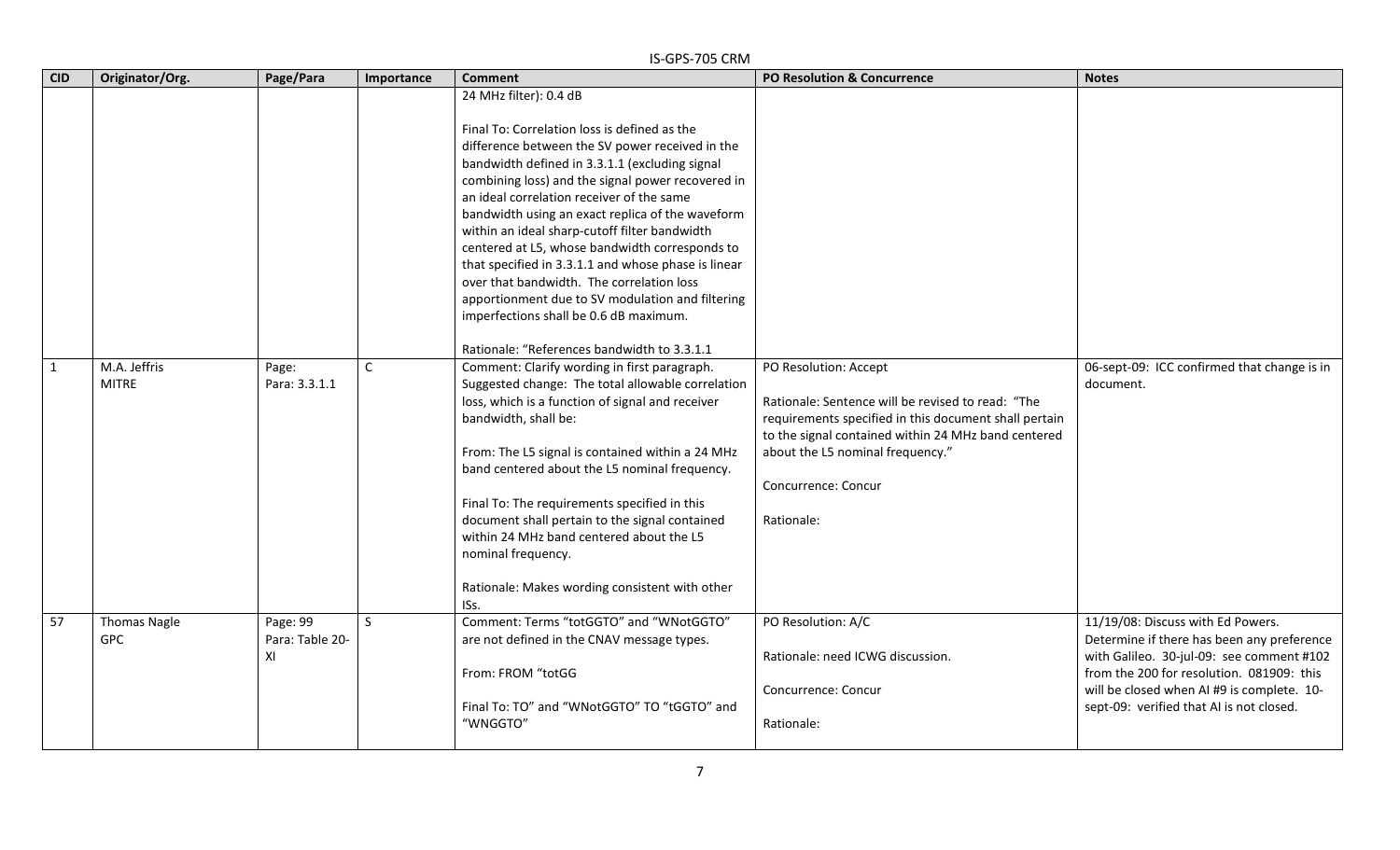| <b>CID</b> | Originator/Org.                   | Page/Para                       | Importance   | <b>Comment</b>                                                                                                                                         | <b>PO Resolution &amp; Concurrence</b>                    | <b>Notes</b>                                                                                                                                                              |
|------------|-----------------------------------|---------------------------------|--------------|--------------------------------------------------------------------------------------------------------------------------------------------------------|-----------------------------------------------------------|---------------------------------------------------------------------------------------------------------------------------------------------------------------------------|
|            |                                   |                                 |              | Rationale: Correction                                                                                                                                  |                                                           |                                                                                                                                                                           |
| 56         | <b>Thomas Nagle</b><br><b>GPC</b> | Page: 98<br>Para:<br>20.3.3.8.2 | $\mathsf{S}$ | Comment: In the equation, terms "totGGTO",<br>"WN", and "WNotGGTO" are not defined in the<br>CNAV message types.                                       | PO Resolution: A/C<br>Rationale: need ICWG discussion.    | 11/19/08: Discuss with Ed Powers.<br>Determine if there has been any preference<br>with Galileo. 30-jul-09: see comment #102<br>from the 200 for resolution. 081909: this |
|            |                                   |                                 |              | From: "totGG<br>Final To: TO", "WN", and "WNotGGTO" TO<br>"tGGTO", "WNn", and "WNGGTO"<br>Rationale: Correction and consistency with IS-GPS-           | Concurrence: Concur<br>Rationale:                         | will be closed when AI #9 is complete.                                                                                                                                    |
|            |                                   |                                 |              | 800.                                                                                                                                                   |                                                           |                                                                                                                                                                           |
| 55         | <b>Thomas Nagle</b><br><b>GPC</b> | Page: 96<br>Para:<br>20.3.3.7.4 | S            | Comment: Correction to equations of quasi-<br>Keplerian elements.<br>From: ic = i0 + $\Delta$ i and $\Omega$ c = $\Omega$ 0 + $\Delta\Omega$ equations | PO Resolution: Accept<br>Rationale: need ICWG discussion. | 11/19/08: Stakeholders agree to proposed<br>change in order to make consistent with IS-<br>GPS-200. 30-jul-09: accepted comment as<br>is from recommendation. 06-sept-09: |
|            |                                   |                                 |              | Final To:<br>Rationale: Correction.                                                                                                                    | Concurrence: Concur<br>Rationale:                         | confirmed new equations is in document<br>see also comment #21. duplicate                                                                                                 |
| 54         | <b>Thomas Nagle</b>               | Page: 89                        | <sub>S</sub> | Comment: Term "WN" in the equation is not                                                                                                              | PO Resolution: Reject                                     | 11/19/08: Comment withdrawn.                                                                                                                                              |
|            | <b>GPC</b>                        | Para:                           |              | defined in the CNAV message types.                                                                                                                     |                                                           |                                                                                                                                                                           |
|            |                                   | 20.3.3.6.2                      |              |                                                                                                                                                        | Rationale: need ICWG discussion.                          |                                                                                                                                                                           |
|            |                                   |                                 |              | From: FROM "WN"                                                                                                                                        |                                                           |                                                                                                                                                                           |
|            |                                   |                                 |              | Final To: TO "WNn"                                                                                                                                     | Concurrence: Concur                                       |                                                                                                                                                                           |
|            |                                   |                                 |              | Rationale: Correction.                                                                                                                                 | Rationale:                                                |                                                                                                                                                                           |
| 53         | <b>Thomas Nagle</b><br><b>GPC</b> | Page: 77<br>Para:               | $\mathsf{S}$ | Comment: There are errors in the "PR" equations                                                                                                        | PO Resolution: Reject                                     | 11/19/08: Action to GPSW/GPC to<br>determine where the equations and                                                                                                      |
|            |                                   | 20.3.3.3.1.2.3                  |              | From: From "+ SSVL5 - "                                                                                                                                | Rationale: need ICWG discussion                           | parameters should be located. Remove<br>these equations and SSV discussion from                                                                                           |
|            |                                   |                                 |              | Final To: To " + c SSVL5 - " in the 2nd, and 4th<br>equations of this section.                                                                         | Concurrence: Concur                                       | this document. Provide a reference/pointer<br>to the TBD location for this information.                                                                                   |
|            |                                   |                                 |              |                                                                                                                                                        | Rationale:                                                | Stakeholders concur. Verify with Steve                                                                                                                                    |
|            |                                   |                                 |              | Rationale: SSVL5 is the delay bias, therefore, need                                                                                                    |                                                           | Brown that all appropriate sections have                                                                                                                                  |
|            |                                   |                                 |              | to convert to the range by multiplying with the                                                                                                        |                                                           | been removed. Contact POC for ICD-GPS-                                                                                                                                    |
|            |                                   |                                 |              | speed of light, c.                                                                                                                                     |                                                           | 240. 30-jul-09: see comment #81, 80 in                                                                                                                                    |
|            |                                   |                                 |              |                                                                                                                                                        |                                                           | 200 CRM. confirm that comment will be                                                                                                                                     |

### IS-GPS-705 CRM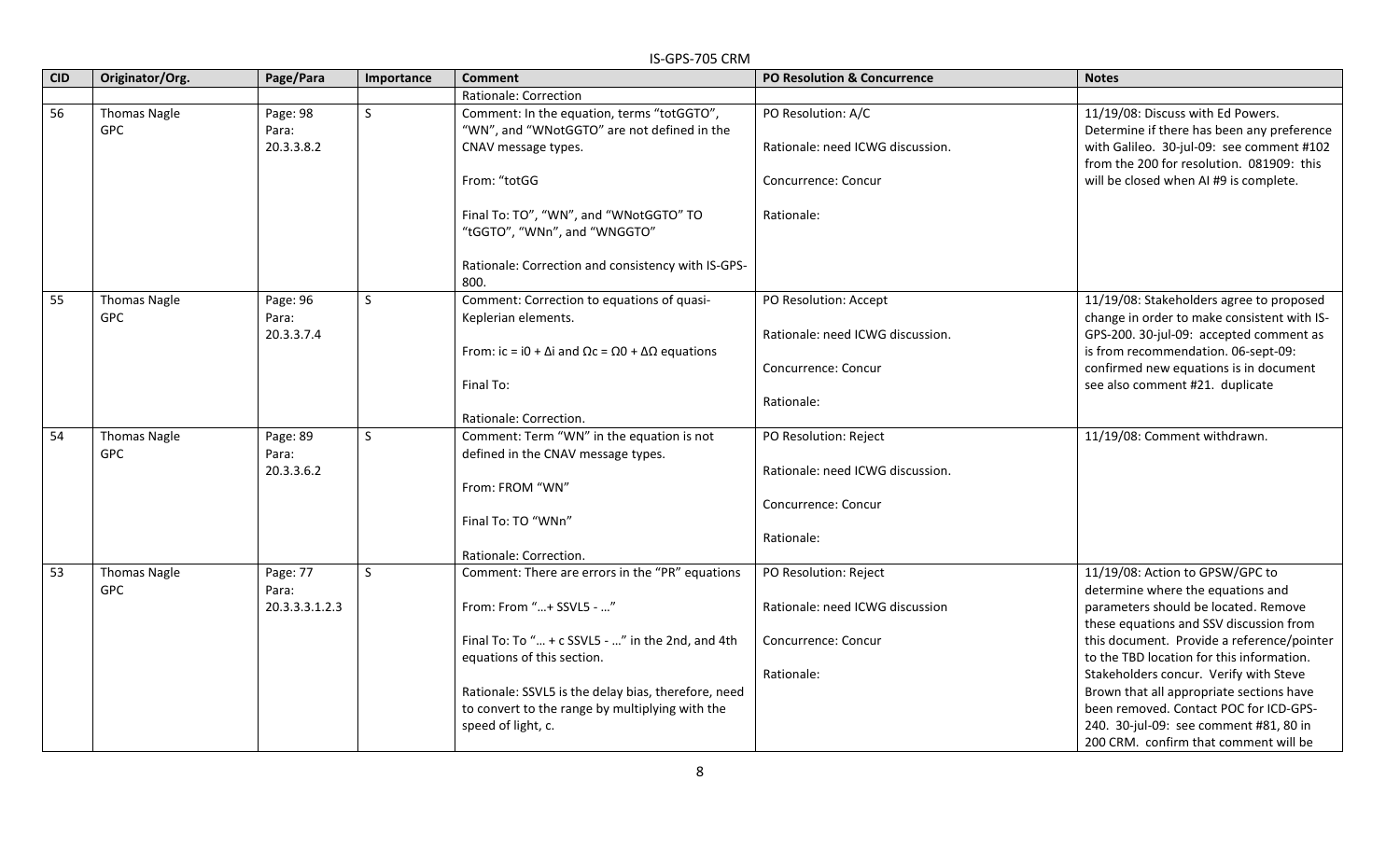|            | IS-GPS-705 CRM                    |                                     |              |                                                                                                                                                                                                                                                                                                                                                                  |                                                                                               |                                                                                                                                                                                                                                                                                                                                                                                                                                                                                                                                                                                                                                                                                                                                                                                                                                                                                                                                                                                                                                                                                                                                                                                                                                                                                   |  |  |  |
|------------|-----------------------------------|-------------------------------------|--------------|------------------------------------------------------------------------------------------------------------------------------------------------------------------------------------------------------------------------------------------------------------------------------------------------------------------------------------------------------------------|-----------------------------------------------------------------------------------------------|-----------------------------------------------------------------------------------------------------------------------------------------------------------------------------------------------------------------------------------------------------------------------------------------------------------------------------------------------------------------------------------------------------------------------------------------------------------------------------------------------------------------------------------------------------------------------------------------------------------------------------------------------------------------------------------------------------------------------------------------------------------------------------------------------------------------------------------------------------------------------------------------------------------------------------------------------------------------------------------------------------------------------------------------------------------------------------------------------------------------------------------------------------------------------------------------------------------------------------------------------------------------------------------|--|--|--|
| <b>CID</b> | Originator/Org.                   | Page/Para                           | Importance   | <b>Comment</b>                                                                                                                                                                                                                                                                                                                                                   | <b>PO Resolution &amp; Concurrence</b>                                                        | <b>Notes</b>                                                                                                                                                                                                                                                                                                                                                                                                                                                                                                                                                                                                                                                                                                                                                                                                                                                                                                                                                                                                                                                                                                                                                                                                                                                                      |  |  |  |
| 52         | <b>Thomas Nagle</b><br><b>GPC</b> | Page: 75<br>Para:<br>20.3.3.3.1.2.2 | $\mathsf{S}$ | Comment: There are errors in the "PR" equations<br>From: From "+ SSVL5 - "<br>Final To: To " + c SSVL5 - " in the 2nd, and 4th<br>equations of this section.<br>Rationale: SSVL5 is the delay bias, therefore, need<br>to convert to the range by multiplying with the<br>speed of light, c.                                                                     | PO Resolution: Reject<br>Rationale: need ICWG discussion<br>Concurrence: concur<br>Rationale: | withdrawn. 8/5/09: refer to RIL item from<br>TBMWG for SSV location resolution.<br>8/13/09: refer to AI #50 for resolution. 10-<br>sept-09: AI #50 was closed. The ICC will<br>work with comment originator to ensure<br>that this concern will be addressed with the<br>appropriate document. This follows suit<br>with the 200 resolution.<br>11/19/08: Action to GPSW/GPC to<br>determine where the equations and<br>parameters should be located. Remove<br>these equations and SSV discussion from<br>this document. Provide a reference/pointer<br>to the TBD location for this information.<br>Stakeholders concur. Verify with Steve<br>Brown that all appropriate sections have<br>been removed. Contact POC for ICD-GPS-<br>240. 30-jul-09: see comment #81, 80 in<br>200 CRM. confirm that comment will be<br>withdrawn. 83/608: refer to resolution of<br>comments 81, 82. 8/5/09: refer to RIL item<br>from TBMWG for SSV location resolution.<br>13-aug-09: GPC concurs with resolution and<br>this comment is being tracked by the Action<br>Item 50. 10-sept-09: AI #50 was closed.<br>The ICC will work with comment originator<br>to ensure that this concern will be<br>addressed with the appropriate document.<br>This follows suit with the 200 resolution. |  |  |  |
| 50         | <b>Thomas Nagle</b><br><b>GPC</b> | Page: 68<br>Para:<br>20.3.3.2.4     | S            | Comment: Paragraph 20.3.3.2.4 has a couple of<br>equations for URA_oc. The second one applies if t<br>$-t$ _op > 93,600 seconds.<br>From: MUST SEE TEXT<br>Final To: The second equation is: URA_oc =<br>URA_ocb + URA_oc1 * (t - t_op) + URA_oc2 * (t -<br>t_op - 93,600)^2 The second equation should<br>most likely be: URA $oc = URA$ $ocb + URA$ $oc1 * (t$ | PO Resolution: Reject<br>Rationale: need ICWG discussion<br>Concurrence: Concur<br>Rationale: | 11/19/08: Comment withdrawn                                                                                                                                                                                                                                                                                                                                                                                                                                                                                                                                                                                                                                                                                                                                                                                                                                                                                                                                                                                                                                                                                                                                                                                                                                                       |  |  |  |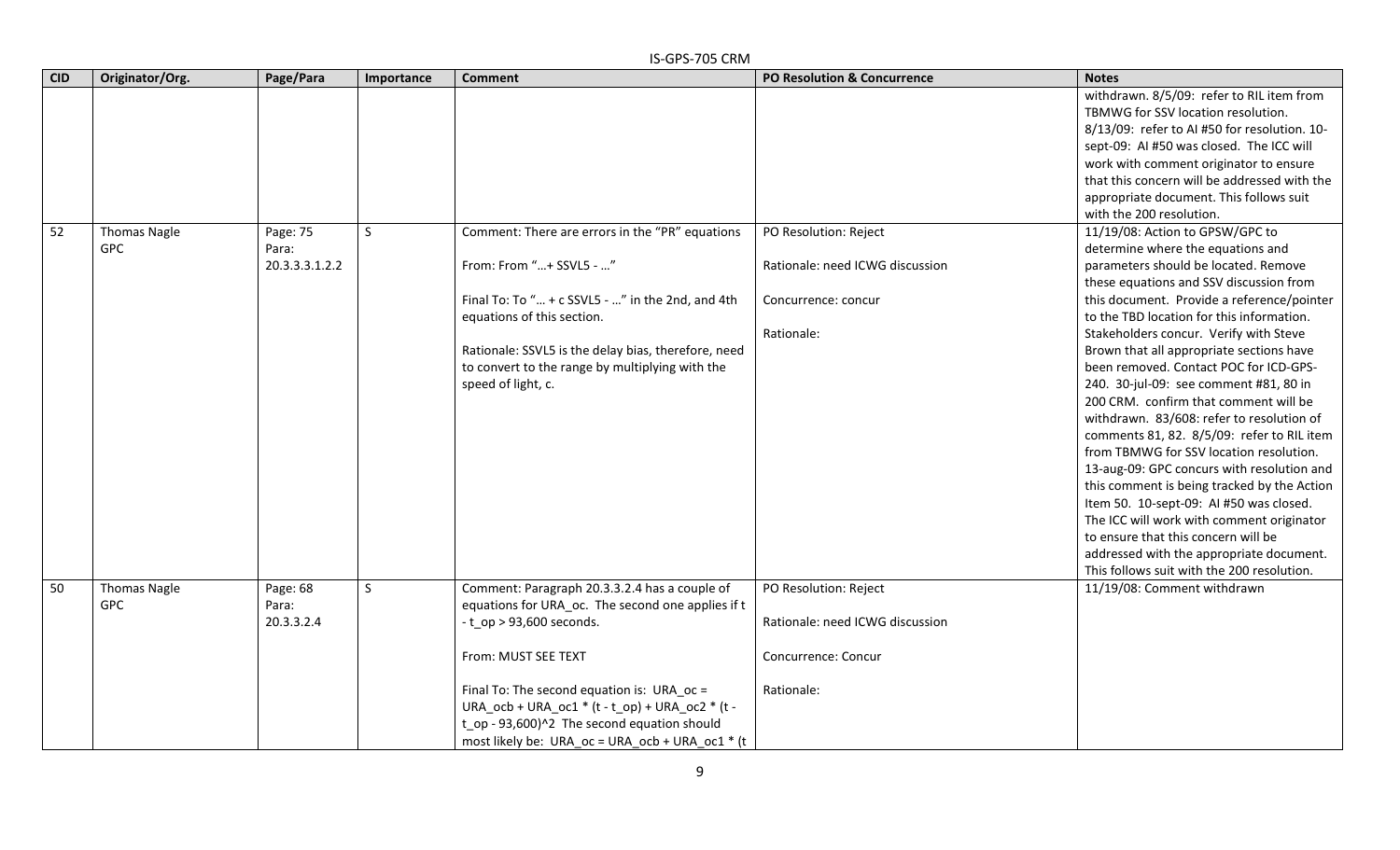|            | IS-GPS-705 CRM                    |                                      |              |                                                                                                                                                               |                                                                         |                                                                                                                             |  |  |  |
|------------|-----------------------------------|--------------------------------------|--------------|---------------------------------------------------------------------------------------------------------------------------------------------------------------|-------------------------------------------------------------------------|-----------------------------------------------------------------------------------------------------------------------------|--|--|--|
| <b>CID</b> | Originator/Org.                   | Page/Para                            | Importance   | <b>Comment</b>                                                                                                                                                | PO Resolution & Concurrence                                             | <b>Notes</b>                                                                                                                |  |  |  |
|            |                                   |                                      |              | - t_op - 93,600) + URA_oc2 * (t - t_op - 93,600)^2<br>Recommendation: Recommend that the<br>equation be checked and if necessary corrected as<br>shown above. |                                                                         |                                                                                                                             |  |  |  |
|            |                                   |                                      |              | Rationale: We believe the equation is incorrect.                                                                                                              |                                                                         |                                                                                                                             |  |  |  |
| 49         | <b>Thomas Nagle</b><br><b>GPC</b> | Page: 50<br>Para: Figure<br>$20 - 8$ | $\mathsf{S}$ | Comment: Incorrect label and bit number for this<br>parameter.                                                                                                | PO Resolution: A/C<br>Rationale: need ICWG discussion                   | 11/19/08: The figure should contain 16<br>bits. Discuss terms with Ed Powers.<br>Determine if there has been any preference |  |  |  |
|            |                                   |                                      |              | From: FROM "t0GGTO 14 BITS"                                                                                                                                   | Concurrence: Concur                                                     | with Galileo. The figure should contain 16<br>bits. 30-jul-09: tied to comment #102 for                                     |  |  |  |
|            |                                   |                                      |              | Final To: TO "tGGTO 16 BITS"                                                                                                                                  | Rationale:                                                              | 200 CRM. Awaiting resolution. 13-aug-09:<br>refer to AI #9 for resolution.10-sept-09:                                       |  |  |  |
|            |                                   |                                      |              | Rationale: Consistency (with IS-GPS-800) and<br>correct number of bits for this parameter.                                                                    |                                                                         | confirmed that the AI is still open, thus<br>comment must be deferred.                                                      |  |  |  |
| 47         | <b>Thomas Nagle</b><br><b>GPC</b> | Page: 37, 38a,<br>38b                | S            | Comment: Remove Boeing Co. Letter of Exception                                                                                                                | PO Resolution: Reject                                                   | 11/19/08: Comment rejected at ICWG.<br>Action assigned to GPC to provide more                                               |  |  |  |
|            |                                   | Para: App.I<br>10.1                  |              | From:                                                                                                                                                         | Rationale: Only the PCO can approve removal of<br>letters of exception. | rationale for removal of the letter. 20-aug-<br>09: Al# 52 has been assigned for resolution.                                |  |  |  |
|            |                                   |                                      |              | Final To:                                                                                                                                                     | Concurrence: Concur                                                     | 10-sept-09: AI52 is closed. Letters cannot<br>be removed per PK.                                                            |  |  |  |
|            |                                   |                                      |              | Rationale: It has nothing to do with this IS and is a<br>contractual matter                                                                                   | Rationale:                                                              |                                                                                                                             |  |  |  |
| 46         | <b>Thomas Nagle</b><br><b>GPC</b> | Page: 14<br>Para: 3.3.1.7.3          | <sub>S</sub> | Comment: Normally, the group delay differential<br>includes a bias component and a random                                                                     | PO Resolution: Reject                                                   | 11/19/08: Action to GPSW/GPC to<br>determine where the equations and                                                        |  |  |  |
|            |                                   |                                      |              | component. It is unclear how "an additional 3.5<br>nanoseconds (two sigma) accuracy degradation                                                               | Rationale: for discussion at ICWG                                       | parameters should be located. Remove<br>these equations and SSV discussion from                                             |  |  |  |
|            |                                   |                                      |              | may apply to the signal" applies.                                                                                                                             | Concurrence: Concur                                                     | this document. Provide a reference/pointer<br>to the TBD location for this information.                                     |  |  |  |
|            |                                   |                                      |              | From: FROM "If this bias term is not applied to the                                                                                                           | Rationale:                                                              | Stakeholders concur. Verify with Steve                                                                                      |  |  |  |
|            |                                   |                                      |              | signal, an additional 3.5 nanoseconds (two-sigma)<br>accuracy degradation may apply to the signal."                                                           |                                                                         | Brown that all appropriate sections have<br>been removed. Contact POC for ICD-GPS-                                          |  |  |  |
|            |                                   |                                      |              | Final To: TO "If this bias term is not applied to the                                                                                                         |                                                                         | 240. 073009: see also comment #81 from<br>the 200 document for resolution. 13-aug-                                          |  |  |  |
|            |                                   |                                      |              | signal, an additional 1.75 nanoseconds may apply                                                                                                              |                                                                         | 09: refer to AI #50 for resolution. 10-sept-                                                                                |  |  |  |
|            |                                   |                                      |              | to the absolute value of the mean differential<br>delay with respect to the Earth-coverage signal."                                                           |                                                                         | 09: AI #50 was closed. this comment must<br>be rejected since RIL item will be opened at                                    |  |  |  |
|            |                                   |                                      |              |                                                                                                                                                               |                                                                         | a later time. The ICC will work with                                                                                        |  |  |  |
|            |                                   |                                      |              | Rationale: Clarity.                                                                                                                                           |                                                                         | comment originator to ensure that this                                                                                      |  |  |  |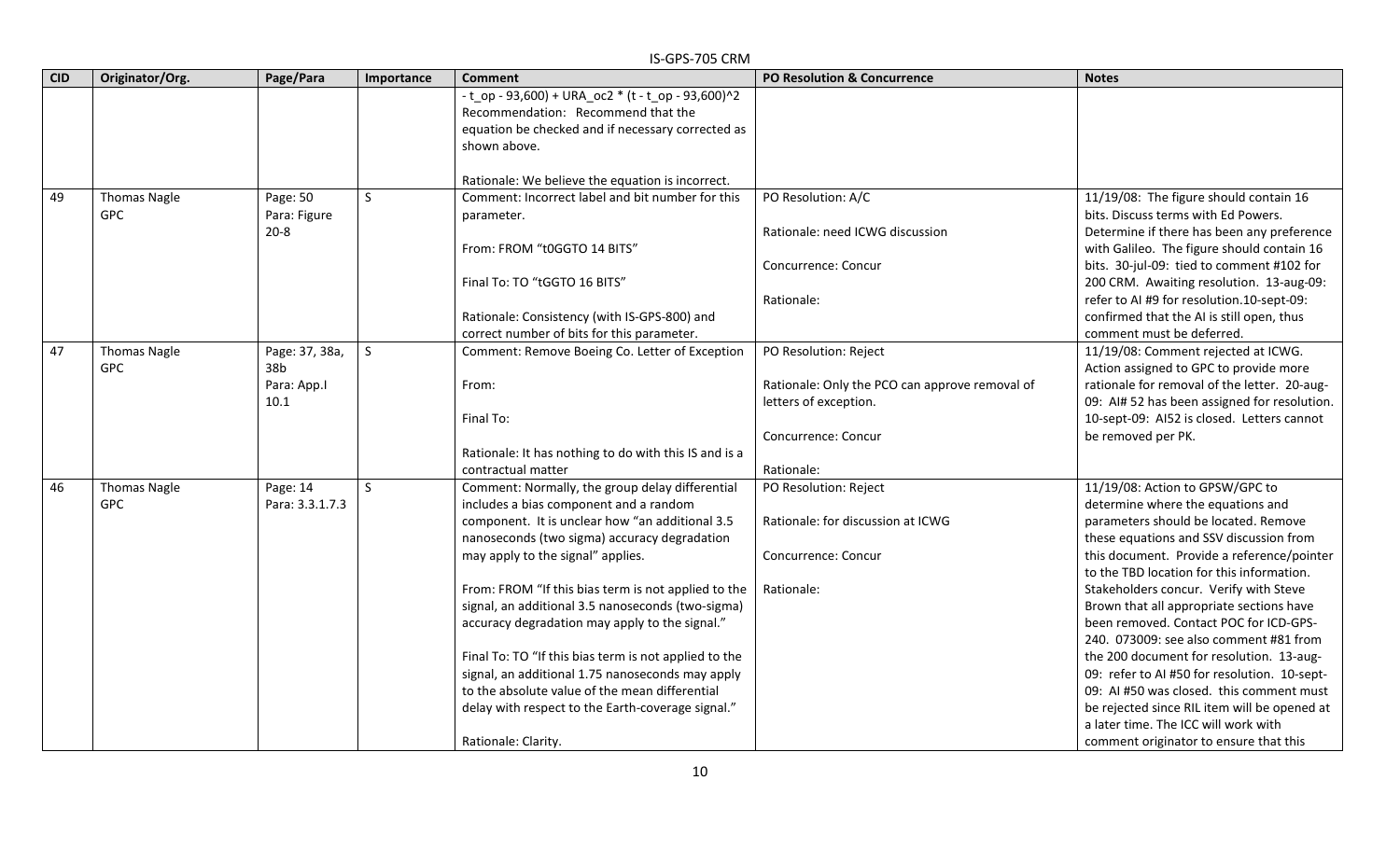|            | IS-GPS-705 CRM                    |                                  |              |                                                                                                                                                                                                                                                                                                                                                                                                      |                                                                                                               |                                                                                                                                                                                                                                                                                                                                                                                                                         |  |  |  |
|------------|-----------------------------------|----------------------------------|--------------|------------------------------------------------------------------------------------------------------------------------------------------------------------------------------------------------------------------------------------------------------------------------------------------------------------------------------------------------------------------------------------------------------|---------------------------------------------------------------------------------------------------------------|-------------------------------------------------------------------------------------------------------------------------------------------------------------------------------------------------------------------------------------------------------------------------------------------------------------------------------------------------------------------------------------------------------------------------|--|--|--|
| <b>CID</b> | Originator/Org.                   | Page/Para                        | Importance   | <b>Comment</b>                                                                                                                                                                                                                                                                                                                                                                                       | <b>PO Resolution &amp; Concurrence</b>                                                                        | <b>Notes</b>                                                                                                                                                                                                                                                                                                                                                                                                            |  |  |  |
|            |                                   |                                  |              |                                                                                                                                                                                                                                                                                                                                                                                                      |                                                                                                               | concern will be addressed with the<br>appropriate document. This follows suit<br>with the 200 resolution.                                                                                                                                                                                                                                                                                                               |  |  |  |
| 45         | <b>Thomas Nagle</b><br><b>GPC</b> | Page: 13<br>Para: Table 3-<br>IV | <sub>S</sub> | Comment: Missing Table 3-IV. Suggested change:<br>please provide Table 3-IV<br>From: N/A<br>Final To:<br>Table 3-IV. Space Service Volume (SSV) Received<br>Minimum RF Signal Strength for GPS III Satellites<br>over the Bandwidth Specified in 3.3.1.1 - GEO<br><b>Based Antennas</b><br>SV Blocks Signal<br><b>I5 Q5</b><br>III and Subsequent -182.0 dBW -182.0 dBW<br>Rationale: No table 3-IV. | PO Resolution: Accept<br>Rationale:<br>Concurrence: concur<br>Rationale:                                      | 11/19/08: Table was added. Stakeholders<br>Concur the comment is closed.                                                                                                                                                                                                                                                                                                                                                |  |  |  |
| 44         | <b>Thomas Nagle</b><br><b>GPC</b> | Page: 13<br>Para: 3.3.1.6.1      | <sub>S</sub> | Comment: Please define the Space Service<br>Volume users where the received signal levels in<br>Table 3-IV apply, (LEO, MEO, or GEO?). Suggested<br>Change: Add a sentence to indicate the SSV users<br>are referred to users at GEO.<br>From: N/A<br>Final To: included "- GEO Based Antennas" in<br>Table 3-IV table.<br>Rationale: Important info to validate received<br>signal levels.          | PO Resolution: A/C<br>Rationale: Values are for GEO. Added to Table 3-IV<br>Concurrence: Concur<br>Rationale: | 11/19/08: Stakeholders concur. 8/6/09:<br>please refer to comment #77 from 200<br>CRM. 13-aug-09: This issue is also deferred<br>until the appropriate location for the SSV<br>equations has been determined. Refer to AI<br>#50 for way forward. 10-sept-09: AI #50<br>was closed. This comment does not pertain<br>to AI #50 as a reference is included in table<br>3-IV. ICC has confirmed change is in<br>document. |  |  |  |
| 41         | <b>Thomas Nagle</b><br><b>GPC</b> | Page: 11-Oct<br>Para: 3.3.1.3    | <sub>S</sub> | Comment: Carrier phase noise should be specified<br>as suggested for IS-GPS-800 in telecons during<br>August 08. Suggested Change: Delete any<br>reference to tracking loop bandwidth and specify<br>phase noise single-sided spectral density (maybe<br>with a figure). "The single-sideband phase noise<br>spectral density of L-band carrier shall not exceed:                                    | PO Resolution: A/C<br>Rationale: for discussion at Public ICWG.<br>Concurrence: Concur<br>Rationale:          | 11/19/08: Comment was accepted with<br>some modifications. The language of the<br>proposed change will be modified and<br>incorporated in the ICWG minutes for<br>stakeholder review. 30-jul-09: there is an<br>open action item for the 200 document.<br>13-aug-09: Refer to AI #12 for resolution.                                                                                                                    |  |  |  |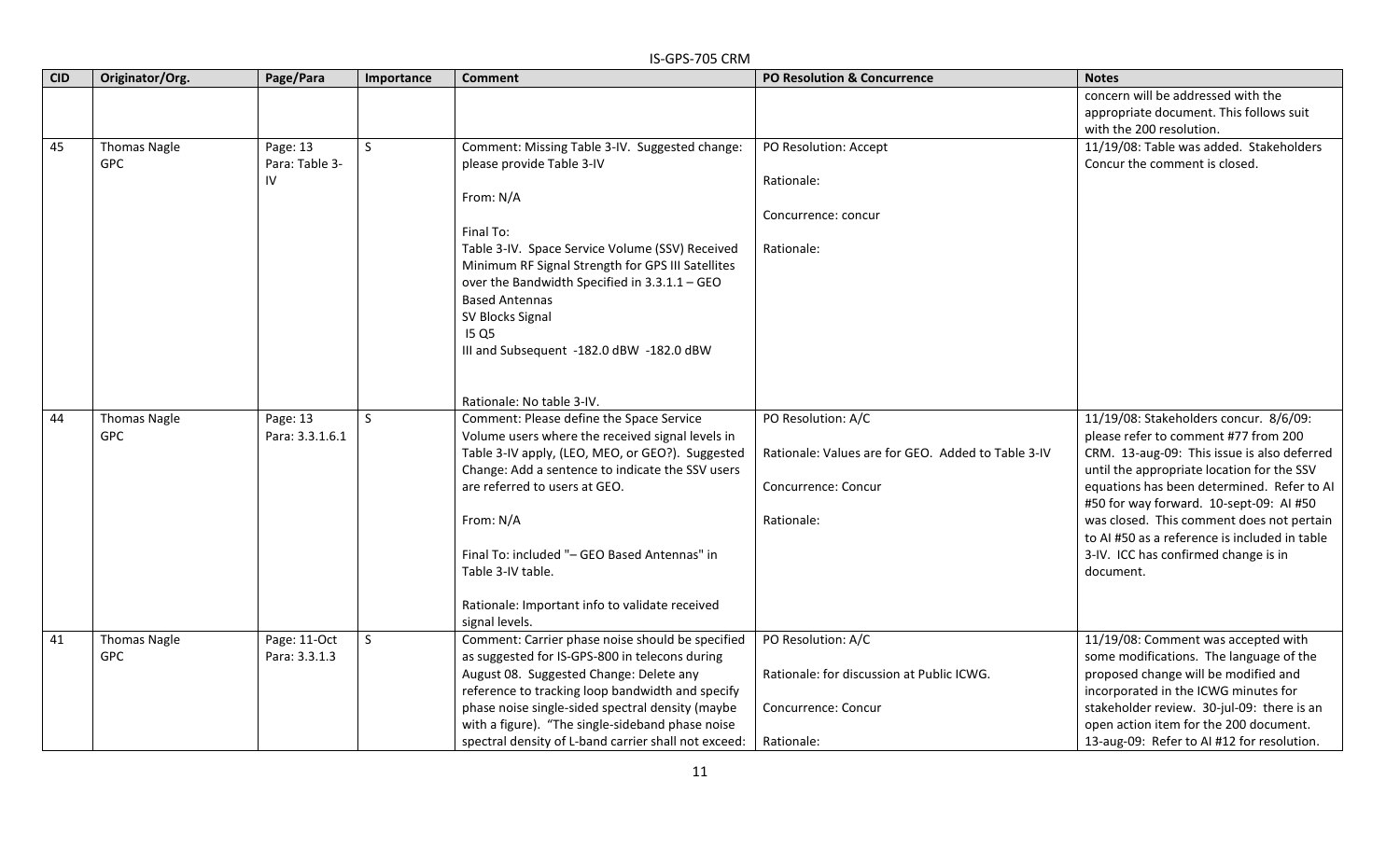|            | IS-GPS-705 CRM      |               |            |                                                      |                                           |                                             |  |  |  |
|------------|---------------------|---------------|------------|------------------------------------------------------|-------------------------------------------|---------------------------------------------|--|--|--|
| <b>CID</b> | Originator/Org.     | Page/Para     | Importance | <b>Comment</b>                                       | <b>PO Resolution &amp; Concurrence</b>    | <b>Notes</b>                                |  |  |  |
|            |                     |               |            | -30 dBc at Df =1 Hz decreasing 30 dB/decade until    |                                           | 10-sept-09: This AI #12 has been closed and |  |  |  |
|            |                     |               |            | it reaches $Df = 10$ Hz. From 10 Hz to 10,000 Hz it  |                                           | the new text is in the document.            |  |  |  |
|            |                     |               |            | decreases at 10 dB per decade reaching -90 dBc at    |                                           | 10/01/09: Changed language for this         |  |  |  |
|            |                     |               |            | $Df = 10,000$ Hz."                                   |                                           | section to Bud Bakeman proposal. C.         |  |  |  |
|            |                     |               |            |                                                      |                                           | Hegarty took on a action to review two      |  |  |  |
|            |                     |               |            | From: The phase noise spectral density of the un-    |                                           | different alternatives in the requirement   |  |  |  |
|            |                     |               |            | modulated carrier shall be such that a phase         |                                           | location of carrier phase noise. ICWG       |  |  |  |
|            |                     |               |            | locked loop of 10 Hz one-sided noise bandwidth       |                                           | stakeholders agreed with option (b) of his  |  |  |  |
|            |                     |               |            | shall be able to track the carrier to an accuracy of |                                           | packagei.e. -80 dBc/Hz at 10 kHz.           |  |  |  |
|            |                     |               |            | 0.1 radians root mean square (RMS). See              |                                           |                                             |  |  |  |
|            |                     |               |            | additional supporting material for phase noise       |                                           |                                             |  |  |  |
|            |                     |               |            | characteristics in section 6.3.2.                    |                                           |                                             |  |  |  |
|            |                     |               |            | Final To: The phase noise spectral density of the    |                                           |                                             |  |  |  |
|            |                     |               |            | unmodulated carrier shall not exceed the             |                                           |                                             |  |  |  |
|            |                     |               |            | magnitude of a straight line (on a log-log plot)     |                                           |                                             |  |  |  |
|            |                     |               |            | between -30 dBc/Hz at 1 Hz and -60 dBc/Hz at 10      |                                           |                                             |  |  |  |
|            |                     |               |            | Hz, and another straight line between -60 dBc/Hz     |                                           |                                             |  |  |  |
|            |                     |               |            | at 10 Hz and -80 dBc/Hz at 10 kHz. Spurs in the      |                                           |                                             |  |  |  |
|            |                     |               |            | phase noise spectral density of the unmodulated      |                                           |                                             |  |  |  |
|            |                     |               |            | carrier between 10 Hz and 10 kHz shall not exceed    |                                           |                                             |  |  |  |
|            |                     |               |            | $-40$ dBc.                                           |                                           |                                             |  |  |  |
|            |                     |               |            | Rationale: It is not appropriate to assume User      |                                           |                                             |  |  |  |
|            |                     |               |            | Equipment receiver implementation. IS should         |                                           |                                             |  |  |  |
|            |                     |               |            | specify the signal-in-space, not receiver            |                                           |                                             |  |  |  |
|            |                     |               |            | performance.                                         |                                           |                                             |  |  |  |
| 40         | <b>Thomas Nagle</b> | Page: 10      | S.         | Comment: Correlation Loss in this paragraph has      | PO Resolution: A/C                        | 11/19/08: New proposed change presented     |  |  |  |
|            | <b>GPC</b>          | Para: 3.3.1.2 |            | had a long-standing inconsistency: with this loss    |                                           | at ICWG by Bakeman. There was some          |  |  |  |
|            |                     |               |            | defined as the difference between power received     | Rationale: for discussion at Public ICWG. | discussion that the proposed change was     |  |  |  |
|            |                     |               |            | in 24 MHz bandwidth and that recovered from a        |                                           | written more like a factory test spec as    |  |  |  |
|            |                     |               |            | perfect 24 MHz correlator, there should be no        | Concurrence: Concur                       | opposed to a SIS spec. Action assigned to   |  |  |  |
|            |                     |               |            | additional loss due to "ideal receiver waveform      |                                           | Mike Deelo to set up meeting with           |  |  |  |
|            |                     |               |            | distortion". Suggested Change: Change the last       | Rationale:                                | appropriate stakeholders to revise          |  |  |  |
|            |                     |               |            | sentence to read "For this case, the correlation     |                                           | proposed change. Comment to remain          |  |  |  |
|            |                     |               |            | loss due to SV modulation and filter imperfections   |                                           | open. 30-jul-09: Bud Bakeman has the        |  |  |  |
|            |                     |               |            | shall be less than 0.6 dB".                          |                                           | action with his proposed wording. 200 POC   |  |  |  |
|            |                     |               |            |                                                      |                                           | will get language into documents (200). 13- |  |  |  |
|            |                     |               |            | From: Correlation loss is defined as the difference  |                                           | aug-09: refer to AI #12 for resolution. 10- |  |  |  |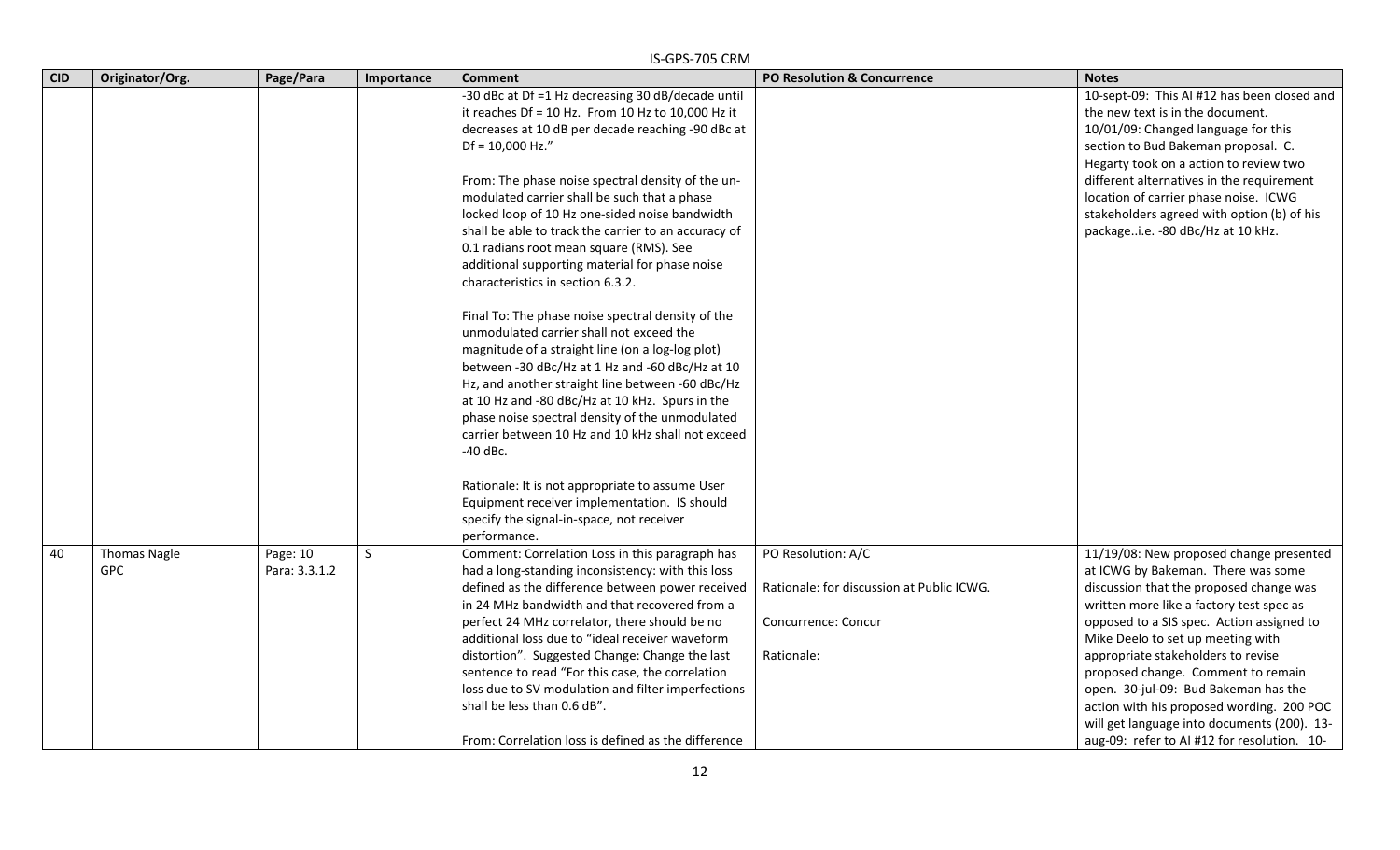|            | IS-GPS-705 CRM                    |                      |            |                                                                                                                                                                                                                                                                                                                                                                                                                                                                                                                                                                                                                                                                                       |                                                                                                                                                                                   |                                                                                                                                                                                                                                                                                                         |  |  |  |
|------------|-----------------------------------|----------------------|------------|---------------------------------------------------------------------------------------------------------------------------------------------------------------------------------------------------------------------------------------------------------------------------------------------------------------------------------------------------------------------------------------------------------------------------------------------------------------------------------------------------------------------------------------------------------------------------------------------------------------------------------------------------------------------------------------|-----------------------------------------------------------------------------------------------------------------------------------------------------------------------------------|---------------------------------------------------------------------------------------------------------------------------------------------------------------------------------------------------------------------------------------------------------------------------------------------------------|--|--|--|
| <b>CID</b> | Originator/Org.                   | Page/Para            | Importance | <b>Comment</b>                                                                                                                                                                                                                                                                                                                                                                                                                                                                                                                                                                                                                                                                        | PO Resolution & Concurrence                                                                                                                                                       | <b>Notes</b>                                                                                                                                                                                                                                                                                            |  |  |  |
|            |                                   |                      |            | between the SV power received in a 24 MHz<br>bandwidth and the signal power recovered in an<br>ideal correlation receiver. The worst case<br>correlation loss occurs when the 15 carrier is<br>modulated by the sum of the I5-code and the NAV<br>data stream. For this case, the correlation loss<br>apportionment shall be as follows: 1. SV<br>modulation and filter imperfections: 0.6 dB 2.<br>Ideal UE receiver waveform distortion (due to 24<br>MHz filter): 0.4 dB<br>Final To: Correlation loss is defined as the<br>difference between the SV power received in the<br>bandwidth defined in 3.3.1.1 (excluding signal<br>combining loss) and the signal power recovered in |                                                                                                                                                                                   | sept-09: This AI #12 has been closed and<br>the new text is in the document. 10/01/09:<br>This section was under rigourous review<br>and the ultimately the consensus of the<br>ICWG community was to revert to wording<br>similar to the IS-GPS-800.                                                   |  |  |  |
|            |                                   |                      |            | an ideal correlation receiver of the same<br>bandwidth using an exact replica of the waveform<br>within an ideal sharp-cutoff filter bandwidth<br>centered at L5, whose bandwidth corresponds to<br>that specified in 3.3.1.1 and whose phase is linear<br>over that bandwidth. The correlation loss<br>apportionment due to SV modulation and filtering<br>imperfections shall be 0.6 dB maximum.<br>Rationale: Correctness                                                                                                                                                                                                                                                          |                                                                                                                                                                                   |                                                                                                                                                                                                                                                                                                         |  |  |  |
| 37         | <b>Thomas Nagle</b><br><b>GPC</b> | Page:<br>Para:       | S          | Comment: Suggested Change: Add complete<br>detail which will allow receivers to be designed<br>developed and produced that can be properly<br>operational utilizing all available PRN codes<br>documented through 63<br>From:<br>Final To:<br>Rationale:                                                                                                                                                                                                                                                                                                                                                                                                                              | PO Resolution: Defer<br>Rationale: At the May 08 ICWG, Aerospace presented<br>solution for the comment. Will be presented at Nov<br>08 ICWG.<br>Concurrence: Concur<br>Rationale: | 11/19/08: Action assigned to Karl Kovach.<br>See Action item #8 against IS-GPS-200. 30-<br>jul-09: 200 POC contacted Karl for<br>proposed text and he will provide some<br>shortly. 13-aug-09: refer to AI #18 for<br>resolution. 10-sept-09: verified that this AI<br>for PRN expansion is still open. |  |  |  |
| 36         | <b>Thomas Nagle</b><br><b>GPC</b> | Page: Title<br>Pages | S.         | Comment: Title pages of document should<br>indicate a unique draft version number or date of                                                                                                                                                                                                                                                                                                                                                                                                                                                                                                                                                                                          | PO Resolution: Accept                                                                                                                                                             | 11/19/08: Action assigned to review older<br>PIRNs - Thomas Davis. 06-sept-09: ICC has                                                                                                                                                                                                                  |  |  |  |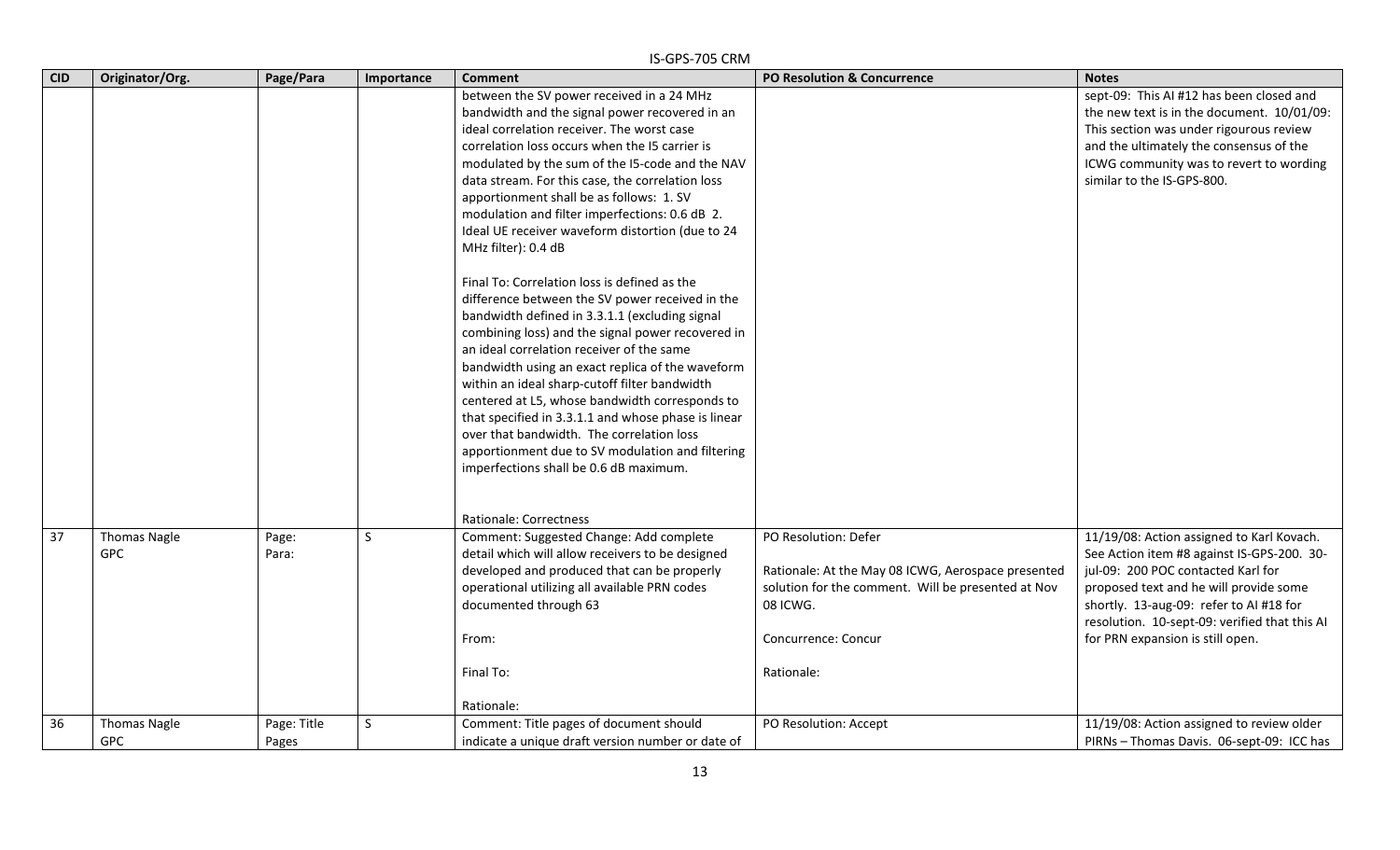|            | IS-GPS-705 CRM   |                           |              |                                                                                                                                                                                                                                                                                                                                                                                                                                                                                                                                                                                                                                                                                                                                                                                                                                                                                                                                                      |                                                                                                                                                                                                                                                                           |                                                                                                                                                                                                                                                                                                                                                                                                                                                                        |  |  |
|------------|------------------|---------------------------|--------------|------------------------------------------------------------------------------------------------------------------------------------------------------------------------------------------------------------------------------------------------------------------------------------------------------------------------------------------------------------------------------------------------------------------------------------------------------------------------------------------------------------------------------------------------------------------------------------------------------------------------------------------------------------------------------------------------------------------------------------------------------------------------------------------------------------------------------------------------------------------------------------------------------------------------------------------------------|---------------------------------------------------------------------------------------------------------------------------------------------------------------------------------------------------------------------------------------------------------------------------|------------------------------------------------------------------------------------------------------------------------------------------------------------------------------------------------------------------------------------------------------------------------------------------------------------------------------------------------------------------------------------------------------------------------------------------------------------------------|--|--|
| <b>CID</b> | Originator/Org.  | Page/Para                 | Importance   | <b>Comment</b>                                                                                                                                                                                                                                                                                                                                                                                                                                                                                                                                                                                                                                                                                                                                                                                                                                                                                                                                       | <b>PO Resolution &amp; Concurrence</b>                                                                                                                                                                                                                                    | <b>Notes</b>                                                                                                                                                                                                                                                                                                                                                                                                                                                           |  |  |
|            |                  | Para:                     |              | this redline version. This draft version needs to be<br>clearly identifiable from other draft version that<br>might exist now or the near future. Is: Add<br>unique draft version number or date.<br>Recommend identifying it as IS-GPS-705 draft IRN-<br>705-004 with a draft version date, but specific<br>identifier is not important as long as it is unique<br>From: No draft version number or date.<br>Final To: Filename: IS-GPS-705_06-sept-09( or<br>equivalent)                                                                                                                                                                                                                                                                                                                                                                                                                                                                           | Rationale: Documents are differentiated by date in<br>the filename, however, the date does not appear in<br>the filename when posted on the GPSW website. For<br>future drafts, will add the draft date to the header as<br>follows:<br>Concurrence: Concur<br>Rationale: | confirmed that the 'draft' document has a<br>latest revision date in the filename.                                                                                                                                                                                                                                                                                                                                                                                     |  |  |
|            |                  |                           |              | Rationale: Not having a unique identifier for this<br>version can lead to confusion between versions<br>for all except the person in control of the latest<br>version. This appears to be a draft of the<br>document including proposed IRN-705-004.                                                                                                                                                                                                                                                                                                                                                                                                                                                                                                                                                                                                                                                                                                 |                                                                                                                                                                                                                                                                           |                                                                                                                                                                                                                                                                                                                                                                                                                                                                        |  |  |
| 28         | S. Brown<br>LMCO | Page: 11<br>Para: 3.3.1.5 | $\mathsf{S}$ | Comment:<br>From: Referring to the phase of the I5 carrier<br>when I5i(t) equals zero as the "zero phase angle",<br>the I5 and Q5-code generator output shall control<br>the respective signal phases in the following<br>manner: when I5i(t) equals one, a 180-degree<br>phase reversal of the I5-carrier occurs; when<br>Q5i(t) equals one, the Q5 carrier advances 90<br>degrees; when the Q5i(t) equals zero, the Q5<br>carrier shall be retarded 90 degrees (such that<br>when Q5i(t) changes state, a 180-degree phase<br>reversal of the Q5 carrier occurs). The resultant<br>nominal composite transmitted signal phases as a<br>function of the binary state of the modulating<br>signals are as shown in Table 3-II.<br>Final To: Is: Referring to the phase of the I5 carrier<br>when I5i(t) equals zero as the "zero phase angle",<br>the I5 and Q5-code generator output shall control<br>the respective signal phases in the following | PO Resolution: Accept<br>Rationale: The "was" and "Is" appear to be reversed.<br>06-sept-09: ICC confirms reversal.<br>Concurrence: Concur<br>Rationale:                                                                                                                  | 11/19/08: Comment is deferred - will be<br>revisited when documents are placed in<br>DOORS. 20-aug-09: ICC to look at<br>whether the 705 already has the "shall" in<br>the paragraph. From the redlined copy, it<br>already has a shall in it. 06-sept-09: ICC has<br>confirmed that "shall be retarded 90<br>degrees" is in both the IRN003 version and<br>the latest redlined version. ICC to confirm<br>with comment originator that comment is<br>to be withdrawn. |  |  |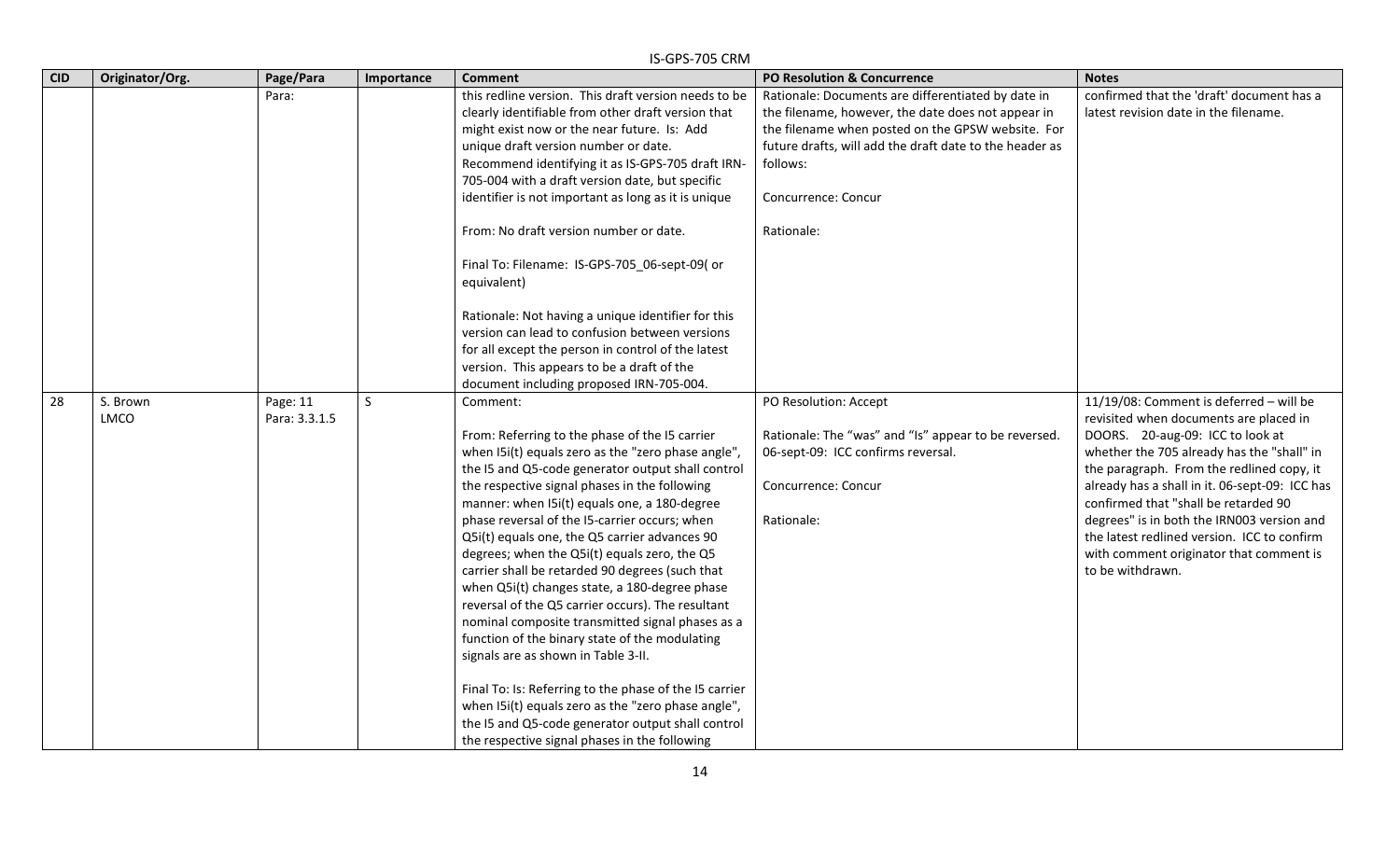|            | IS-GPS-705 CRM       |                        |            |                                                                                                                                                                                                                                                                                                                                                                                                                                                                                                                                                                                                                                                                                                                                                                                                                                                                                                                      |                                                                                                       |                                                                                                                                                                                                                                                                                                                                                                           |  |  |  |
|------------|----------------------|------------------------|------------|----------------------------------------------------------------------------------------------------------------------------------------------------------------------------------------------------------------------------------------------------------------------------------------------------------------------------------------------------------------------------------------------------------------------------------------------------------------------------------------------------------------------------------------------------------------------------------------------------------------------------------------------------------------------------------------------------------------------------------------------------------------------------------------------------------------------------------------------------------------------------------------------------------------------|-------------------------------------------------------------------------------------------------------|---------------------------------------------------------------------------------------------------------------------------------------------------------------------------------------------------------------------------------------------------------------------------------------------------------------------------------------------------------------------------|--|--|--|
| <b>CID</b> | Originator/Org.      | Page/Para              | Importance | <b>Comment</b>                                                                                                                                                                                                                                                                                                                                                                                                                                                                                                                                                                                                                                                                                                                                                                                                                                                                                                       | <b>PO Resolution &amp; Concurrence</b>                                                                | <b>Notes</b>                                                                                                                                                                                                                                                                                                                                                              |  |  |  |
|            |                      |                        |            | manner: when I5i(t) equals one, a 180-degree<br>phase reversal of the I5-carrier occurs; when<br>Q5i(t) equals one, the Q5 carrier advances 90<br>degrees; when the Q5i(t) equals zero, the Q5<br>carrier will be retarded 90 degrees (such that<br>when Q5i(t) changes state, a 180-degree phase<br>reversal of the Q5 carrier occurs). The resultant<br>nominal composite transmitted signal phases as a<br>function of the binary state of the modulating<br>signals are as shown in Table 3-II.<br>Rationale: Changed a will to a shall to have a                                                                                                                                                                                                                                                                                                                                                                |                                                                                                       |                                                                                                                                                                                                                                                                                                                                                                           |  |  |  |
|            |                      |                        |            | requirement; to facilitate requirements<br>verification.                                                                                                                                                                                                                                                                                                                                                                                                                                                                                                                                                                                                                                                                                                                                                                                                                                                             |                                                                                                       |                                                                                                                                                                                                                                                                                                                                                                           |  |  |  |
| 27         | S. Brown<br>LMCO     | Page: 9<br>Para: 3.2.2 | S.         | Comment: Move Code Phase Assignments from<br>Chapter 6 to Chapter 3<br>From: 3.2.2 NAV Data. The L5 CNAV data, D5(t),<br>includes SV ephemerides, system time, SV clock<br>behavior data, status messages and time<br>information, etc. The 50 bps data is coded in a<br>rate 1/2 convolution coder. The resulting 100<br>symbols per second (sps) symbol stream is<br>modulo-2 added to the I5-code only; the resultant<br>bit-train is used to modulate the L5 in-phase (I)<br>carrier. The content and characteristics of the L5<br>CNAV data, D5(t), are given in Appendix II of this<br>document. In general, the data content is very<br>similar to that modulated on the L2 C channel of<br>the SV. The L5 quadraphase (Q5) carrier has no<br>data.<br>Final To:<br>Rationale: Move to account for PRN expansion<br>beyond 32 operational PRNs. Change made in<br>response to SDR-80 and SDR-81 action items. | PO Resolution: Defer<br>Rationale: See CRM comments #11 and #12.<br>Concurrence: Concur<br>Rationale: | 11/19/08: See disposition of comment #158<br>in IS-GPS-800 CRM: Karl Kovach provided<br>approach at ICWG and has action to<br>produce language for IS. 20-aug-09: this is<br>also in line with comment 45 from the 20<br>CRM. There is an open AI for Karl Kovach.<br>See AI #16 for resolution. 10-sept-09:<br>verified that this AI for PRN expansion is still<br>open. |  |  |  |
| 25         | Dr. Pam Neal<br>SE&I | Page:<br>Para: 3.2.1.2 | S          | Comment: Clarify wording to avoid confusion and<br>make document consistent with IS-GPS-200.                                                                                                                                                                                                                                                                                                                                                                                                                                                                                                                                                                                                                                                                                                                                                                                                                         | PO Resolution: A/C                                                                                    | 11/19/08: Changes made in real time during<br>ICWG - replace "NAV" with "navigation" -                                                                                                                                                                                                                                                                                    |  |  |  |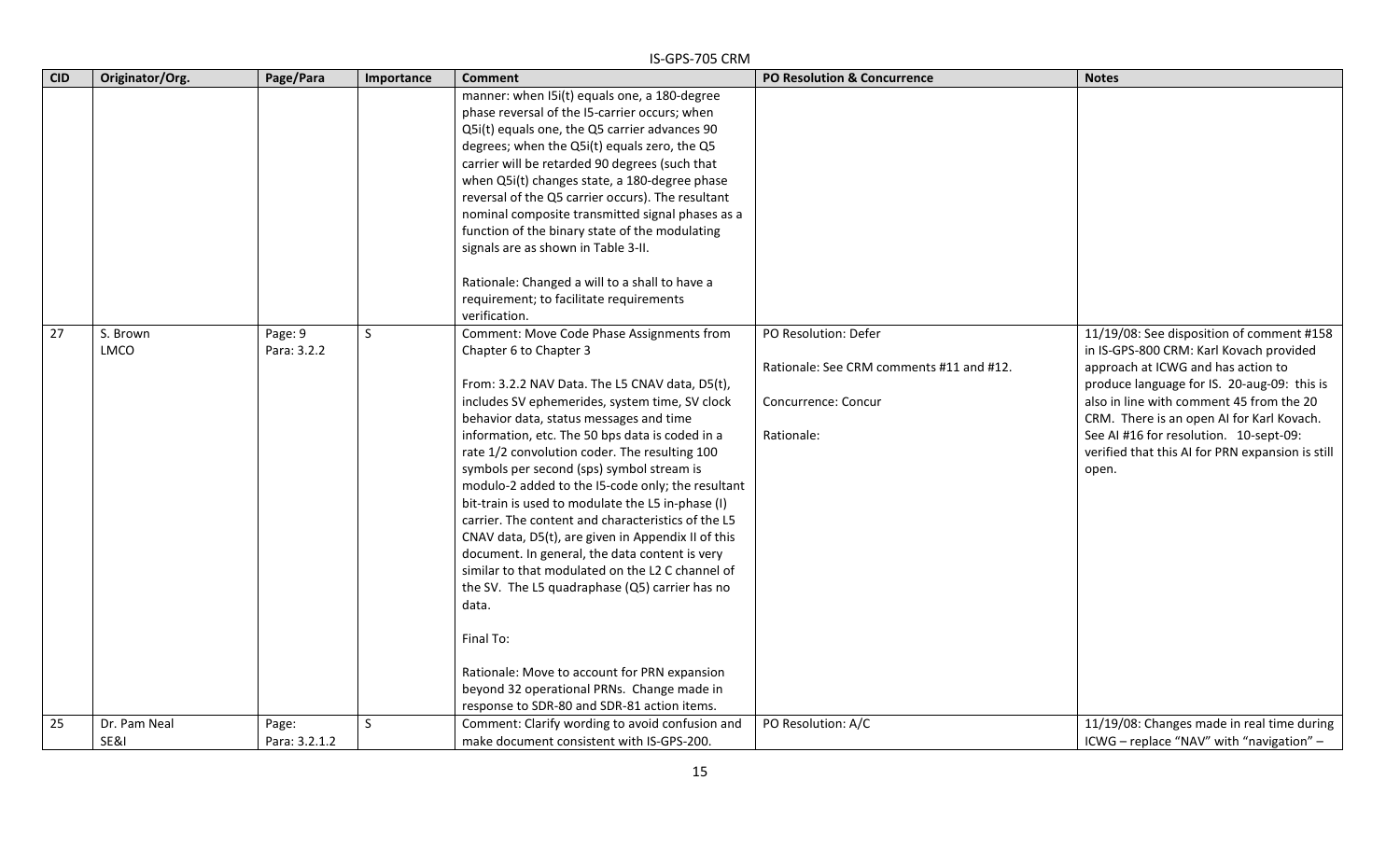|            | IS-GPS-705 CRM                    |                                 |              |                                                                                                                                                                                                                                                                                                                                                                                                                                          |                                                                                                                                                                                                                                                                 |                                                                                                                                                                                                                                   |  |
|------------|-----------------------------------|---------------------------------|--------------|------------------------------------------------------------------------------------------------------------------------------------------------------------------------------------------------------------------------------------------------------------------------------------------------------------------------------------------------------------------------------------------------------------------------------------------|-----------------------------------------------------------------------------------------------------------------------------------------------------------------------------------------------------------------------------------------------------------------|-----------------------------------------------------------------------------------------------------------------------------------------------------------------------------------------------------------------------------------|--|
| <b>CID</b> | Originator/Org.                   | Page/Para                       | Importance   | <b>Comment</b>                                                                                                                                                                                                                                                                                                                                                                                                                           | PO Resolution & Concurrence                                                                                                                                                                                                                                     | <b>Notes</b>                                                                                                                                                                                                                      |  |
|            |                                   |                                 |              | From: The NSI5 and NSQ5 codes, used to protect<br>the user from a malfunction in the SV's reference<br>frequency generation system (reference<br>paragraph 3.2.1), are not for utilization by the<br>user and, therefore, are not defined in this<br>document.                                                                                                                                                                           | Rationale: Changed wording as follows: "The NSI5 and<br>NSQ5 codes, used to protect the user from receiving<br>anomalous NAV signals (reference paragraph 3.2.1),<br>are not for "This wording is more consistent with<br>section 3.2.1.<br>Concurrence: Concur | Stakeholders concur. 06-sept-09:<br>confirmed that the change is in document.<br>10/01/09: made a real-time change to<br>replace the word "receiving" to "tracking"<br>and "data" to "signals" per ICWG<br>stakeholder consensus. |  |
|            |                                   |                                 |              | Final To: Is: The NDI5 and NSQ5 codes, used to<br>protect the user from receiving tracking<br>anomalous NAV data signals, are not for<br>utilization by the user and, therefore, are not<br>defined in this document.<br>Rationale: This statement was changed in IS-GPS-<br>200 to reflect the fact that the cause of<br>anomalous NAV signals is not limited to a<br>malfunction in the SV's reference frequency<br>generation system. | Rationale:                                                                                                                                                                                                                                                      |                                                                                                                                                                                                                                   |  |
| 24         | <b>Thomas Nagle</b><br><b>GPC</b> | Page: 91<br>Para: 20.3.3.9      | S.           | Comment: Correction bits for message type 36.<br>suggested change: TO "The requisite bits shall<br>occupy bits 39 through 270 of message type 15<br>and bits 128 through 271 of message type 36."<br>From: 270<br>Final To: 274<br>Rationale:                                                                                                                                                                                            | PO Resolution: A/C<br>Rationale: 5/23/08: comment with correction to<br>replace 270 with 274. Same as previous comment<br>from 200 review.<br>Concurrence: concur<br>Rationale:                                                                                 | 30-jul-09: see comment #34 from 200 CRM.<br>Accepted w/ comment. 20-aug-09: verified<br>accept w/ comment ---changed to "274."                                                                                                    |  |
| 23         | <b>Thomas Nagle</b><br><b>GPC</b> | Page: 90<br>Para:<br>20.3.3.8.2 | $\mathsf{S}$ | Comment: Equation correction. 20.3.3.8.2 GPS<br>and GNSS Time. The GPS/GNSS-time relationship<br>is given by, $tGNSS = tE - (AOGGTO + A1GGTO (tE -$<br>totGGTO + 604800 (WN - WNotGGTO) + A2GGTO<br>(tE-totGGTO+604800 (WN-WNotGGTO))2)<br>Suggested Change: Add ")" in front of "+ A2GGTO"<br>From: N/A<br>Final To: ")" in front of "+ A2GGTO"                                                                                         | PO Resolution: Accept<br>Rationale: 5/23/08: Comment deferred and an<br>action has been assigned to SE&I to confirm<br>correction.<br>Concurrence: Concur<br>Rationale:                                                                                         | 06/20/08: The change was verified to be<br>correct and was added to the document<br>20-aug-09 verified change is in document.                                                                                                     |  |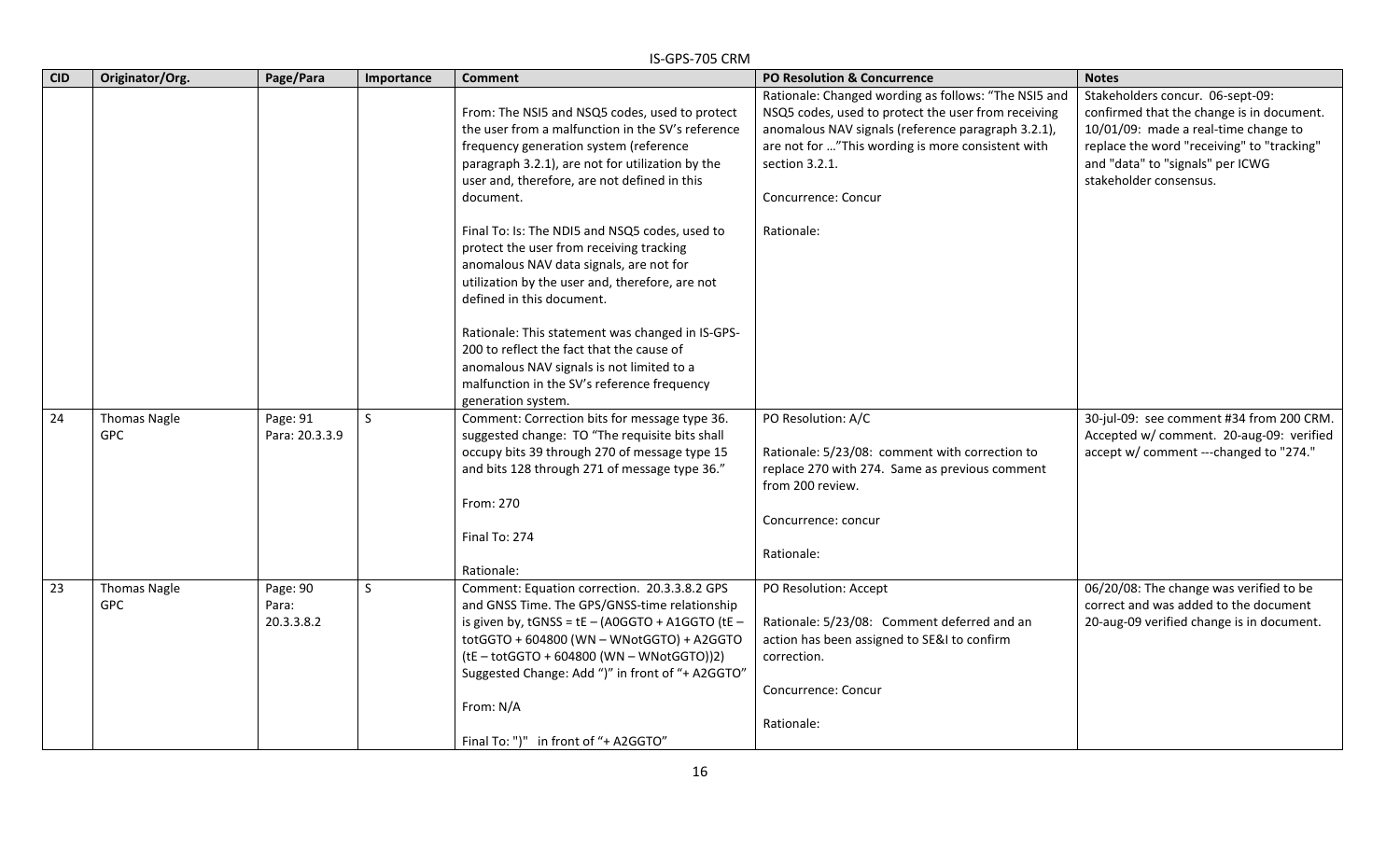|                 | IS-GPS-705 CRM                    |                                   |              |                                                                                                                                                                                                                                                                                                                                                                                                                                                                                                                                                                                  |                                                                                                                                                                         |                                                                                                                                                                                                                                                       |  |  |  |  |
|-----------------|-----------------------------------|-----------------------------------|--------------|----------------------------------------------------------------------------------------------------------------------------------------------------------------------------------------------------------------------------------------------------------------------------------------------------------------------------------------------------------------------------------------------------------------------------------------------------------------------------------------------------------------------------------------------------------------------------------|-------------------------------------------------------------------------------------------------------------------------------------------------------------------------|-------------------------------------------------------------------------------------------------------------------------------------------------------------------------------------------------------------------------------------------------------|--|--|--|--|
| <b>CID</b>      | Originator/Org.                   | Page/Para                         | Importance   | <b>Comment</b>                                                                                                                                                                                                                                                                                                                                                                                                                                                                                                                                                                   | PO Resolution & Concurrence                                                                                                                                             | <b>Notes</b>                                                                                                                                                                                                                                          |  |  |  |  |
|                 |                                   |                                   |              | Rationale: Equation correction.                                                                                                                                                                                                                                                                                                                                                                                                                                                                                                                                                  |                                                                                                                                                                         |                                                                                                                                                                                                                                                       |  |  |  |  |
| $\overline{21}$ | Thomas Nagle<br><b>GPC</b>        | Page: 88<br>Para:<br>20.3.3.7.4   | <sub>S</sub> | Comment: Correction to equations of quasi-<br>Keplerian elements.<br>From: ic = i0 + $\Delta$ i and $\Omega$ c = $\Omega$ 0 + $\Delta\Omega$ equations<br>Final To:<br>Rationale: Correction                                                                                                                                                                                                                                                                                                                                                                                     | PO Resolution: Accept<br>Rationale: 5/23/08: Comment deferred and an<br>action has been assigned to SE&I to confirm<br>correction.<br>Concurrence: concur<br>Rationale: | 11/19/08: Stakeholders agree to proposed<br>change in order to make consistent with IS-<br>GPS-200. 30-jul-09: accepted comment as<br>is from recommendation. 06-sept-09:<br>confirmed new equations is in document<br>see also comment 55. duplicate |  |  |  |  |
| 20              | <b>Thomas Nagle</b><br>GPC        | Page: 65<br>Para:<br>20.3.3.2.4   | S.           | Comment: Paragraph 20.3.3.2.4 has a couple of<br>equations for URA_oc. The second one applies if t<br>-t op > 93,600 seconds. The second equation is:<br>URA_oc = URA_ocb + URA_oc1 $*(t - t$ _op) +<br>URA oc2 $*$ (t - t op - 93,600)^2 The second<br>equation should most likely be: URA oc =<br>URA_ocb + URA_oc1 * (t - t_op - 93,600) +<br>URA oc2 * (t - t op - 93,600)^2<br>From: MUST SEE TEXT<br>Final To: Recommendation: Recommend that the<br>equation be checked and if necessary corrected as<br>shown above.<br>Rationale: We believe the equation is incorrect. | PO Resolution: Reject<br>Rationale: 5/23/08: Comment deferred and an<br>action has been assigned to SE&I to confirm<br>correction.<br>Concurrence: concur<br>Rationale: | 30-jul-09: see comment #98 from the 200<br>CRM. Comment withdrawn from that CRM                                                                                                                                                                       |  |  |  |  |
| 18              | <b>Thomas Nagle</b><br><b>GPC</b> | Page: 55<br>Para:<br>20.3.3.1.1.1 | S.           | Comment: Symbols, WN and WNe, are not in<br>message type 10. Suggested Change: Delete<br>"(WN)" and "(WNe)".<br>From: These 13 bits are comprised of 10 LSBs<br>(WN) that represent the 10 MSBs of the 29-bit Z-<br>count as qualified in paragraph 20.3.3.3.1.1 of IS-<br>GPS-200, and 3 MSBs (WNe) which are three extra<br>bits to extend the range of transmission week<br>number from 10 bits to 13 bits.<br>Final To: sentence deleted                                                                                                                                     | PO Resolution: A/C<br>Rationale: 5/23/08: comment. Will incorporate into<br>document.<br>Concurrence: Concur<br>Rationale:                                              | 06/20/08: Changes added to document. 13-<br>Aug-09: deleted the entire sentence with<br>WN and Wne. GPC concurs                                                                                                                                       |  |  |  |  |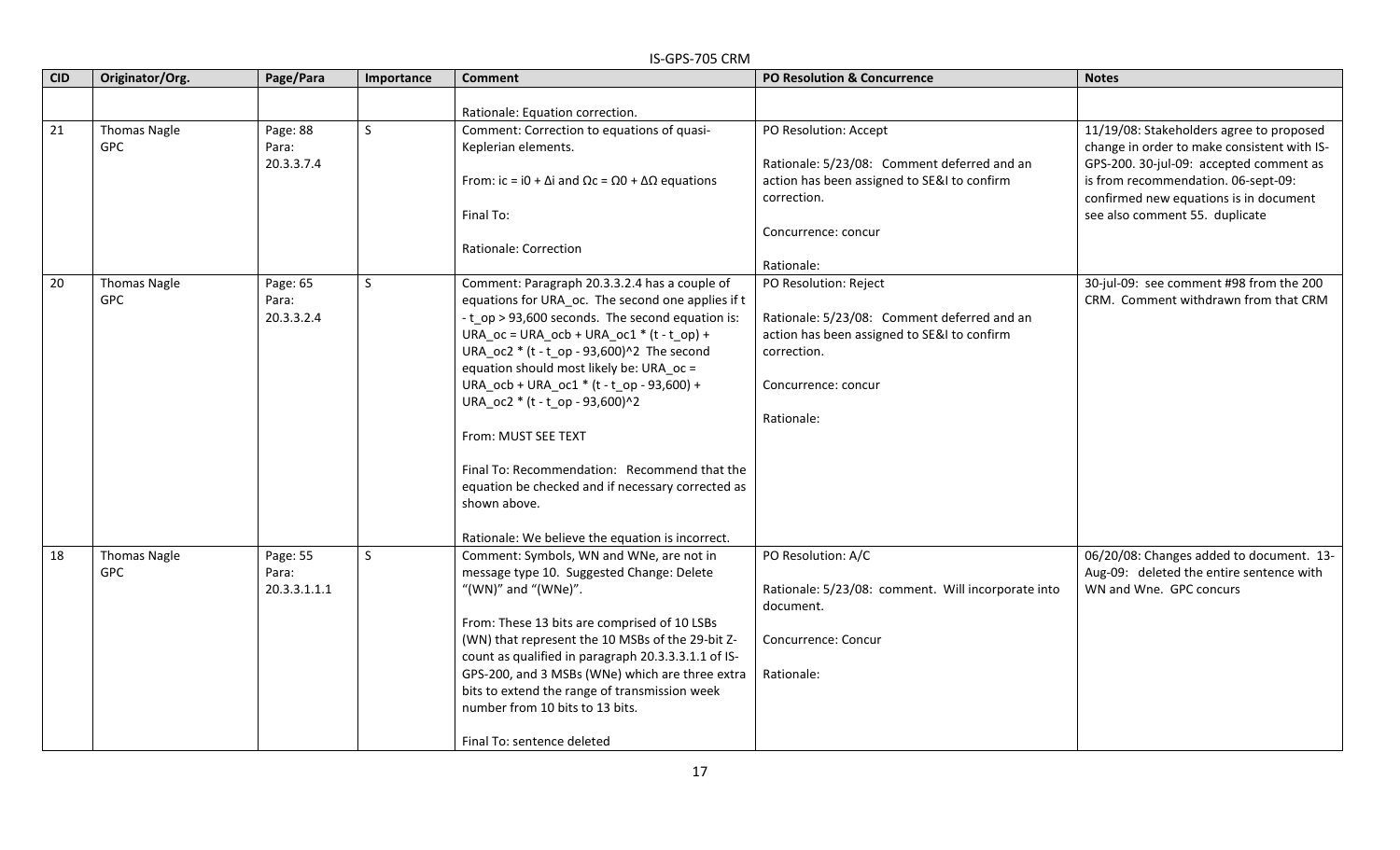|            |                     |            |            | IS-GPS-705 CRM                                        |                                                      |                                                |
|------------|---------------------|------------|------------|-------------------------------------------------------|------------------------------------------------------|------------------------------------------------|
| <b>CID</b> | Originator/Org.     | Page/Para  | Importance | <b>Comment</b>                                        | PO Resolution & Concurrence                          | <b>Notes</b>                                   |
|            |                     |            |            |                                                       |                                                      |                                                |
|            |                     |            |            | Rationale: Correction.                                |                                                      |                                                |
| 17         | <b>Thomas Nagle</b> | Page: 55   | $\sf S$    | Comment: ICD does not define the Integrity Status     | PO Resolution: A/C                                   | 06/20/08: Changes added to document. 06-       |
|            | <b>GPC</b>          | Para:      |            | Flag. Suggested Change: Add text to paragraph         |                                                      | sept-09: ICC confirmed that the additional     |
|            |                     | 20.3.3.1.1 |            | 20.3.3.1.1 to describe the Integrity Status Flag as   | Rationale: 5/23/08 comment and will incorporate into | text for ISF is in the document. 10-sept-09:   |
|            |                     |            |            | shown in the attached draft PIRN-705-XXX(ISF).        | document. However, a working group will be created   | this proposed text from the PIRN has minor     |
|            |                     |            |            |                                                       | to discuss further.                                  | differences as shown in the "To" field of this |
|            |                     |            |            | From: N/A                                             |                                                      | comment. Stakeholders concur. changed          |
|            |                     |            |            |                                                       | Concurrence: Concur                                  | PO resolution to A/C 10/14/09: Also            |
|            |                     |            |            | Final To: The CNAV message will contain               |                                                      | additional text was added to synchronize       |
|            |                     |            |            | information that allows users to operate when         | Rationale:                                           | with the 800 document. The new text            |
|            |                     |            |            | integrity is assured. This is accomplished using an   |                                                      | added from the 10/1/09 ICWG is in blue. It     |
|            |                     |            |            | integrity assured URA value in conjunction with an    |                                                      | is also noted that the URA "value" was         |
|            |                     |            |            | integrity status flag. The URA value is the RSS of    |                                                      | replaced with URA "index" on two               |
|            |                     |            |            | URAoe and URAoc; URA is integrity assured to the      |                                                      | occurances in the second paragraph starting    |
|            |                     |            |            | enhanced level only when the integrity status flag    |                                                      | with the text "Bit 272 of Message Type 10 is   |
|            |                     |            |            | is "1".                                               |                                                      | the Integrity"                                 |
|            |                     |            |            | Bit 272 of Message Type 10 is the Integrity Status    |                                                      |                                                |
|            |                     |            |            | Flag (ISF). A "0" in bit position 272 indicates that  |                                                      |                                                |
|            |                     |            |            | the conveying signal is provided with the legacy      |                                                      |                                                |
|            |                     |            |            | level of integrity assurance. That is, the            |                                                      |                                                |
|            |                     |            |            | probability that the instantaneous URE of the         |                                                      |                                                |
|            |                     |            |            | conveying signal exceeds 4.42 times the upper         |                                                      |                                                |
|            |                     |            |            | bound value of the current broadcast URA              |                                                      |                                                |
|            |                     |            |            | indexvalue, for more than 5.2 seconds, without an     |                                                      |                                                |
|            |                     |            |            | accompanying alert, is less than 1 x 10-5 per hour.   |                                                      |                                                |
|            |                     |            |            | A "1" in bit-position 272 indicates that the          |                                                      |                                                |
|            |                     |            |            | conveying signal is provided with an enhanced         |                                                      |                                                |
|            |                     |            |            | level of integrity assurance. That is, the            |                                                      |                                                |
|            |                     |            |            | probability that the instantaneous URE of the         |                                                      |                                                |
|            |                     |            |            | conveying signal exceeds 5.73 times the upper         |                                                      |                                                |
|            |                     |            |            | bound value of the current broadcast URA              |                                                      |                                                |
|            |                     |            |            | indexvalue, for more than 5.2 seconds, without an     |                                                      |                                                |
|            |                     |            |            | accompanying alert, is less than 1 x 10-8 per hour.   |                                                      |                                                |
|            |                     |            |            | The probability associated with the nominal and       |                                                      |                                                |
|            |                     |            |            | lower bound values of the current broadcast URA       |                                                      |                                                |
|            |                     |            |            | index are not defined.                                |                                                      |                                                |
|            |                     |            |            | In this context, an "alert" is defined as any         |                                                      |                                                |
|            |                     |            |            | indication or characteristic in the conveying signal, |                                                      |                                                |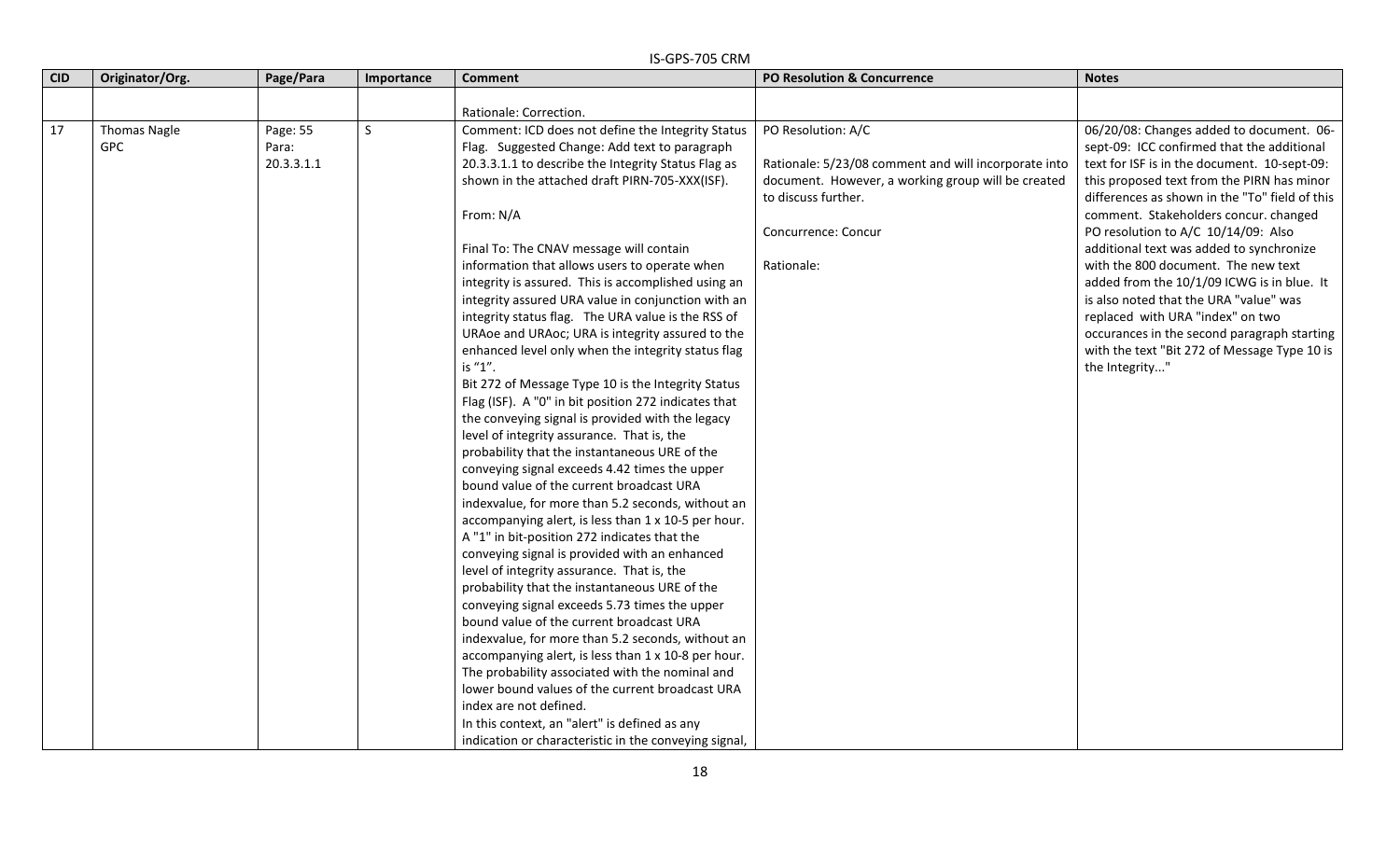|            | IS-GPS-705 CRM                    |                                                      |              |                                                                                                                                                                                                                                                                                                                                                                                                                                                                                                             |                                                                                                                                                                                                 |                                                                                                                             |  |  |  |
|------------|-----------------------------------|------------------------------------------------------|--------------|-------------------------------------------------------------------------------------------------------------------------------------------------------------------------------------------------------------------------------------------------------------------------------------------------------------------------------------------------------------------------------------------------------------------------------------------------------------------------------------------------------------|-------------------------------------------------------------------------------------------------------------------------------------------------------------------------------------------------|-----------------------------------------------------------------------------------------------------------------------------|--|--|--|
| <b>CID</b> | Originator/Org.                   | Page/Para                                            | Importance   | <b>Comment</b>                                                                                                                                                                                                                                                                                                                                                                                                                                                                                              | <b>PO Resolution &amp; Concurrence</b>                                                                                                                                                          | <b>Notes</b>                                                                                                                |  |  |  |
|            |                                   |                                                      |              | as specified elsewhere in this document, which<br>signifies that the conveying signal may be invalid<br>and should not be used, such as, not Operational-<br>Healthy, Non-Standard Code, parity error, etc. In<br>this context, the term URA refers to the<br>composite URA, calculated as the root-sum-<br>squared of the individual URA components in the<br>conveying signal.                                                                                                                            |                                                                                                                                                                                                 |                                                                                                                             |  |  |  |
|            |                                   |                                                      |              | Rationale: The Integrity Status Flag is an<br>authenticated requirement specified in SS-SYS-<br>800, SS-CS-800, and SS-SS-800. Failure to include<br>the ISF in this ICD before the next OCX RFP will<br>result in cost impact to the OCX program.                                                                                                                                                                                                                                                          |                                                                                                                                                                                                 |                                                                                                                             |  |  |  |
| 16         | <b>Thomas Nagle</b><br><b>GPC</b> | Page: 41<br>Para: Fig. 20-1                          | S            | Comment: ICD does not define the Integrity Status<br>Flag. Suggested Change: Add text to paragraph<br>20.3.3.1.1 to describe the Integrity Status Flag as<br>shown in the attached draft PIRN-705-XXX(ISF).<br>From: N/A<br>Final To: See Figure 20-1<br>Rationale: The Integrity Status Flag is an<br>authenticated requirement specified in SS-SYS-<br>800, SS-CS-800, and SS-SS-800. Failure to include<br>the ISF in this ICD before the next OCX RFP will<br>result in cost impact to the OCX program. | PO Resolution: Accept<br>Rationale: 5/23/08 comment and will incorporate into<br>document. However, a working group will be created<br>to discuss further.<br>Concurrence: Concur<br>Rationale: | 06/20/08: Changes added to document. 06-<br>sept-09: ICC confirmed that the figure<br>additions for ISF is in the document. |  |  |  |
| 14         | <b>Thomas Nagle</b><br><b>GPC</b> | Page: 35d<br>Para: Table 6-II<br>(sheet $4$ of $6$ ) | $\mathsf{S}$ | Comment: Incorrect "XB code Advance" for I5 PRN<br>153.<br>From: For I5 PRN 153, change FROM "7912"<br>Final To: TO "4912"<br>Rationale: Correction.                                                                                                                                                                                                                                                                                                                                                        | PO Resolution: Reject<br>Rationale:<br>Concurrence: Concur<br>Rationale:                                                                                                                        | 5/23/08: Resolved in a previous comment.<br>Comment withdrawn                                                               |  |  |  |
| 8          | <b>Thomas Nagle</b><br><b>GPC</b> | Page:<br>Para:                                       | S            | Comment:                                                                                                                                                                                                                                                                                                                                                                                                                                                                                                    | PO Resolution: Reject                                                                                                                                                                           | 5/23/2008 Comment Withdrawn                                                                                                 |  |  |  |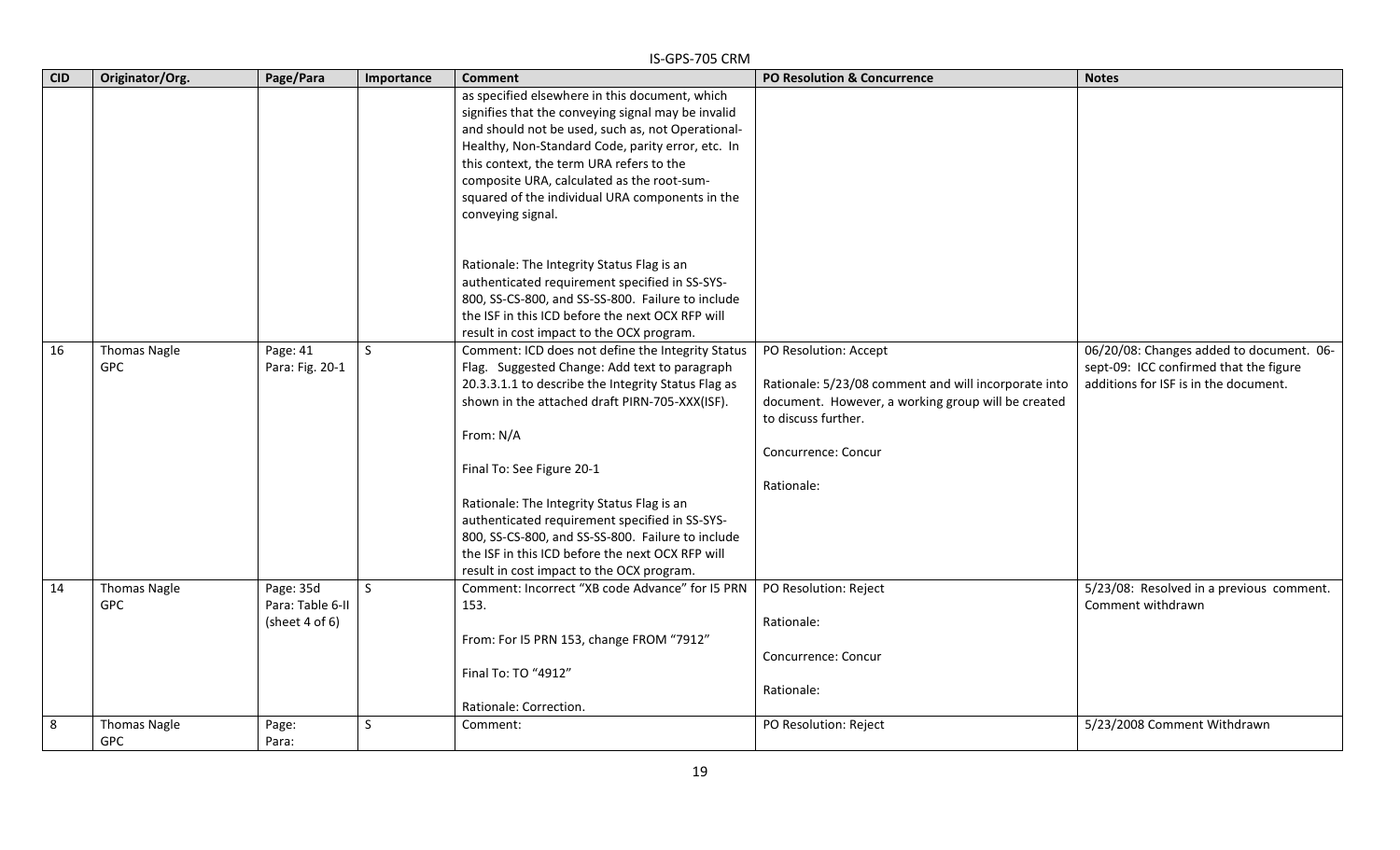|                | IS-GPS-705 CRM      |                |                |                                                     |                                        |                                              |  |  |  |
|----------------|---------------------|----------------|----------------|-----------------------------------------------------|----------------------------------------|----------------------------------------------|--|--|--|
| <b>CID</b>     | Originator/Org.     | Page/Para      | Importance     | <b>Comment</b>                                      | <b>PO Resolution &amp; Concurrence</b> | <b>Notes</b>                                 |  |  |  |
|                |                     |                |                | From:                                               | Rationale:                             |                                              |  |  |  |
|                |                     |                |                | Final To: Suggested Change: Add complete detail     | Concurrence: Concur                    |                                              |  |  |  |
|                |                     |                |                | which will allow receivers to be designed           |                                        |                                              |  |  |  |
|                |                     |                |                | developed and produced that can be properly         | Rationale:                             |                                              |  |  |  |
|                |                     |                |                | operational utilizing all available PRN codes       |                                        |                                              |  |  |  |
|                |                     |                |                | documented through 63                               |                                        |                                              |  |  |  |
|                |                     |                |                | Rationale:                                          |                                        |                                              |  |  |  |
| $\overline{7}$ | <b>Thomas Nagle</b> | Page: Gen      | $\mathsf{S}$   | Comment:                                            | PO Resolution: Defer                   | 5/23/08: reference action #10 from the 800   |  |  |  |
|                | <b>GPC</b>          | Para:          |                |                                                     |                                        | review yesterday. 13-aug-09: deferred        |  |  |  |
|                |                     |                |                | From:                                               | Rationale:                             | comment. Need to speak with Tom Stansel      |  |  |  |
|                |                     |                |                |                                                     |                                        | and Karl Kovach for resolution 25-aug-09:    |  |  |  |
|                |                     |                |                | Final To: Suggested Change: Remove all tables       | Concurrence:                           | get resolution rationale from the 200 CRM    |  |  |  |
|                |                     |                |                | documenting PRN codes and develop a new             |                                        | under a similar comment. 10-sept-09: It      |  |  |  |
|                |                     |                |                | document for all PRN codes (Example attached)       | Rationale:                             | was decided by K. Kovach that referencing    |  |  |  |
|                |                     |                |                |                                                     |                                        | the public website was not a viable solution |  |  |  |
|                |                     |                |                | Rationale: the title of the interface document is   |                                        |                                              |  |  |  |
|                |                     |                |                | Space Segment to user. Many of the documented       |                                        |                                              |  |  |  |
|                |                     |                |                | codes are not part of from the space segment and    |                                        |                                              |  |  |  |
|                |                     |                |                | when doing this make sure all text is identical for |                                        |                                              |  |  |  |
|                |                     |                |                | all signals unless there is some unique             |                                        |                                              |  |  |  |
|                |                     |                |                | requirement that must be met.                       |                                        |                                              |  |  |  |
| 61             | Kawakami            | Page: 33       | $\overline{A}$ | Comment: Requested Change: add WGS 84 to the        | PO Resolution: Accept                  | 06-sept-09: ICC confirmed that change is in  |  |  |  |
|                | GPD                 | Para: 6.1      |                | acronym list                                        |                                        | document.                                    |  |  |  |
|                |                     |                |                |                                                     | Rationale:                             |                                              |  |  |  |
|                |                     |                |                | From: N/A                                           |                                        |                                              |  |  |  |
|                |                     |                |                |                                                     | Concurrence: Concur                    |                                              |  |  |  |
|                |                     |                |                | Final To: WGS 84 - World Geodetic System 1984       |                                        |                                              |  |  |  |
|                |                     |                |                |                                                     | Rationale:                             |                                              |  |  |  |
|                |                     |                |                | Rationale: correctness                              |                                        |                                              |  |  |  |
| 60             | Kawakami            | Page: 101      | $\mathsf{A}$   | Comment: Requested Change: change "WGS-84"          | PO Resolution: Accept                  | 06-sept-09: ICC confirmed that change is in  |  |  |  |
|                | GPD                 | Para: 20.3.4.3 |                | to "WGS 84"                                         |                                        | document. Confirmed that the rest of the     |  |  |  |
|                |                     |                |                |                                                     | Rationale:                             | document is consistent.                      |  |  |  |
|                |                     |                |                | From: WGS-84                                        |                                        |                                              |  |  |  |
|                |                     |                |                |                                                     | Concurrence: Concur                    |                                              |  |  |  |
|                |                     |                |                | Final To: WGS 84                                    |                                        |                                              |  |  |  |
|                |                     |                |                |                                                     |                                        |                                              |  |  |  |
|                |                     |                |                |                                                     | Rationale:                             |                                              |  |  |  |
|                |                     |                |                | Rationale: correctness                              |                                        |                                              |  |  |  |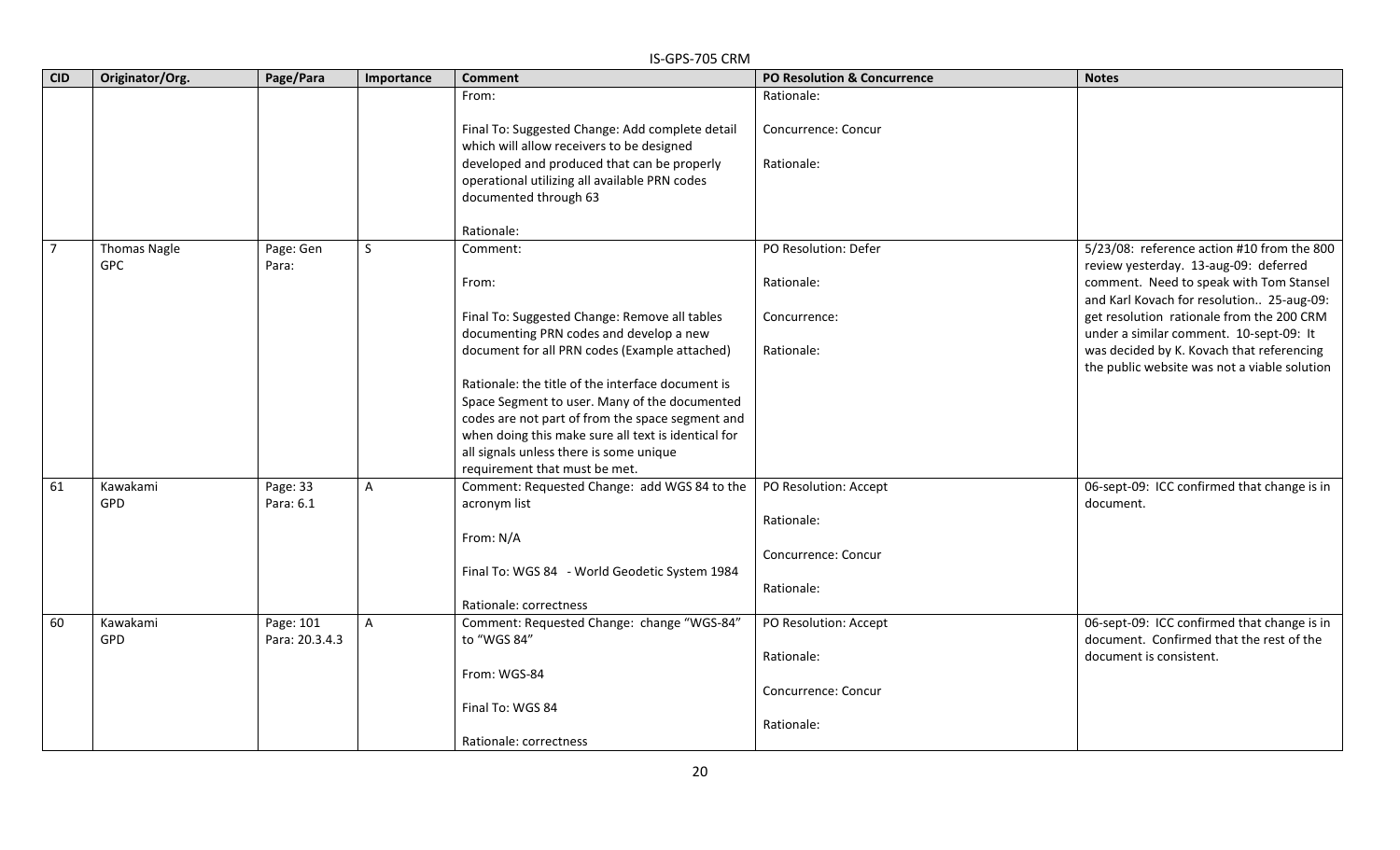| <b>CID</b> | Originator/Org.     | Page/Para       | Importance     | יוויט כט <i>ו</i> יט כו<br><b>Comment</b>                                                  | <b>PO Resolution &amp; Concurrence</b>                | <b>Notes</b>                                  |
|------------|---------------------|-----------------|----------------|--------------------------------------------------------------------------------------------|-------------------------------------------------------|-----------------------------------------------|
| 58         | Kawakami            | Page: 14        |                | Comment: using both "degrees" and "°"                                                      | PO Resolution: Defer                                  | 06-sept-09: ICC certainly agrees with         |
|            | GPD                 | Para: 3.3.1.7.3 |                | Requested Change: decide which one will be used                                            |                                                       | principle. this action will be deferred until |
|            |                     |                 |                | and then consistently use it throughout the                                                | Rationale: For the port to DOORS, we are converting   | the next revision when the document will      |
|            |                     |                 |                | document                                                                                   | symbols to words as much as possible. However in      | be placed into DOORS of which a number of     |
|            |                     |                 |                |                                                                                            | some cases like equations, will likely leave the      | administrative issues will be resolved.       |
|            |                     |                 |                | From:                                                                                      | symbols as is - will try and be as consistent as      |                                               |
|            |                     |                 |                |                                                                                            | possible, but must also be pragmatic in the approach. |                                               |
|            |                     |                 |                | Final To: Requested Change: decide which one                                               |                                                       |                                               |
|            |                     |                 |                | will be used and then consistently use it                                                  | Concurrence: Concur                                   |                                               |
|            |                     |                 |                | throughout the document                                                                    |                                                       |                                               |
|            |                     |                 |                |                                                                                            | Rationale:                                            |                                               |
|            |                     |                 |                | Rationale: consistency                                                                     |                                                       |                                               |
| 51         | <b>Thomas Nagle</b> | Page: 73        | $\overline{A}$ | Comment: Please define the term "SSVL5"                                                    | PO Resolution: Reject                                 | 11/19/08: Action to GPSW/GPC to               |
|            | <b>GPC</b>          | Para:           |                |                                                                                            |                                                       | determine where the equations and             |
|            |                     | 20.3.3.3.1.2.1  |                | From: N/A                                                                                  | Rationale: need ICWG discussion                       | parameters should be located. Remove          |
|            |                     |                 |                |                                                                                            |                                                       | these equations and SSV discussion from       |
|            |                     |                 |                | Final To: Suggested Change: Add a sentence to                                              | Concurrence: Concur                                   | this document. Provide a reference/pointer    |
|            |                     |                 |                | define "SSVL5 is the Space Service Volume delay                                            |                                                       | to the TBD location for this information.     |
|            |                     |                 |                | bias for the L5 frequency."                                                                | Rationale:                                            | Stakeholders concur. Verify with Steve        |
|            |                     |                 |                |                                                                                            |                                                       | Brown that all appropriate sections have      |
|            |                     |                 |                | Rationale: Clarity                                                                         |                                                       | been removed. Contact POC for ICD-GPS-        |
|            |                     |                 |                |                                                                                            |                                                       | 240. 8/5/09: refer to RIL item from           |
|            |                     |                 |                |                                                                                            |                                                       | TBMWG for SSV location resolution. 13-        |
|            |                     |                 |                |                                                                                            |                                                       | aug-09: refer to AI #50 to determine the      |
|            |                     |                 |                |                                                                                            |                                                       | timeframe at which comment can be             |
|            |                     |                 |                |                                                                                            |                                                       | resolved. 10-sept-09: AI #50 was closed.      |
|            |                     |                 |                |                                                                                            |                                                       | The ICC will work with comment originator     |
|            |                     |                 |                |                                                                                            |                                                       | to ensure that this concern will be           |
|            |                     |                 |                |                                                                                            |                                                       | addressed with the appropriate document.      |
|            |                     |                 |                |                                                                                            |                                                       | This follows suit with the 200 resolution.    |
| 48         | <b>Thomas Nagle</b> | Page: 40        | A              | Comment: Editorial comment                                                                 | PO Resolution: Accept                                 | 06-sept-09: ICC confirmed deletion.           |
|            | <b>GPC</b>          | Para: 20.3.3    |                |                                                                                            |                                                       |                                               |
|            |                     |                 |                | From: From "(UDRA) may be worse than<br>indicated in the respective message types, and the | Rationale:                                            |                                               |
|            |                     |                 |                | SV should be used at the user's own risk.                                                  | Concurrence: Concur                                   |                                               |
|            |                     |                 |                |                                                                                            |                                                       |                                               |
|            |                     |                 |                | Final To: TO "(UDRA) may be worse than                                                     | Rationale:                                            |                                               |
|            |                     |                 |                | indicated in the respective message types."                                                |                                                       |                                               |
|            |                     |                 |                |                                                                                            |                                                       |                                               |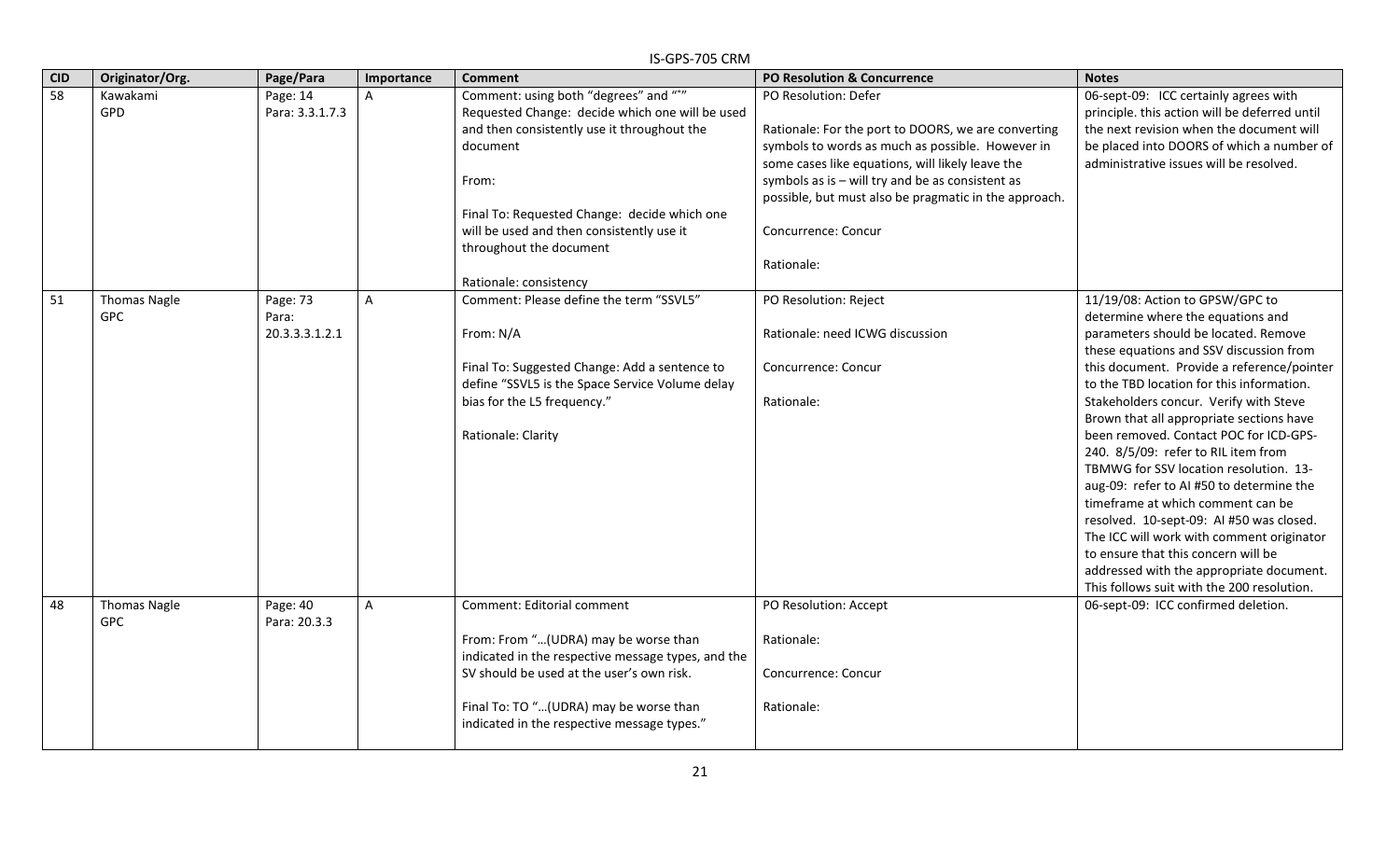|            | IS-GPS-705 CRM                    |                           |                |                                                                                                                                                                              |                                                          |                                                                                                                                        |  |  |  |
|------------|-----------------------------------|---------------------------|----------------|------------------------------------------------------------------------------------------------------------------------------------------------------------------------------|----------------------------------------------------------|----------------------------------------------------------------------------------------------------------------------------------------|--|--|--|
| <b>CID</b> | Originator/Org.                   | Page/Para                 | Importance     | <b>Comment</b>                                                                                                                                                               | <b>PO Resolution &amp; Concurrence</b>                   | <b>Notes</b>                                                                                                                           |  |  |  |
|            |                                   |                           |                | Rationale: "The SV should be used at the user's<br>own risk" is not needed here.                                                                                             |                                                          |                                                                                                                                        |  |  |  |
| 42         | <b>Thomas Nagle</b><br>GPC        | Page: 11<br>Para: 3.3.1.4 | $\mathsf{A}$   | Comment: Commonly expressed as "L5 signal",<br>instead of "L5 waveform".                                                                                                     | PO Resolution: Accept<br>Rationale:                      | 06-sept-09: ICC confirmed that change is in<br>document.                                                                               |  |  |  |
|            |                                   |                           |                | From: FROM "In-band spurious transmissions are<br>defined as transmissions within the band specified<br>in 3.3.1.1 which are not expressly components of<br>the L5 waveform. | Concurrence: Concur<br>Rationale:                        |                                                                                                                                        |  |  |  |
|            |                                   |                           |                | Final To: TO "In-band spurious transmissions are                                                                                                                             |                                                          |                                                                                                                                        |  |  |  |
|            |                                   |                           |                | defined as transmissions within the band specified<br>in 3.3.1.1 which are not expressly components of<br>the L5 signal."                                                    |                                                          |                                                                                                                                        |  |  |  |
|            |                                   |                           |                | Rationale: Clarity                                                                                                                                                           |                                                          |                                                                                                                                        |  |  |  |
| 39         | <b>Thomas Nagle</b><br><b>GPC</b> | Page: 3<br>Para: 2.1      | $\mathsf{A}$   | Comment: Change GP-03-001 dated 14 November<br>2003 to GP-03-001A, dated 20 April 2006.                                                                                      | PO Resolution: A/C                                       | 13-Aug-09: ICC noted that the update was<br>to remove the date all together and put in                                                 |  |  |  |
|            |                                   |                           |                | From: GP-03-001, 14 November 2003                                                                                                                                            | Rationale: Remove date. Most current revision<br>applies | "current issue." in the document. ICC also<br>noted however, that this is different than<br>that of the resolution of the 700. need to |  |  |  |
|            |                                   |                           |                | Final To: to GP-03-001A, current issue                                                                                                                                       | Concurrence: Concur                                      | sync updiscussion to follow at the ICWG in<br>Sept.                                                                                    |  |  |  |
|            |                                   |                           |                | Rationale: Current Version                                                                                                                                                   | Rationale:                                               |                                                                                                                                        |  |  |  |
| 38         | <b>Thomas Nagle</b><br><b>GPC</b> | Page: 1<br>Para: 1.2      | $\overline{A}$ | Comment: go to section 1.2 Approval and<br>Changes. Suggested Change: Add the word                                                                                           | PO Resolution: A/C                                       | 13-Aug-09: ICC updated document and<br>confirmed "obtaining" and "coordination"                                                        |  |  |  |
|            |                                   |                           |                | "obtaining" before "approval" on the first<br>sentence of the first paragraph.                                                                                               | Rationale: Changed to "approval coordination".           | are in the doc.                                                                                                                        |  |  |  |
|            |                                   |                           |                | From:                                                                                                                                                                        | Concurrence: Concur                                      |                                                                                                                                        |  |  |  |
|            |                                   |                           |                | Final To: "obtaining" and "coordiantion"                                                                                                                                     | Rationale:                                               |                                                                                                                                        |  |  |  |
|            |                                   |                           |                | Rationale: Rationale is the ICC does not have<br>approval authority                                                                                                          |                                                          |                                                                                                                                        |  |  |  |
| 32         | S. Brown<br><b>LMCO</b>           | Page: 16<br>Para: 3.3.2.1 | $\overline{A}$ | Comment: Hoffman spelled incorrectly                                                                                                                                         | PO Resolution: Defer                                     | 06-sept-09: ICC will defer this admin<br>correction to the next revision when the                                                      |  |  |  |
|            |                                   |                           |                | From: From Hoffman                                                                                                                                                           | Rationale:                                               | document will be placed into DOORS. ICC<br>has noted the misspelling in the figure 3-3                                                 |  |  |  |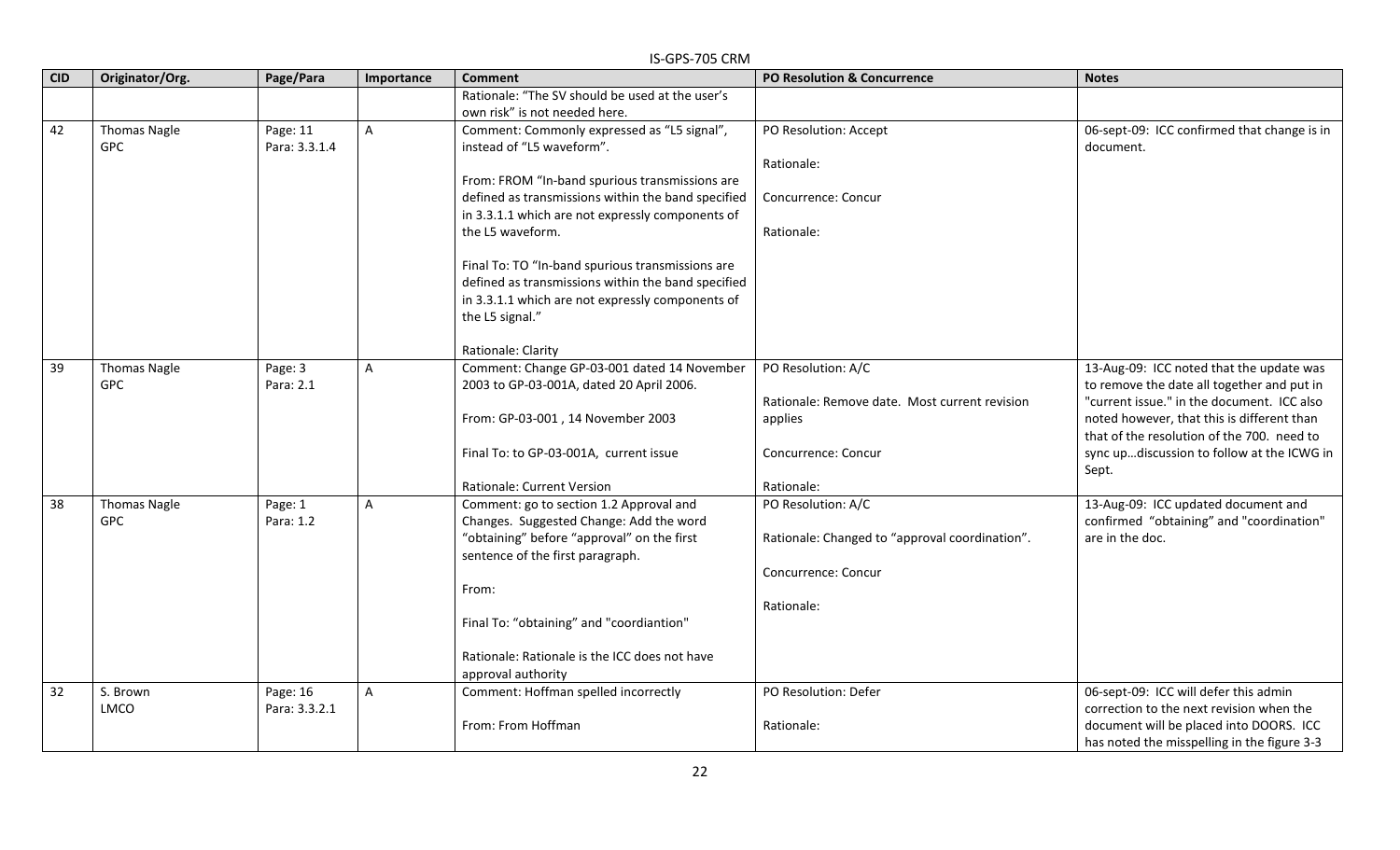| <b>CID</b> | Originator/Org.     | Page/Para       |                | וווט כט <i>ו</i> ט וט כו<br><b>Comment</b>         | <b>PO Resolution &amp; Concurrence</b>              | <b>Notes</b>                                 |
|------------|---------------------|-----------------|----------------|----------------------------------------------------|-----------------------------------------------------|----------------------------------------------|
|            |                     |                 | Importance     |                                                    |                                                     |                                              |
|            |                     |                 |                | Final To: Is: Hofman                               | Concurrence: Concur                                 | which is a picture, thus making it difficult |
|            |                     |                 |                |                                                    |                                                     | for correction. The figure needs to be       |
|            |                     |                 |                | Rationale: Spelling incorrect                      | Rationale:                                          | converted to an OLE object for ease of       |
|            |                     |                 |                |                                                    |                                                     | updating. This can be deferred when the      |
|            |                     |                 |                |                                                    |                                                     | document goes into DOORS.                    |
| 22         | <b>Thomas Nagle</b> | Page: 89        | $\mathsf{A}$   | Comment: Editorial comment - the dot of UDRA is    | PO Resolution: Accept                               | 06-sept-09: ICC tried to place the dot back  |
|            | <b>GPC</b>          | Para:           |                | in wrong place.                                    |                                                     | over the "D". Because of the difficulties in |
|            |                     | 20.3.3.7.5      |                |                                                    | Rationale: 5/23/08: comment and corrected           | resolution of MS Word, the placement may     |
|            |                     |                 |                | From: UDRA (dot over the R)                        | document real-time.                                 | not be perfect. This change will be          |
|            |                     |                 |                |                                                    |                                                     | addressed in the next revision as well since |
|            |                     |                 |                | Final To: UDRA dot over the D)                     | Concurrence: Concur                                 | the document will be placed in DOORS after   |
|            |                     |                 |                |                                                    |                                                     | this revision.                               |
|            |                     |                 |                | Rationale: Correction.                             | Rationale:                                          |                                              |
| 19         | <b>Thomas Nagle</b> | Page: 59        | $\overline{A}$ | Comment: Editorial comment. Under the              | PO Resolution: A/C                                  | 11 Jun 08: Changes added to document.        |
|            | <b>GPC</b>          | Para: Table 20- |                | "Parameter" column, add the parameter symbols      |                                                     | 5/23/08 Will incorporate into document.      |
|            |                     |                 |                | and move the parameter descriptions to the next    | Rationale: 5/23/08: Will incorporate into document. | 06-sept-09: ICC verified noted changes       |
|            |                     |                 |                | columns.                                           |                                                     | were in document as well s new Title         |
|            |                     |                 |                |                                                    | Concurrence: Concur                                 | descriptions "parameter" and "parameter      |
|            |                     |                 |                | From:                                              |                                                     | description" were placed in document.        |
|            |                     |                 |                |                                                    | Rationale:                                          | Updated PO resolution to A/C.                |
|            |                     |                 |                | Final To: WNn<br>Week Number<br>URAoe              |                                                     |                                              |
|            |                     |                 |                | INDEX<br>SV Accuracy                               |                                                     |                                              |
|            |                     |                 |                |                                                    |                                                     |                                              |
|            |                     |                 |                | Rationale: Clarity and consistency.                |                                                     |                                              |
| 15         | <b>Thomas Nagle</b> | Page: 40        | $\mathsf{A}$   | Comment: Editorial comment                         | PO Resolution: Reject                               | 5/23/2008 Withdrawn comment. The             |
|            | <b>GPC</b>          | Para: 20.3.3    |                |                                                    |                                                     | comment #48 of this CRM is the same.         |
|            |                     |                 |                | From: From " (UDRA) may be worse than              | Rationale:                                          |                                              |
|            |                     |                 |                | indicated in the respective message types, and the |                                                     |                                              |
|            |                     |                 |                | SV should be used at the user's own risk."         | Concurrence: Concur                                 |                                              |
|            |                     |                 |                |                                                    |                                                     |                                              |
|            |                     |                 |                | Final To: TO " (UDRA) may be worse than            | Rationale:                                          |                                              |
|            |                     |                 |                | indicated in the respective message types."        |                                                     |                                              |
|            |                     |                 |                |                                                    |                                                     |                                              |
|            |                     |                 |                | Rationale: "The SV should be used at the user's    |                                                     |                                              |
|            |                     |                 |                | own risk" is not needed here.                      |                                                     |                                              |
| 11         | <b>Thomas Nagle</b> | Page: 1         | $\mathsf{A}$   | Comment: The sentence states "The Joint            | PO Resolution: Accept                               | 5/23/08: Will update document                |
|            | <b>GPC</b>          | Para: 2         |                | Program Office (JPO) administers approvals under   |                                                     | accordingly. 06-sept-09: ICC confirmed       |
|            |                     | (Section 1.2)   |                | the auspices of the Configuration Control Board    | Rationale:                                          | there is no JPO reference. Replaced "JPO"    |
|            |                     | $3-6$           |                | (CCB), which is governed by the appropriate JPO    |                                                     | with "GPS Wing" on front cover. Page as      |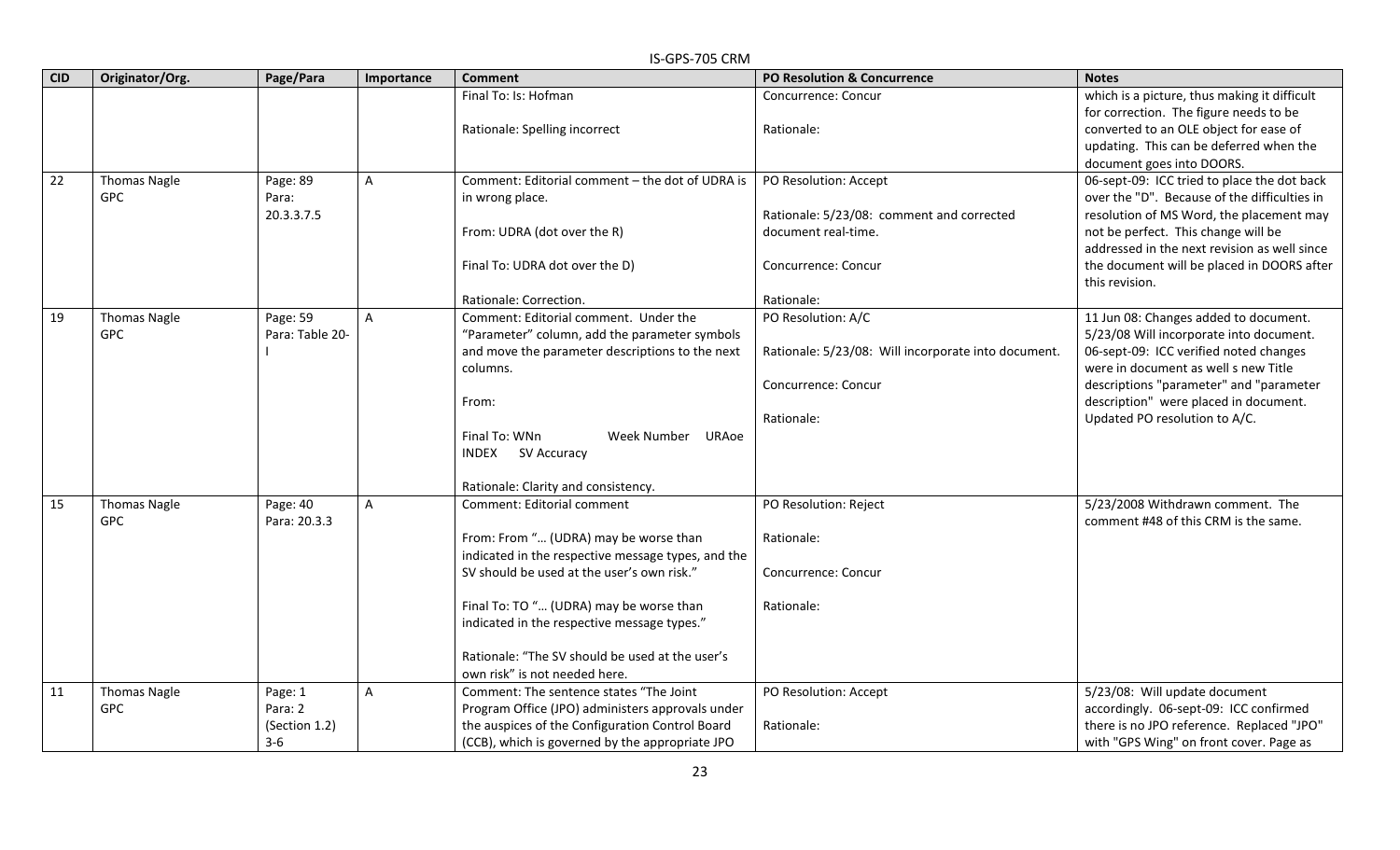|            | IS-GPS-705 CRM                    |                                                |            |                                                                                                                                                                                                                                                                                                                                                                                                                                                 |                                                                          |                                                                                                                                                                      |  |  |  |
|------------|-----------------------------------|------------------------------------------------|------------|-------------------------------------------------------------------------------------------------------------------------------------------------------------------------------------------------------------------------------------------------------------------------------------------------------------------------------------------------------------------------------------------------------------------------------------------------|--------------------------------------------------------------------------|----------------------------------------------------------------------------------------------------------------------------------------------------------------------|--|--|--|
| <b>CID</b> | Originator/Org.                   | Page/Para                                      | Importance | <b>Comment</b>                                                                                                                                                                                                                                                                                                                                                                                                                                  | <b>PO Resolution &amp; Concurrence</b>                                   | <b>Notes</b>                                                                                                                                                         |  |  |  |
|            |                                   |                                                |            | Operating Instruction (OI)." JPO has been<br>renamed GPS Wing.<br>From:<br>Final To: Recommendation: Replace JPO with GPS<br>Wing throughout the document.<br>Rationale: Clarification                                                                                                                                                                                                                                                          | Concurrence: Concur<br>Rationale:                                        | well as sections 1.2 and 10.1                                                                                                                                        |  |  |  |
| 10         | <b>Thomas Nagle</b><br><b>GPC</b> | Page: 1<br>Para: 2<br>(Section 1.2)<br>$1 - 3$ | A          | Comment: The first sentence states "ARINC<br>Engineering Services, LLC has been designated<br>the Interface Control Contractor (ICC), and is<br>responsible for the basic preparation, approval,<br>distribution, retention, and Interface Control<br>Working Group (ICWG) coordination of the IS in<br>accordance with GP-03-001. SAIC is now the ICC.<br>From: ARINC Engineering Services, LLC<br>Final To: SAIC<br>Rationale: Clarification. | PO Resolution: Accept<br>Rationale:<br>Concurrence: Concur<br>Rationale: | 5/23/08: Will update document<br>accordingly. 06-sept-09: ICC confirmed<br>that the change is in the document.                                                       |  |  |  |
| $9\,$      | <b>Thomas Nagle</b><br><b>GPC</b> | Page:<br>Para: 1.2                             | A          | Comment: Suggested Change: Eliminate the word<br>"approval" from the first sentence.<br>From: "approval"<br>Final To:<br>Rationale: Rationale is the ICC does not have<br>approval authority                                                                                                                                                                                                                                                    | PO Resolution: Reject<br>Rationale:<br>Concurrence: Concur<br>Rationale: | 5/23/08: Reference action #10 from the<br>800 review yesterday. 13-Aug-09: this<br>comment is OBE based on the resolution to<br>comment #38 from this 705 worksheet. |  |  |  |
| 6          | <b>Thomas Davis</b><br>SE&I       | Page: N/A<br>Para: N/A                         | A          | Comment: Remove reference to GPS Joint<br>Program Office<br>From: Change wording as follows: "Navstar GPS<br>Joint Program Office" & "JPO"<br>Final To: To "Navstar GPS Wing (GPSW)" &<br>"GPSW"                                                                                                                                                                                                                                                | PO Resolution: Accept<br>Rationale:<br>Concurrence: Concur<br>Rationale: | 06-sept-09: ICC confirmed there is no JPO<br>reference. Replaced "JPO" with "GPS Wing"<br>on front cover. Page.                                                      |  |  |  |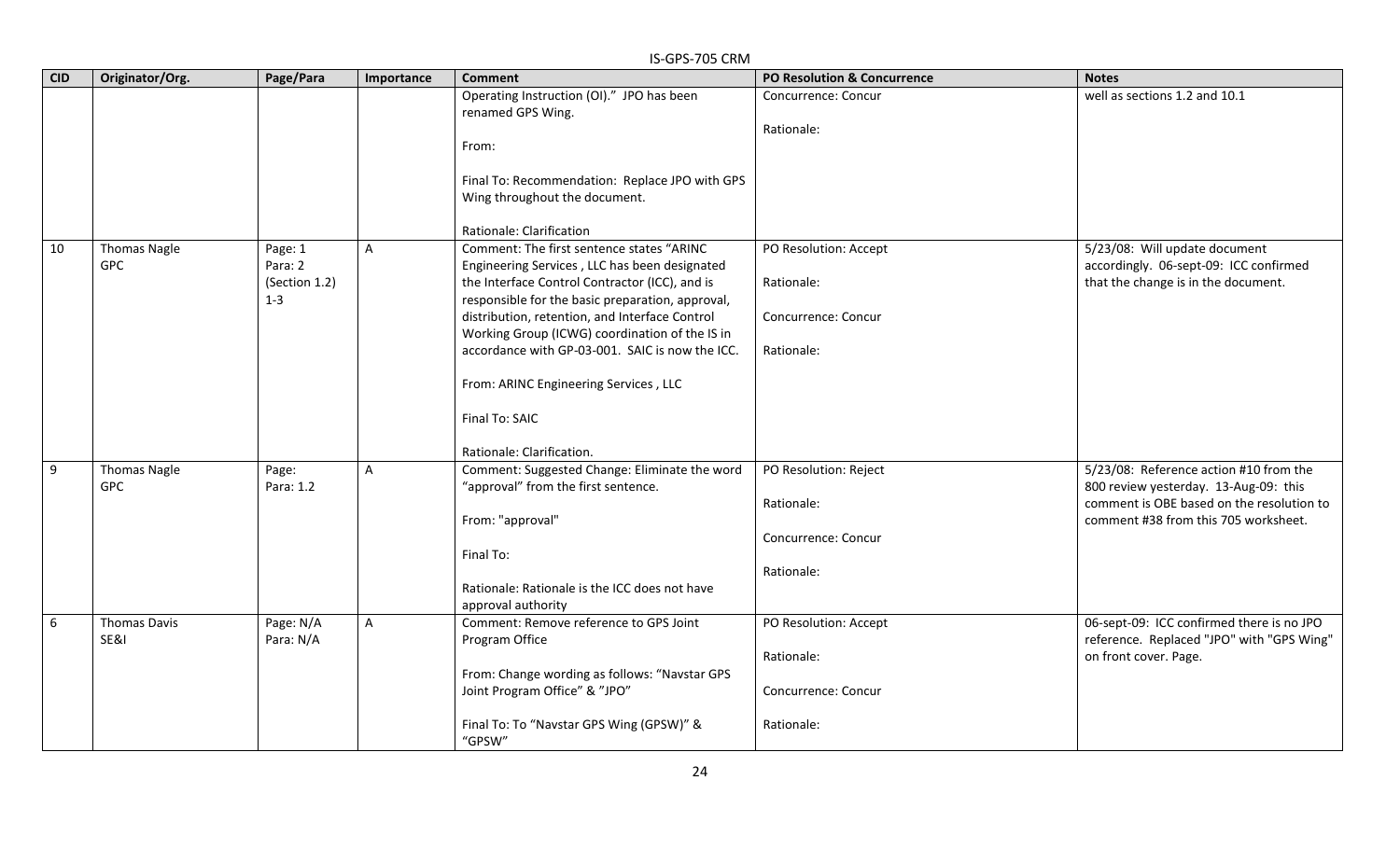|                         | IS-GPS-705 CRM                    |                                                                            |                |                                                                                                                                                                                                                                                                                                                                                                                                                                                          |                                                                                                                                                                                                                            |                                                                                                                                                                                                                                                                                                                                                                                                               |  |  |  |
|-------------------------|-----------------------------------|----------------------------------------------------------------------------|----------------|----------------------------------------------------------------------------------------------------------------------------------------------------------------------------------------------------------------------------------------------------------------------------------------------------------------------------------------------------------------------------------------------------------------------------------------------------------|----------------------------------------------------------------------------------------------------------------------------------------------------------------------------------------------------------------------------|---------------------------------------------------------------------------------------------------------------------------------------------------------------------------------------------------------------------------------------------------------------------------------------------------------------------------------------------------------------------------------------------------------------|--|--|--|
| <b>CID</b>              | Originator/Org.                   | Page/Para                                                                  | Importance     | <b>Comment</b>                                                                                                                                                                                                                                                                                                                                                                                                                                           | <b>PO Resolution &amp; Concurrence</b>                                                                                                                                                                                     | <b>Notes</b>                                                                                                                                                                                                                                                                                                                                                                                                  |  |  |  |
|                         |                                   |                                                                            |                | Rationale: The term is no longer used for the GPS<br>program.                                                                                                                                                                                                                                                                                                                                                                                            |                                                                                                                                                                                                                            |                                                                                                                                                                                                                                                                                                                                                                                                               |  |  |  |
| 5                       | <b>Thomas Davis</b><br>SE&I       | Page: 1<br>Para: 1.2                                                       | $\overline{A}$ | Comment: Remove references to previous ICC<br>From: Change wording as follows: "ARINC<br>Engineering Services, LLC has been designated."                                                                                                                                                                                                                                                                                                                 | PO Resolution: Accept<br>Rationale: EN revision.<br>Concurrence: Concur                                                                                                                                                    | EN Recommendation: Remove all<br>references to a specific contractor. Change<br>to "The Interface Control Contractor (ICC)<br>designated by the government is<br>responsible for" same as comment #10.                                                                                                                                                                                                        |  |  |  |
|                         |                                   |                                                                            |                | Final To: To "Applications International<br>Corporation (SAIC) has been designated"<br>Rationale: The SE&I is the new ICC for this<br>document.                                                                                                                                                                                                                                                                                                          | Rationale:                                                                                                                                                                                                                 |                                                                                                                                                                                                                                                                                                                                                                                                               |  |  |  |
| $\overline{\mathbf{4}}$ | <b>Thomas Davis</b><br>SE&I       | Page: 35d<br>Para:<br>Paragraph<br>6.3.4 Table 6-II<br>(sheet $4$ of $6$ ) | $\overline{A}$ | Comment: Incorrect Value in Table 6-II. Replace<br>the XB Code Advance - Chips for PRN 153's I5<br>value: "7912"<br>From: Replace "7912"                                                                                                                                                                                                                                                                                                                 | PO Resolution: Accept<br>Rationale:<br>Concurrence: Concur                                                                                                                                                                 | 06-sept-09: confirmed that change is in<br>document. Stakeholders to proved ICWG<br>concurrence.                                                                                                                                                                                                                                                                                                              |  |  |  |
|                         |                                   |                                                                            |                | Final To: With "4912"<br>Rationale: The current value will produce an<br>erroneous ranging code value.                                                                                                                                                                                                                                                                                                                                                   | Rationale:                                                                                                                                                                                                                 |                                                                                                                                                                                                                                                                                                                                                                                                               |  |  |  |
| 62                      | <b>Thomas Nagle</b><br><b>GPC</b> | Page: 3<br>Para: Sec 2 2.1<br>GP-03-001                                    | $\overline{A}$ | Comment:<br>From: Change date from 14 Nov 2003<br>Final To: To 20 Apr 2006<br>Rationale: Update                                                                                                                                                                                                                                                                                                                                                          | PO Resolution: Reject<br>Rationale: Duplicate of comment #39.<br>Concurrence: Concur<br>Rationale:                                                                                                                         | (05/21/09)                                                                                                                                                                                                                                                                                                                                                                                                    |  |  |  |
| 63                      | <b>Thomas Nagle</b><br><b>GPC</b> | Page:<br>Para: 3.3.1.2                                                     | $\mathsf{C}$   | Comment: Recommend modifying the<br>requirement for correlation loss. Suggested<br>Change: Change to: "3.3.1.2 Correlation Loss.<br>suggested chaneg: Correlation loss is defined as<br>the difference between the signal power received<br>in the bandwidth defined in 3.3.1.1 and the signal<br>power recovered in an ideal correlation receiver<br>of the same bandwidth which ideally performs<br>lossless correlation using an exact replica of the | PO Resolution: A/C<br>Rationale: This has been mentioned in previous<br>comments. Currently, new language is being<br>produced and should be available for review prior to<br>the forthcoming ICWG.<br>Concurrence: Concur | (05/21/09): 8/6/09: the correlation loss<br>tiger team will determine the way forward<br>regarding this comment. 13-aug-09: refer<br>to AI #12 for resolution. 10-sept-09: ICC<br>has placed the language per the corr. Loss<br>tiger team. 10/01/09: This section was<br>under rigourous review and the ultimately<br>the consensus of the ICWG community was<br>to revert to wording similar to the IS-GPS- |  |  |  |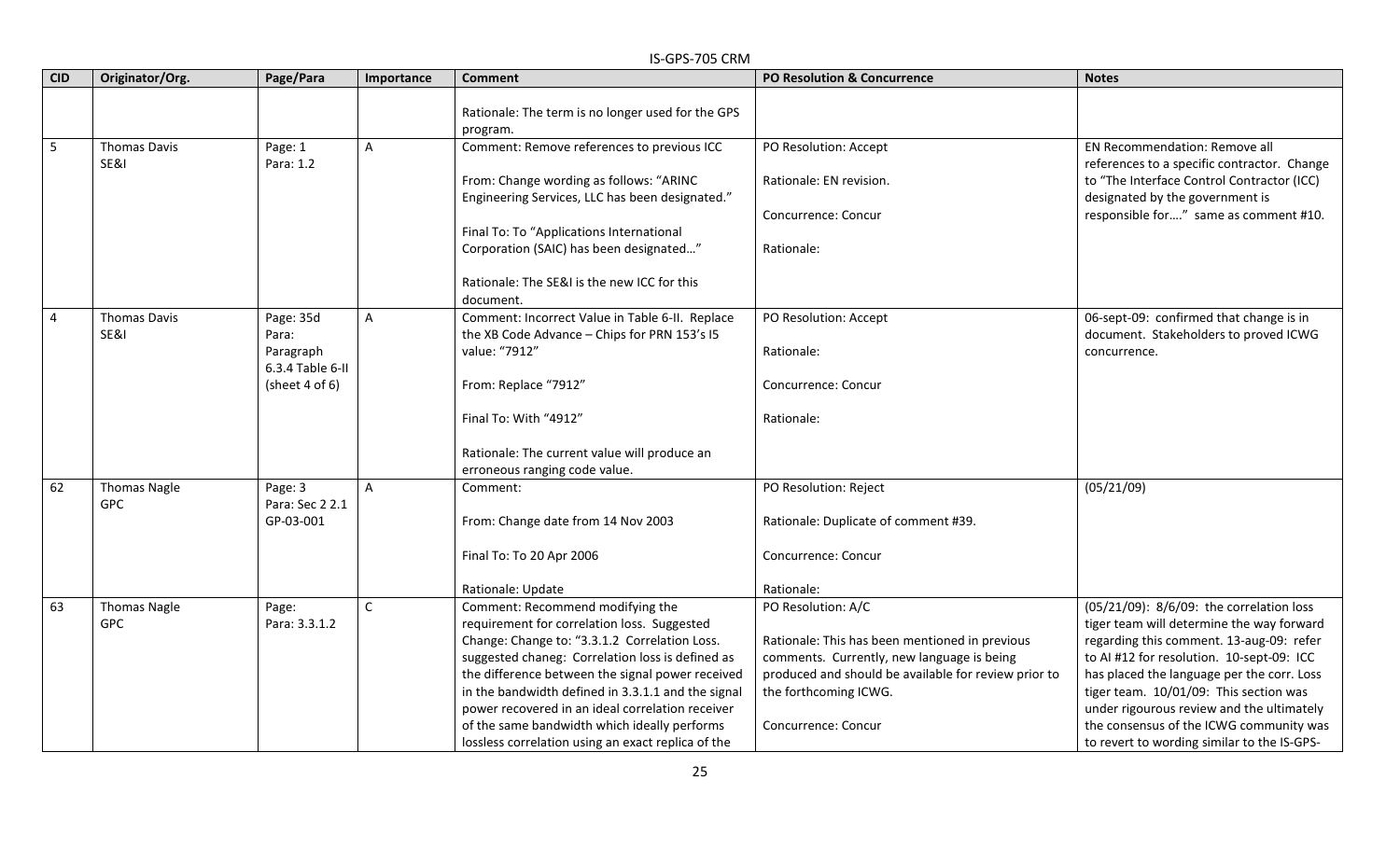| <b>CID</b> | Originator/Org. | Page/Para | Importance | <b>Comment</b>                                                                         | PO Resolution & Concurrence | <b>Notes</b> |
|------------|-----------------|-----------|------------|----------------------------------------------------------------------------------------|-----------------------------|--------------|
|            |                 |           |            | waveform with an ideal sharp-cutoff whose                                              | Rationale:                  | 800.         |
|            |                 |           |            | bandwidth corresponds to that in 3.3.1.1, and                                          |                             |              |
|            |                 |           |            | whose phase is linear over that bandwidth. The                                         |                             |              |
|            |                 |           |            | correlation loss apportionment to the SV shall be                                      |                             |              |
|            |                 |           |            | as follows:                                                                            |                             |              |
|            |                 |           |            | 1 SV modulation and filter imperfections: 0.6 dB                                       |                             |              |
|            |                 |           |            |                                                                                        |                             |              |
|            |                 |           |            | From: Original Text: "3.3.1.2 Correlation Loss.                                        |                             |              |
|            |                 |           |            | Correlation loss is defined as the difference                                          |                             |              |
|            |                 |           |            | between the signal power received in the                                               |                             |              |
|            |                 |           |            | bandwidth defined in 3.3.1.1 and the signal power                                      |                             |              |
|            |                 |           |            | recovered in an ideal correlation receiver of the                                      |                             |              |
|            |                 |           |            | same bandwidth which ideally performs lossless                                         |                             |              |
|            |                 |           |            | correlation using an exact replica of the waveform                                     |                             |              |
|            |                 |           |            | with an ideal sharp-cutoff whose bandwidth                                             |                             |              |
|            |                 |           |            | corresponds to that in 3.3.1.1, and whose phase is                                     |                             |              |
|            |                 |           |            | linear over that bandwidth. The worst case                                             |                             |              |
|            |                 |           |            | correlation loss occurs when the I5 carrier is                                         |                             |              |
|            |                 |           |            | modulated by the sum of the I5-code and the NAV                                        |                             |              |
|            |                 |           |            | data stream. For this case, the correlation loss<br>apportionment shall be as follows: |                             |              |
|            |                 |           |            | 1 SV modulation and filter imperfections: 0.6 dB                                       |                             |              |
|            |                 |           |            | 2 Ideal UE receiver waveform distortion (due to 24                                     |                             |              |
|            |                 |           |            | MHz filter): 0.4 dB"                                                                   |                             |              |
|            |                 |           |            |                                                                                        |                             |              |
|            |                 |           |            | Final To: Correlation loss is defined as the                                           |                             |              |
|            |                 |           |            | difference between the SV power received in the                                        |                             |              |
|            |                 |           |            | bandwidth defined in 3.3.1.1 (excluding signal                                         |                             |              |
|            |                 |           |            | combining loss) and the signal power recovered in                                      |                             |              |
|            |                 |           |            | an ideal correlation receiver of the same                                              |                             |              |
|            |                 |           |            | bandwidth using an exact replica of the waveform                                       |                             |              |
|            |                 |           |            | within an ideal sharp-cutoff filter bandwidth                                          |                             |              |
|            |                 |           |            | centered at L5, whose bandwidth corresponds to                                         |                             |              |
|            |                 |           |            | that specified in 3.3.1.1 and whose phase is linear                                    |                             |              |
|            |                 |           |            | over that bandwidth. The correlation loss                                              |                             |              |
|            |                 |           |            | apportionment due to SV modulation and filtering                                       |                             |              |
|            |                 |           |            | imperfections shall be 0.6 dB maximum.                                                 |                             |              |
|            |                 |           |            |                                                                                        |                             |              |
|            |                 |           |            |                                                                                        |                             |              |

#### IS-GPS-705 CRM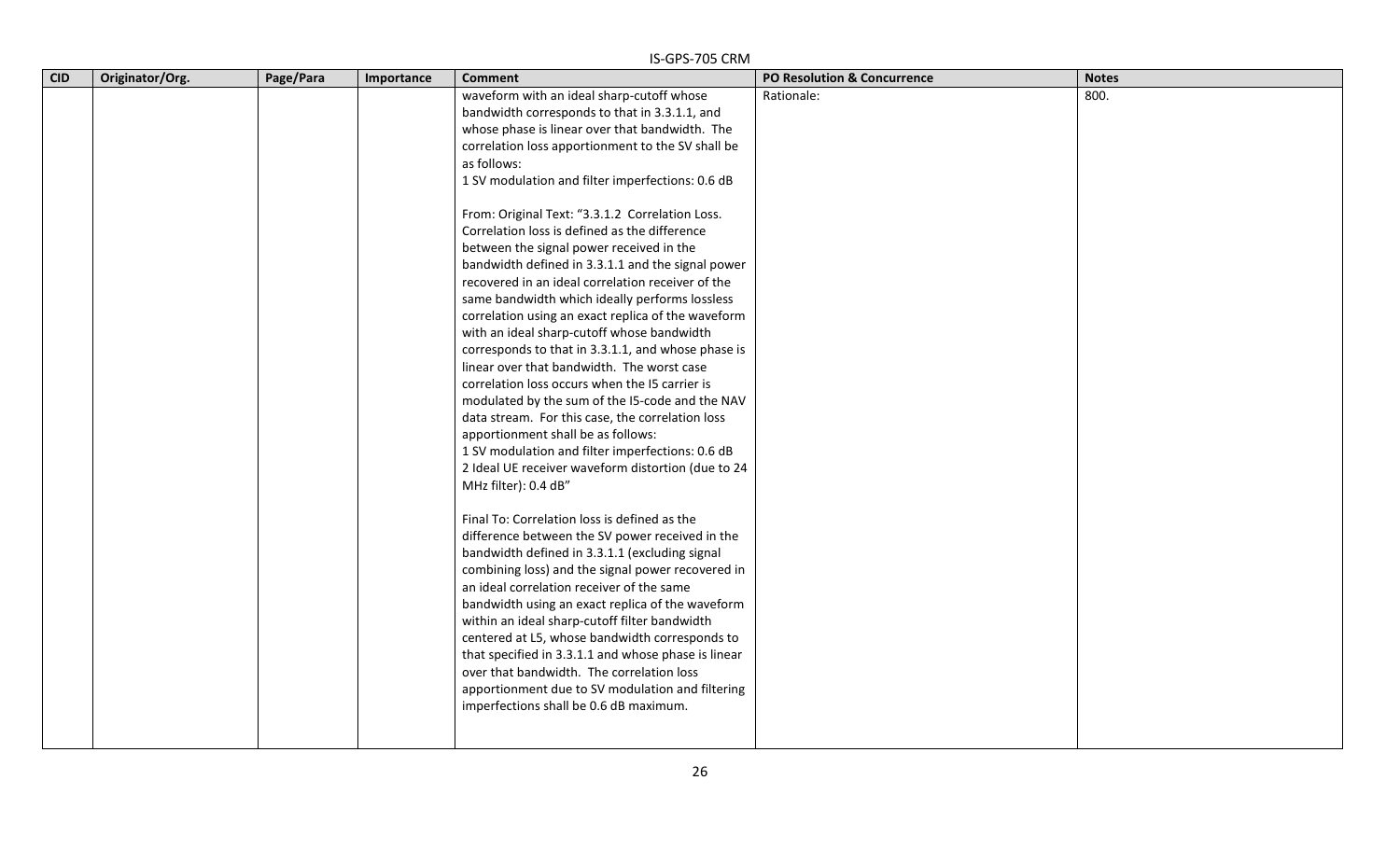|            | IS-GPS-705 CRM                    |                           |              |                                                                                                                                                                                                                                                                                                                                                                                                                                                                                                                                                                                                                                                                                                                                                                                                                                                                                                                                                                                                                                                                         |                                                                                                                                                                                                                            |                                                                                                                                                                                                                                                                                                                                                                                                         |  |  |
|------------|-----------------------------------|---------------------------|--------------|-------------------------------------------------------------------------------------------------------------------------------------------------------------------------------------------------------------------------------------------------------------------------------------------------------------------------------------------------------------------------------------------------------------------------------------------------------------------------------------------------------------------------------------------------------------------------------------------------------------------------------------------------------------------------------------------------------------------------------------------------------------------------------------------------------------------------------------------------------------------------------------------------------------------------------------------------------------------------------------------------------------------------------------------------------------------------|----------------------------------------------------------------------------------------------------------------------------------------------------------------------------------------------------------------------------|---------------------------------------------------------------------------------------------------------------------------------------------------------------------------------------------------------------------------------------------------------------------------------------------------------------------------------------------------------------------------------------------------------|--|--|
| <b>CID</b> | Originator/Org.                   | Page/Para                 | Importance   | <b>Comment</b>                                                                                                                                                                                                                                                                                                                                                                                                                                                                                                                                                                                                                                                                                                                                                                                                                                                                                                                                                                                                                                                          | <b>PO Resolution &amp; Concurrence</b>                                                                                                                                                                                     | <b>Notes</b>                                                                                                                                                                                                                                                                                                                                                                                            |  |  |
| 64         | <b>Thomas Nagle</b><br><b>GPC</b> | Page: 12<br>Para: 3.3.1.3 | $\mathsf{C}$ | Rationale: The interface specification should not<br>specify loss in a user receiver. The suggested<br>change text provides the user with as much<br>information as required and makes no assumption<br>regarding the user implementation.<br>Comment: Recommend modifying the<br>requirement for Carrier Phase Noise. Suggested<br>Change: Change to: "3.3.1.3 Carrier Phase Noise.<br>The one-sided phase noise spectral density of the<br>unmodulated carrier shall not exceed the<br>magnitude of a straight line (on a log-log plot)<br>between -30 dBc/Hz at 1 Hz offset and -70 dBc/Hz<br>at 10 kHz offset from the carrier frequency. "With                                                                                                                                                                                                                                                                                                                                                                                                                     | PO Resolution: A/C<br>Rationale: This has been mentioned in previous<br>comments. Currently, new language is being<br>produced and should be available for review prior to<br>the forthcoming ICWG.<br>Concurrence: Concur | (05/21/09): 8/6/09: the correlation loss<br>tiger team will determine the way forward<br>regarding this comment. 13-aug-09: refer<br>to AI #12 for resolution. 10-sept-09: This AI<br>#12 has been closed and the new text is in<br>the document. 10/01/09: Changed<br>language for this section to Bud Bakeman<br>proposal. C. Hegarty took on a action to<br>review two different alternatives in the |  |  |
| 65         | <b>Thomas Nagle</b>               | Page: 13                  | $\mathsf{C}$ | this change, we suggest removing Section 6.3.2.<br>From: The phase noise spectral density of the un-<br>modulated carrier shall be such that a phase<br>locked loop of 10 Hz one-sided noise bandwidth<br>shall be able to track the carrier to an accuracy of<br>0.1 radians root mean square (RMS). See<br>additional supporting material for phase noise<br>characteristics in section 6.3.2.<br>Final To: The phase noise spectral density of the<br>unmodulated carrier shall not exceed the<br>magnitude of a straight line (on a log-log plot)<br>between -30 dBc/Hz at 1 Hz and -60 dBc/Hz at 10<br>Hz, and another straight line between -60 dBc/Hz<br>at 10 Hz and -80 dBc/Hz at 10 kHz. Spurs in the<br>phase noise spectral density of the unmodulated<br>carrier between 10 Hz and 10 kHz shall not exceed<br>-40 dBc.<br>Rationale: Correction: The suggested change text<br>provides the user with as much information as<br>required and makes no assumption regarding the<br>user implementation.<br>Comment: Phase continuity is not specified in the | Rationale:<br>PO Resolution: Reject                                                                                                                                                                                        | requirement location of carrier phase noise.<br>ICWG stakeholders agreed with option (b)<br>of his packagei.e. -80 dBc/Hz at 10 kHz.<br>see comment #41 of this CRM for details on<br>the study.<br>GPC Comment (5/09): GPC rejects absence                                                                                                                                                             |  |  |
|            | GPC                               | Para: 3.3.1.5             |              | interface specification.<br>Suggested                                                                                                                                                                                                                                                                                                                                                                                                                                                                                                                                                                                                                                                                                                                                                                                                                                                                                                                                                                                                                                   |                                                                                                                                                                                                                            | of PO's recognition of GPC's follow-on                                                                                                                                                                                                                                                                                                                                                                  |  |  |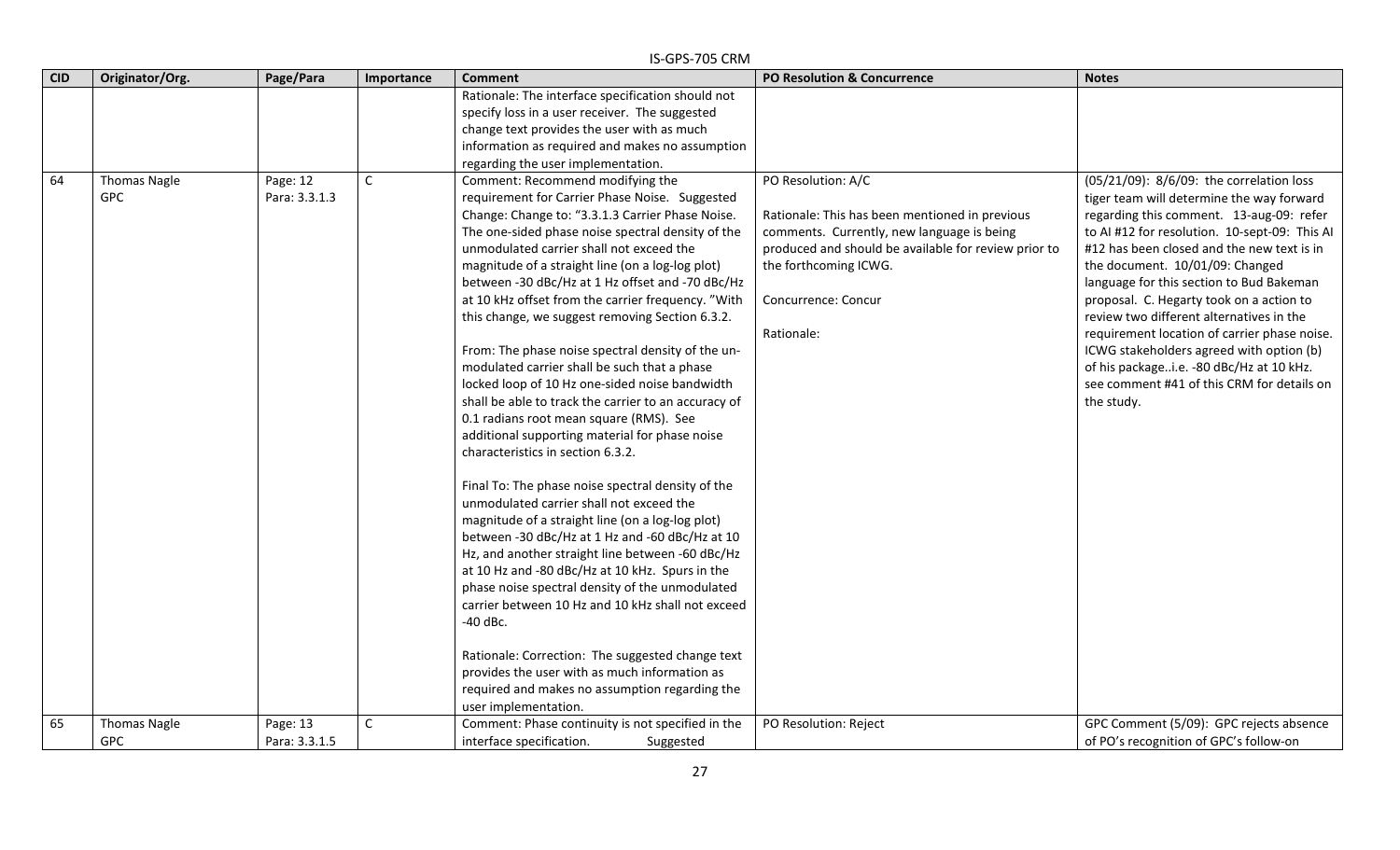|            |                 |           |            | IS-GPS-705 CRM                                                                                                                                                                                                                                                                                                                                                                                                                                                                                                                                                                                                                                                                                                                                                                                                                                                                                                                                                                                                                                                                                                                                                                                                                                                                                                                                                                                                                                                                                                                                                                                                                                                                                                                                                                                        |                                                                                                                                                                                   |                                                                                                                                                                                                                                                                                                                                                                                                                                                                                                                                                                                                                                                                                                                                                                                                                                                                                                                                                                                                                                                                                                                                                                                                                  |
|------------|-----------------|-----------|------------|-------------------------------------------------------------------------------------------------------------------------------------------------------------------------------------------------------------------------------------------------------------------------------------------------------------------------------------------------------------------------------------------------------------------------------------------------------------------------------------------------------------------------------------------------------------------------------------------------------------------------------------------------------------------------------------------------------------------------------------------------------------------------------------------------------------------------------------------------------------------------------------------------------------------------------------------------------------------------------------------------------------------------------------------------------------------------------------------------------------------------------------------------------------------------------------------------------------------------------------------------------------------------------------------------------------------------------------------------------------------------------------------------------------------------------------------------------------------------------------------------------------------------------------------------------------------------------------------------------------------------------------------------------------------------------------------------------------------------------------------------------------------------------------------------------|-----------------------------------------------------------------------------------------------------------------------------------------------------------------------------------|------------------------------------------------------------------------------------------------------------------------------------------------------------------------------------------------------------------------------------------------------------------------------------------------------------------------------------------------------------------------------------------------------------------------------------------------------------------------------------------------------------------------------------------------------------------------------------------------------------------------------------------------------------------------------------------------------------------------------------------------------------------------------------------------------------------------------------------------------------------------------------------------------------------------------------------------------------------------------------------------------------------------------------------------------------------------------------------------------------------------------------------------------------------------------------------------------------------|
| <b>CID</b> | Originator/Org. | Page/Para | Importance | <b>Comment</b>                                                                                                                                                                                                                                                                                                                                                                                                                                                                                                                                                                                                                                                                                                                                                                                                                                                                                                                                                                                                                                                                                                                                                                                                                                                                                                                                                                                                                                                                                                                                                                                                                                                                                                                                                                                        | PO Resolution & Concurrence                                                                                                                                                       | <b>Notes</b>                                                                                                                                                                                                                                                                                                                                                                                                                                                                                                                                                                                                                                                                                                                                                                                                                                                                                                                                                                                                                                                                                                                                                                                                     |
|            |                 |           |            | Change: Insert the following paragraph after<br>paragraph 3.3.1.5 Phase Continuity While a<br>satellite is broadcasting standard I5 code and<br>standard Q5 code signals, there shall be no<br>discontinuities that exceed 10 degrees (TBR) as<br>measured over any interval up to and including 10<br>seconds, in the respective I5 or Q5 carrier phase<br>other than those attributable to the binary state<br>of the modulating signals.<br>From: Request GPS Wing formally commence<br>Technical Interface Meetings (TIMs) with<br>participation by government only stakeholders<br>and their direct support government contractors<br>to support the evolution of language for this topic,<br>and where it and any associations are or would be<br>noted throughout this and other GPS Wing<br>prescribed interface specifications (IS), system<br>specifications (SS), and performance standard<br>documents. TIMs should commence prior to the<br>next GPS Wing ERB meeting on this IS, while any<br>final proposed language intended for<br>implementation into this IS continue to be<br>deferred until the next or succeeding ICWG where<br>concurrence by both federal and non-federal<br>stakeholders in attendance or otherwise<br>represented can be secured.<br>Final To: Suggested Change: Insert the following<br>paragraph after paragraph 3.3.1.5 Phase<br>Continuity While a satellite is broadcasting<br>standard I5 code and standard Q5 code signals,<br>there shall be no discontinuities that exceed 10<br>degrees (TBR) as measured over any interval up to<br>and including 10 seconds, in the respective I5 or<br>Q5 carrier phase other than those attributable to<br>the binary state of the modulating signals.<br>Rationale: Most precision GPS positioning, velocity | Rationale: Karl Kovach has developed some continuity<br>language to replace 3.3.1.5. Need to discuss the<br>implementation at the next ICWG.<br>Concurrence: Concur<br>Rationale: | comment submitted for this review cycle in<br>March 2009. First, request for the Civil's to<br>be involved in TIMs with Karl Kovach to<br>coordinate, facilitate and lastly expedite an<br>interface specification/language that could<br>be satisfactory for presentation and<br>approval by next ICWG attendees.<br>Secondly, suggestion change(s) and<br>rationale remain in effect as the Civil's<br>repeated response on this issue. 8/6/09:<br>see comment 74, 124, 125 from 200 CRM<br>for resolution. need to touch base with Karl<br>Kovach for proposed language. 10-sept-09:<br>If there is Phase "discontinuity," that is a<br>failure that would fall under section<br>3.2.5.2.3.2 Severe Signal Deformation of the<br>SS-SS-800. There is nothing in the<br>document that would allow a SV contractor<br>to have a phase discontinuity that isn't<br>considered a failure. placing a requirement<br>in there for "continuity" may give the SV<br>contractor the impression that phase<br>discontinuities are allowed. In the other<br>public SIS documents, phase continuity is in<br>there becuase we are concerned with the<br>interaction between two different signals<br>on the same carrier. |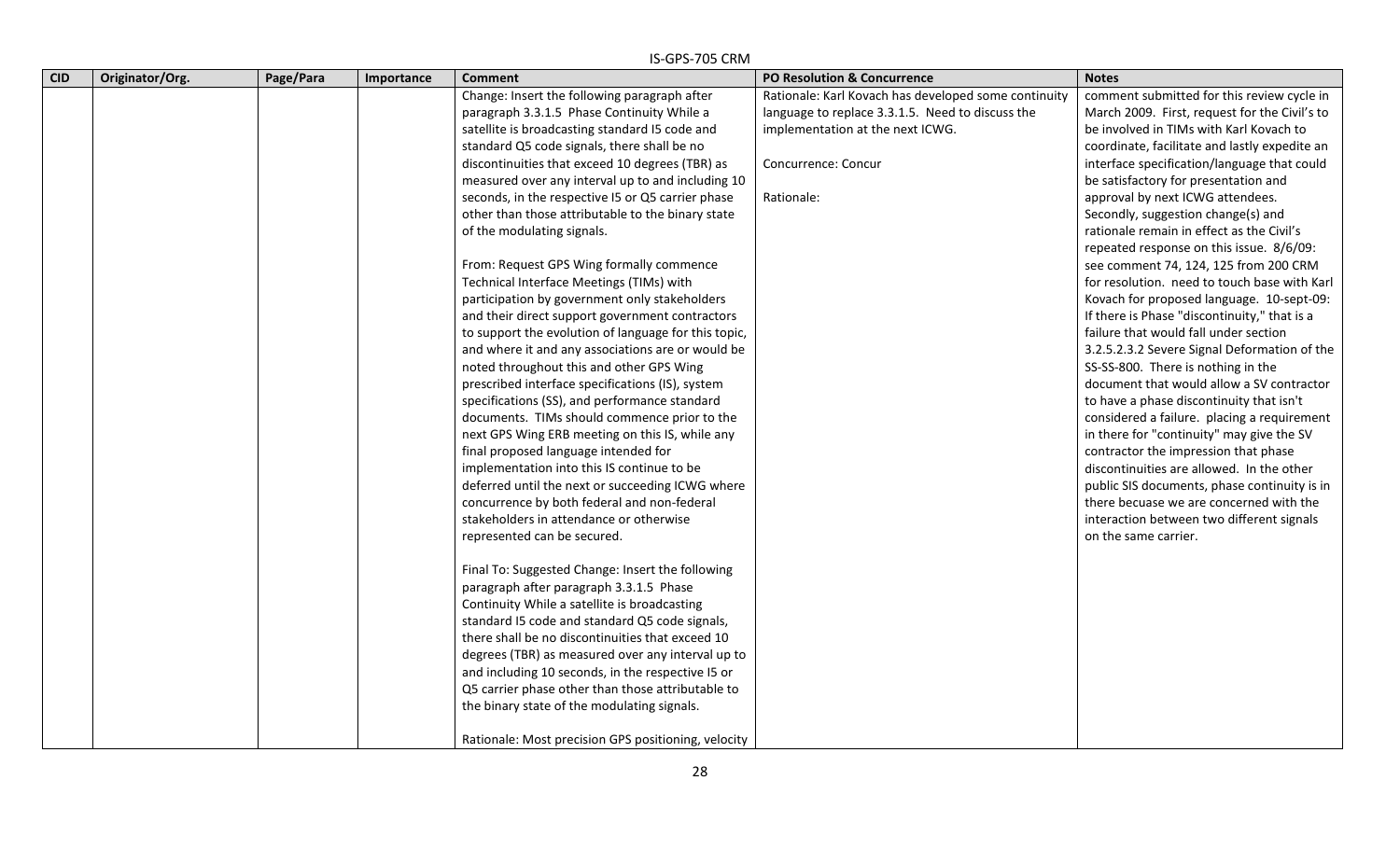|            | IS-GPS-705 CRM      |                 |              |                                                      |                                        |                                             |  |  |  |
|------------|---------------------|-----------------|--------------|------------------------------------------------------|----------------------------------------|---------------------------------------------|--|--|--|
| <b>CID</b> | Originator/Org.     | Page/Para       | Importance   | <b>Comment</b>                                       | PO Resolution & Concurrence            | <b>Notes</b>                                |  |  |  |
|            |                     |                 |              | determination and timing systems as well as          |                                        |                                             |  |  |  |
|            |                     |                 |              | applications using carrier phase require phase       |                                        |                                             |  |  |  |
|            |                     |                 |              | continuity.                                          |                                        |                                             |  |  |  |
| 66         | <b>Thomas Nagle</b> | Page: 15        | <sub>S</sub> | Comment: Specify the SSV users (GSO, MEO, or         | PO Resolution: Reject                  | GPC rejects PO's Resolution. GPC provided   |  |  |  |
|            | <b>GPC</b>          | Para: 3.3.1.6.1 |              | LEO). There is no worst polarization orientation     |                                        | original text, "Was" and "Is". (05/21/09)   |  |  |  |
|            |                     |                 |              | for circularly polarized user receiving antenna.     | Rationale: Will need ICWG concurrence. | 13-aug-09: this comment is based upon the   |  |  |  |
|            |                     |                 |              | Suggested Change: From "The minimum received         |                                        | resolution of AI#50 to determine timeframe  |  |  |  |
|            |                     |                 |              | power is measured at the output of a 0 dBi right-    | Concurrence: Concur                    | when comment will be resolved. 10-sept-     |  |  |  |
|            |                     |                 |              | hand circularly polarized user receiving antenna at  |                                        | 09: AI #50 is closed and this comment is    |  |  |  |
|            |                     |                 |              | worst polarization orientation at the off-nadir      | Rationale:                             | not based upon its resolution. the text was |  |  |  |
|            |                     |                 |              | angle of 26.0 degrees." TO "The minimum              |                                        | updated real-time during the Govt. TIM. to  |  |  |  |
|            |                     |                 |              | effective received signal power is measured at the   |                                        | align with the 200. ICC has changed PO      |  |  |  |
|            |                     |                 |              | output of a 0 dBi ideal right-hand circularly        |                                        | resolution to Accept with change.           |  |  |  |
|            |                     |                 |              | polarized (i.e., 0 dB ellipticity) user receiving    |                                        | 10/14/09: ICC placed the appropriate        |  |  |  |
|            |                     |                 |              | antenna (in geosynchronous orbit) at 26.0 degrees    |                                        | newly ICWG agreed up one verbiage: " (i.e.  |  |  |  |
|            |                     |                 |              | off nadir and using 0 dB atmospheric loss."          |                                        | 0 dB axial ratio)" as blue text in the 'To' |  |  |  |
|            |                     |                 |              |                                                      |                                        | language                                    |  |  |  |
|            |                     |                 |              | From: Space Service Volume (SSV) Received Signal     |                                        |                                             |  |  |  |
|            |                     |                 |              | Power Levels. The SV shall provide I5 and Q5         |                                        |                                             |  |  |  |
|            |                     |                 |              | navigation signal strength at end-of-life (EOL),     |                                        |                                             |  |  |  |
|            |                     |                 |              | worst-case in order to meet the SSV minimum          |                                        |                                             |  |  |  |
|            |                     |                 |              | levels specified in Table 3-IV. The minimum          |                                        |                                             |  |  |  |
|            |                     |                 |              | received power is measured at the output of a 0      |                                        |                                             |  |  |  |
|            |                     |                 |              | dBi right-hand circularly polarized user receiving   |                                        |                                             |  |  |  |
|            |                     |                 |              | antenna at worst polarization orientation at the     |                                        |                                             |  |  |  |
|            |                     |                 |              | off-nadir angle of 26.0 degrees. The received        |                                        |                                             |  |  |  |
|            |                     |                 |              | signal levels are observed within the in-band        |                                        |                                             |  |  |  |
|            |                     |                 |              | allocation defined in paragraph 3.3.1.1.             |                                        |                                             |  |  |  |
|            |                     |                 |              | Final To: Space Service Volume (SSV) Received        |                                        |                                             |  |  |  |
|            |                     |                 |              | Signal Power Levels. The SV shall provide worst-     |                                        |                                             |  |  |  |
|            |                     |                 |              | case I5 and Q5 navigation signal strength at end-    |                                        |                                             |  |  |  |
|            |                     |                 |              | of-life (EOL), in order to meet the SSV minimum      |                                        |                                             |  |  |  |
|            |                     |                 |              | levels specified in Table 3-IV. The minimum          |                                        |                                             |  |  |  |
|            |                     |                 |              | received power is measured at the output of a 0      |                                        |                                             |  |  |  |
|            |                     |                 |              | dBi right-hand circularly polarized (i.e. 0 dB axial |                                        |                                             |  |  |  |
|            |                     |                 |              | ratio) user receiving antenna at normal              |                                        |                                             |  |  |  |
|            |                     |                 |              | orientation at the off-nadir angle of 26.0 degrees.  |                                        |                                             |  |  |  |
|            |                     |                 |              | The received signal levels are observed within the   |                                        |                                             |  |  |  |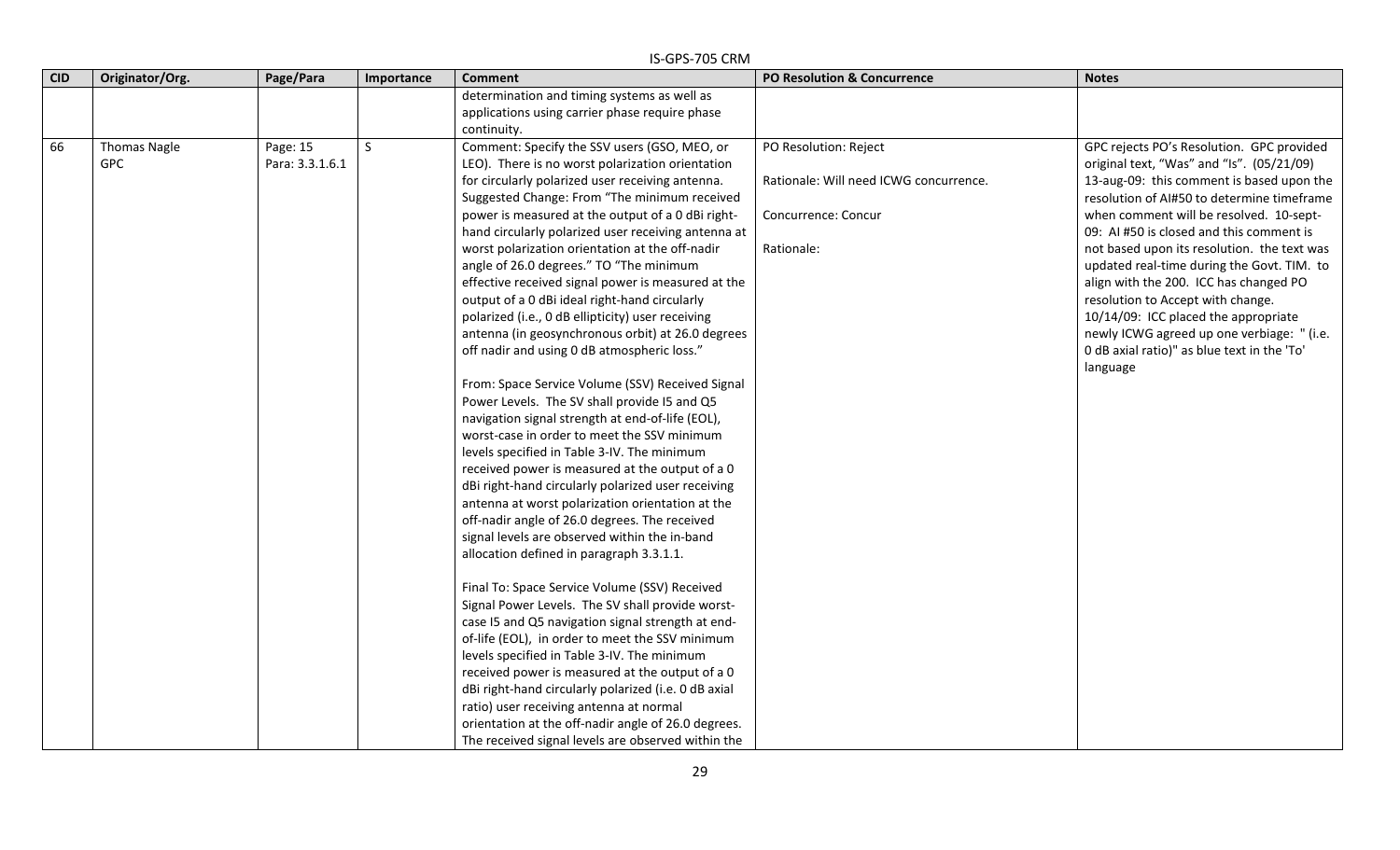|            |                                   |                             |            | IS-GPS-705 CRM                                                                                                                                                                                                                                                                                                                                                                                                                                                                                                                                                                                                                                                                                 |                                                                                                                                                 |                                                                                                                                                                                                                                                                                                                                                                                                                                                                                                                                                                                                                                                                                                                             |
|------------|-----------------------------------|-----------------------------|------------|------------------------------------------------------------------------------------------------------------------------------------------------------------------------------------------------------------------------------------------------------------------------------------------------------------------------------------------------------------------------------------------------------------------------------------------------------------------------------------------------------------------------------------------------------------------------------------------------------------------------------------------------------------------------------------------------|-------------------------------------------------------------------------------------------------------------------------------------------------|-----------------------------------------------------------------------------------------------------------------------------------------------------------------------------------------------------------------------------------------------------------------------------------------------------------------------------------------------------------------------------------------------------------------------------------------------------------------------------------------------------------------------------------------------------------------------------------------------------------------------------------------------------------------------------------------------------------------------------|
| <b>CID</b> | Originator/Org.                   | Page/Para                   | Importance | <b>Comment</b>                                                                                                                                                                                                                                                                                                                                                                                                                                                                                                                                                                                                                                                                                 | PO Resolution & Concurrence                                                                                                                     | <b>Notes</b>                                                                                                                                                                                                                                                                                                                                                                                                                                                                                                                                                                                                                                                                                                                |
|            |                                   |                             |            | in-band allocation defined in paragraph 3.3.1.1.                                                                                                                                                                                                                                                                                                                                                                                                                                                                                                                                                                                                                                               |                                                                                                                                                 |                                                                                                                                                                                                                                                                                                                                                                                                                                                                                                                                                                                                                                                                                                                             |
|            |                                   |                             |            | Rationale: Specify orbital users as well as                                                                                                                                                                                                                                                                                                                                                                                                                                                                                                                                                                                                                                                    |                                                                                                                                                 |                                                                                                                                                                                                                                                                                                                                                                                                                                                                                                                                                                                                                                                                                                                             |
|            |                                   |                             |            | correction to user polarization orientation.                                                                                                                                                                                                                                                                                                                                                                                                                                                                                                                                                                                                                                                   |                                                                                                                                                 |                                                                                                                                                                                                                                                                                                                                                                                                                                                                                                                                                                                                                                                                                                                             |
| 67         | <b>Thomas Nagle</b>               | Page: 15                    | S          | Comment: Specify the group delay uncertainty for                                                                                                                                                                                                                                                                                                                                                                                                                                                                                                                                                                                                                                               | PO Resolution: Reject                                                                                                                           | (05/21/09): 8/6/09: ICC to get with Dr.                                                                                                                                                                                                                                                                                                                                                                                                                                                                                                                                                                                                                                                                                     |
|            | <b>GPC</b>                        | Para: 3.3.1.7.1             |            | block III SVs.<br>Suggested Change:                                                                                                                                                                                                                                                                                                                                                                                                                                                                                                                                                                                                                                                            |                                                                                                                                                 | Munoz for way forward. Analysis needed                                                                                                                                                                                                                                                                                                                                                                                                                                                                                                                                                                                                                                                                                      |
|            |                                   |                             |            | Add "For Block III SVs, the effective uncertainty of                                                                                                                                                                                                                                                                                                                                                                                                                                                                                                                                                                                                                                           | Rationale: Will add to topics for discussion at the                                                                                             | for relationship between the SS-SS-800 doc                                                                                                                                                                                                                                                                                                                                                                                                                                                                                                                                                                                                                                                                                  |
|            |                                   |                             |            | the group delay shall not exceed 1.0 nanoseconds                                                                                                                                                                                                                                                                                                                                                                                                                                                                                                                                                                                                                                               | ICWG; be prepared to provide rationale for tightening                                                                                           | and ICD/IS's. 13-aug-09: this has been                                                                                                                                                                                                                                                                                                                                                                                                                                                                                                                                                                                                                                                                                      |
|            |                                   |                             |            | (two sigma). The uncertainty requirement shall                                                                                                                                                                                                                                                                                                                                                                                                                                                                                                                                                                                                                                                 | the requirement.                                                                                                                                | potentially accepted for the 705 document.                                                                                                                                                                                                                                                                                                                                                                                                                                                                                                                                                                                                                                                                                  |
|            |                                   |                             |            | be valid for signal measurement/averaging times                                                                                                                                                                                                                                                                                                                                                                                                                                                                                                                                                                                                                                                |                                                                                                                                                 | A discussion will occur to determine if there                                                                                                                                                                                                                                                                                                                                                                                                                                                                                                                                                                                                                                                                               |
|            |                                   |                             |            | of 10 milliseconds to 1 day."                                                                                                                                                                                                                                                                                                                                                                                                                                                                                                                                                                                                                                                                  | Concurrence:                                                                                                                                    | are users who have this need. this is a                                                                                                                                                                                                                                                                                                                                                                                                                                                                                                                                                                                                                                                                                     |
|            |                                   |                             |            |                                                                                                                                                                                                                                                                                                                                                                                                                                                                                                                                                                                                                                                                                                |                                                                                                                                                 | MITRE request. refer to AI#24 for way                                                                                                                                                                                                                                                                                                                                                                                                                                                                                                                                                                                                                                                                                       |
|            |                                   |                             |            | From: 3.3.1.7.1 Group Delay Uncertainty. The                                                                                                                                                                                                                                                                                                                                                                                                                                                                                                                                                                                                                                                   | Rationale:                                                                                                                                      | forward. 27-aug-09: 200 ICC will                                                                                                                                                                                                                                                                                                                                                                                                                                                                                                                                                                                                                                                                                            |
|            |                                   |                             |            | effective uncertainty of the group delays shall not                                                                                                                                                                                                                                                                                                                                                                                                                                                                                                                                                                                                                                            |                                                                                                                                                 | coordinate with the PSICA working group to                                                                                                                                                                                                                                                                                                                                                                                                                                                                                                                                                                                                                                                                                  |
|            |                                   |                             |            | exceed 3.0 nanoseconds (two sigma).                                                                                                                                                                                                                                                                                                                                                                                                                                                                                                                                                                                                                                                            |                                                                                                                                                 | attain rationale for the potential                                                                                                                                                                                                                                                                                                                                                                                                                                                                                                                                                                                                                                                                                          |
|            |                                   |                             |            |                                                                                                                                                                                                                                                                                                                                                                                                                                                                                                                                                                                                                                                                                                |                                                                                                                                                 | cost/schedule impacts. 10sept-09: Al 24 is                                                                                                                                                                                                                                                                                                                                                                                                                                                                                                                                                                                                                                                                                  |
|            |                                   |                             |            | Final To: 3.3.1.7.1 Group Delay Uncertainty. The                                                                                                                                                                                                                                                                                                                                                                                                                                                                                                                                                                                                                                               |                                                                                                                                                 | still open this is still under review for the                                                                                                                                                                                                                                                                                                                                                                                                                                                                                                                                                                                                                                                                               |
|            |                                   |                             |            | effective uncertainty of the group delays shall not                                                                                                                                                                                                                                                                                                                                                                                                                                                                                                                                                                                                                                            |                                                                                                                                                 | 1ns.                                                                                                                                                                                                                                                                                                                                                                                                                                                                                                                                                                                                                                                                                                                        |
|            |                                   |                             |            | exceed 3.0 nanoseconds (95% probability).                                                                                                                                                                                                                                                                                                                                                                                                                                                                                                                                                                                                                                                      |                                                                                                                                                 | 10/01/09: ICWG (AJ and Chris H) concurred                                                                                                                                                                                                                                                                                                                                                                                                                                                                                                                                                                                                                                                                                   |
|            |                                   |                             |            |                                                                                                                                                                                                                                                                                                                                                                                                                                                                                                                                                                                                                                                                                                |                                                                                                                                                 | with leaving at 3.0 ns. Awaiting GPC                                                                                                                                                                                                                                                                                                                                                                                                                                                                                                                                                                                                                                                                                        |
|            |                                   |                             |            | Rationale: Use group delay uncertainty for block                                                                                                                                                                                                                                                                                                                                                                                                                                                                                                                                                                                                                                               |                                                                                                                                                 | concurrence. 10/14/09: also confirmed                                                                                                                                                                                                                                                                                                                                                                                                                                                                                                                                                                                                                                                                                       |
|            |                                   |                             |            | III SVs from IS-GPS-800A.                                                                                                                                                                                                                                                                                                                                                                                                                                                                                                                                                                                                                                                                      |                                                                                                                                                 | that the "(95% probability)" was replaced                                                                                                                                                                                                                                                                                                                                                                                                                                                                                                                                                                                                                                                                                   |
|            |                                   |                             |            |                                                                                                                                                                                                                                                                                                                                                                                                                                                                                                                                                                                                                                                                                                |                                                                                                                                                 | with "(two Sigma)" . This was due to the                                                                                                                                                                                                                                                                                                                                                                                                                                                                                                                                                                                                                                                                                    |
|            |                                   |                             |            |                                                                                                                                                                                                                                                                                                                                                                                                                                                                                                                                                                                                                                                                                                |                                                                                                                                                 |                                                                                                                                                                                                                                                                                                                                                                                                                                                                                                                                                                                                                                                                                                                             |
|            |                                   |                             |            |                                                                                                                                                                                                                                                                                                                                                                                                                                                                                                                                                                                                                                                                                                |                                                                                                                                                 |                                                                                                                                                                                                                                                                                                                                                                                                                                                                                                                                                                                                                                                                                                                             |
|            |                                   |                             |            |                                                                                                                                                                                                                                                                                                                                                                                                                                                                                                                                                                                                                                                                                                |                                                                                                                                                 |                                                                                                                                                                                                                                                                                                                                                                                                                                                                                                                                                                                                                                                                                                                             |
|            |                                   |                             |            |                                                                                                                                                                                                                                                                                                                                                                                                                                                                                                                                                                                                                                                                                                |                                                                                                                                                 |                                                                                                                                                                                                                                                                                                                                                                                                                                                                                                                                                                                                                                                                                                                             |
|            |                                   |                             |            |                                                                                                                                                                                                                                                                                                                                                                                                                                                                                                                                                                                                                                                                                                |                                                                                                                                                 |                                                                                                                                                                                                                                                                                                                                                                                                                                                                                                                                                                                                                                                                                                                             |
|            |                                   |                             |            |                                                                                                                                                                                                                                                                                                                                                                                                                                                                                                                                                                                                                                                                                                |                                                                                                                                                 |                                                                                                                                                                                                                                                                                                                                                                                                                                                                                                                                                                                                                                                                                                                             |
|            |                                   |                             |            |                                                                                                                                                                                                                                                                                                                                                                                                                                                                                                                                                                                                                                                                                                |                                                                                                                                                 |                                                                                                                                                                                                                                                                                                                                                                                                                                                                                                                                                                                                                                                                                                                             |
|            |                                   |                             |            |                                                                                                                                                                                                                                                                                                                                                                                                                                                                                                                                                                                                                                                                                                |                                                                                                                                                 |                                                                                                                                                                                                                                                                                                                                                                                                                                                                                                                                                                                                                                                                                                                             |
|            |                                   |                             |            |                                                                                                                                                                                                                                                                                                                                                                                                                                                                                                                                                                                                                                                                                                |                                                                                                                                                 |                                                                                                                                                                                                                                                                                                                                                                                                                                                                                                                                                                                                                                                                                                                             |
|            |                                   |                             |            |                                                                                                                                                                                                                                                                                                                                                                                                                                                                                                                                                                                                                                                                                                |                                                                                                                                                 |                                                                                                                                                                                                                                                                                                                                                                                                                                                                                                                                                                                                                                                                                                                             |
|            |                                   |                             |            |                                                                                                                                                                                                                                                                                                                                                                                                                                                                                                                                                                                                                                                                                                |                                                                                                                                                 |                                                                                                                                                                                                                                                                                                                                                                                                                                                                                                                                                                                                                                                                                                                             |
|            |                                   |                             |            |                                                                                                                                                                                                                                                                                                                                                                                                                                                                                                                                                                                                                                                                                                |                                                                                                                                                 |                                                                                                                                                                                                                                                                                                                                                                                                                                                                                                                                                                                                                                                                                                                             |
|            |                                   |                             |            |                                                                                                                                                                                                                                                                                                                                                                                                                                                                                                                                                                                                                                                                                                |                                                                                                                                                 |                                                                                                                                                                                                                                                                                                                                                                                                                                                                                                                                                                                                                                                                                                                             |
|            |                                   |                             |            |                                                                                                                                                                                                                                                                                                                                                                                                                                                                                                                                                                                                                                                                                                |                                                                                                                                                 |                                                                                                                                                                                                                                                                                                                                                                                                                                                                                                                                                                                                                                                                                                                             |
|            |                                   |                             |            |                                                                                                                                                                                                                                                                                                                                                                                                                                                                                                                                                                                                                                                                                                |                                                                                                                                                 |                                                                                                                                                                                                                                                                                                                                                                                                                                                                                                                                                                                                                                                                                                                             |
| 68         | <b>Thomas Nagle</b><br><b>GPC</b> | Page: 15<br>Para: 3.3.1.7.2 | S          | Comment: Specify the group delay differential for<br>block III SVs. Suggested change: TO "For a given<br>navigation payload redundancy configuration, the<br>absolute value of the mean differential delay shall<br>not exceed 30.0 nanoseconds. The random plus<br>non-random variations about the mean shall not<br>exceed 3.0 nanoseconds (two-sigma). For Block III<br>SVs, the absolute value of the mean differential<br>delay shall not exceed 15.0 nanoseconds. The<br>random variations about the mean shall not<br>exceed 1.0 nanoseconds (two-sigma). The<br>random variation requirement shall be valid for<br>signal measurement/averaging times of 10<br>milliseconds to 1 day." | PO Resolution: A/C<br>Rationale: Rationale is insufficient for a change that<br>may impact cost of the SV.<br>Concurrence: Concur<br>Rationale: | consensus of the ICWG that 95 % provides<br>the user with more data points that 2sigma.<br>(05/11/09) GPC rejects PO resolution on the<br>basis that this information already exists<br>internal to the GPS-IIIA contractor. GPC<br>thus recommends incorporation of<br>information from the GPS-IIIA Lockheed<br>Martin Navigation Payload PDR for the<br>Mean Differential Group Delay between any<br>two RF chains. 8/6/09: GPU will go back to<br>comment originator to determine if there is<br>an actual need for the tighter requirement.<br>25-aug-09: this comment for the 200 CRM<br>(#134) was withdrawn. ICC to follow suit.<br>need GPC final concurrence. 10-sept-09:<br>Comment #134 is withdrawn, thus this |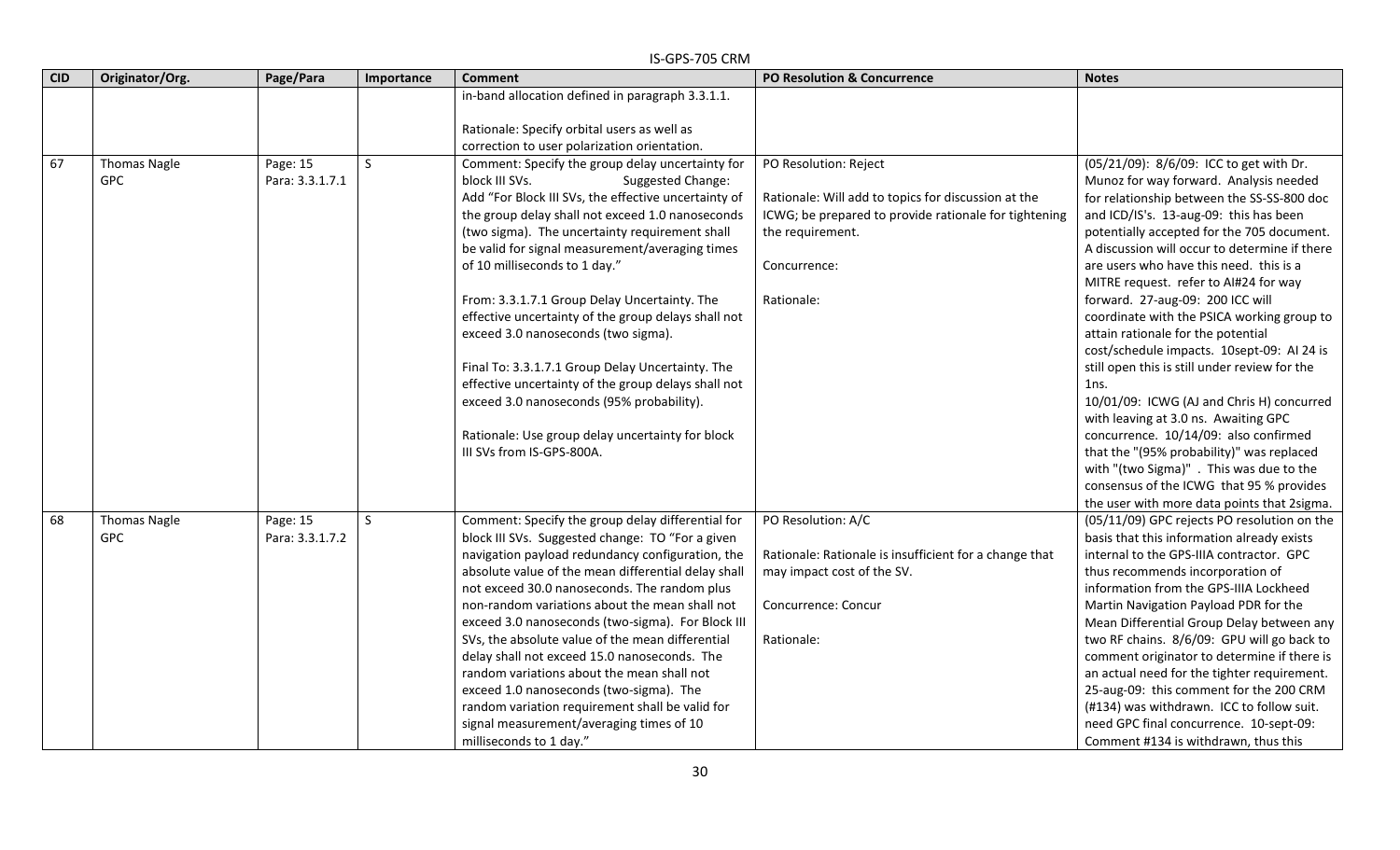|            | IS-GPS-705 CRM                    |                             |            |                                                                                                                                                                                                                                                                                                                                                                                                                                                                                                                                                                                                                                                                                                                                                                                                                                                                                                                                                                                                                                                                                                                                                                                                                                                                                                                                             |                                                                               |                                                                                                                                                                                                                                                                                                            |  |  |
|------------|-----------------------------------|-----------------------------|------------|---------------------------------------------------------------------------------------------------------------------------------------------------------------------------------------------------------------------------------------------------------------------------------------------------------------------------------------------------------------------------------------------------------------------------------------------------------------------------------------------------------------------------------------------------------------------------------------------------------------------------------------------------------------------------------------------------------------------------------------------------------------------------------------------------------------------------------------------------------------------------------------------------------------------------------------------------------------------------------------------------------------------------------------------------------------------------------------------------------------------------------------------------------------------------------------------------------------------------------------------------------------------------------------------------------------------------------------------|-------------------------------------------------------------------------------|------------------------------------------------------------------------------------------------------------------------------------------------------------------------------------------------------------------------------------------------------------------------------------------------------------|--|--|
| <b>CID</b> | Originator/Org.                   | Page/Para                   | Importance | <b>Comment</b>                                                                                                                                                                                                                                                                                                                                                                                                                                                                                                                                                                                                                                                                                                                                                                                                                                                                                                                                                                                                                                                                                                                                                                                                                                                                                                                              | PO Resolution & Concurrence                                                   | <b>Notes</b>                                                                                                                                                                                                                                                                                               |  |  |
|            |                                   |                             |            | From: From "For a given navigation payload<br>redundancy configuration, the absolute value of<br>the mean differential delay shall not exceed 30.0<br>nanoseconds. The random variations about the<br>mean shall not exceed 3.0 nanoseconds (two-<br>sigma)."<br>Final To: The group delay differential between the<br>radiated L1 and L5 signals (i.e. L1 P(Y) and L5 I5;<br>and L1 P(Y) and L5 Q5) is specified as consisting of<br>random plus bias components. The mean<br>differential is defined as the bias component and<br>will be either positive or negative. For a given<br>navigation payload redundancy configuration, the<br>absolute value of the mean differential delay shall<br>not exceed 30.0 nanoseconds. The random plus<br>non-random variations about the mean shall not<br>exceed 3.0 nanoseconds (95% probability), when<br>including consideration of the temperature and<br>antenna effects during a vehicle orbital<br>revolution L1 and L2 group delay differential is<br>described in 3.3.1.7.2 of IS-GPS-200. Corrections<br>for the bias components of the group delay<br>differential are provided to the users in the NAV<br>message using parameters designated as TGD<br>(reference paragraph 20.3.3.3.3.2 of IS-GPS-200)<br>and Inter-Signal Correction (ISC) (reference<br>paragraph 20.3.3.3.1.2). |                                                                               | comment will be withdrawn.<br>10/01/09: This section has been modified<br>real-time at ICWG to be in synch with IS-<br>GPS-200 10/14/09: The comment was not<br>accepted, however, ICC changed the PO<br>resolution to A/C since this section was<br>under review at the last 10/1/09 ICWG.<br>updated CRM |  |  |
|            |                                   |                             |            | Rationale: Tighten the specs for Block III SVs.                                                                                                                                                                                                                                                                                                                                                                                                                                                                                                                                                                                                                                                                                                                                                                                                                                                                                                                                                                                                                                                                                                                                                                                                                                                                                             |                                                                               |                                                                                                                                                                                                                                                                                                            |  |  |
| 69         | <b>Thomas Nagle</b><br><b>GPC</b> | Page: 16<br>Para: 3.3.1.7.3 | S.         | Comment: Please provide the values for the SSV<br>group delay differential.                                                                                                                                                                                                                                                                                                                                                                                                                                                                                                                                                                                                                                                                                                                                                                                                                                                                                                                                                                                                                                                                                                                                                                                                                                                                 | PO Resolution: Reject<br>Rationale: Per stakeholder agreement, values were to | GPC Rejects PO's Resolution, again<br>requesting these values be provided in this<br>document. (05/21/09): 8/6/09: see                                                                                                                                                                                     |  |  |
|            |                                   |                             |            | From: N/A                                                                                                                                                                                                                                                                                                                                                                                                                                                                                                                                                                                                                                                                                                                                                                                                                                                                                                                                                                                                                                                                                                                                                                                                                                                                                                                                   | be placed outside of this document. See Action Item<br># 22 for IS-GPS-800.   | comment 135 from the 200 CRM for<br>resolution. See AI #50 for resolution. 10-                                                                                                                                                                                                                             |  |  |
|            |                                   |                             |            | Final To: Suggested Change: Please provide the<br>values.                                                                                                                                                                                                                                                                                                                                                                                                                                                                                                                                                                                                                                                                                                                                                                                                                                                                                                                                                                                                                                                                                                                                                                                                                                                                                   | Concurrence: Concur                                                           | sept-09: AI #50 was closed. this comment<br>must be deferred since RIL item will be<br>opened at a later time. changed the                                                                                                                                                                                 |  |  |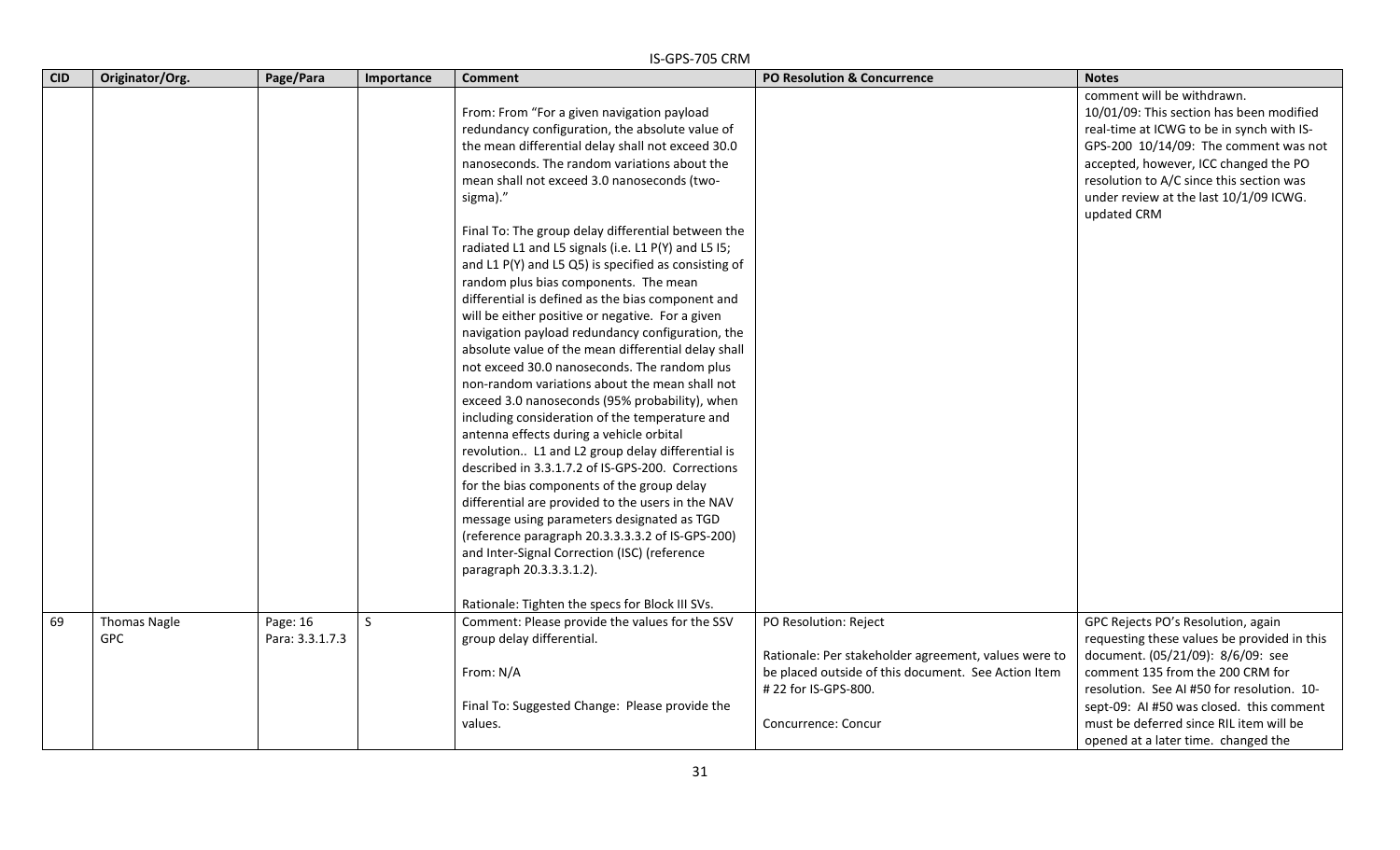| <b>CID</b> | Originator/Org.                   | Page/Para                   | Importance   | <b>Comment</b>                                                                                                                                                                                                                                                                                                                                                                                                                                                                                                                                                                                                                                                                                                                                                                                                                                                                                                                                                                                                                                                                                                                                                                        | <b>PO Resolution &amp; Concurrence</b>                                                                                                                                           | <b>Notes</b>                                                                                                                                                                                                                                                         |
|------------|-----------------------------------|-----------------------------|--------------|---------------------------------------------------------------------------------------------------------------------------------------------------------------------------------------------------------------------------------------------------------------------------------------------------------------------------------------------------------------------------------------------------------------------------------------------------------------------------------------------------------------------------------------------------------------------------------------------------------------------------------------------------------------------------------------------------------------------------------------------------------------------------------------------------------------------------------------------------------------------------------------------------------------------------------------------------------------------------------------------------------------------------------------------------------------------------------------------------------------------------------------------------------------------------------------|----------------------------------------------------------------------------------------------------------------------------------------------------------------------------------|----------------------------------------------------------------------------------------------------------------------------------------------------------------------------------------------------------------------------------------------------------------------|
|            |                                   |                             |              | Rationale: Requirement.                                                                                                                                                                                                                                                                                                                                                                                                                                                                                                                                                                                                                                                                                                                                                                                                                                                                                                                                                                                                                                                                                                                                                               | Rationale:                                                                                                                                                                       | resolution to defer since this will be<br>reviewed at a later time. 10-sept-09: this<br>comment is OBE since this information will<br>be placed in a separate document. ICC to<br>coordinate with comment originator to<br>ensure this comment will not be lost.     |
| 70         | <b>Thomas Nagle</b><br><b>GPC</b> | Page: 16<br>Para: 3.3.1.7.3 | $\mathsf{S}$ | Comment: Section 3.3.1.7.3 is a brief description<br>of the space service volume group delay<br>differential. It is listed as TBD, waiting for the<br>values by the Block III Space Contractor. IS-GPS-<br>200E (3.3.1.7.3) has the same requirement while<br>IS-GPS-800A (3.2.1.8.3) contains the same<br>requirement with one exception. IS-GPS-800A<br>makes reference of Block IIIA instead of Block III.<br>Suggested Change: Change "Block IIIA" to "Block<br>III" in 800A or modify 200E and 705A to reflect<br>"Block IIIA" instead of "Block III". In addition,<br>resolve the TBDs.<br>From: Space Service Volume Group Delay<br>Differential. The group delay differential between<br>the radiated L5 signal with respect to the Earth<br>Coverage signal for users of the Space Service<br>Volume is given by the Block III Space Contractor<br>(TBD). The details are provided in TBD.<br>Final To: Space Service Volume Group Delay<br>Differential. The group delay differential between<br>the radiated L5 signal with respect to the Earth<br>Coverage signal for users of the Space Service<br>Volume are provided in TBD<br>Rationale: Consistency and completion. | PO Resolution: A/C<br>Rationale: Will change IS-GPS-800 to read "GPSIII".<br>See Action Item # 22 for IS-GPS-800 (in reference to<br>TBDs).<br>Concurrence: Concur<br>Rationale: | (05/21/09): 8/6/09: see comment #136<br>from the 200 CRM for resolution. Vimal has<br>the action to go to Capt Roach for direction.<br>10-sept-09: ICC has synced up with the 200<br>for proposed verbiage in this section.                                          |
| 71         | <b>Thomas Nagle</b><br><b>GPC</b> | Page: 16<br>Para: 3.3.1.8   | S            | Comment: Please provide the further clarification<br>of "On the L5 channel the chip transitions of the<br>two modulating signals (i.e., that containing the<br>I5-code and that containing the Q5-code) shall be<br>such that the average time difference between<br>the transitions does not exceed 10.0 nanoseconds                                                                                                                                                                                                                                                                                                                                                                                                                                                                                                                                                                                                                                                                                                                                                                                                                                                                 | PO Resolution: A/C<br>Rationale: Please provide more information on the<br>changes.<br>Concurrence: concur                                                                       | (05/11/09) GPC withdraws comment. 10-<br>sept-09: after further review, this comment<br>has been addressed by the Corr. Loss tiger<br>team. Changed PO resolution to accept.<br>10/01/09: Updated section in real-time at<br>ICWG to synch up with IS-GPS-200 agreed |

#### IS-GPS-705 CRM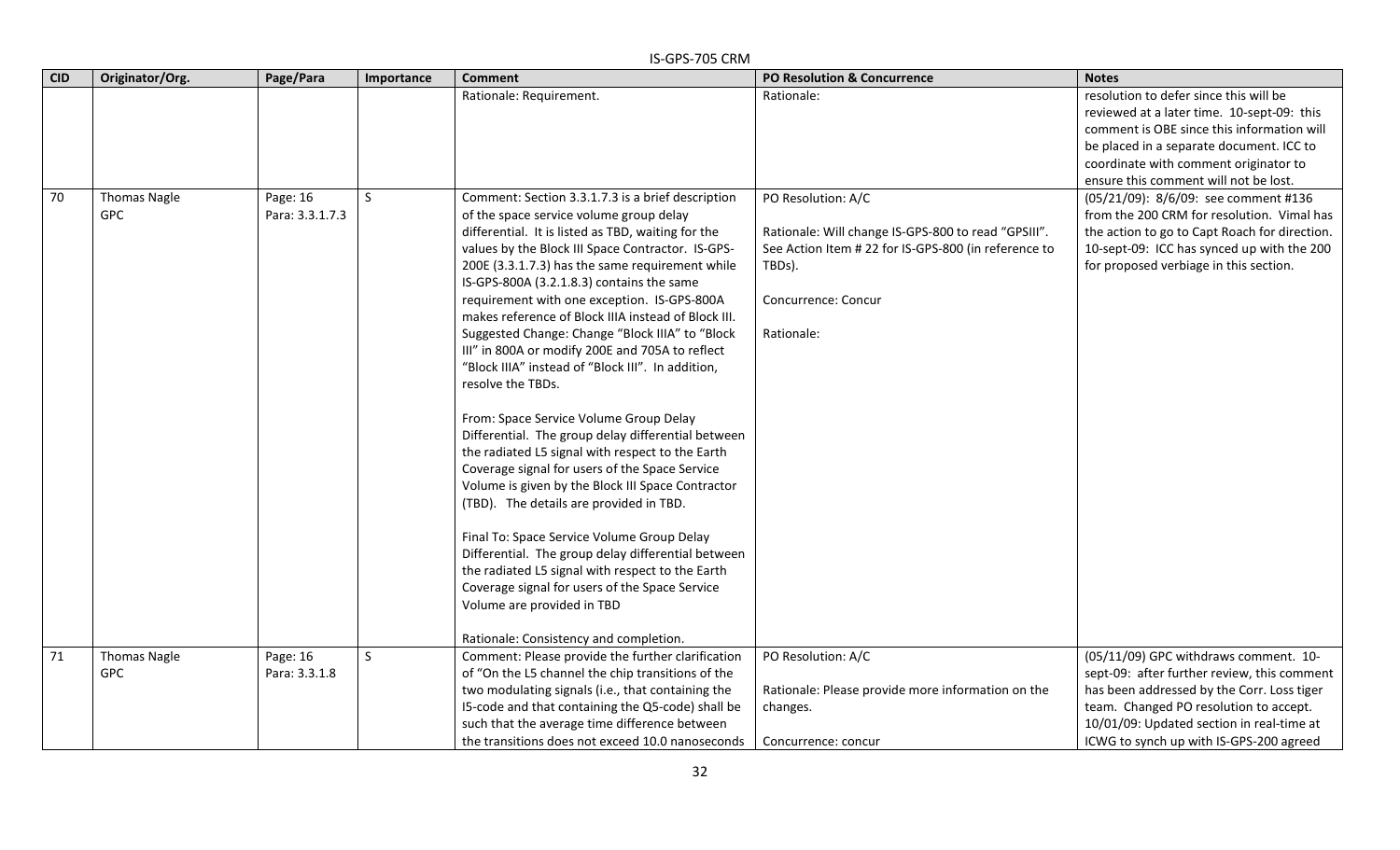|            |                                   |                           |            | IS-GPS-705 CRM                                                                                                                                               |                                                                              |                                                                                                                           |
|------------|-----------------------------------|---------------------------|------------|--------------------------------------------------------------------------------------------------------------------------------------------------------------|------------------------------------------------------------------------------|---------------------------------------------------------------------------------------------------------------------------|
| <b>CID</b> | Originator/Org.                   | Page/Para                 | Importance | <b>Comment</b>                                                                                                                                               | PO Resolution & Concurrence                                                  | <b>Notes</b>                                                                                                              |
|            |                                   |                           |            | (two-sigma)." It was raised at the GPS IIIA NPE<br>PDR. Suggested Change: Please clarify.                                                                    | Rationale:                                                                   | upon language. Included the 95%<br>probability verbiage as discussed per<br>stakeholders. Text in blue is the newly       |
|            |                                   |                           |            | From: 3.3.1.8 Signal Coherence. L5 transmitted<br>signals for a particular SV shall be coherently                                                            |                                                                              | ICWG agreed upon text.                                                                                                    |
|            |                                   |                           |            | derived from the same onboard frequency<br>standard. All PRN signals shall be clocked<br>coherently with the P(Y)-code signal transitions.                   |                                                                              |                                                                                                                           |
|            |                                   |                           |            | On the L5 channel the chip transitions of the two<br>modulating signals (i.e., that containing the I5-<br>code and that containing the Q5-code) shall be     |                                                                              |                                                                                                                           |
|            |                                   |                           |            | such that the average time difference between<br>the transitions does not exceed 10.0 nanoseconds<br>(two-sigma).                                            |                                                                              |                                                                                                                           |
|            |                                   |                           |            | Final To: All transmitted signals for a particular SV<br>shall be coherently derived from the same on-                                                       |                                                                              |                                                                                                                           |
|            |                                   |                           |            | board frequency standard. On the L5 channel, the<br>chip transitions of the two modulating signals. L5I                                                      |                                                                              |                                                                                                                           |
|            |                                   |                           |            | and L5Q, shall be such that the average time<br>difference between them, and between each and<br>the transitions of L5P(Y) and CA, do not exceed 10          |                                                                              |                                                                                                                           |
|            |                                   |                           |            | nanoseconds. The variable time difference shall<br>not exceed 1 nanosecond (2 sigma95%                                                                       |                                                                              |                                                                                                                           |
|            |                                   |                           |            | probability), when including consideration of the<br>temperature and antenna effect changes during a<br>vehicle orbital revolution. Corrections for the bias |                                                                              |                                                                                                                           |
|            |                                   |                           |            | components of the group delay differentail as<br>provided to the users using parameters<br>designated as ISCs (reference paragraph                           |                                                                              |                                                                                                                           |
|            |                                   |                           |            | 20.3.3.3.1.2.                                                                                                                                                |                                                                              |                                                                                                                           |
|            |                                   |                           |            | Rationale: Need requirement clarification from<br>ICWG.                                                                                                      |                                                                              |                                                                                                                           |
| 72         | <b>Thomas Nagle</b><br><b>GPC</b> | Page: 16<br>Para: 3.3.1.9 | S          | Comment: Section 3.3.1.9 Signal Polarization now<br>states "The transmitted signal shall be right-<br>handed circularly polarized (RHCP). For the            | PO Resolution: Accept<br>Rationale: Since there are requirements that affect | (05/11/09) GPC rejects PO resolution citing<br>the document should be configured for a<br>given satellite.<br>8/6/09: Dr. |
|            |                                   |                           |            | angular range of ±14.3 degrees from boresight, L5<br>ellipticity shall be no worse than 2.4dB. For Block                                                     | the IIF space contractor, we cannot remove the<br>sentence.                  | Munoz recommends that we place some<br>verbiage into the SS-SS-800 spec. ICC                                              |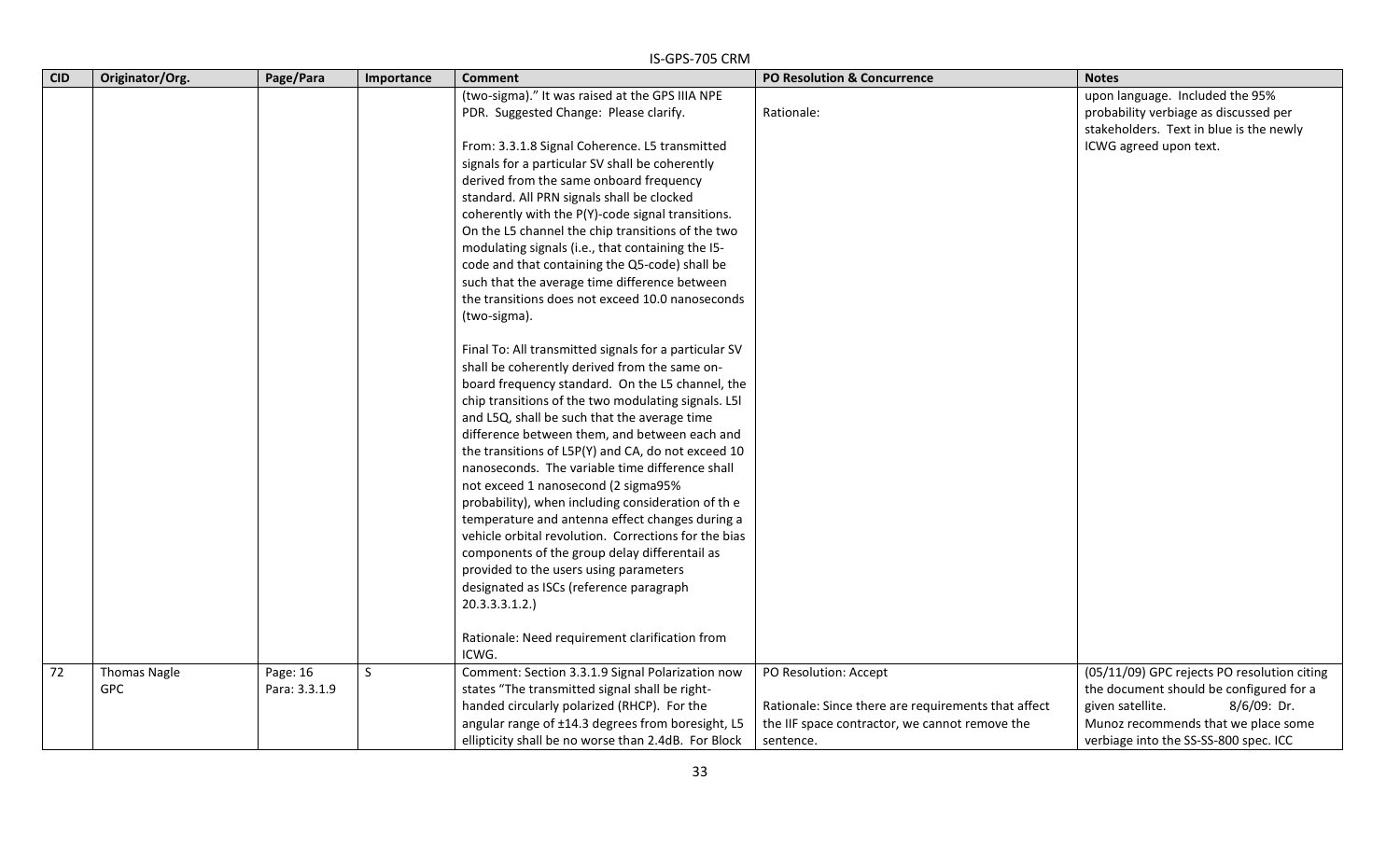|            | IS-GPS-705 CRM                    |                         |              |                                                                                                                                                                                                                                                                                                                                                                                                                                                                                                                                                                                                                                                                                                                                                                                                                                                                                                                                                     |                                                                                                                                                                                     |                                                                                                                                                                                                                                                                                                                                                                                                       |  |  |  |
|------------|-----------------------------------|-------------------------|--------------|-----------------------------------------------------------------------------------------------------------------------------------------------------------------------------------------------------------------------------------------------------------------------------------------------------------------------------------------------------------------------------------------------------------------------------------------------------------------------------------------------------------------------------------------------------------------------------------------------------------------------------------------------------------------------------------------------------------------------------------------------------------------------------------------------------------------------------------------------------------------------------------------------------------------------------------------------------|-------------------------------------------------------------------------------------------------------------------------------------------------------------------------------------|-------------------------------------------------------------------------------------------------------------------------------------------------------------------------------------------------------------------------------------------------------------------------------------------------------------------------------------------------------------------------------------------------------|--|--|--|
| <b>CID</b> | Originator/Org.                   | Page/Para               | Importance   | <b>Comment</b>                                                                                                                                                                                                                                                                                                                                                                                                                                                                                                                                                                                                                                                                                                                                                                                                                                                                                                                                      | PO Resolution & Concurrence                                                                                                                                                         | <b>Notes</b>                                                                                                                                                                                                                                                                                                                                                                                          |  |  |  |
|            |                                   |                         |              | IIIA the angular range of ±13.8 degrees from nadir,<br>L5 ellipticity shall be no worse than 2.4 dB.<br>Nominal values are listed in section 6.3.3.<br>Suggested Change: Remove the second sentence<br>which states "For the angular range of ±14.3<br>degrees from boresight, L5 ellipticity shall be no<br>worse than 2.4dB."<br>From: The transmitted signal shall be right-hand<br>circularly polarized (RHCP). For the angular range<br>of $\Box$ 14.3 degrees from boresight, L5 ellipticity shall<br>be no worse than 2.4 dB. For Block IIIA the<br>angular range of ±13.8 degrees from nadir, L5<br>ellipticity shall be no worse than 2.4 dB. Nominal<br>values are listed in section 6.3.3.<br>Final To: The transmitted signal shall be right-hand<br>circularly polarized (RHCP). For the angular range<br>of ±13.8 degrees from nadir, L5 ellipticity shall be<br>no worse than 2.4 dB. Nominal values are listed in<br>section 6.3.3. | Concurrence: Concur<br>Rationale:                                                                                                                                                   | recommends including verbiage similar to<br>the 700 document "±13.8 degrees plus<br>pointing error for GPS III". ICC to request<br>clarification to GPU. Action item to GPU.<br>13-aug-09: refer to AI #30 for resolution.<br>25-aug-09: deleted "+SV pointing error" in<br>document. Updated document per<br>commenter's proposed verbiage. changed<br>resolution to Accept.                         |  |  |  |
| 73         | <b>Thomas Nagle</b><br><b>GPC</b> | Page: 25<br>Para: 3.3.4 | <sub>S</sub> | Rationale: Correctness<br>Comment: Tighten the accuracy of the requisite<br>data for relating GPS time to UTC for block III SVs.<br>From: "The L5 CNAV data contains the requisite<br>data for relating GPS time to UTC. The accuracy of<br>this data during the transmission interval will be<br>such that it relates GPS time to UTC (USNO) to<br>within 90.0 nanoseconds (one sigma)."<br>Final To: "The L5 CNAV data contains the requisite<br>data for relating GPS time to UTC. The accuracy of<br>this data during the transmission interval shall be<br>such that it relates GPS time to UTC (USNO) to<br>within 90.0 nanoseconds (one sigma). For Block III<br>SVs, the accuracy of this data during the<br>transmission interval shall be such that it shall                                                                                                                                                                              | PO Resolution: Reject<br>Rationale: The previous ICWG discussions were only<br>against the IS-GPS-800. This will be a topic of<br>discussion at ICWG.<br>Concurrence:<br>Rationale: | (05/21/09): 8/6/09: ICC to take action to<br>determine if this requirement is in the SYS-<br>800 doc. 13-aug-09: refer to AI #26 for<br>resolution. 10-sept-09: ICC has confirmed<br>that AI#26 is still open, thus the comment<br>must be deferred.<br>10/01/09: Changed to reject. 1.5 ns is only<br>required once OCX comes on-line.<br>Concurred to by Chris H. Awaiting<br>concurrence from GPC. |  |  |  |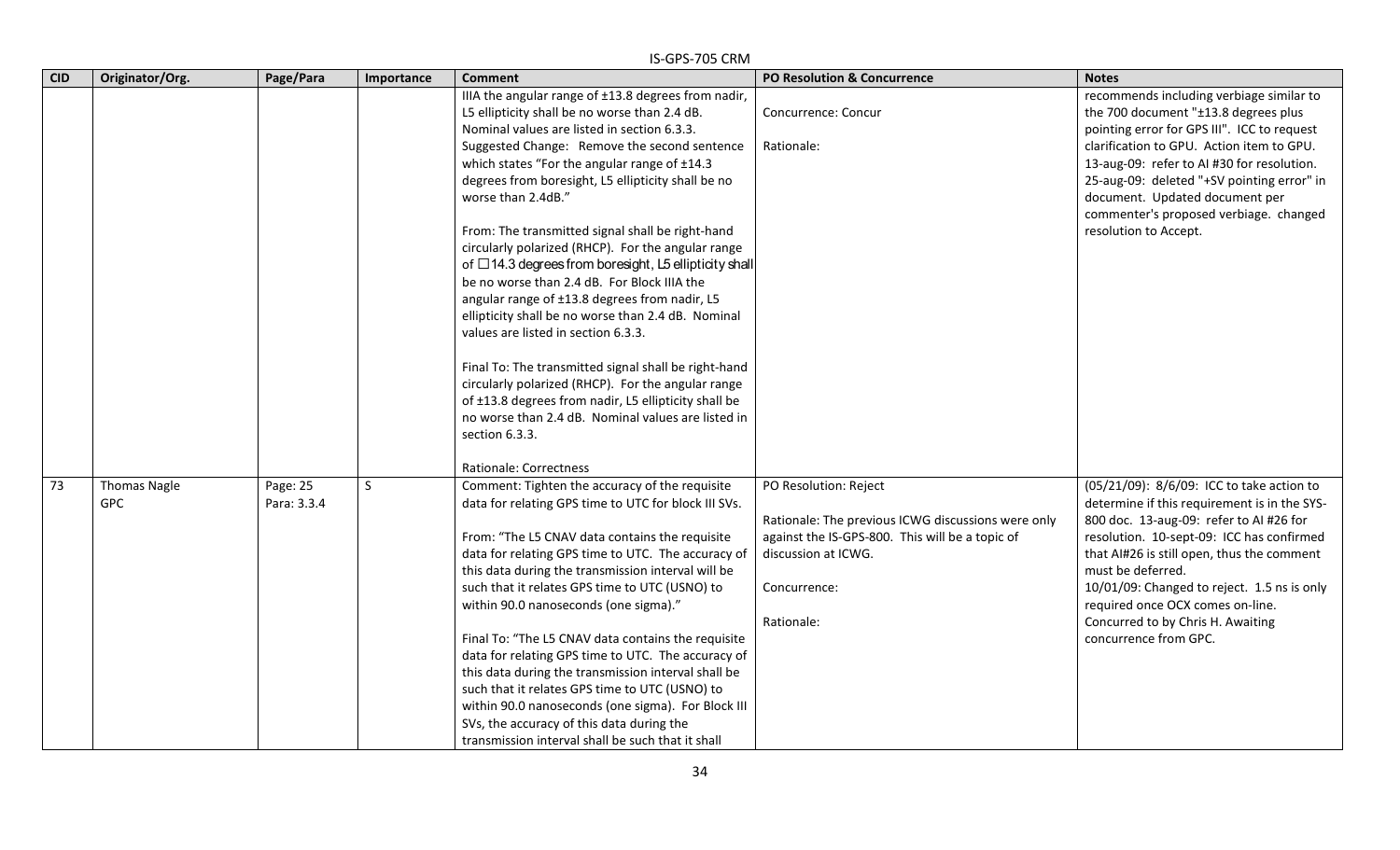|            | IS-GPS-705 CRM                    |                                             |              |                                                                                                                                                                                                                                                                                                                                                                                                 |                                                                                                                                                                                                                                  |                                                                                                                                                                                                                                                                                                                                                                                                                                                                                      |  |  |
|------------|-----------------------------------|---------------------------------------------|--------------|-------------------------------------------------------------------------------------------------------------------------------------------------------------------------------------------------------------------------------------------------------------------------------------------------------------------------------------------------------------------------------------------------|----------------------------------------------------------------------------------------------------------------------------------------------------------------------------------------------------------------------------------|--------------------------------------------------------------------------------------------------------------------------------------------------------------------------------------------------------------------------------------------------------------------------------------------------------------------------------------------------------------------------------------------------------------------------------------------------------------------------------------|--|--|
| <b>CID</b> | Originator/Org.                   | Page/Para                                   | Importance   | <b>Comment</b>                                                                                                                                                                                                                                                                                                                                                                                  | <b>PO Resolution &amp; Concurrence</b>                                                                                                                                                                                           | <b>Notes</b>                                                                                                                                                                                                                                                                                                                                                                                                                                                                         |  |  |
|            |                                   |                                             |              | relate GPS time to UTC(USNO) to within 1.5<br>nanoseconds (RMS over 30 days)"<br>Rationale: Requirement for block III SVs from IS-<br>GPS-800A.                                                                                                                                                                                                                                                 |                                                                                                                                                                                                                                  |                                                                                                                                                                                                                                                                                                                                                                                                                                                                                      |  |  |
| 74         | <b>Thomas Nagle</b><br>GPC        | Page: $3\overline{5}$<br>Para: 6.2.1        | $\mathsf{A}$ | Comment: Changes to definition of URA proposed<br>for IS-GPS-200 would be incorporated by<br>reference into IS-GPS-705, since paragraph 6.2.1<br>of IS-GPS-705 simply references paragraph 6.2.1<br>of IS GPS-200.<br>From: 6.2.1 User Range Accuracy. See paragraph<br>6.2.1 of IS-GPS-200.<br>Final To: 6.2.1 User Range Accuracy. See Section<br>6.2.1 of IS-GPS-200.<br>Rationale:          | PO Resolution: A/C<br>Rationale: Please clarify proposed change and<br>resubmit<br>Concurrence: Concur<br>Rationale:                                                                                                             | GPC Rejects PO's Resolution, based on the<br>rejection this is actually a deferral and<br>needs to remain an open issue until<br>resolved. (05/21/09): 8/6/09: ICC to place<br>a pointer to the 200 document to refer to<br>those definitions. 10-sept-09: ICC confirms<br>that this suffices in document<br>synchronization with the 200 reference.<br>10/14/09: updated the document that<br>reflects the 10/1/09 ICWG approved<br>changes. Updated "paragraph" with<br>"Section." |  |  |
| 75         | <b>Thomas Nagle</b><br><b>GPC</b> | Page: 46 - 51<br>Para: Sec 10<br>Appendix 1 | S            | Comment: Delete Section 10 Appendix 1. Letters<br>of Exception.<br>From:<br>Final To:<br>Rationale: Letter of Exceptions are of a<br>contractual nature and not part of an interface<br>specification.                                                                                                                                                                                          | PO Resolution: Reject<br>Rationale: Only the PCO can approve removal of<br>letters of exception.<br>Concurrence: concur<br>Rationale:                                                                                            | (05/11/09) GPC rejects PO resolution and<br>again refers to the rationale provided for<br>this comment. 8/6/09: will move forward<br>with non-concur. Wing's assessment is<br>different than that of reviewer. See also<br>the AI trackersee action #52. initial<br>assessment is that we cannot remove due<br>to contracts.                                                                                                                                                         |  |  |
| 76         | <b>Thomas Nagle</b><br><b>GPC</b> | Page: n/a<br>Para: new                      | $\mathsf{C}$ | Comment:<br>From: (none)<br>Final To: Suggested Change: Add new paragraph<br>20.3.1.1, as follows: IS: The pseudorange-related<br>parameters provided in this navigation message<br>are defined at zero age of data assuming that the<br>UE is making pseudorange measurements using a<br>signal correlation function with the following<br>characteristics: an early-late discriminator (TBR), | PO Resolution: Defer<br>Rationale: The OCX assumptions do not belong in the<br>document. However, will add as a placeholder until a<br>better document is identified pending ICWG approval.<br>Concurrence: concur<br>Rationale: | (05/11/09) GPC notes that PO resolution is<br>actually a rejection of GPC's comment, and<br>will be worked again at a later date and<br>within a different document. GPC thus<br>recommends the PO to reject our comment,<br>while GPC in advance of this recommended<br>action would accept this resolution change.                                                                                                                                                                 |  |  |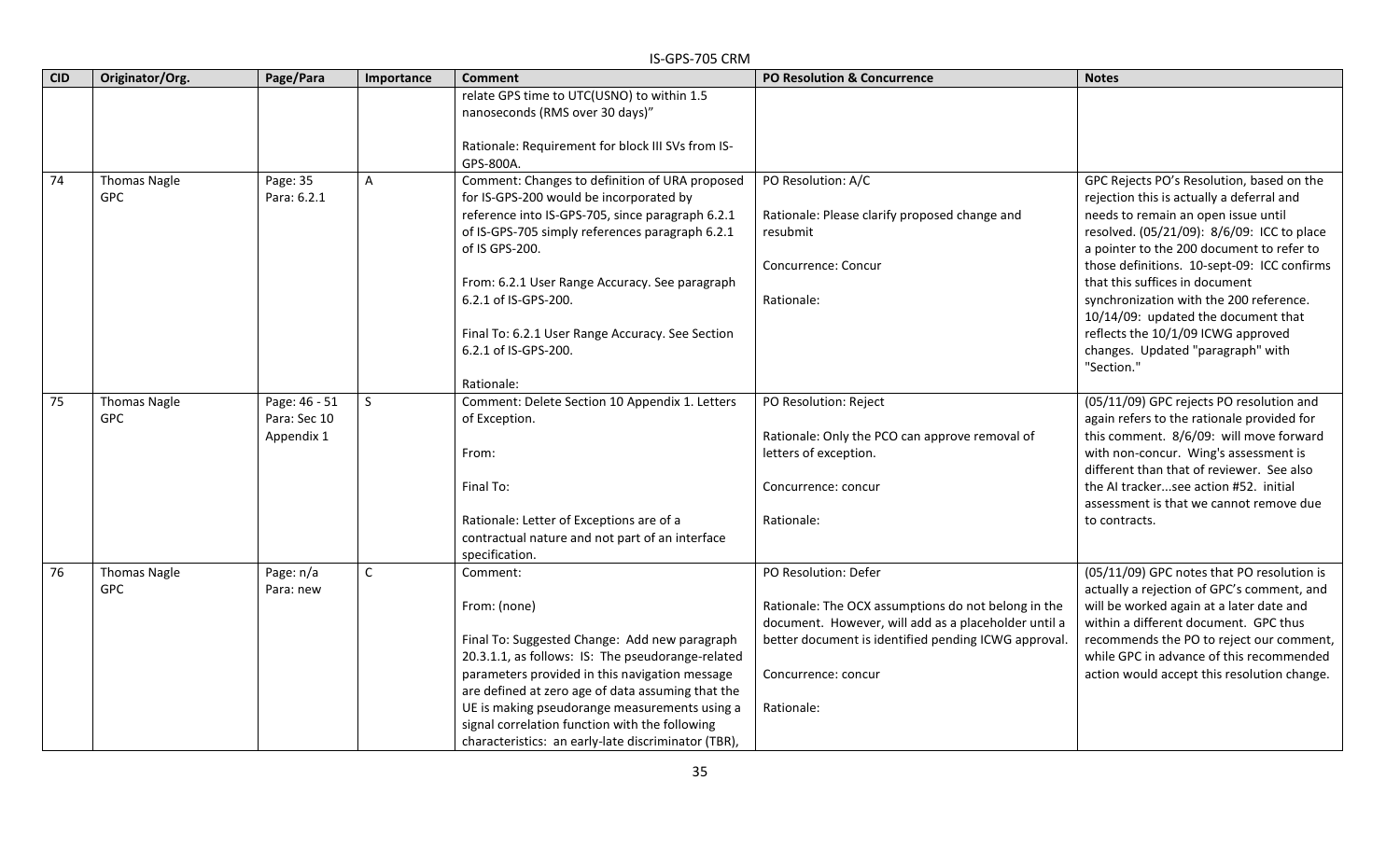|            |                                   |                                                                                      |              | IS-GPS-705 CRM                                                                                                                                                                                                                                                                                                                                                                                                                                                                                                                                                                                                                                                                                                                                                                                                                                                                                                               |                                                                                                                                             |                                                                                                                                                                                                                                                            |
|------------|-----------------------------------|--------------------------------------------------------------------------------------|--------------|------------------------------------------------------------------------------------------------------------------------------------------------------------------------------------------------------------------------------------------------------------------------------------------------------------------------------------------------------------------------------------------------------------------------------------------------------------------------------------------------------------------------------------------------------------------------------------------------------------------------------------------------------------------------------------------------------------------------------------------------------------------------------------------------------------------------------------------------------------------------------------------------------------------------------|---------------------------------------------------------------------------------------------------------------------------------------------|------------------------------------------------------------------------------------------------------------------------------------------------------------------------------------------------------------------------------------------------------------|
| <b>CID</b> | Originator/Org.                   | Page/Para                                                                            | Importance   | <b>Comment</b>                                                                                                                                                                                                                                                                                                                                                                                                                                                                                                                                                                                                                                                                                                                                                                                                                                                                                                               | <b>PO Resolution &amp; Concurrence</b>                                                                                                      | <b>Notes</b>                                                                                                                                                                                                                                               |
|            |                                   |                                                                                      |              | a correlator spacing equivalent to one P-code-chip<br>(1/10.23 microseconds) (TBR) and a 20.46 MHz<br>bandwidth (TBR). User receivers with different<br>correlation characteristics may experience<br>additional small pseudorange errors, due to small<br>nominal signal distortions and frequency<br>dispersion, which may alter the shape of the<br>correlation signal peak from the ideal. It is the<br>responsibility of the user to account for these<br>additional errors and for any impact it may have<br>on his specific application.<br>Rationale: This is consistent with the assumptions<br>and definition of URE in the GPS III -800 series of<br>specifications. At this time, the Control Segment<br>is not required to account for multiple UE<br>correlation characteristics or provide multiple sets<br>of data, therefore, the navigation message must<br>be provided relative to a standard correlation |                                                                                                                                             |                                                                                                                                                                                                                                                            |
| 77         | <b>Thomas Nagle</b><br>GPC        | Page: 108<br>Para: Table 20-<br>XI, and<br>20.3.3.8.2<br>(equation)                  | S            | characteristic and a single set of data.<br>Comment: Parameters "totGGTO" and<br>"WNotGGTO" are not defined in message type 35<br>of Figure 20-8.<br>From:<br>Final To: Suggested Change: Either made change<br>in 20.3.3.8.2 and table 20-XI to match the<br>parameters of Figure 20-8 or to change the<br>parameters in Figure 20-8 to match parameters in<br>20.3.3.8.2 and table 20-XI.<br>Rationale: Correct parameters.                                                                                                                                                                                                                                                                                                                                                                                                                                                                                                | PO Resolution: Reject<br>Rationale: Duplicate of comments #57 & #56 within<br>this CRM.<br>Concurrence: Concur<br>Rationale:                | $(05/21/09)$ :                                                                                                                                                                                                                                             |
| 78         | <b>Thomas Nagle</b><br><b>GPC</b> | Page: Gen<br>Para: Add new<br>paragraph<br>$(20.3.1.1)$ that<br>describes the<br>OCX | $\mathsf{C}$ | Comment: There is no document identifying the<br>requirements redundantly repeated in<br>200/705/800 documents.<br>From:                                                                                                                                                                                                                                                                                                                                                                                                                                                                                                                                                                                                                                                                                                                                                                                                     | PO Resolution: Reject<br>Rationale: Duplicate of the original comment #104<br>made by GPA in the IS-GPS-200 CRM.<br>Concurrence: Non-concur | GPC rejects PO Resolution as referenced<br>duplicate comment has not been answered<br>at this time, thus this comment remains in<br>effect. (05/21/09) 08-13-09: this is outside<br>of SE&I's scope and would require<br>additional funding SE&I stands by |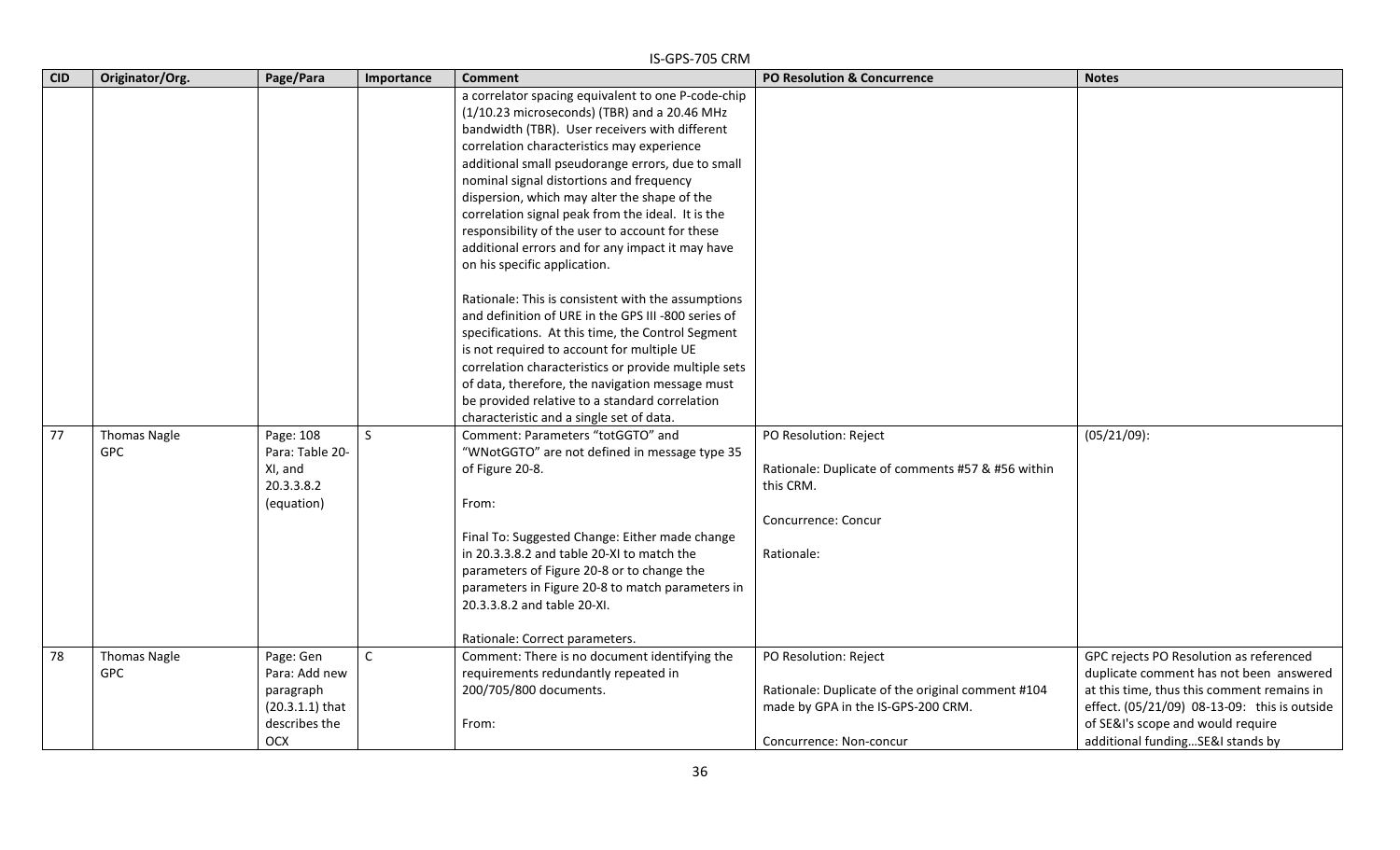| <b>CID</b> | Originator/Org. | Page/Para         | Importance | <b>Comment</b>                                       | PO Resolution & Concurrence | <b>Notes</b> |
|------------|-----------------|-------------------|------------|------------------------------------------------------|-----------------------------|--------------|
|            |                 | assumptions       |            | Final To: Provide a document of some kind            |                             | rejection.   |
|            |                 | regarding UE      |            | identifying common/redundant requirements in         | Rationale:                  |              |
|            |                 | correlation       |            | 200/705/800 so that reviewers know what the          |                             |              |
|            |                 | characteristics   |            | POC is intending to manage as common                 |                             |              |
|            |                 | used to make      |            |                                                      |                             |              |
|            |                 | pseudorange       |            | Rationale: Previous comments to remove               |                             |              |
|            |                 | measurements      |            | redundancies by having 705 and 800 simply refer      |                             |              |
|            |                 | and a             |            | to 200 have been rejected or deferred. As long as    |                             |              |
|            |                 | disclaimer that   |            | the redundancies exist, the POC and reviewers        |                             |              |
|            |                 | UE using          |            | now have the additional burden of crosschecking      |                             |              |
|            |                 | different         |            | 200/705/800 to make sure the redundantly stated      |                             |              |
|            |                 | correlation       |            | requirements don't diverge or contradict each        |                             |              |
|            |                 | characteristics   |            | other. Particularly in the case of Army review, the  |                             |              |
|            |                 | may               |            | primary interest is 200. However, since 705 and      |                             |              |
|            |                 | experience        |            | 800 contain information redundant of 200 that        |                             |              |
|            |                 | small             |            | the Army cares about, all three documents have       |                             |              |
|            |                 | additional        |            | to be reviewed. A document identifying the           |                             |              |
|            |                 | <b>User Range</b> |            | redundant areas would focus the Army review (as      |                             |              |
|            |                 |                   |            | well as other military reviewers) to the sections    |                             |              |
|            |                 |                   |            | they really care about." There was also a            |                             |              |
|            |                 |                   |            | similar/related comment submitted against the        |                             |              |
|            |                 |                   |            | baseline 800 which was deferred. Suggested           |                             |              |
|            |                 |                   |            | Change: These documents should be pulled from        |                             |              |
|            |                 |                   |            | the CCB agenda until the sections in all three       |                             |              |
|            |                 |                   |            | documents containing redundant requirements          |                             |              |
|            |                 |                   |            | are identified. The document identifying the         |                             |              |
|            |                 |                   |            | redundancies is essential in performing the review   |                             |              |
|            |                 |                   |            | and providing comments. Rationale: It's critical     |                             |              |
|            |                 |                   |            | that changes to IS-GPS-200 originate in the IS-GPS-  |                             |              |
|            |                 |                   |            | 200 ICWG process, and not first initiated as part of |                             |              |
|            |                 |                   |            | a change to 705 or 800. The only way to ensure       |                             |              |
|            |                 |                   |            | this does not happen is to modify the wording in     |                             |              |
|            |                 |                   |            | 705 and 800 to refer to 200 to the maximum           |                             |              |
|            |                 |                   |            | extent possible. Assuming the POCs for these         |                             |              |
|            |                 |                   |            | documents understands where all the                  |                             |              |
|            |                 |                   |            | redundancies are, putting something together         |                             |              |
|            |                 |                   |            | should be a relatively minor task, and would be      |                             |              |
|            |                 |                   |            | used by reviewers to identify the sections that      |                             |              |
|            |                 |                   |            | should be referring back to 200. If the POCs do      |                             |              |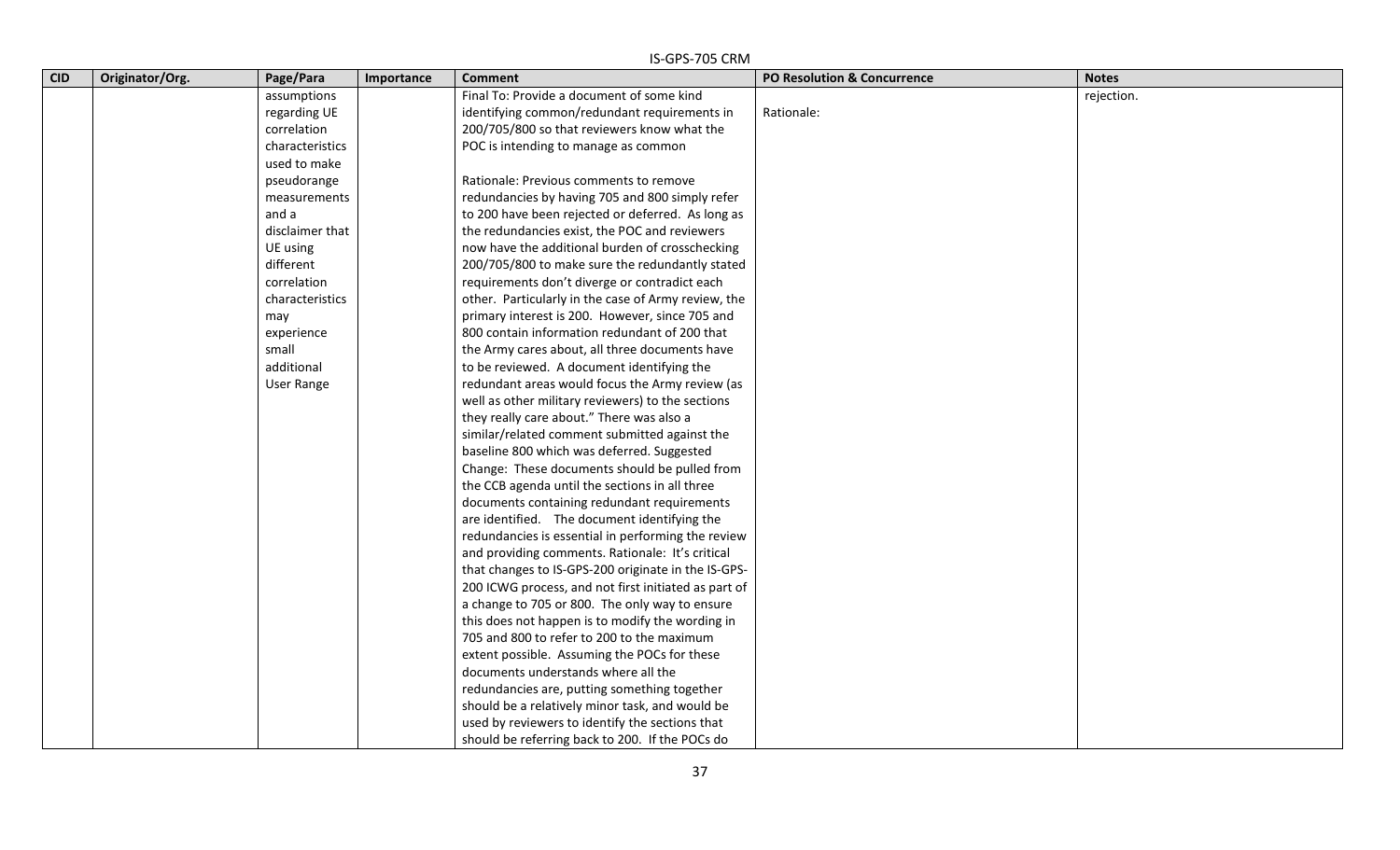| <b>CID</b>  | Originator/Org.      | Page/Para          | Importance   | <b>Comment</b>                                                                                                                                                                                                                                                                                                                                                                                                                                                                                                                                                                                                                                                                                                                                                                                                                                                                                                                                                                                                                                                                                                                                                                                                                                                           | PO Resolution & Concurrence                                                                                                        | <b>Notes</b>                                                                                                                                                                                                                                                            |
|-------------|----------------------|--------------------|--------------|--------------------------------------------------------------------------------------------------------------------------------------------------------------------------------------------------------------------------------------------------------------------------------------------------------------------------------------------------------------------------------------------------------------------------------------------------------------------------------------------------------------------------------------------------------------------------------------------------------------------------------------------------------------------------------------------------------------------------------------------------------------------------------------------------------------------------------------------------------------------------------------------------------------------------------------------------------------------------------------------------------------------------------------------------------------------------------------------------------------------------------------------------------------------------------------------------------------------------------------------------------------------------|------------------------------------------------------------------------------------------------------------------------------------|-------------------------------------------------------------------------------------------------------------------------------------------------------------------------------------------------------------------------------------------------------------------------|
|             |                      |                    |              | not know where all the redundancies are, they<br>should not be putting forth any proposed<br>interface changes until they identify where all the                                                                                                                                                                                                                                                                                                                                                                                                                                                                                                                                                                                                                                                                                                                                                                                                                                                                                                                                                                                                                                                                                                                         |                                                                                                                                    |                                                                                                                                                                                                                                                                         |
|             |                      |                    |              | redundancies are.                                                                                                                                                                                                                                                                                                                                                                                                                                                                                                                                                                                                                                                                                                                                                                                                                                                                                                                                                                                                                                                                                                                                                                                                                                                        |                                                                                                                                    |                                                                                                                                                                                                                                                                         |
| 79          | M Dash<br><b>GPA</b> | Page: Gen<br>Para: | $\mathsf{C}$ | Comment: There is no document identifying the<br>requirements redundantly repeated in<br>200/705/800 documents.<br>From:<br>Final To: Provide a document of some kind<br>identifying common/redundant requirements in<br>200/705/800 so that reviewers know what the<br>POC is intending to manage as common Rationale:<br>Previous comments to remove redundancies by<br>having 705 and 800 simply refer to 200 have been<br>rejected or deferred. As long as the redundancies<br>exist, the POC and reviewers now have the<br>additional burden of crosschecking 200/705/800<br>to make sure the redundantly stated<br>requirements don't diverge or contradict each<br>other. Particularly in the case of Army review, the<br>primary interest is 200. However, since 705 and<br>800 contain information redundant of 200 that<br>the Army cares about, all three documents have<br>to be reviewed. A document identifying the<br>redundant areas would focus the Army review (as<br>well as other military reviewers) to the sections<br>they really care about." There was also a<br>similar/related comment submitted against the<br>baseline 800 which was deferred.<br>Rationale: There was also a similar/related<br>comment submitted against the baseline 800 | PO Resolution: Reject<br>Rationale: Duplicate of the original comment #78<br>made by GPC.<br>Concurrence: Non-concur<br>Rationale: | GPC rejects PO Resolution as referenced<br>duplicate comment has not been answered<br>at this time, thus this comment remains in<br>effect. (05/21/09) 08-13-09: this is outside<br>of SE&I's scope and would require<br>additional fundingSE&I stands by<br>rejection. |
|             |                      |                    |              | which was deferred.                                                                                                                                                                                                                                                                                                                                                                                                                                                                                                                                                                                                                                                                                                                                                                                                                                                                                                                                                                                                                                                                                                                                                                                                                                                      |                                                                                                                                    |                                                                                                                                                                                                                                                                         |
| $\mathbf 0$ | GPA                  | Page:<br>Para:     | $\mathsf C$  | Comment:<br>From:                                                                                                                                                                                                                                                                                                                                                                                                                                                                                                                                                                                                                                                                                                                                                                                                                                                                                                                                                                                                                                                                                                                                                                                                                                                        | PO Resolution: Reject<br>Rationale:                                                                                                | GPC rejects PO Resolution as referenced<br>duplicate comment has not been answered<br>at this time, thus this comment remains in<br>effect. (05/21/09) 08-13-09: this is outside                                                                                        |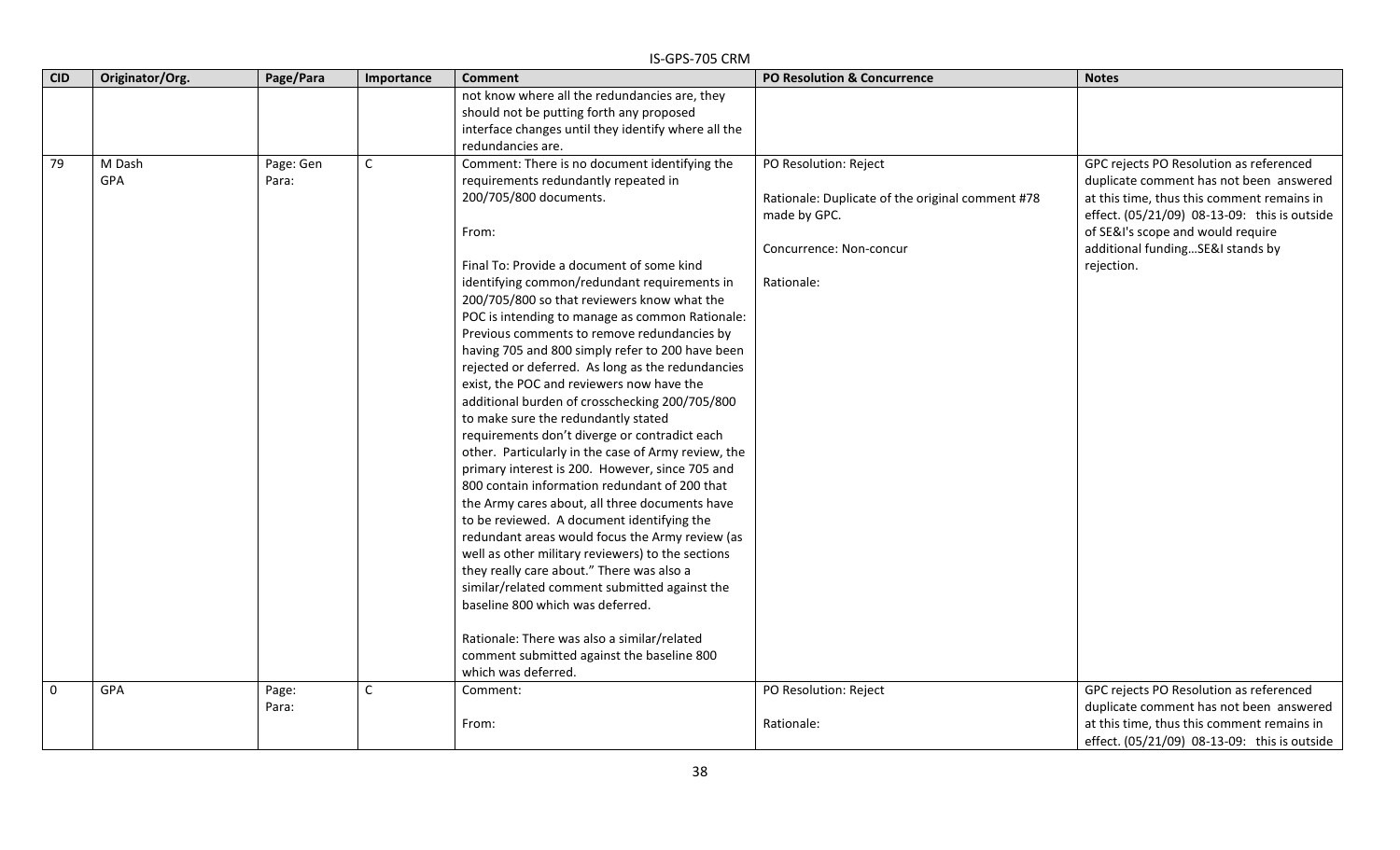| <b>CID</b> | Originator/Org. | Page/Para   | Importance  | וזווט כט <i>ו</i> כו וט כו<br><b>Comment</b>        | PO Resolution & Concurrence         | <b>Notes</b>                                |
|------------|-----------------|-------------|-------------|-----------------------------------------------------|-------------------------------------|---------------------------------------------|
|            |                 |             |             | Final To: These documents should be pulled from     | Concurrence: Non-concur             | of SE&I's scope and would require           |
|            |                 |             |             | the CCB agenda until the sections in all three      |                                     | additional funding SE&I stands by           |
|            |                 |             |             | documents containing redundant requirements         | Rationale:                          | rejection.                                  |
|            |                 |             |             | are identified. The document identifying the        |                                     |                                             |
|            |                 |             |             | redundancies is essential in performing the review  |                                     |                                             |
|            |                 |             |             | and providing comments.                             |                                     |                                             |
|            |                 |             |             |                                                     |                                     |                                             |
|            |                 |             |             | Rationale: It's critical that changes to IS-GPS-200 |                                     |                                             |
|            |                 |             |             | originate in the IS-GPS-200 ICWG process, and not   |                                     |                                             |
|            |                 |             |             | first initiated as part of a change to 705 or 800.  |                                     |                                             |
|            |                 |             |             | The only way to ensure this does not happen is to   |                                     |                                             |
|            |                 |             |             | modify the wording in 705 and 800 to refer to 200   |                                     |                                             |
|            |                 |             |             | to the maximum extent possible. Assuming the        |                                     |                                             |
|            |                 |             |             | POCs for these documents understands where all      |                                     |                                             |
|            |                 |             |             | the redundancies are, putting something together    |                                     |                                             |
|            |                 |             |             | should be a relatively minor task, and would be     |                                     |                                             |
|            |                 |             |             | used by reviewers to identify the sections that     |                                     |                                             |
|            |                 |             |             | should be referring back to 200. If the POCs do     |                                     |                                             |
|            |                 |             |             | not know where all the redundancies are, they       |                                     |                                             |
|            |                 |             |             | should not be putting forth any proposed            |                                     |                                             |
|            |                 |             |             | interface changes until they identify where all the |                                     |                                             |
|            |                 |             |             | redundancies are.                                   |                                     |                                             |
| 80         | Kawakami        | Page: 35a   | $\mathsf C$ | Comment: The description of the additional PRN      | PO Resolution: Defer                | (04/30/09) 11/19/08: Comment is in work.    |
|            | <b>GPD</b>      | Para: 6.3.4 |             | sequences is not consistent between IS-GPS-200,     |                                     | Action to Mike Munoz. Will remain open.     |
|            |                 |             |             | IS-GPS-705 and IS-GPS-800. When the previous        | Rationale: Duplicate of comment #59 | 20-aug-09: the resolution resides within AI |
|            |                 |             |             | version of IS-GPS-800 was approved, the ICC         |                                     | #16 10-sept-09: this is also based on the   |
|            |                 |             |             | assured that all three of the public ISs would      | Concurrence: Concur                 | PRN expansion AI for Karl Kovach. Changed   |
|            |                 |             |             | contain the same description. The ICC also          |                                     | PO resolution to defer                      |
|            |                 |             |             | decided that the additional PRN values would not    | Rationale:                          |                                             |
|            |                 |             |             | be moved to a separate document and that the        |                                     |                                             |
|            |                 |             |             | ISs would not point to a common document that       |                                     |                                             |
|            |                 |             |             | would contain the official description of the       |                                     |                                             |
|            |                 |             |             | additional PRN sequences.                           |                                     |                                             |
|            |                 |             |             | From: 6.3.4 Additional PRN Sequences. Among all     |                                     |                                             |
|            |                 |             |             | unique L5-code sequences that could be              |                                     |                                             |
|            |                 |             |             | generated using different initial states as         |                                     |                                             |
|            |                 |             |             | described in Section 3.2.1.1, 74 sequences (37 I5   |                                     |                                             |
|            |                 |             |             | and 37 Q5) are selected and assigned in Table 3-I.  |                                     |                                             |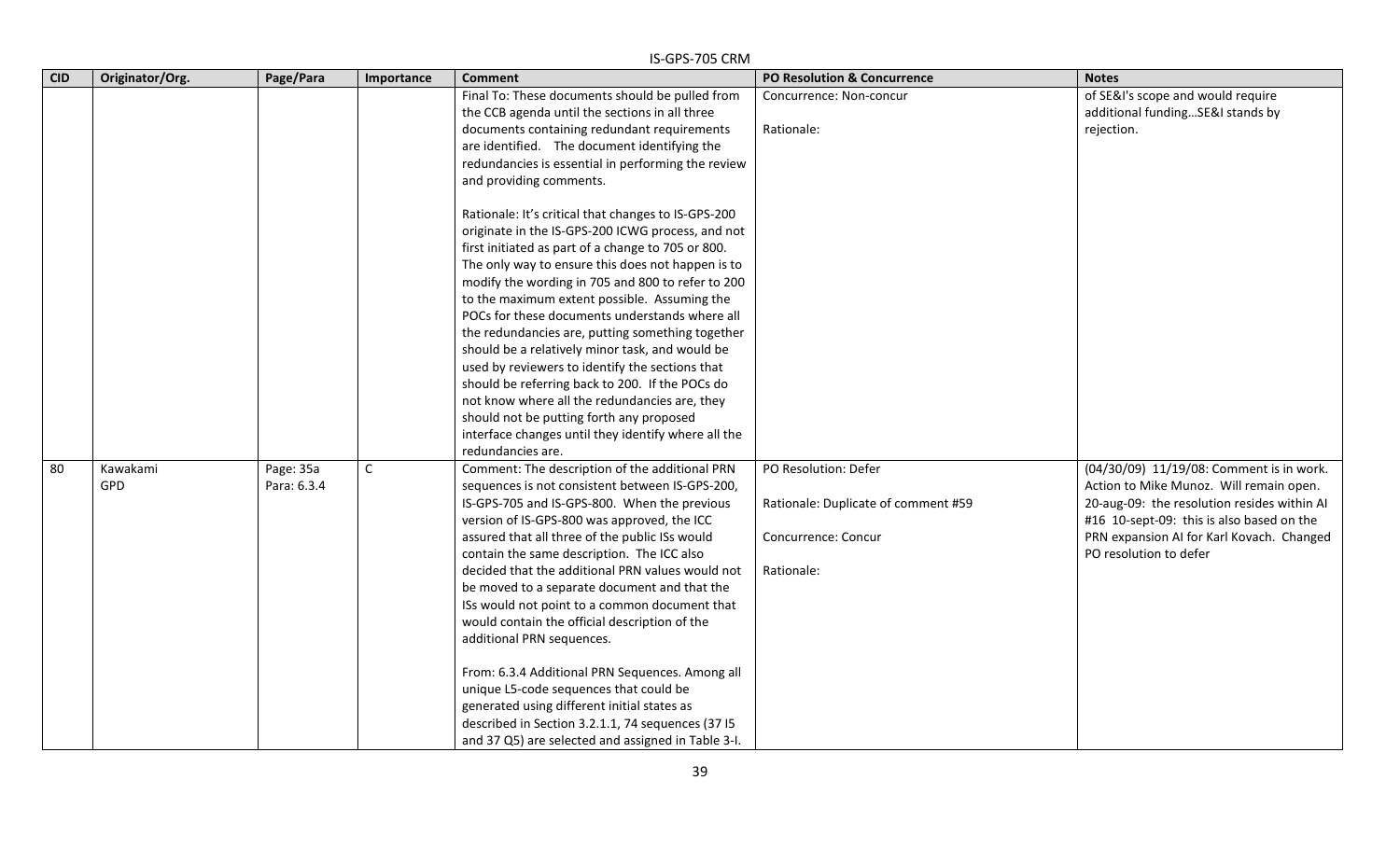|            | IS-GPS-705 CRM           |                            |              |                                                                                                                                                                                                                                                                                                                                                                                                                                                                                                                                                                                                                                                                           |                                                                                                                                                                                                                                                                                                              |                                                                                                                                                                                                                                                                                                                                                                                                       |  |  |  |
|------------|--------------------------|----------------------------|--------------|---------------------------------------------------------------------------------------------------------------------------------------------------------------------------------------------------------------------------------------------------------------------------------------------------------------------------------------------------------------------------------------------------------------------------------------------------------------------------------------------------------------------------------------------------------------------------------------------------------------------------------------------------------------------------|--------------------------------------------------------------------------------------------------------------------------------------------------------------------------------------------------------------------------------------------------------------------------------------------------------------|-------------------------------------------------------------------------------------------------------------------------------------------------------------------------------------------------------------------------------------------------------------------------------------------------------------------------------------------------------------------------------------------------------|--|--|--|
| <b>CID</b> | Originator/Org.          | Page/Para                  | Importance   | <b>Comment</b>                                                                                                                                                                                                                                                                                                                                                                                                                                                                                                                                                                                                                                                            | <b>PO Resolution &amp; Concurrence</b>                                                                                                                                                                                                                                                                       | <b>Notes</b>                                                                                                                                                                                                                                                                                                                                                                                          |  |  |  |
|            |                          |                            |              | An additional 346 sequences (173 I5 and 173 Q5)<br>are selected and assigned with PRN numbers in<br>the below Table 6-II. Any assignment of an L5 PRN<br>number and its code sequence for any additional<br>SV and/or other L5 signal applications, such as<br>Satellite Based Augmentation System (SBAS)<br>satellite signals, will be selected from the<br>sequences of Table 6-II.<br>Final To: Requested Change: decide which<br>description will be used and then consistently use<br>it. Additionally, recommend consultation with M.<br>Dash (GPA) for discussions from previous CCB and<br>ICWG meetings pertaining to additional PRN<br>sequences.<br>Rationale: |                                                                                                                                                                                                                                                                                                              |                                                                                                                                                                                                                                                                                                                                                                                                       |  |  |  |
| 81         | Kawakami<br><b>GPD</b>   | Page: 93<br>Para: 20.3.3.5 | $\mathsf{C}$ | Comment: Confirm with John Berg (Aerospace)<br>that ECEF to ECI equations, values and<br>descriptions are correct and reflect what will be<br>implemented by GPSIII and OCX. There is ongoing<br>work within multiple groups that will require<br>CNAV and MNAV messages to be updated to<br>reflect the international standards regarding the<br>reference frame, polar motion, etc.<br>From:<br>Final To: Requested Change:<br>Rationale:                                                                                                                                                                                                                               | PO Resolution: Defer<br>Rationale: Commenter must provide information that<br>proves that the equations are incorrect and provide<br>Was/Is suggested language. If there is concern, then<br>a separate meeting (e.g. $-$ TIM) should be created to<br>address concern.<br>Concurrence: Concur<br>Rationale: | 04/30/09: PO Resolution Update - Accept.<br>The ICC POC clarified the comment with the<br>originator and the Reviewer's Concurrence:<br>Concur (04/30/09) 06-sept-09: ICC<br>confirmed that there will be new ECEF to<br>ECI equations placed into the document,<br>however those equations will not be ready<br>to be placed into the document until<br>December. ICC moves to Defer the<br>comment. |  |  |  |
| 82         | Charlton<br><b>MITRE</b> | Page: 3<br>Para: 2.2       | A            | Comment: line 2<br>From:<br>Final To: Suggested Change: "Navigation"<br>capitalized here while it was not in para 2.1.<br>Make consistent.                                                                                                                                                                                                                                                                                                                                                                                                                                                                                                                                | PO Resolution: Accept<br>Rationale:<br>Concurrence: Concur<br>Rationale:                                                                                                                                                                                                                                     | (05/05/09) 06-sept-09: ICC confirmed that<br>"navigation" was capitalized. ICC also noted<br>that it was capitalized in the previous<br>revision.                                                                                                                                                                                                                                                     |  |  |  |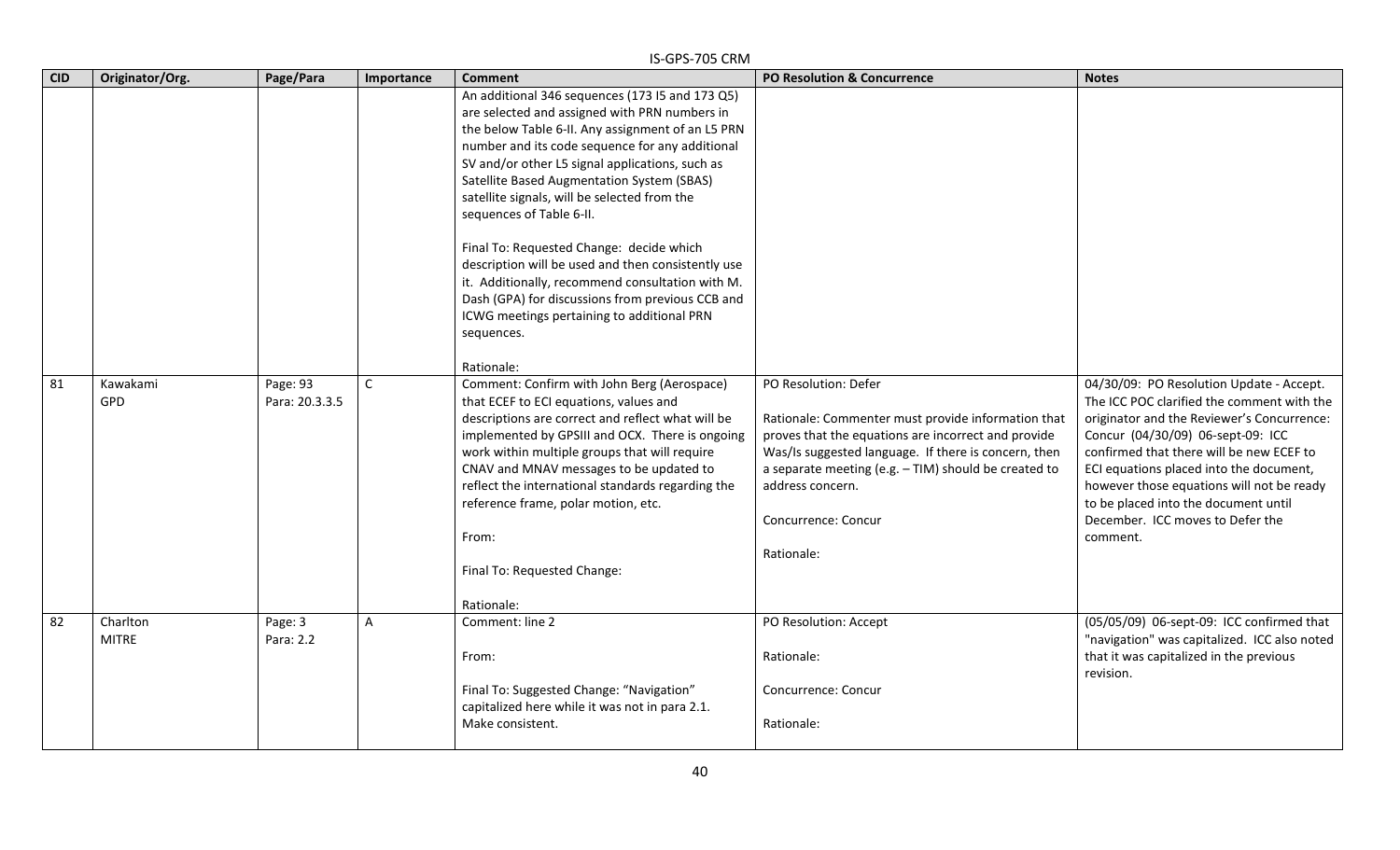|            | IS-GPS-705 CRM           |                           |                |                                                                                            |                                        |                                                                                           |  |  |
|------------|--------------------------|---------------------------|----------------|--------------------------------------------------------------------------------------------|----------------------------------------|-------------------------------------------------------------------------------------------|--|--|
| <b>CID</b> | Originator/Org.          | Page/Para                 | Importance     | <b>Comment</b>                                                                             | <b>PO Resolution &amp; Concurrence</b> | <b>Notes</b>                                                                              |  |  |
|            |                          |                           |                | Rationale: consistency                                                                     |                                        |                                                                                           |  |  |
| 83         | Charlton<br><b>MITRE</b> | Page: 6<br>Para: 3.1      | $\mathsf{A}$   | Comment: line 1                                                                            | PO Resolution: Accept                  | (05/05/09) 06-sept-09: ICC updated line 5<br>in the paragraph for consistency.            |  |  |
|            |                          |                           |                | From: 3.1 Interface Definition.                                                            | Rationale:                             |                                                                                           |  |  |
|            |                          |                           |                | Final To: Suggested Change: "Navigation"<br>capitalized here while it was not in para 2.1. | Concurrence: Concur                    |                                                                                           |  |  |
|            |                          |                           |                | Make consistent.                                                                           | Rationale:                             |                                                                                           |  |  |
|            |                          |                           |                | Rationale: consistency                                                                     |                                        |                                                                                           |  |  |
| 84         | Charlton<br><b>MITRE</b> | Page: 8<br>Para: 3.2.1.1  | $\mathsf{A}$   | Comment: line 2                                                                            | PO Resolution: Accept                  | (05/05/09) 06-sept-09: ICC confirmed that<br>the admin change in in document.             |  |  |
|            |                          |                           |                | From:                                                                                      | Rationale:                             |                                                                                           |  |  |
|            |                          |                           |                | Final To: Suggested Change: eliminate extra space<br>following comma after "length"        | Concurrence: Concur                    |                                                                                           |  |  |
|            |                          |                           |                | Rationale: grammar                                                                         | Rationale:                             |                                                                                           |  |  |
| 85         | Charlton                 | Page: 8                   | $\overline{A}$ | Comment: line 7                                                                            | PO Resolution: Accept                  | (05/05/09) 06-sept-09: ICC confirmed that                                                 |  |  |
|            | <b>MITRE</b>             | Para: 3.2.1.1             |                |                                                                                            |                                        | the admin change in in document.                                                          |  |  |
|            |                          |                           |                | From:                                                                                      | Rationale:                             |                                                                                           |  |  |
|            |                          |                           |                | Final To: Suggested Change: use either "SV-ID" or<br>"SV ID" throughout document           | Concurrence: Concur                    |                                                                                           |  |  |
|            |                          |                           |                |                                                                                            | Rationale:                             |                                                                                           |  |  |
|            |                          |                           |                | Rationale: consistency                                                                     |                                        |                                                                                           |  |  |
| 86         | Charlton<br><b>MITRE</b> | Page: 9<br>Para: 3.2.1.2  | $\overline{A}$ | Comment: line 2 Suggested Change: Here<br>"navigation" is spelled out whereas it is        | PO Resolution: Reject                  | (05/05/09) 06-sept-09: ICC confirmed that<br>the general reference for navigation signals |  |  |
|            |                          |                           |                | abbreviated as "NAV" in para 3.2.1. Make<br>consistent.                                    | Rationale: NAV refers to the message.  | are lower case.                                                                           |  |  |
|            |                          |                           |                |                                                                                            | Concurrence: Concur                    |                                                                                           |  |  |
|            |                          |                           |                | From: navigation                                                                           |                                        |                                                                                           |  |  |
|            |                          |                           |                |                                                                                            | Rationale:                             |                                                                                           |  |  |
|            |                          |                           |                | Final To: NAV                                                                              |                                        |                                                                                           |  |  |
|            |                          |                           |                | Rationale: consistency                                                                     |                                        |                                                                                           |  |  |
| 87         | Charlton<br><b>MITRE</b> | Page: 12<br>Para: 3.3.1.1 | $\overline{A}$ | Comment: line 1 Suggested Change: Add the<br>word "the" between "within" and "24 MHz."     | PO Resolution: Accept                  | (05/05/09)                                                                                |  |  |
|            |                          |                           |                | Should read " signal contained with the 24 MHz                                             | Rationale:                             |                                                                                           |  |  |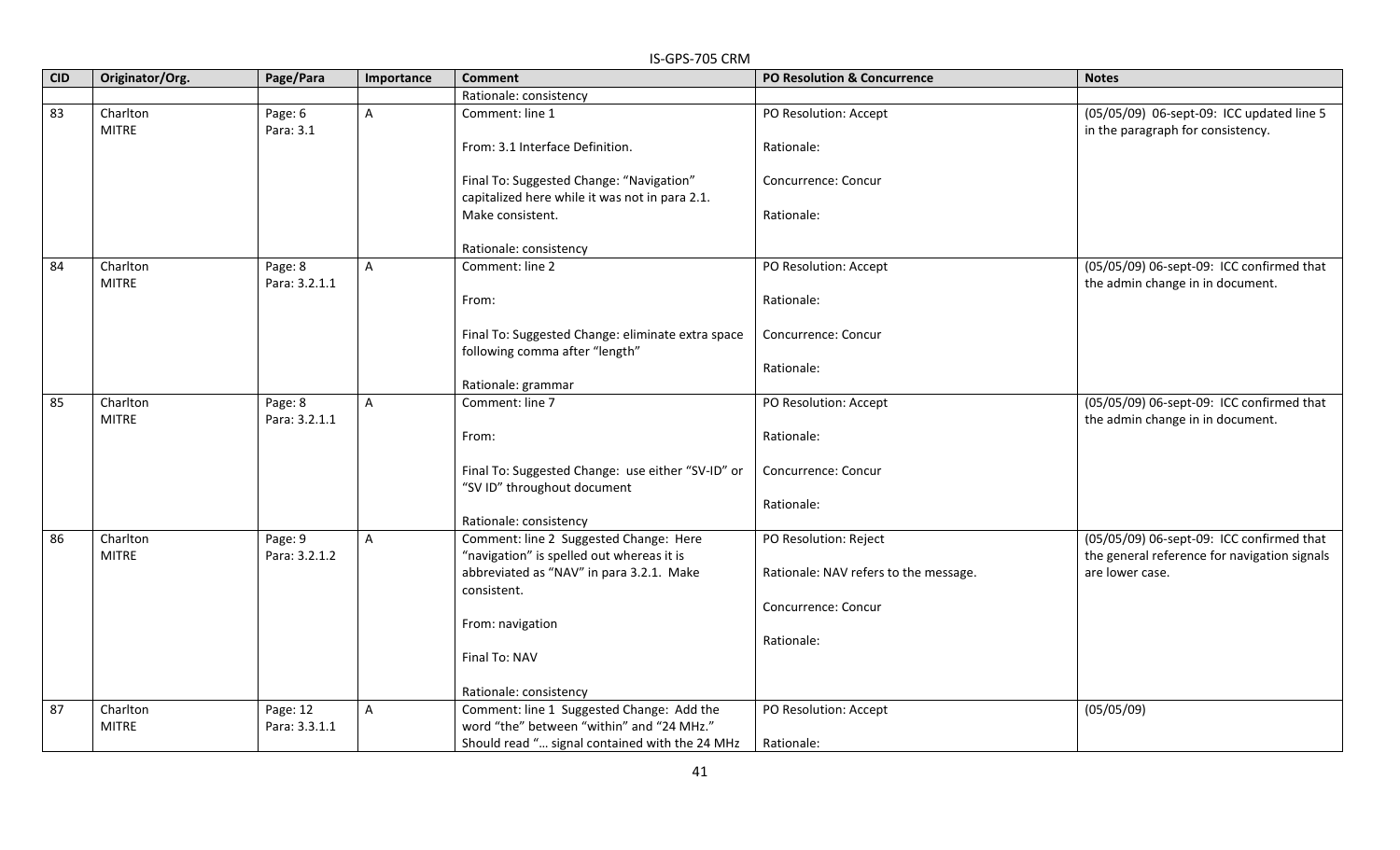|            | IS-GPS-705 CRM           |                           |              |                                                                                                                                                                                                                                                                                                                                                                                                                                                                                                                                                                                                                                                                                                                                                                                                                                                                                                                                                                                                                                                                                                   |                                                                                               |                                                 |  |  |  |
|------------|--------------------------|---------------------------|--------------|---------------------------------------------------------------------------------------------------------------------------------------------------------------------------------------------------------------------------------------------------------------------------------------------------------------------------------------------------------------------------------------------------------------------------------------------------------------------------------------------------------------------------------------------------------------------------------------------------------------------------------------------------------------------------------------------------------------------------------------------------------------------------------------------------------------------------------------------------------------------------------------------------------------------------------------------------------------------------------------------------------------------------------------------------------------------------------------------------|-----------------------------------------------------------------------------------------------|-------------------------------------------------|--|--|--|
| <b>CID</b> | Originator/Org.          | Page/Para                 | Importance   | <b>Comment</b>                                                                                                                                                                                                                                                                                                                                                                                                                                                                                                                                                                                                                                                                                                                                                                                                                                                                                                                                                                                                                                                                                    | <b>PO Resolution &amp; Concurrence</b>                                                        | <b>Notes</b>                                    |  |  |  |
|            |                          |                           |              | band "<br>From: 3.3.1.1 Frequency Plan. The L5 signal is<br>contained within a 24 MHz band centered about<br>the L5 nominal frequency. The carrier frequencies<br>for the L1, L2 and L5 signals shall be coherently<br>derived from a common frequency source within<br>the SV. The nominal frequency of this source -- as<br>it appears to an observer on the ground -- is 10.23<br>MHz. The SV carrier frequency and clock rates --<br>as they would appear to an observer located in<br>the SV -- are offset to compensate for relativistic<br>effects. The clock rates are offset by $\Delta f/f = -$<br>4.4647E-10, equivalent to a change in the I5 and<br>Q5-code chipping rate of 10.23 MHz offset by a ∆f<br>$= -4.5674E - 3 Hz$ . This is equal to 10.22999999543<br>MHz. The nominal carrier frequency (f0) -- as it<br>appears to an observer on the ground - shall be<br>1176.45 MHz, or 115 times 10.23 MHz.<br>Final To: Suggested Change: Add the word "the"<br>between "within" and "24 MHz." Should read "<br>signal contained with the 24 MHz band "<br>Rationale: readability | Concurrence: Concur<br>Rationale:                                                             |                                                 |  |  |  |
| 88         | Charlton<br><b>MITRE</b> | Page: 13<br>Para: 3.3.1.5 | $\mathsf{A}$ | Comment: line 4<br>From: 3.3.1.5 Phase Quadrature. "zero phase<br>angle",<br>Final To: Suggested Change: Move comma to<br>inside closing quotation mark<br>Rationale: grammar                                                                                                                                                                                                                                                                                                                                                                                                                                                                                                                                                                                                                                                                                                                                                                                                                                                                                                                     | PO Resolution: Accept<br>Rationale:<br>Concurrence: Concur<br>Rationale:                      | (05/05/09) 06-sept-09: ICC updated<br>document. |  |  |  |
| 89         | Charlton<br><b>MITRE</b> | Page: 13<br>Para: 3.3.1.6 | $\mathsf{A}$ | Comment: line 1<br>From: 3.3.1.6 Signal Power Levels. The SV shall<br>provide I5 and Q5 navigation signal strength at<br>end-of-life (EOL), worst-case in order to meet the                                                                                                                                                                                                                                                                                                                                                                                                                                                                                                                                                                                                                                                                                                                                                                                                                                                                                                                       | PO Resolution: Accept<br>Rationale: Will provide alternative language.<br>Concurrence: Concur | (05/05/09) 06-sept-09: ICC updated<br>document. |  |  |  |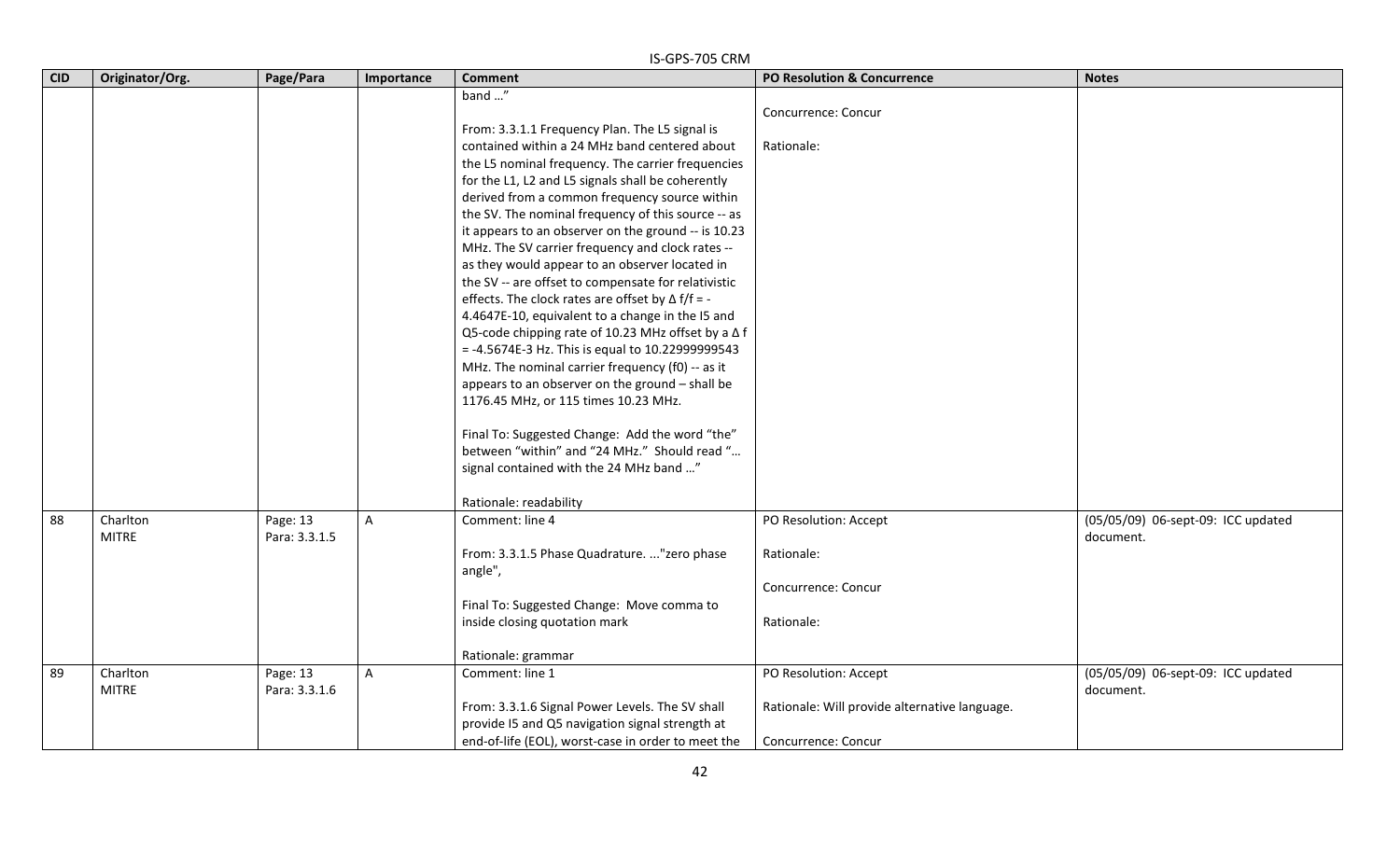|            | IS-GPS-705 CRM           |                            |                |                                                                                                                                                                        |                                                                                                          |                                                                                        |  |  |
|------------|--------------------------|----------------------------|----------------|------------------------------------------------------------------------------------------------------------------------------------------------------------------------|----------------------------------------------------------------------------------------------------------|----------------------------------------------------------------------------------------|--|--|
| <b>CID</b> | Originator/Org.          | Page/Para                  | Importance     | <b>Comment</b>                                                                                                                                                         | PO Resolution & Concurrence                                                                              | <b>Notes</b>                                                                           |  |  |
|            |                          |                            |                | minimum levels<br>Final To: Change wording to "The SV shall provide<br>worst-case I5 and Q5 navigation signal strength at<br>EOL in order to meet the minimum levels " | Rationale:                                                                                               |                                                                                        |  |  |
|            |                          |                            |                | Rationale: awkward wording, readability                                                                                                                                |                                                                                                          |                                                                                        |  |  |
| 90         | Charlton<br><b>MITRE</b> | Page: 14<br>Para: Table 3- | $\mathsf{A}$   | Comment: Table 3-IV                                                                                                                                                    | PO Resolution: Accept                                                                                    | (05/05/09) 06-sept-09: Moved table to end<br>of section 3.3.1.6.1. updated TOC as well |  |  |
|            |                          | IV                         |                | From:                                                                                                                                                                  | Rationale: Similar charts/tables are grouped together.<br>Will make changes if the charts/tables are not |                                                                                        |  |  |
|            |                          |                            |                | Final To: Suggested Change: Move table so that it<br>appears after first mention in text, not before.                                                                  | grouped. Low priority.                                                                                   |                                                                                        |  |  |
|            |                          |                            |                | Rationale: Here Table 3-IV appears before first<br>mention in para 3.3.1.6.1 on page 15.                                                                               | Concurrence: Concur                                                                                      |                                                                                        |  |  |
| 91         | Charlton                 | Page: 15                   | $\mathsf{A}$   | Comment: line                                                                                                                                                          | Rationale:<br>PO Resolution: Accept                                                                      | (05/05/09) 06-sept-09: ICC updated                                                     |  |  |
|            | <b>MITRE</b>             | Para: 3.3.1.6.1            |                | From: 3.3.1.6.1                                                                                                                                                        | Rationale: Will provide alternative language.                                                            | document. 10/11/09: please refer to<br>comment #66 of this CRM for resolution.         |  |  |
|            |                          |                            |                | Final To: Suggested Change: Change wording to<br>"The SV shall provide worst-case I5 and Q5                                                                            | Concurrence: Concur                                                                                      |                                                                                        |  |  |
|            |                          |                            |                | navigation signal strength at EOL in order to meet<br>the SSV minimum levels "                                                                                         | Rationale:                                                                                               |                                                                                        |  |  |
|            |                          |                            |                | Rationale: awkward wording, readability                                                                                                                                |                                                                                                          |                                                                                        |  |  |
| 92         | Charlton<br><b>MITRE</b> | Page: 15<br>Para: 3.3.1.7  | $\overline{A}$ | Comment: line 3                                                                                                                                                        | PO Resolution: Accept                                                                                    | (05/05/09) 06-sept-09: ICC updated<br>document.                                        |  |  |
|            |                          |                            |                | From: 3.3.1.7 Equipment Group Delay.  the users<br>since it is included in the clock correction                                                                        | Rationale:                                                                                               |                                                                                        |  |  |
|            |                          |                            |                | parameters relayed in the NAV data, and is<br>therefore accounted for by the user computations                                                                         | Concurrence: Concur                                                                                      |                                                                                        |  |  |
|            |                          |                            |                | of system time (reference paragraphs 20.3.3.2.3,<br>20.3.3.3.2.3 and 20.3.3.3.2.4).                                                                                    | Rationale:                                                                                               |                                                                                        |  |  |
|            |                          |                            |                | Final To: Suggested Change: delete "the" before<br>"users"                                                                                                             |                                                                                                          |                                                                                        |  |  |
|            |                          |                            |                | Rationale: readability                                                                                                                                                 |                                                                                                          |                                                                                        |  |  |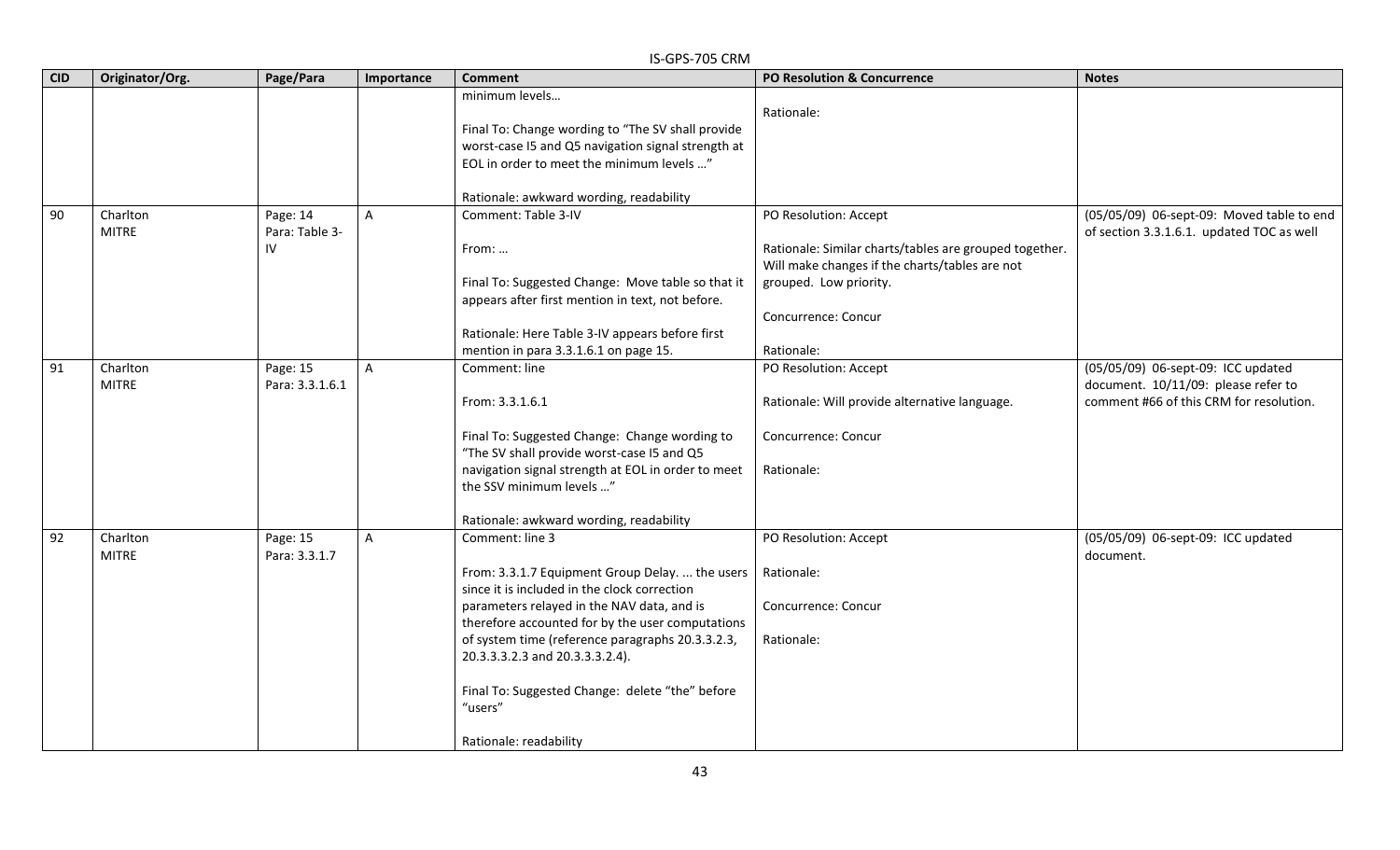|            | IS-GPS-705 CRM           |                             |              |                                                  |                                                        |                                                |  |  |  |
|------------|--------------------------|-----------------------------|--------------|--------------------------------------------------|--------------------------------------------------------|------------------------------------------------|--|--|--|
| <b>CID</b> | Originator/Org.          | Page/Para                   | Importance   | <b>Comment</b>                                   | <b>PO Resolution &amp; Concurrence</b>                 | <b>Notes</b>                                   |  |  |  |
| 93         | Charlton                 | Page: 15                    | $\mathsf{A}$ | Comment: line 2 Suggested change: put in a ")"   | PO Resolution: Reject                                  | (05/05/09) 06-sept-09: ICC left document       |  |  |  |
|            | <b>MITRE</b>             | Para: 3.3.1.7.2             |              |                                                  |                                                        | as it stands. ")" after Q5 refers to the (i.e. |  |  |  |
|            |                          |                             |              | From: N/A                                        | Rationale:                                             |                                                |  |  |  |
|            |                          |                             |              |                                                  |                                                        |                                                |  |  |  |
|            |                          |                             |              | Final To: "("                                    | Concurrence: Concur                                    |                                                |  |  |  |
|            |                          |                             |              |                                                  |                                                        |                                                |  |  |  |
| 94         | Charlton                 |                             |              | Rationale: grammar<br>Comment: line 1            | Rationale:<br>PO Resolution: Reject                    |                                                |  |  |  |
|            | <b>MITRE</b>             | Page: 16<br>Para: 3.3.1.7.3 | $\mathsf{A}$ |                                                  |                                                        | (05/05/09)                                     |  |  |  |
|            |                          |                             |              | From: 3.3.1.7.3                                  | Rationale: The current language is a placeholder only. |                                                |  |  |  |
|            |                          |                             |              |                                                  |                                                        |                                                |  |  |  |
|            |                          |                             |              | Final To: Suggested Change: replace "between the | Concurrence: Concur                                    |                                                |  |  |  |
|            |                          |                             |              | radiated" with "for the radiated"                |                                                        |                                                |  |  |  |
|            |                          |                             |              |                                                  | Rationale:                                             |                                                |  |  |  |
|            |                          |                             |              | Rationale: readability                           |                                                        |                                                |  |  |  |
| 95         | Charlton                 | Page: 16                    | $\mathsf{A}$ | Comment: line 3                                  | PO Resolution: Reject                                  | (05/05/09)                                     |  |  |  |
|            | <b>MITRE</b>             | Para: 3.3.1.7.3             |              |                                                  |                                                        |                                                |  |  |  |
|            |                          |                             |              | From: 3.3.1.7.3                                  | Rationale: Correct as is.                              |                                                |  |  |  |
|            |                          |                             |              |                                                  |                                                        |                                                |  |  |  |
|            |                          |                             |              | Final To: Suggested Change: use "Space Vehicle"  | Concurrence: Concur                                    |                                                |  |  |  |
|            |                          |                             |              | or "Space Segment" instead of currently used     |                                                        |                                                |  |  |  |
|            |                          |                             |              | "Space"                                          | Rationale:                                             |                                                |  |  |  |
|            |                          |                             |              | Rationale: readability                           |                                                        |                                                |  |  |  |
| 96         | Charlton                 | Page: 16                    | $\mathsf{A}$ | Comment: line 3 Suggested Change: replace        | PO Resolution: Defer                                   | (05/05/09)                                     |  |  |  |
|            | <b>MITRE</b>             | Para: 3.3.1.7.3             |              | "TBDs" with actual data if available             |                                                        |                                                |  |  |  |
|            |                          |                             |              |                                                  | Rationale: TBDs have not been resolved.                |                                                |  |  |  |
|            |                          |                             |              | From: TBDs                                       |                                                        |                                                |  |  |  |
|            |                          |                             |              |                                                  | Concurrence: Concur                                    |                                                |  |  |  |
|            |                          |                             |              | Final To: actual data                            |                                                        |                                                |  |  |  |
|            |                          |                             |              |                                                  | Rationale:                                             |                                                |  |  |  |
|            |                          |                             |              | Rationale: completeness                          |                                                        |                                                |  |  |  |
| 97         | Charlton<br><b>MITRE</b> | Page: 16<br>Para: 3.3.2     | $\mathsf{A}$ | Comment: line 1 Suggested Change: Delete         | PO Resolution: A/C                                     | (05/05/09) Will add "code" after hyphen.       |  |  |  |
|            |                          |                             |              | "extra" hyphen after I5.                         | Rationale:                                             | 06-sept-09: added codes after hyphen.          |  |  |  |
|            |                          |                             |              | From: 15-                                        |                                                        |                                                |  |  |  |
|            |                          |                             |              |                                                  | Concurrence: Concur                                    |                                                |  |  |  |
|            |                          |                             |              | Final To: I5-codes                               |                                                        |                                                |  |  |  |
|            |                          |                             |              |                                                  | Rationale:                                             |                                                |  |  |  |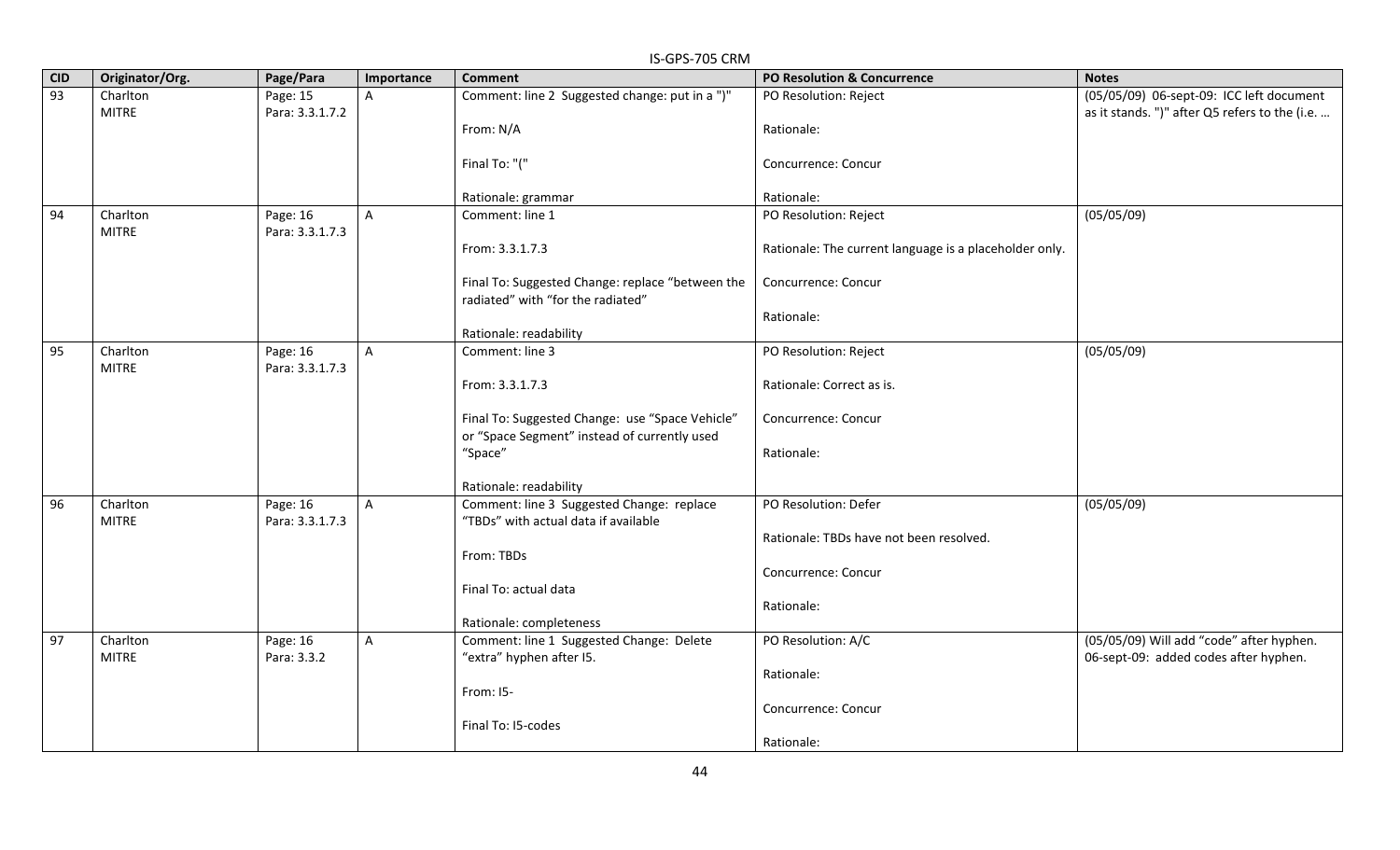| <b>CID</b> | Originator/Org. | Page/Para       | Importance   | ועוויט כט <i>ו</i> יכ זט־כו<br><b>Comment</b>                                                 | PO Resolution & Concurrence | <b>Notes</b>                            |
|------------|-----------------|-----------------|--------------|-----------------------------------------------------------------------------------------------|-----------------------------|-----------------------------------------|
|            |                 |                 |              | Rationale: consistency - Previously hyphen only                                               |                             |                                         |
|            |                 |                 |              | used when followed by the word "code."                                                        |                             |                                         |
| 98         | Charlton        | Page: 16        | A            | Comment: line 5 Suggested Change: delete the                                                  | PO Resolution: Accept       | (05/05/09) 06-sept-09: ICC updated      |
|            | <b>MITRE</b>    | Para: 3.3.2     |              | word "symbols"                                                                                |                             | document.                               |
|            |                 |                 |              |                                                                                               | Rationale:                  |                                         |
|            |                 |                 |              | From: "symbols"                                                                               |                             |                                         |
|            |                 |                 |              |                                                                                               | Concurrence: Concur         |                                         |
|            |                 |                 |              | Final To: N/A                                                                                 | Rationale:                  |                                         |
|            |                 |                 |              | Rationale: readability - word "symbols" is                                                    |                             |                                         |
|            |                 |                 |              | redundant since the acronym "sps" stands for                                                  |                             |                                         |
|            |                 |                 |              | symbols per second                                                                            |                             |                                         |
| 99         | Charlton        | Page: 9         | $\mathsf{A}$ | Comment: line 2 Suggested Change: replace                                                     | PO Resolution: Accept       | (05/05/09) 06-sept-09: ICC updated      |
|            | <b>MITRE</b>    | Para: 3.2.2     |              | "coded" and "coder" with more standardized                                                    |                             | document.                               |
|            |                 |                 |              | "encoded" and "encoder"                                                                       | Rationale:                  |                                         |
|            |                 |                 |              | From: coder and coded                                                                         | Concurrence: Concur         |                                         |
|            |                 |                 |              | Final To: "encoded" and "encoder"                                                             | Rationale:                  |                                         |
|            |                 |                 |              | Rationale: consistency - "Encoded" and "encoder"                                              |                             |                                         |
|            |                 |                 |              | are the more commonly used terms. "Encoded"                                                   |                             |                                         |
|            |                 |                 |              | and "encoder" are used in paragraphs 3.3.2 and                                                |                             |                                         |
|            |                 |                 |              | 3.3.3.1.                                                                                      |                             |                                         |
| 100        | Charlton        | Page: 23        | $\mathsf{A}$ | Comment: line 10 Suggested Change: replace                                                    | PO Resolution: Accept       | (05/05/09) 06-sept-09: ICC updated      |
|            | <b>MITRE</b>    | Para: 3.3.3.1.1 |              | "contains" with "contain"                                                                     |                             | document.                               |
|            |                 |                 |              |                                                                                               | Rationale:                  |                                         |
|            |                 |                 |              | From: The navigation message is FEC encoded in<br>a continuous process independent of message | Concurrence: Concur         |                                         |
|            |                 |                 |              | boundaries (i.e. at the beginning of each new                                                 |                             |                                         |
|            |                 |                 |              | message, the encoder registers illustrated in                                                 | Rationale:                  |                                         |
|            |                 |                 |              | Figure 3-7 contains the last six bits of the previous                                         |                             |                                         |
|            |                 |                 |              | message).                                                                                     |                             |                                         |
|            |                 |                 |              | Final To: contain                                                                             |                             |                                         |
|            |                 |                 |              | Rationale: grammar                                                                            |                             |                                         |
| 101        | Charlton        | Page: 33        | A            | Comment: terms Suggested Change: define "dBi"                                                 | PO Resolution: Accept       | Accept 05/01/09 Will add to the Acronym |
|            | <b>MITRE</b>    | Para: 6.1       |              | either in acronyms or at first use in document                                                |                             | list Concur (05/05/09) 06-sept-09: ICC  |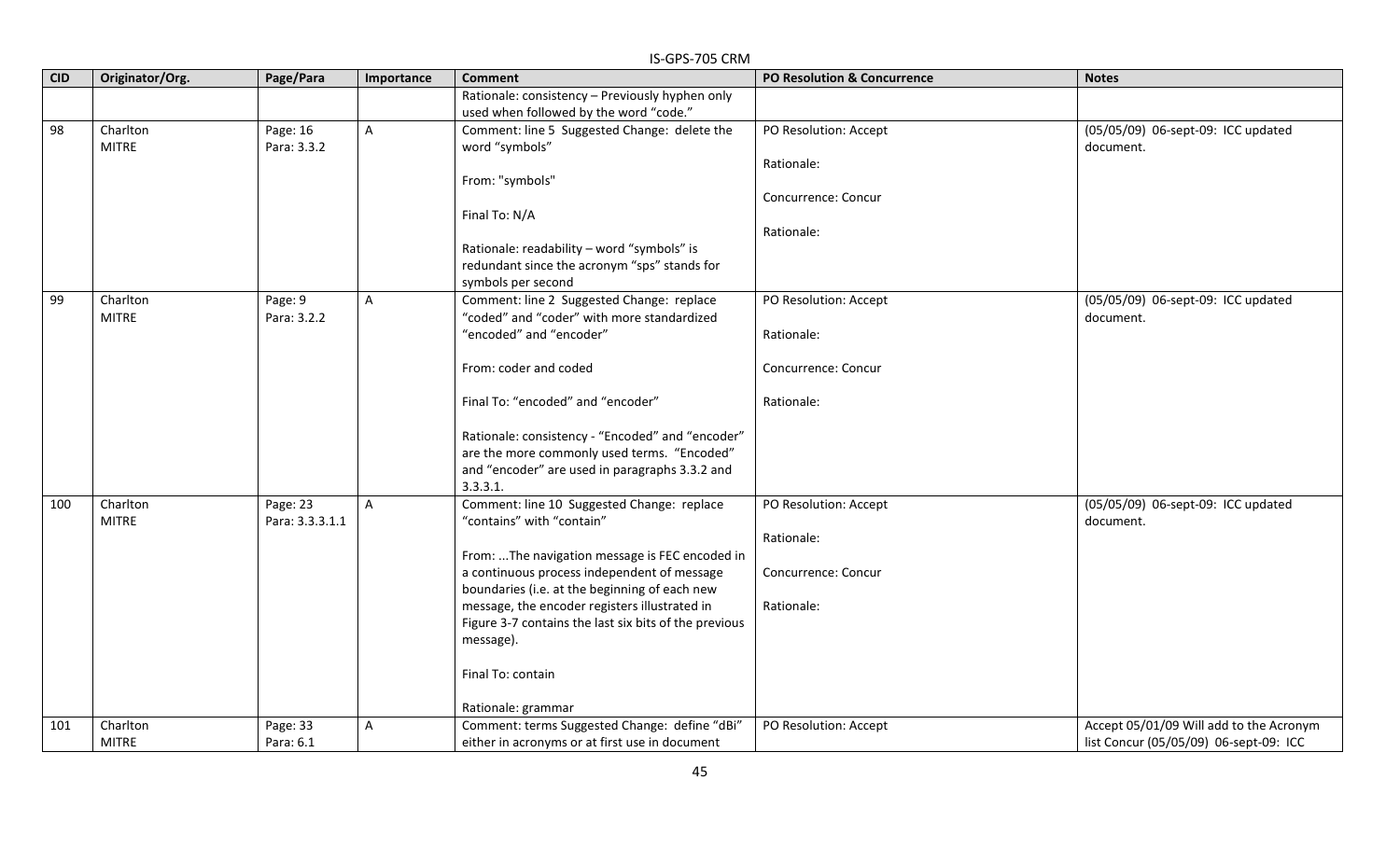|            | IS-GPS-705 CRM  |                 |              |                                                   |                                                  |                                     |  |  |  |
|------------|-----------------|-----------------|--------------|---------------------------------------------------|--------------------------------------------------|-------------------------------------|--|--|--|
| <b>CID</b> | Originator/Org. | Page/Para       | Importance   | <b>Comment</b>                                    | <b>PO Resolution &amp; Concurrence</b>           | <b>Notes</b>                        |  |  |  |
|            |                 |                 |              |                                                   | Rationale: These are standard engineering terms. | updated document with new acronym.  |  |  |  |
|            |                 |                 |              | From: N/A                                         |                                                  |                                     |  |  |  |
|            |                 |                 |              |                                                   | Concurrence: Concur                              |                                     |  |  |  |
|            |                 |                 |              | Final To: dBi  Decibels with respect to isotropic |                                                  |                                     |  |  |  |
|            |                 |                 |              | antenna                                           | Rationale:                                       |                                     |  |  |  |
|            |                 |                 |              |                                                   |                                                  |                                     |  |  |  |
|            |                 |                 |              | Rationale: consistency - "dBW" is defined, but    |                                                  |                                     |  |  |  |
|            |                 |                 |              | "dBi" is not                                      |                                                  |                                     |  |  |  |
| 102        | Charlton        | Page: 34        | $\mathsf{A}$ | Comment: line 3 Suggested Change: remove          | PO Resolution: Accept                            | (05/05/09) 06-sept-09: ICC updated  |  |  |  |
|            | <b>MITRE</b>    | Para: 6.1       |              | extraneous blank line                             |                                                  | document.                           |  |  |  |
|            |                 |                 |              |                                                   | Rationale:                                       |                                     |  |  |  |
|            |                 |                 |              | From: Return                                      |                                                  |                                     |  |  |  |
|            |                 |                 |              |                                                   | Concurrence: Concur                              |                                     |  |  |  |
|            |                 |                 |              | Final To: n/a                                     | Rationale:                                       |                                     |  |  |  |
|            |                 |                 |              | Rationale: consistency                            |                                                  |                                     |  |  |  |
| 103        | Charlton        | Page: 35        | $\mathsf{A}$ | Comment: line 1 Suggested Change: add hyphen      | PO Resolution: Accept                            | (05/05/09) 06-sept-09: ICC updated  |  |  |  |
|            | <b>MITRE</b>    | Para: 6.2.2.2.1 |              | to specification title - should read "IS-GPS-200" |                                                  | document. It was noted that comment |  |  |  |
|            |                 |                 |              |                                                   | Rationale:                                       | #154 of this CRM deleted the entire |  |  |  |
|            |                 |                 |              | From: N/A                                         |                                                  | sentence.                           |  |  |  |
|            |                 |                 |              |                                                   | Concurrence: Concur                              |                                     |  |  |  |
|            |                 |                 |              | Final To: -                                       |                                                  |                                     |  |  |  |
|            |                 |                 |              |                                                   | Rationale:                                       |                                     |  |  |  |
|            |                 |                 |              | Rationale: consistency                            |                                                  |                                     |  |  |  |
| 104        | Charlton        | Page: 35        | A            | Comment: line 1 Suggested Change: eliminate       | PO Resolution: Accept                            | (05/05/09) 06-sept-09: ICC updated  |  |  |  |
|            | <b>MITRE</b>    | Para: 6.2.2.2.2 |              | extra space following the period after "SVs"      |                                                  | document.                           |  |  |  |
|            |                 |                 |              |                                                   | Rationale:                                       |                                     |  |  |  |
|            |                 |                 |              | From: N/A                                         |                                                  |                                     |  |  |  |
|            |                 |                 |              |                                                   | Concurrence: Concur                              |                                     |  |  |  |
|            |                 |                 |              | Final To: deleted ""                              |                                                  |                                     |  |  |  |
|            |                 |                 |              |                                                   | Rationale:                                       |                                     |  |  |  |
|            |                 |                 |              | Rationale: grammar                                |                                                  |                                     |  |  |  |
| 105        | Charlton        | Page: 35        | $\mathsf{A}$ | Comment: line 1 Suggested Change: add period      | PO Resolution: Accept                            | (05/05/09) 06-sept-09: ICC updated  |  |  |  |
|            | <b>MITRE</b>    | Para: 6.2.2.2.3 |              | at end of line                                    |                                                  | document.                           |  |  |  |
|            |                 |                 |              |                                                   | Rationale:                                       |                                     |  |  |  |
|            |                 |                 |              | From: n/a                                         |                                                  |                                     |  |  |  |
|            |                 |                 |              |                                                   | Concurrence: Concur                              |                                     |  |  |  |
|            |                 |                 |              | Final To: added "."                               |                                                  |                                     |  |  |  |
|            |                 |                 |              |                                                   | Rationale:                                       |                                     |  |  |  |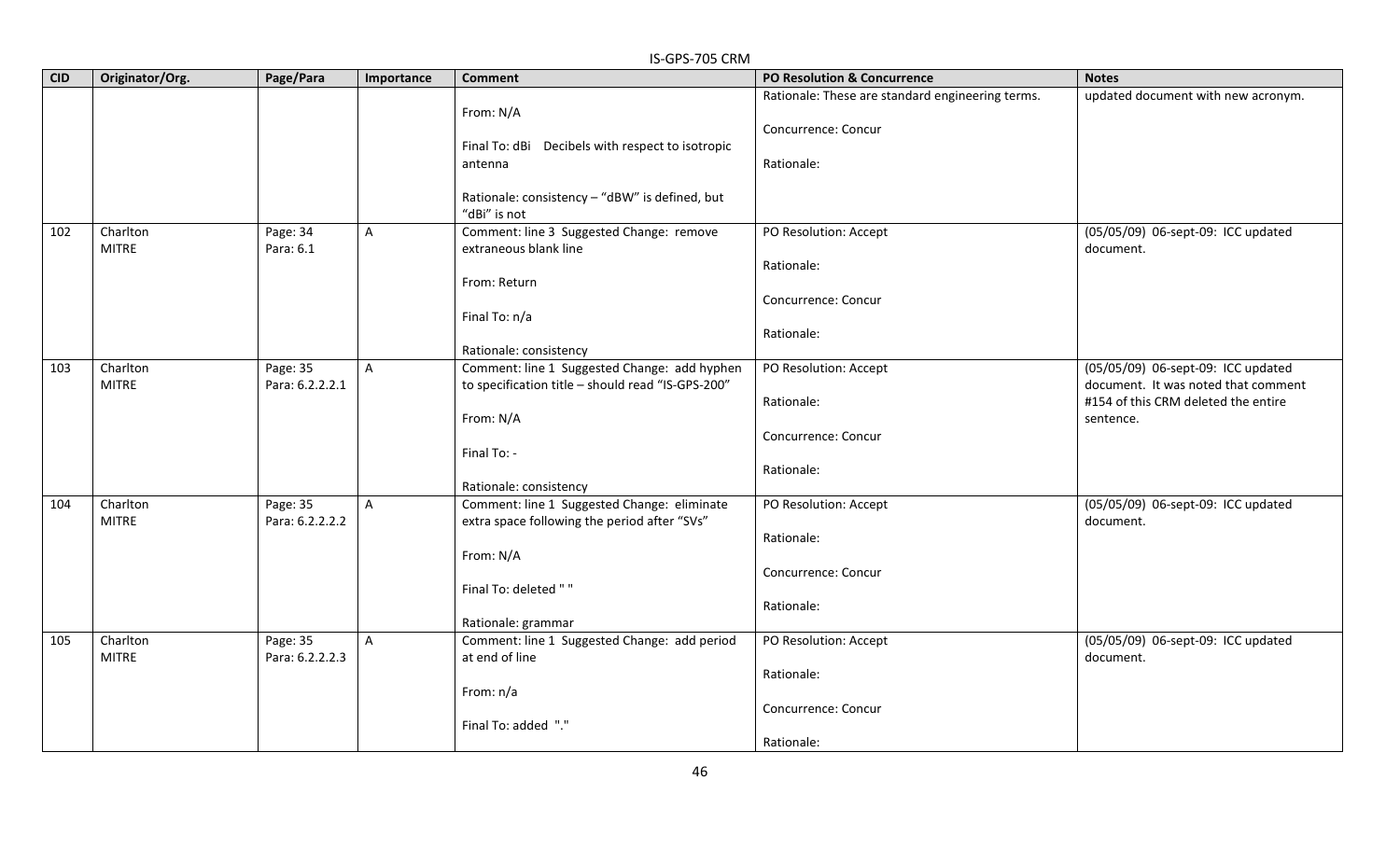|            | IS-GPS-705 CRM  |                 |                |                                                  |                                                    |                                             |  |  |
|------------|-----------------|-----------------|----------------|--------------------------------------------------|----------------------------------------------------|---------------------------------------------|--|--|
| <b>CID</b> | Originator/Org. | Page/Para       | Importance     | <b>Comment</b>                                   | PO Resolution & Concurrence                        | <b>Notes</b>                                |  |  |
|            |                 |                 |                | Rationale: grammar                               |                                                    |                                             |  |  |
| 106        | Charlton        | Page: 35        | $\overline{A}$ | Comment: line 1 Suggested Change: add the        | PO Resolution: Accept                              | (05/05/09) 06-sept-09: ICC updated          |  |  |
|            | <b>MITRE</b>    | Para: 6.2.2.2.6 |                | word "planned" - should read "This planned block |                                                    | document per comment #169 comment.          |  |  |
|            |                 |                 |                | of operational SVs will "                        | Rationale:                                         |                                             |  |  |
|            |                 |                 |                |                                                  |                                                    |                                             |  |  |
|            |                 |                 |                | From: The block of operational planned           | Concurrence: Concur                                |                                             |  |  |
|            |                 |                 |                |                                                  |                                                    |                                             |  |  |
|            |                 |                 |                | Final To: This planned block of operational SVs  | Rationale:                                         |                                             |  |  |
|            |                 |                 |                | Rationale: readability                           |                                                    |                                             |  |  |
| 107        | Charlton        | Page: 36        | $\mathsf{A}$   | Comment: none Suggested Change: remove           | PO Resolution: Accept                              | (05/05/09) 09-sept-09: ICC updated          |  |  |
|            | <b>MITRE</b>    | Para: 6.3.1 -   |                | extraneous "white space" at bottom of page 36    |                                                    | document.                                   |  |  |
|            |                 | 6.3.2           |                | and fix crowding at top of page 37               | Rationale:                                         |                                             |  |  |
|            |                 |                 |                |                                                  |                                                    |                                             |  |  |
|            |                 |                 |                | From: section break                              | Concurrence: Concur                                |                                             |  |  |
|            |                 |                 |                |                                                  |                                                    |                                             |  |  |
|            |                 |                 |                | Final To: N/A                                    | Rationale:                                         |                                             |  |  |
|            |                 |                 |                |                                                  |                                                    |                                             |  |  |
|            |                 |                 |                | Rationale: format/readability                    |                                                    |                                             |  |  |
| 108        | Charlton        | Page: 39        | $\mathsf{A}$   | Comment: blank page Suggested Change:            | PO Resolution: Reject                              | (05/05/09) 09-sept-09: ICC confirmed        |  |  |
|            | <b>MITRE</b>    | Para: none      |                | remove blank page or mark as "intentionally left |                                                    | there was no blank page when viewing the    |  |  |
|            |                 |                 |                | blank"                                           | Rationale: Blank page does not appear for ICC POC. | doc in "final" state.                       |  |  |
|            |                 |                 |                | From: blank page                                 | Concurrence: Concur                                |                                             |  |  |
|            |                 |                 |                |                                                  |                                                    |                                             |  |  |
|            |                 |                 |                | Final To: N/A                                    | Rationale:                                         |                                             |  |  |
|            |                 |                 |                |                                                  |                                                    |                                             |  |  |
|            |                 |                 |                | Rationale: format/consistency                    |                                                    |                                             |  |  |
| 109        | Charlton        | Page: 46        | A              | Comment: line 2 Suggested Change: put period     | PO Resolution: Accept                              | (05/05/09) 09-sept-09: ICC updated          |  |  |
|            | <b>MITRE</b>    | Para: 10.1      |                | inside closing quotation mark                    |                                                    | document. Also confirmed there was an       |  |  |
|            |                 |                 |                |                                                  | Rationale:                                         | additional change from "GPS JPO" to         |  |  |
|            |                 |                 |                | From: N/A and "GPS JPO"                          |                                                    | "GPSW" in the section.                      |  |  |
|            |                 |                 |                |                                                  | Concurrence: Concur                                |                                             |  |  |
|            |                 |                 |                | Final To: "." and "GPSW"                         | Rationale:                                         |                                             |  |  |
|            |                 |                 |                | Rationale: grammar                               |                                                    |                                             |  |  |
| 110        | Charlton        | Page: 46-51     | $\overline{A}$ | Comment: Figure titles all bumped to following   | PO Resolution: Reject                              | (05/05/09) 09-sept-09: ICC confirmed that   |  |  |
|            | <b>MITRE</b>    | Para: App 10    |                | pages. Suggested Change: correct formatting      |                                                    | the figures titles will be at the bottom of |  |  |
|            |                 |                 |                | error to insure figure titles appear below       | Rationale: ICC POC does not see these              | each figurethere are 2 of them.             |  |  |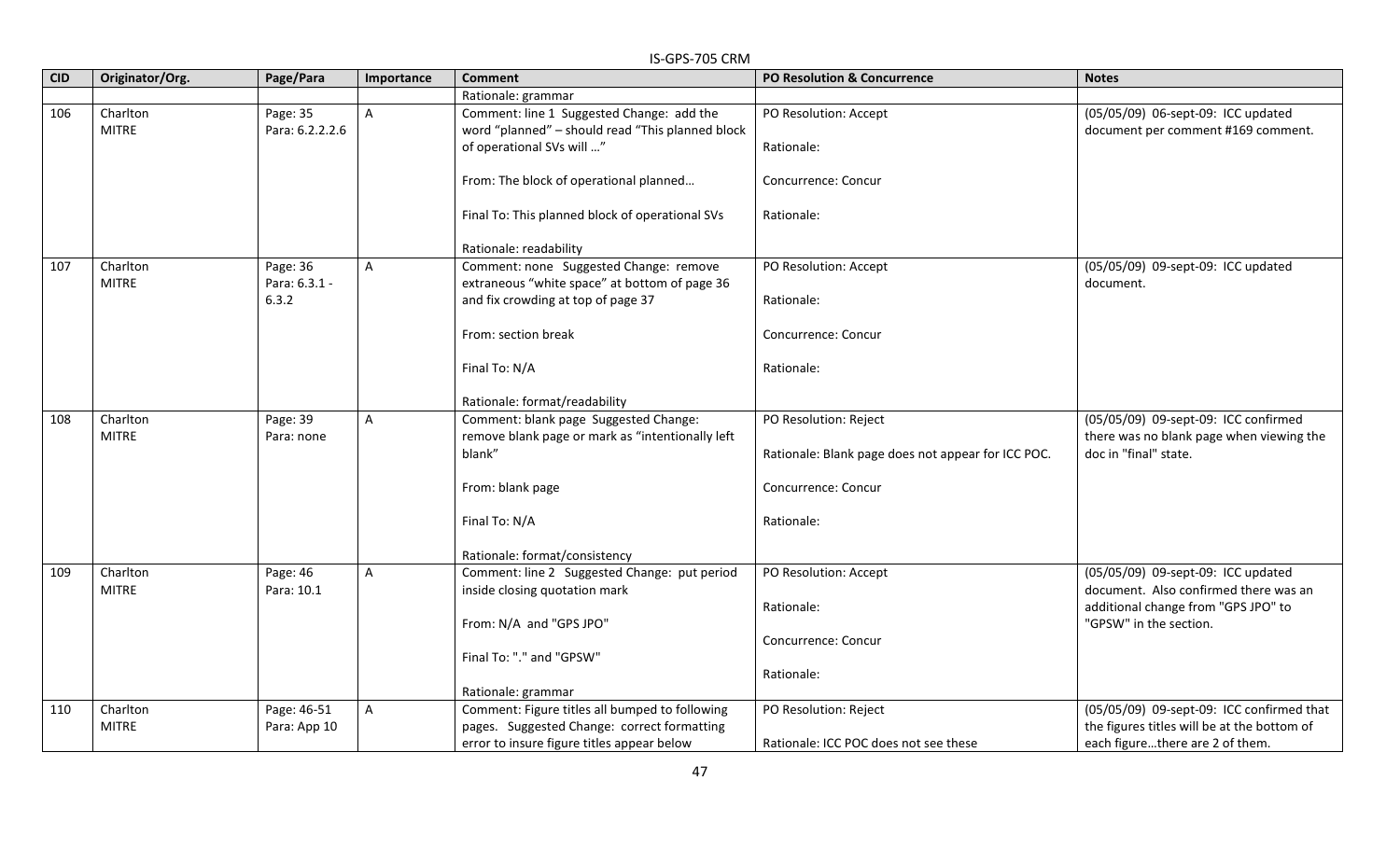|            | IS-GPS-705 CRM  |                     |              |                                                                      |                                                        |                                          |  |  |  |
|------------|-----------------|---------------------|--------------|----------------------------------------------------------------------|--------------------------------------------------------|------------------------------------------|--|--|--|
| <b>CID</b> | Originator/Org. | Page/Para           | Importance   | <b>Comment</b>                                                       | <b>PO Resolution &amp; Concurrence</b>                 | <b>Notes</b>                             |  |  |  |
|            |                 |                     |              | respective figures                                                   | issues.05/05/09: Accept with comment. The ICC POC      |                                          |  |  |  |
|            |                 |                     |              |                                                                      | will ensure the final PDF version does not contain the |                                          |  |  |  |
|            |                 |                     |              | From:                                                                | error.                                                 |                                          |  |  |  |
|            |                 |                     |              | Final To: Suggested Change: correct formatting                       | Concurrence: Concur                                    |                                          |  |  |  |
|            |                 |                     |              | error to insure figure titles appear below                           |                                                        |                                          |  |  |  |
|            |                 |                     |              | respective figures                                                   | Rationale:                                             |                                          |  |  |  |
|            |                 |                     |              |                                                                      |                                                        |                                          |  |  |  |
|            |                 |                     |              | Rationale: readability                                               |                                                        |                                          |  |  |  |
| 111        | Charlton        | Page: 49            | $\mathsf{A}$ | Comment: blank page Suggested Change:                                | PO Resolution: Reject                                  | (05/05/09) 09-sept-09: ICC confirmed     |  |  |  |
|            | <b>MITRE</b>    | Para: none          |              | remove blank page or mark as "intentionally left                     |                                                        | there was no blank page when viewing the |  |  |  |
|            |                 |                     |              | blank"                                                               | Rationale: Blank page does not appear for ICC POC.     | doc in "final" state.                    |  |  |  |
|            |                 |                     |              | From:                                                                | Concurrence: Concur                                    |                                          |  |  |  |
|            |                 |                     |              |                                                                      |                                                        |                                          |  |  |  |
|            |                 |                     |              | Final To: Suggested Change: remove blank page                        | Rationale:                                             |                                          |  |  |  |
|            |                 |                     |              | or mark as "intentionally left blank"                                |                                                        |                                          |  |  |  |
|            |                 |                     |              |                                                                      |                                                        |                                          |  |  |  |
|            |                 |                     |              | Rationale: format/consistency                                        |                                                        |                                          |  |  |  |
| 112        | Charlton        | Page: 65            | $\mathsf{A}$ | Comment: line 3 Suggested Change: add comma                          | PO Resolution: Accept                                  | (05/05/09) 09-sept-09: ICC updated       |  |  |  |
|            | <b>MITRE</b>    | Para:<br>20.3.3.1.1 |              | and change "provide" to "provides" - should read                     |                                                        | document.                                |  |  |  |
|            |                 |                     |              | "Message type 10, in conjunction with message<br>type 11, provides " | Rationale:                                             |                                          |  |  |  |
|            |                 |                     |              |                                                                      | Concurrence: Concur                                    |                                          |  |  |  |
|            |                 |                     |              | From: type10 type 11, provide                                        |                                                        |                                          |  |  |  |
|            |                 |                     |              |                                                                      | Rationale:                                             |                                          |  |  |  |
|            |                 |                     |              | Final To: type10, type 11, provides                                  |                                                        |                                          |  |  |  |
|            |                 |                     |              |                                                                      |                                                        |                                          |  |  |  |
|            |                 |                     |              | Rationale: readability                                               |                                                        |                                          |  |  |  |
| 113        | Charlton        | Page: 65            | A            | Comment: line 4 Suggested Change: change                             | PO Resolution: Accept                                  | (05/05/09) 09-sept-09: ICC updated       |  |  |  |
|            | <b>MITRE</b>    | Para:<br>20.3.3.1.1 |              | "consist" to "consists"                                              |                                                        | document.                                |  |  |  |
|            |                 |                     |              | From: consist                                                        | Rationale:                                             |                                          |  |  |  |
|            |                 |                     |              |                                                                      | Concurrence: Concur                                    |                                          |  |  |  |
|            |                 |                     |              | Final To: consists                                                   |                                                        |                                          |  |  |  |
|            |                 |                     |              |                                                                      | Rationale:                                             |                                          |  |  |  |
|            |                 |                     |              | Rationale: readability                                               |                                                        |                                          |  |  |  |
| 114        | Charlton        | Page: 65            | $\mathsf{A}$ | Comment: line 17 (3rd para, line 2) "toe" used                       | PO Resolution: Accept                                  | (05/05/09) 09-sept-09: ICC updated       |  |  |  |
|            | <b>MITRE</b>    | Para:               |              | here, but not defined until page 72 - should be                      |                                                        | document.                                |  |  |  |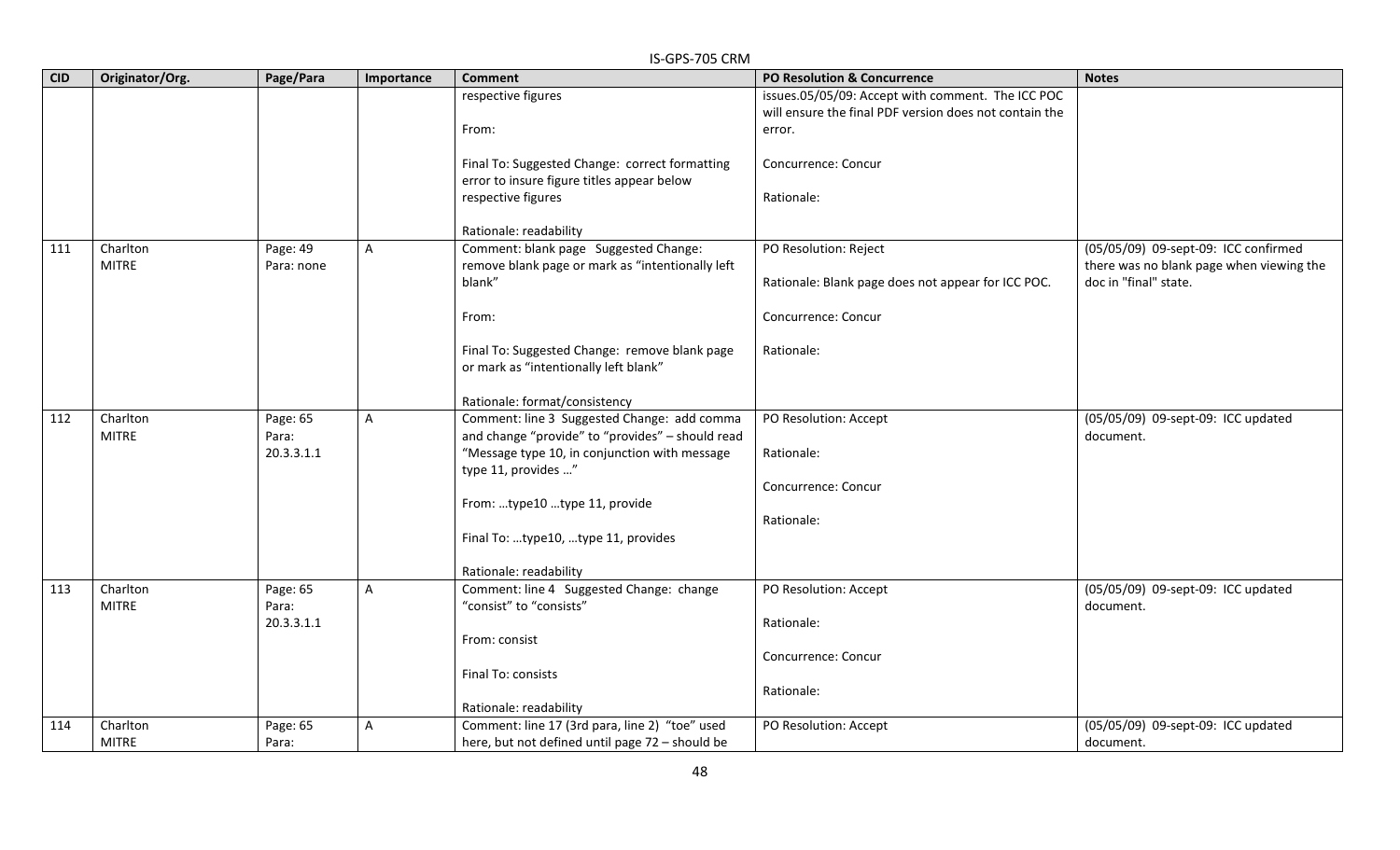|            | IS-GPS-705 CRM           |                        |                |                                                                                               |                                                    |                                                                   |  |  |  |
|------------|--------------------------|------------------------|----------------|-----------------------------------------------------------------------------------------------|----------------------------------------------------|-------------------------------------------------------------------|--|--|--|
| <b>CID</b> | Originator/Org.          | Page/Para              | Importance     | <b>Comment</b>                                                                                | <b>PO Resolution &amp; Concurrence</b>             | <b>Notes</b>                                                      |  |  |  |
|            |                          | 20.3.3.1.1             |                | defined at first use                                                                          | Rationale:                                         |                                                                   |  |  |  |
|            |                          |                        |                | From: N/A                                                                                     | Concurrence: Concur                                |                                                                   |  |  |  |
|            |                          |                        |                | Final To: (toe = Ephemeris data reference time of<br>week)                                    | Rationale:                                         |                                                                   |  |  |  |
|            |                          |                        |                | Rationale: "toe" used here, but not defined until<br>page 72 - should be defined at first use |                                                    |                                                                   |  |  |  |
| 115        | Charlton<br><b>MITRE</b> | Page: 65<br>Para:      | A              | Comment: line 17 (3rd para, line 2) Suggested<br>Change: change "assure" to "insure"          | PO Resolution: Accept                              | (05/05/09) 09-sept-09: ICC updated<br>document.                   |  |  |  |
|            |                          | 20.3.3.1.1             |                | From: assure                                                                                  | Rationale:                                         |                                                                   |  |  |  |
|            |                          |                        |                | Final To: insure                                                                              | Concurrence: Concur                                |                                                                   |  |  |  |
|            |                          |                        |                | Rationale: word usage                                                                         | Rationale:                                         |                                                                   |  |  |  |
| 116        | Charlton<br><b>MITRE</b> | Page: 65<br>Para:      | $\overline{A}$ | Comment: para 5, line 4                                                                       | PO Resolution: Reject                              | (05/05/09) 09-sept-09: ICC concurred with<br>original resolution. |  |  |  |
|            |                          | 20.3.3.1.1             |                | From:                                                                                         | Rationale: Correct as is.                          |                                                                   |  |  |  |
|            |                          |                        |                | Final To: Suggested Change: change "squared" to<br>"square"                                   | Concurrence: Concur                                |                                                                   |  |  |  |
|            |                          |                        |                | Rationale: word usage/readability                                                             | Rationale:                                         |                                                                   |  |  |  |
| 117        | Charlton<br><b>MITRE</b> | Page: 71<br>Para: none | $\mathsf{A}$   | Comment: blank page                                                                           | PO Resolution: Reject                              | (05/05/09) 09-sept-09: ICC concurred with<br>original resolution. |  |  |  |
|            |                          |                        |                | From:                                                                                         | Rationale: Blank page does not appear for ICC POC. |                                                                   |  |  |  |
|            |                          |                        |                | Final To: Suggested Change: remove blank page<br>or mark as "intentionally left blank"        | Concurrence: Concur                                |                                                                   |  |  |  |
|            |                          |                        |                |                                                                                               | Rationale:                                         |                                                                   |  |  |  |
|            |                          |                        |                | Rationale: format/consistency                                                                 |                                                    |                                                                   |  |  |  |
| 118        | Charlton<br><b>MITRE</b> | Page: 73<br>Para: none | A              | Comment: blank page                                                                           | PO Resolution: Reject                              | (05/05/09) 09-sept-09: ICC concurred with<br>original resolution. |  |  |  |
|            |                          |                        |                | From:                                                                                         | Rationale: Blank page does not appear for ICC POC. |                                                                   |  |  |  |
|            |                          |                        |                | Final To: Suggested Change: remove blank page<br>or mark as "intentionally left blank"        | Concurrence: Concur                                |                                                                   |  |  |  |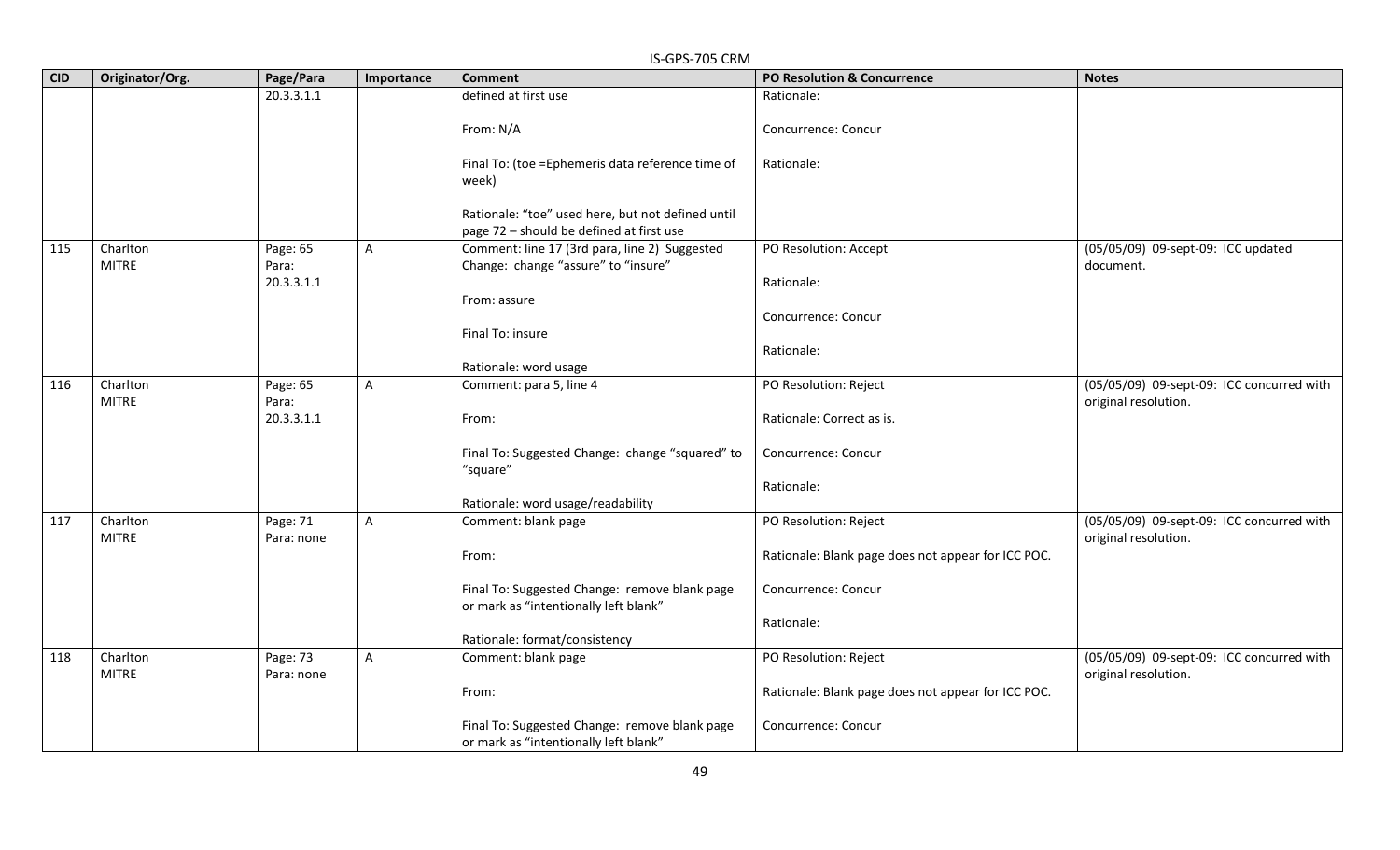|            | IS-GPS-705 CRM           |                   |              |                                                                                            |                                        |                                                 |  |  |
|------------|--------------------------|-------------------|--------------|--------------------------------------------------------------------------------------------|----------------------------------------|-------------------------------------------------|--|--|
| <b>CID</b> | Originator/Org.          | Page/Para         | Importance   | <b>Comment</b>                                                                             | <b>PO Resolution &amp; Concurrence</b> | <b>Notes</b>                                    |  |  |
|            |                          |                   |              | Rationale: format/consistency                                                              | Rationale:                             |                                                 |  |  |
| 119        | Charlton<br><b>MITRE</b> | Page: 76<br>Para: | A            | Comment: para 2, line 3 Suggested Change:<br>reword as " any message of type 30 to 39 will | PO Resolution: Accept                  | (05/05/09) 09-sept-09: ICC updated<br>document. |  |  |
|            |                          | 20.3.3.2.1        |              | provide "                                                                                  | Rationale:                             |                                                 |  |  |
|            |                          |                   |              | From: any message type 30's (i.e. 30-39)                                                   | Concurrence: Concur                    |                                                 |  |  |
|            |                          |                   |              | Final To: any message of type 30 to 39                                                     | Rationale:                             |                                                 |  |  |
|            |                          |                   |              | Rationale: readability                                                                     |                                        |                                                 |  |  |
| 120        | Charlton<br><b>MITRE</b> | Page: 81<br>Para: | $\mathsf{A}$ | Comment: line 3 Suggested Change: change "bit<br>length" to "bit lengths"                  | PO Resolution: Accept                  | (05/05/09) 09-sept-09: ICC updated<br>document. |  |  |
|            |                          | 20.3.3.3.1.1      |              |                                                                                            | Rationale:                             |                                                 |  |  |
|            |                          |                   |              | From: bit length                                                                           | Concurrence: Concur                    |                                                 |  |  |
|            |                          |                   |              | Final To: bit lengths                                                                      |                                        |                                                 |  |  |
|            |                          |                   |              | Rationale: consistency with wording in paragraph                                           | Rationale:                             |                                                 |  |  |
|            |                          |                   |              | 20.3.3.3.1.3 and elsewhere                                                                 |                                        |                                                 |  |  |
| 121        | Charlton<br><b>MITRE</b> | Page: 81<br>Para: | $\mathsf{A}$ | Comment: line 4 Suggested Change: change "bit<br>length" to "bit lengths"                  | PO Resolution: Accept                  | (05/05/09) 09-sept-09: ICC updated<br>document. |  |  |
|            |                          | 20.3.3.3.1.2      |              |                                                                                            | Rationale:                             |                                                 |  |  |
|            |                          |                   |              | From: bit length                                                                           | Concurrence: Concur                    |                                                 |  |  |
|            |                          |                   |              | Final To: bit lengths                                                                      |                                        |                                                 |  |  |
|            |                          |                   |              |                                                                                            | Rationale:                             |                                                 |  |  |
|            |                          |                   |              | Rationale: consistency with wording in paragraph<br>20.3.3.3.1.3 and elsewhere             |                                        |                                                 |  |  |
| 122        | Charlton<br><b>MITRE</b> | Page: 83<br>Para: | $\mathsf{A}$ | Comment: 2nd para Suggested Change: delete<br>comma after "Where"                          | PO Resolution: Accept                  | (05/05/09) 09-sept-09: ICC updated              |  |  |
|            |                          | 20.3.3.3.1.2.1    |              |                                                                                            | Rationale:                             | document.                                       |  |  |
|            |                          |                   |              | From: ","                                                                                  |                                        |                                                 |  |  |
|            |                          |                   |              | Final To: N/A                                                                              | Concurrence: Concur                    |                                                 |  |  |
|            |                          |                   |              |                                                                                            | Rationale:                             |                                                 |  |  |
|            |                          |                   |              | Rationale: readability                                                                     |                                        |                                                 |  |  |
| 123        | Charlton<br><b>MITRE</b> | Page: 83<br>Para: | $\mathsf{A}$ | Comment: 3rd para Suggested Change: delete<br>comma after "where"                          | PO Resolution: Accept                  | (05/05/09) 09-sept-09: ICC updated<br>document. |  |  |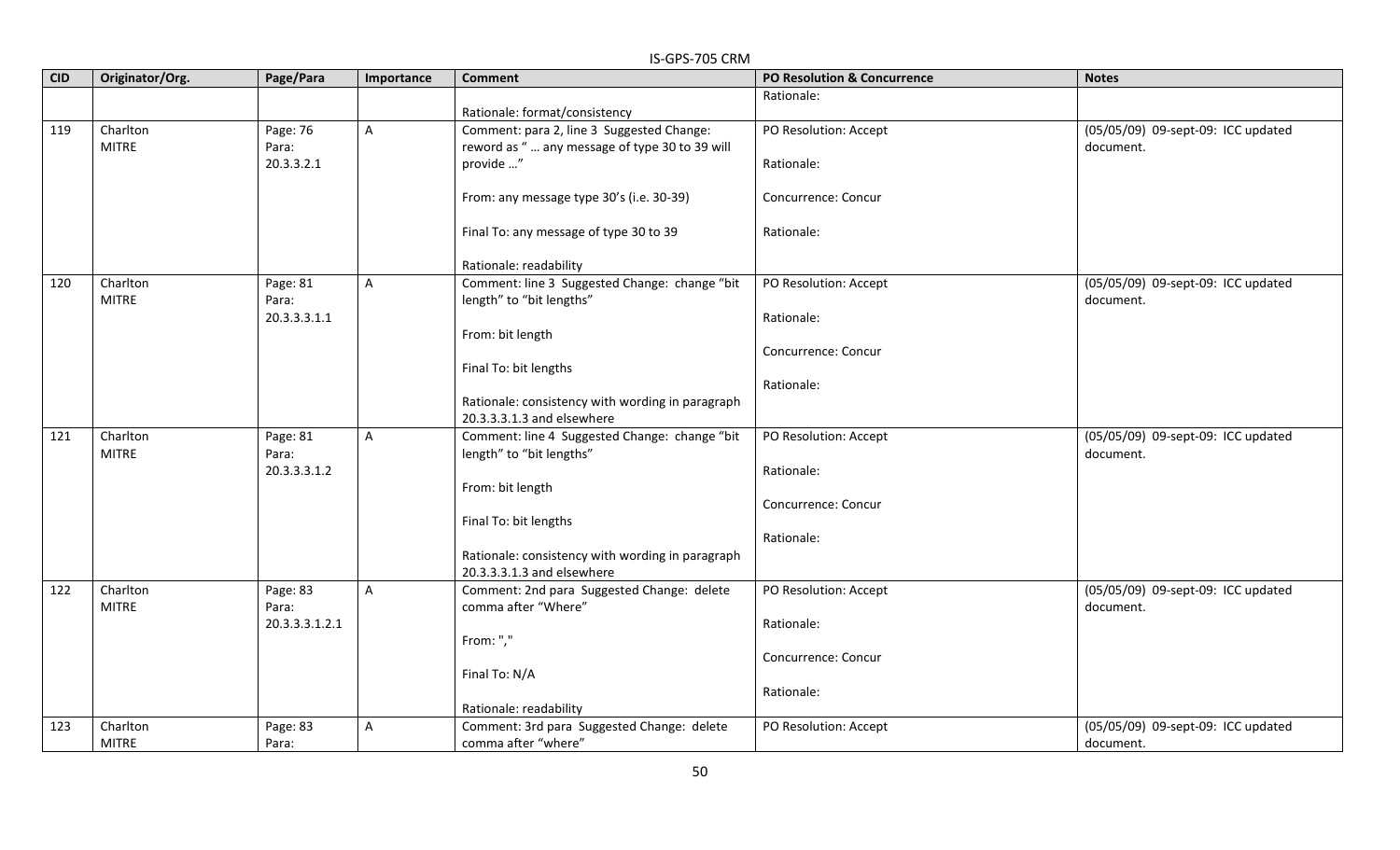|            | IS-GPS-705 CRM  |                   |                |                                                                  |                             |                                                 |  |  |  |
|------------|-----------------|-------------------|----------------|------------------------------------------------------------------|-----------------------------|-------------------------------------------------|--|--|--|
| <b>CID</b> | Originator/Org. | Page/Para         | Importance     | <b>Comment</b>                                                   | PO Resolution & Concurrence | <b>Notes</b>                                    |  |  |  |
|            |                 | 20.3.3.3.1.2.1    |                |                                                                  | Rationale:                  |                                                 |  |  |  |
|            |                 |                   |                | From: ","                                                        |                             |                                                 |  |  |  |
|            |                 |                   |                |                                                                  | Concurrence: Concur         |                                                 |  |  |  |
|            |                 |                   |                | Final To: N/A                                                    |                             |                                                 |  |  |  |
|            |                 |                   |                |                                                                  | Rationale:                  |                                                 |  |  |  |
| 124        | Charlton        |                   |                | Rationale: readability                                           |                             |                                                 |  |  |  |
|            | <b>MITRE</b>    | Page: 84<br>Para: | A              | Comment: line 1 Suggested Change: remove<br>hyphen from "L1-C/A" | PO Resolution: Accept       | (05/05/09) 09-sept-09: ICC updated<br>document. |  |  |  |
|            |                 | 20.3.3.3.1.2.2    |                |                                                                  | Rationale:                  |                                                 |  |  |  |
|            |                 |                   |                | From: L1-C/A                                                     |                             |                                                 |  |  |  |
|            |                 |                   |                |                                                                  | Concurrence: Concur         |                                                 |  |  |  |
|            |                 |                   |                | Final To: L1 C/A                                                 |                             |                                                 |  |  |  |
|            |                 |                   |                |                                                                  | Rationale:                  |                                                 |  |  |  |
|            |                 |                   |                | Rationale: consistency - no hyphen used in similar               |                             |                                                 |  |  |  |
|            |                 |                   |                | wording elsewhere in document                                    |                             |                                                 |  |  |  |
| 125        | Charlton        | Page: 84          | $\mathsf{A}$   | Comment: next to last line Suggested Change:                     | PO Resolution: Accept       | (05/05/09) 09-sept-09: ICC updated              |  |  |  |
|            | <b>MITRE</b>    | Para:             |                | change period at end of line to a comma                          |                             | document.                                       |  |  |  |
|            |                 | 20.3.3.3.1.2.2    |                |                                                                  | Rationale:                  |                                                 |  |  |  |
|            |                 |                   |                | From: "."                                                        |                             |                                                 |  |  |  |
|            |                 |                   |                |                                                                  | Concurrence: Concur         |                                                 |  |  |  |
|            |                 |                   |                | Final To: ","                                                    |                             |                                                 |  |  |  |
|            |                 |                   |                | Rationale: grammar                                               | Rationale:                  |                                                 |  |  |  |
| 126        | Charlton        | Page: 85          | $\overline{A}$ | Comment: inconsistent definition of symbols in                   | PO Resolution: Reject       | (05/05/09) 09-sept-09: ICC concurred with       |  |  |  |
|            | <b>MITRE</b>    | Para:             |                | equations                                                        |                             | original resolution.                            |  |  |  |
|            |                 | 20.3.3.3.1.2.3    |                |                                                                  | Rationale: Correct as is.   |                                                 |  |  |  |
|            |                 |                   |                | From:                                                            |                             |                                                 |  |  |  |
|            |                 |                   |                |                                                                  | Concurrence: Concur         |                                                 |  |  |  |
|            |                 |                   |                | Final To: Suggested Change: Either define                        |                             |                                                 |  |  |  |
|            |                 |                   |                | symbols for first equation, or tie two equations                 | Rationale:                  |                                                 |  |  |  |
|            |                 |                   |                | together with an "and" and define symbols as                     |                             |                                                 |  |  |  |
|            |                 |                   |                | currently done. Remove period at end of line                     |                             |                                                 |  |  |  |
|            |                 |                   |                | defining speed of light. Replace period at end of                |                             |                                                 |  |  |  |
|            |                 |                   |                | sect to last line with a comma. Add period at end                |                             |                                                 |  |  |  |
|            |                 |                   |                | of last line.                                                    |                             |                                                 |  |  |  |
|            |                 |                   |                | Rationale: consistency, readability and grammar                  |                             |                                                 |  |  |  |
| 127        | Charlton        | Page: 85          | A              | Comment: line 3 Suggested Change: define Tiono                   | PO Resolution: Accept       | (05/05/09) 09-sept-09: ICC updated              |  |  |  |
|            | <b>MITRE</b>    | Para:             |                |                                                                  |                             | document.                                       |  |  |  |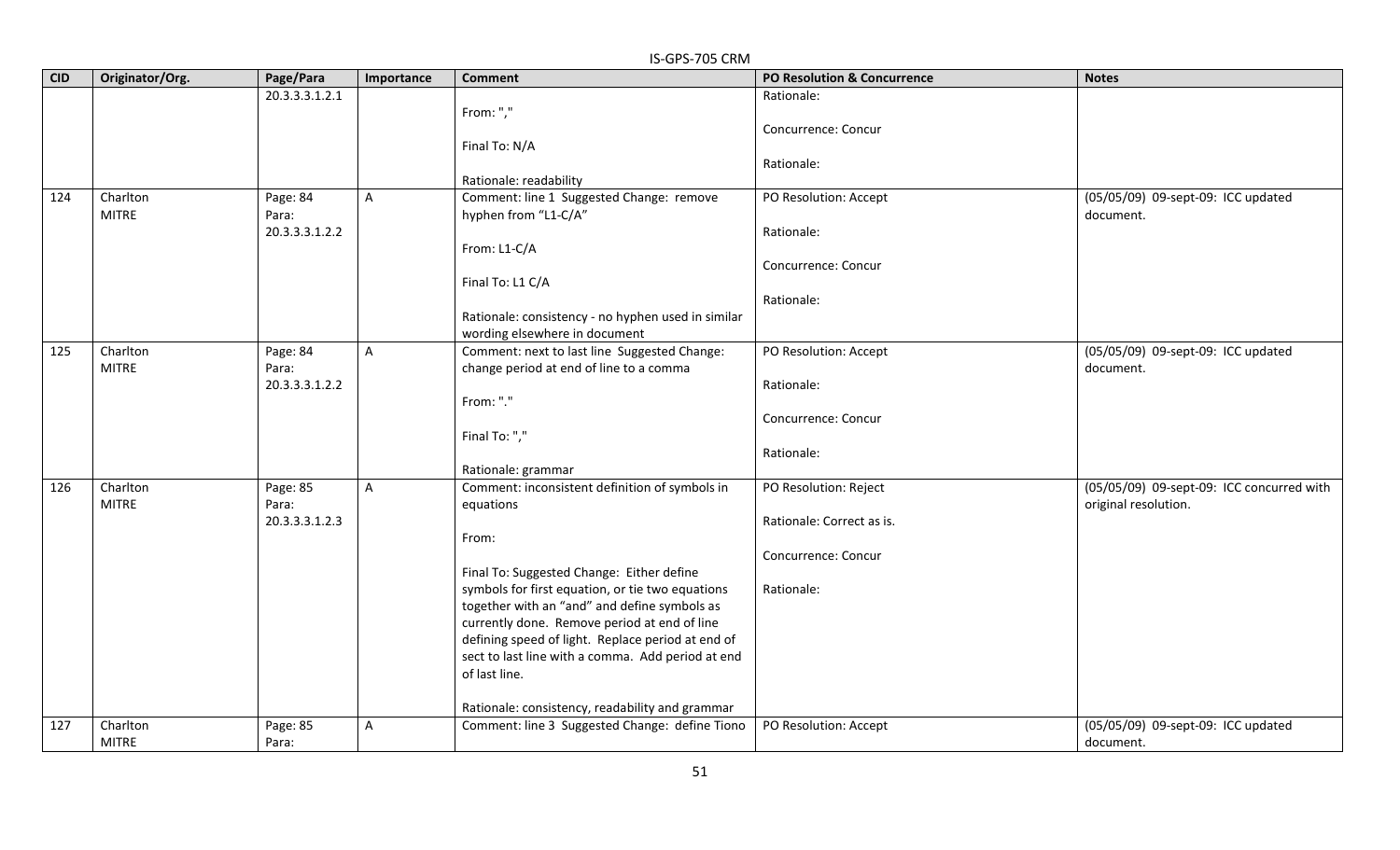|            | IS-GPS-705 CRM  |                     |              |                                                       |                                        |                                                                                              |  |  |  |
|------------|-----------------|---------------------|--------------|-------------------------------------------------------|----------------------------------------|----------------------------------------------------------------------------------------------|--|--|--|
| <b>CID</b> | Originator/Org. | Page/Para           | Importance   | <b>Comment</b>                                        | <b>PO Resolution &amp; Concurrence</b> | <b>Notes</b>                                                                                 |  |  |  |
|            |                 | 20.3.3.3.1.3        |              | From: N/A                                             | Rationale:                             |                                                                                              |  |  |  |
|            |                 |                     |              | Final To: (Tiono=Ionospheric correction<br>parameter) | Concurrence: Concur                    |                                                                                              |  |  |  |
|            |                 |                     |              |                                                       | Rationale:                             |                                                                                              |  |  |  |
|            |                 |                     |              | Rationale: This quantity is not defined anywhere      |                                        |                                                                                              |  |  |  |
|            |                 |                     |              | in this document and should be defined at first       |                                        |                                                                                              |  |  |  |
|            |                 |                     |              | use.                                                  |                                        |                                                                                              |  |  |  |
| 128        | Charlton        | Page: 86            | A            | Comment: extraneous white space on page               | PO Resolution: Accept                  | (05/05/09) 09-sept-09: ICC updated                                                           |  |  |  |
|            | <b>MITRE</b>    | Para: none          |              | Suggested Change: delete extra white space            |                                        | document.                                                                                    |  |  |  |
|            |                 |                     |              | From: ""                                              | Rationale:                             |                                                                                              |  |  |  |
|            |                 |                     |              |                                                       | Concurrence: Concur                    |                                                                                              |  |  |  |
|            |                 |                     |              | Final To: N/A                                         |                                        |                                                                                              |  |  |  |
|            |                 |                     |              |                                                       | Rationale:                             |                                                                                              |  |  |  |
|            |                 |                     |              | Rationale: format                                     |                                        |                                                                                              |  |  |  |
| 129        | Charlton        | Page: 87            | $\mathsf{A}$ | Comment: figure title bumped to next page             | PO Resolution: Accept                  | (05/05/09) 09-sept-09: ICC updated                                                           |  |  |  |
|            | <b>MITRE</b>    | Para:               |              |                                                       |                                        | document.                                                                                    |  |  |  |
|            |                 | 20.3.3.3.1.4        |              | From: " "                                             | Rationale:                             |                                                                                              |  |  |  |
|            |                 |                     |              | Final To: N/A                                         | Concurrence: Concur                    |                                                                                              |  |  |  |
|            |                 |                     |              |                                                       |                                        |                                                                                              |  |  |  |
|            |                 |                     |              | Rationale: format                                     | Rationale:                             |                                                                                              |  |  |  |
| 130        | Charlton        | Page: 88            | A            | Comment: "Midi" not defined                           | PO Resolution: Reject                  | (05/05/09) 09-sept-09: ICC agrees with                                                       |  |  |  |
|            | <b>MITRE</b>    | Para:<br>20.3.3.4.5 |              | From:                                                 | Rationale:                             | principle, however, in the interest of time it<br>is not prudent to place it in the document |  |  |  |
|            |                 |                     |              |                                                       |                                        | now. This item will be addressed when the                                                    |  |  |  |
|            |                 |                     |              | Final To: Suggested Change: define "Midi" either      | Concurrence: Concur                    | document goes into DOORS, i.e. next                                                          |  |  |  |
|            |                 |                     |              | in acronym list or at first use in document           |                                        | revision.                                                                                    |  |  |  |
|            |                 |                     |              |                                                       | Rationale:                             |                                                                                              |  |  |  |
|            |                 |                     |              | Rationale: readability                                |                                        |                                                                                              |  |  |  |
| 131        | Charlton        | Page: 90            | $\mathsf{A}$ | Comment: extraneous white space on page               | PO Resolution: Accept                  | (05/05/09) 09-sept-09: ICC updated                                                           |  |  |  |
|            | <b>MITRE</b>    | Para: none          |              | Suggested Change: delete extra white space            |                                        | document.                                                                                    |  |  |  |
|            |                 |                     |              | From: ""                                              | Rationale:                             |                                                                                              |  |  |  |
|            |                 |                     |              |                                                       | Concurrence: Concur                    |                                                                                              |  |  |  |
|            |                 |                     |              | Final To: N/A                                         |                                        |                                                                                              |  |  |  |
|            |                 |                     |              |                                                       | Rationale:                             |                                                                                              |  |  |  |
|            |                 |                     |              | Rationale: format                                     |                                        |                                                                                              |  |  |  |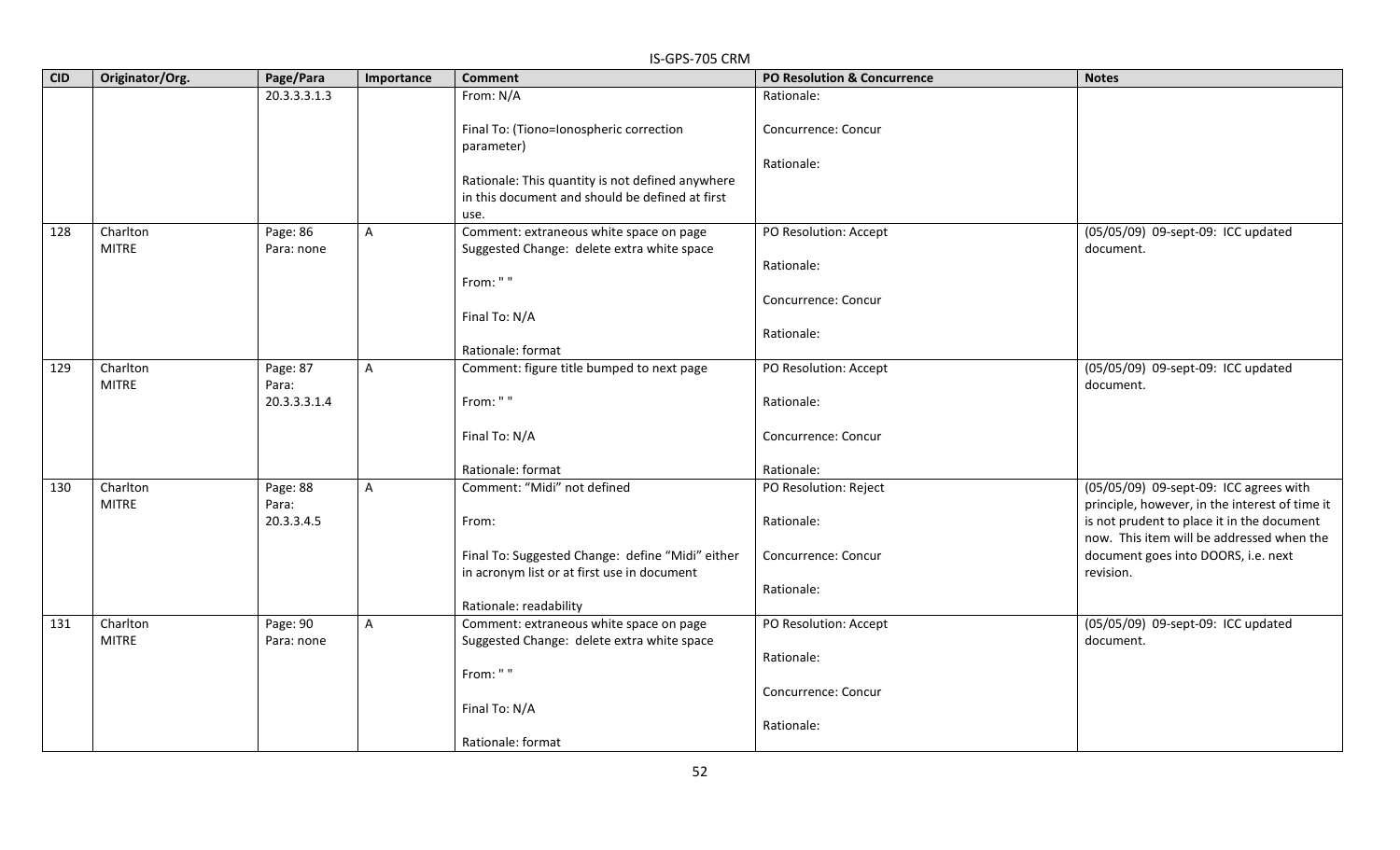| <b>CID</b> | Originator/Org. | Page/Para    | Importance | ואווט כט <i>ו</i> כור כו<br><b>Comment</b>         | PO Resolution & Concurrence | <b>Notes</b>                       |
|------------|-----------------|--------------|------------|----------------------------------------------------|-----------------------------|------------------------------------|
| 132        | Charlton        | Page: 90     | A          | Comment: line 1 Suggested Change: make             | PO Resolution: Accept       | (05/05/09) 09-sept-09: ICC updated |
|            | <b>MITRE</b>    | Para:        |            | "types" singular or change "contains" to "contain" |                             | document.                          |
|            |                 | 20.3.3.4.6.1 |            |                                                    | Rationale:                  |                                    |
|            |                 |              |            | From: contains                                     |                             |                                    |
|            |                 |              |            |                                                    | Concurrence: Concur         |                                    |
|            |                 |              |            | Final To: contain                                  |                             |                                    |
|            |                 |              |            |                                                    | Rationale:                  |                                    |
|            |                 |              |            | Rationale: grammar/readability                     |                             |                                    |
| 133        | Charlton        | Page: 90     | A          | Comment: line 2 Suggested Change: delete "of"      | PO Resolution: Accept       | (05/05/09) 09-sept-09: ICC updated |
|            | <b>MITRE</b>    | Para:        |            | in "of 31"                                         |                             | document.                          |
|            |                 | 20.3.3.4.6.1 |            |                                                    | Rationale:                  |                                    |
|            |                 |              |            | From: of                                           |                             |                                    |
|            |                 |              |            |                                                    | Concurrence: Concur         |                                    |
|            |                 |              |            | Final To: N/A                                      |                             |                                    |
|            |                 |              |            |                                                    | Rationale:                  |                                    |
|            |                 |              |            | Rationale: readability                             |                             |                                    |
| 134        | Charlton        | Page: 90     | A          | Comment: line 5 Suggested Change: change           | PO Resolution: Accept       | (05/05/09) 09-sept-09: ICC updated |
|            | <b>MITRE</b>    | Para:        |            | "range" to "ranges"                                |                             | document.                          |
|            |                 | 20.3.3.4.6.1 |            | From: range                                        | Rationale:                  |                                    |
|            |                 |              |            |                                                    | Concurrence: Concur         |                                    |
|            |                 |              |            | Final To: ranges                                   |                             |                                    |
|            |                 |              |            |                                                    | Rationale:                  |                                    |
|            |                 |              |            | Rationale: consistency with rest of document       |                             |                                    |
| 135        | Charlton        | Page: 93     | A          | Comment: line 4 Suggested Change: change           | PO Resolution: Accept       | (05/05/09) 09-sept-09: ICC updated |
|            | <b>MITRE</b>    | Para:        |            | "range" to "ranges"                                |                             | document.                          |
|            |                 | 20.3.3.5.1   |            |                                                    | Rationale:                  |                                    |
|            |                 |              |            | From: range                                        |                             |                                    |
|            |                 |              |            |                                                    | Concurrence: Concur         |                                    |
|            |                 |              |            | Final To: ranges                                   |                             |                                    |
|            |                 |              |            |                                                    | Rationale:                  |                                    |
|            |                 |              |            | Rationale: consistency with rest of document       |                             |                                    |
| 136        | Charlton        | Page: 98     | A          | Comment: line 4 Suggested Change: change           | PO Resolution: Accept       | (05/05/09) 09-sept-09: ICC updated |
|            | <b>MITRE</b>    | Para:        |            | "using" to "to use"                                |                             | document.                          |
|            |                 | 20.3.3.6.2   |            |                                                    | Rationale:                  |                                    |
|            |                 |              |            | From: using                                        |                             |                                    |
|            |                 |              |            |                                                    | Concurrence: Concur         |                                    |
|            |                 |              |            | Final To: to use                                   |                             |                                    |
|            |                 |              |            |                                                    | Rationale:                  |                                    |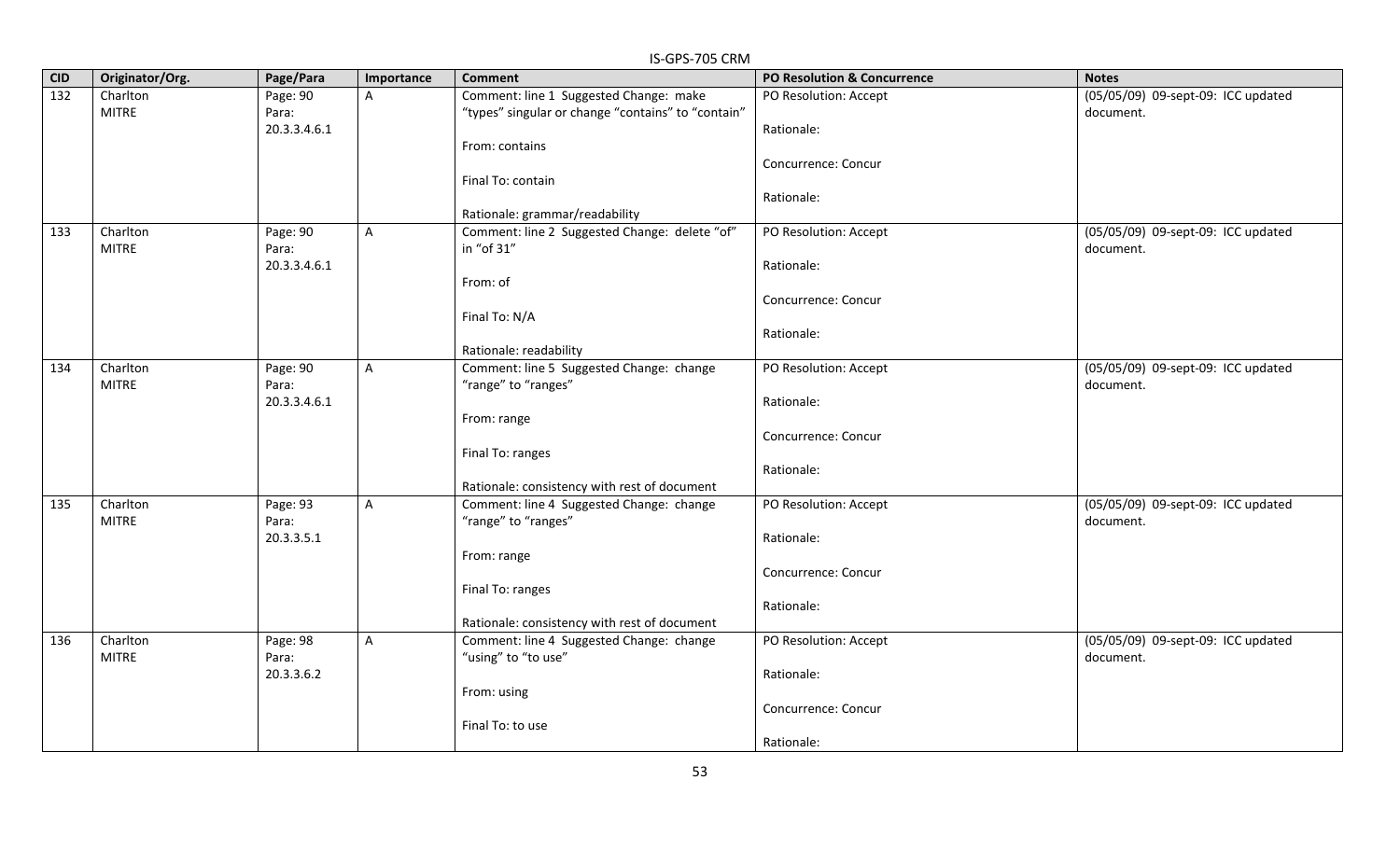| <b>CID</b> | Originator/Org.          | Page/Para                       | Importance     | וזווט כט <i>ו</i> כו וט כו<br><b>Comment</b>                                                    | PO Resolution & Concurrence                                                     | <b>Notes</b>                                                           |
|------------|--------------------------|---------------------------------|----------------|-------------------------------------------------------------------------------------------------|---------------------------------------------------------------------------------|------------------------------------------------------------------------|
|            |                          |                                 |                | Rationale: readability                                                                          |                                                                                 |                                                                        |
| 137        | Charlton<br><b>MITRE</b> | Page: 98<br>Para:<br>20.3.3.6.2 | $\mathsf{A}$   | Comment: "tutc" not defined Suggested Change:<br>define "tutc" in acronyms or at first use      | PO Resolution: Reject<br>Rationale: As stated in the sentence the definition of | (05/05/09) 09-sept-09: ICC updated<br>document.                        |
|            |                          |                                 |                | From: N/A                                                                                       | tUTC can be found in IS-GPS-200.                                                |                                                                        |
|            |                          |                                 |                | Final To: (tUTC= Coordinated Universal Time<br>defined by the USNO)                             | Concurrence:                                                                    |                                                                        |
|            |                          |                                 |                | Rationale: readability                                                                          | Rationale:                                                                      |                                                                        |
| 138        | Charlton<br><b>MITRE</b> | Page: 100<br>Para: 20.3.3.7     | A              | Comment: line 2 Suggested Change: change<br>"types 34" to "type 34"                             | PO Resolution: Accept                                                           | (05/05/09) 09-sept-09: ICC updated<br>document.                        |
|            |                          |                                 |                | From: types                                                                                     | Rationale:                                                                      |                                                                        |
|            |                          |                                 |                | Final To: type                                                                                  | Concurrence: Concur                                                             |                                                                        |
|            |                          |                                 |                | Rationale: readability                                                                          | Rationale:                                                                      |                                                                        |
| 139        | Charlton<br><b>MITRE</b> | Page: 100<br>Para:              | $\mathsf{A}$   | Comment: 2nd para, line 4 Suggested Change:<br>change "range" to "ranges" to be consistent with | PO Resolution: Accept                                                           | (05/05/09) 09-sept-09: ICC updated<br>document.                        |
|            |                          | 20.3.3.7.1                      |                | usage elsewhere in document                                                                     | Rationale:                                                                      |                                                                        |
|            |                          |                                 |                | From: range                                                                                     | Concurrence: Concur                                                             |                                                                        |
|            |                          |                                 |                | Final To: ranges                                                                                | Rationale:                                                                      |                                                                        |
|            |                          |                                 |                | Rationale: consistency                                                                          |                                                                                 |                                                                        |
| 140        | Charlton<br><b>MITRE</b> | Page: 100<br>Para:              | $\overline{A}$ | Comment: line 4 Suggested Change: change<br>"enables" to "enable"                               | PO Resolution: Accept                                                           | (05/05/09) 09-sept-09: ICC updated<br>document.                        |
|            |                          | 20.3.3.7.2                      |                | From: enables                                                                                   | Rationale:                                                                      |                                                                        |
|            |                          |                                 |                | Final To: enable                                                                                | Concurrence: Concur                                                             |                                                                        |
|            |                          |                                 |                | Rationale: readability                                                                          | Rationale:                                                                      |                                                                        |
| 141        | Charlton<br><b>MITRE</b> | Page: 100<br>Para:              | $\mathsf{A}$   | Comment: line 7 Suggested Change: change<br>"data pair" to "data pairs"                         | PO Resolution: Accept                                                           | (05/05/09) 09-sept-09: ICC updated<br>documentalso put in "the" twice. |
|            |                          | 20.3.3.7.2                      |                | From: Users must utilize CDC and EDC data pair of                                               | Rationale:                                                                      |                                                                        |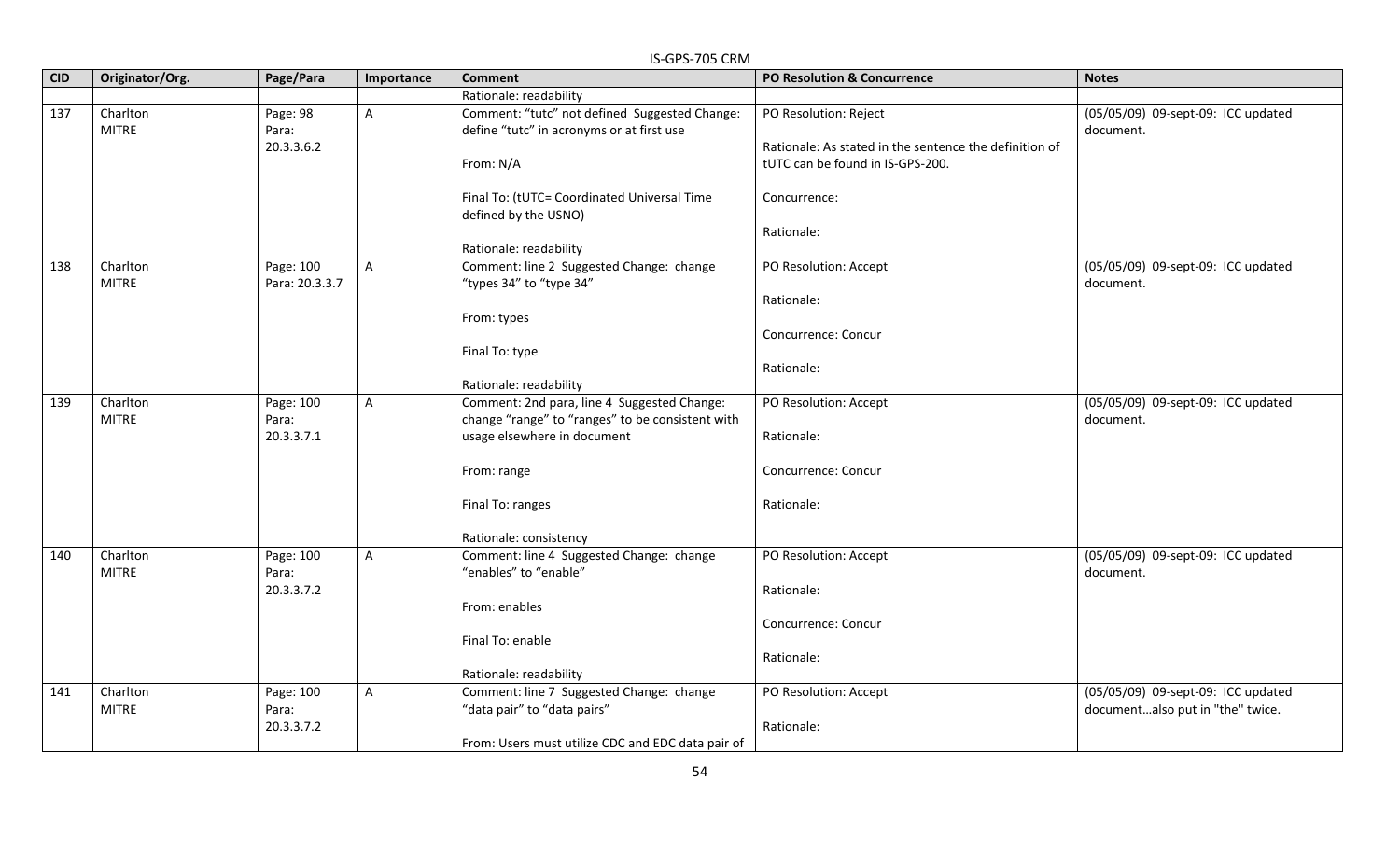|            | IS-GPS-705 CRM  |            |            |                                                                                              |                                                        |                                                                  |  |  |  |
|------------|-----------------|------------|------------|----------------------------------------------------------------------------------------------|--------------------------------------------------------|------------------------------------------------------------------|--|--|--|
| <b>CID</b> | Originator/Org. | Page/Para  | Importance | <b>Comment</b>                                                                               | PO Resolution & Concurrence                            | <b>Notes</b>                                                     |  |  |  |
|            |                 |            |            | same top-D and of same tOD.                                                                  | Concurrence: Concur                                    |                                                                  |  |  |  |
|            |                 |            |            | Final To: Users must utilize CDC and EDC data                                                | Rationale:                                             |                                                                  |  |  |  |
|            |                 |            |            | pairs of the same top-D and of the same tOD.                                                 |                                                        |                                                                  |  |  |  |
|            |                 |            |            |                                                                                              |                                                        |                                                                  |  |  |  |
|            |                 |            |            | Rationale: readability                                                                       |                                                        |                                                                  |  |  |  |
| 142        | Charlton        | Page: 100  | A          | Comment: line 7 Suggested Change: define "top-                                               | PO Resolution: Accept                                  | (05/05/09) 09-sept-09: ICC updated                               |  |  |  |
|            | <b>MITRE</b>    | Para:      |            | D" here at first use                                                                         |                                                        | document.                                                        |  |  |  |
|            |                 | 20.3.3.7.2 |            | From: N/A                                                                                    | Rationale:                                             |                                                                  |  |  |  |
|            |                 |            |            |                                                                                              | Concurrence: Concur                                    |                                                                  |  |  |  |
|            |                 |            |            | Final To: (top-D =DC data predict time of week)                                              |                                                        |                                                                  |  |  |  |
|            |                 |            |            |                                                                                              | Rationale:                                             |                                                                  |  |  |  |
|            |                 |            |            | Rationale: acronym should be defined at first use                                            |                                                        |                                                                  |  |  |  |
|            |                 |            |            | - currently not defined until next paragraph                                                 |                                                        |                                                                  |  |  |  |
| 143        | Charlton        | Page: 101  | A          | Comment: figure title bumped to next page                                                    | PO Resolution: A/C                                     | 05/05/09: Accept with comment. The ICC                           |  |  |  |
|            | <b>MITRE</b>    | Para: none |            |                                                                                              |                                                        | POC will ensure the final PDF version does                       |  |  |  |
|            |                 |            |            | From:                                                                                        | Rationale: ICC POC does not have the issue             | not contain the error. Concur (05/05/09)                         |  |  |  |
|            |                 |            |            |                                                                                              |                                                        | 09-sept-09: ICC notes this issue will go                         |  |  |  |
|            |                 |            |            | Final To: Suggested Change: change format so<br>figure title appears below respective figure | Concurrence: Concur                                    | away when the document goes into DOORS,<br>at the next revision. |  |  |  |
|            |                 |            |            |                                                                                              | Rationale:                                             |                                                                  |  |  |  |
|            |                 |            |            | Rationale: format                                                                            |                                                        |                                                                  |  |  |  |
| 144        | Charlton        | Page: 103  | A          | Comment: extraneous white space on page                                                      | PO Resolution: Accept                                  | (05/05/09) 09-sept-09: ICC updated                               |  |  |  |
|            | <b>MITRE</b>    | Para: none |            | Suggested Change: delete extraneous white                                                    |                                                        | document.                                                        |  |  |  |
|            |                 |            |            | space on page                                                                                | Rationale:                                             |                                                                  |  |  |  |
|            |                 |            |            |                                                                                              |                                                        |                                                                  |  |  |  |
|            |                 |            |            | From: ""                                                                                     | Concurrence: Concur                                    |                                                                  |  |  |  |
|            |                 |            |            | Final To: N/A                                                                                |                                                        |                                                                  |  |  |  |
|            |                 |            |            |                                                                                              | Rationale:                                             |                                                                  |  |  |  |
|            |                 |            |            | Rationale: format                                                                            |                                                        |                                                                  |  |  |  |
| 145        | Charlton        | Page: 103  | A          | Comment: definition of equation symbols                                                      | PO Resolution: Reject                                  | 05/01/09: The symbols are defined in Table                       |  |  |  |
|            | <b>MITRE</b>    | Para:      |            |                                                                                              |                                                        | 20-V and Table 20-X.                                             |  |  |  |
|            |                 | 20.3.3.7.3 |            | From:                                                                                        | Rationale: Not all symbols need to be defined at first | Concur (05/05/09) ) 09-sept-09: ICC                              |  |  |  |
|            |                 |            |            |                                                                                              | use.                                                   | agreed with resolution.                                          |  |  |  |
|            |                 |            |            | Final To: Suggested Change: define all equation                                              |                                                        |                                                                  |  |  |  |
|            |                 |            |            | symbols here if not defined elsewhere                                                        | <b>Concurrence: Concur</b>                             |                                                                  |  |  |  |
|            |                 |            |            |                                                                                              |                                                        |                                                                  |  |  |  |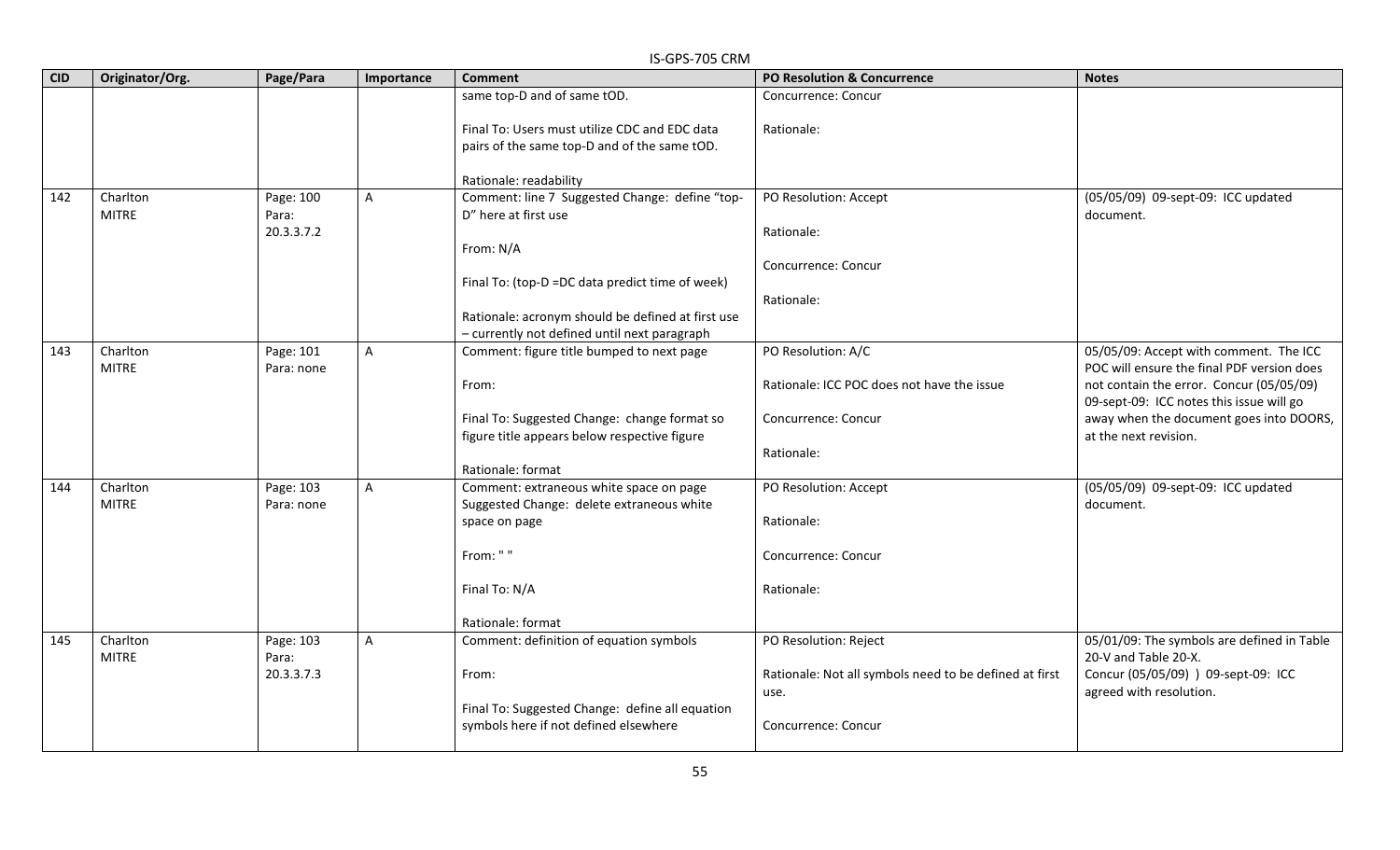| <b>CID</b> | Originator/Org. | Page/Para           | Importance     | <b>Comment</b>                                                 | <b>PO Resolution &amp; Concurrence</b>  | <b>Notes</b>                       |
|------------|-----------------|---------------------|----------------|----------------------------------------------------------------|-----------------------------------------|------------------------------------|
|            |                 |                     |                | Rationale: all symbols should be defined in                    | Rationale:                              |                                    |
|            |                 |                     |                | acronyms or at point of first use in document                  |                                         |                                    |
| 146        | Charlton        | Page: 104           | $\mathsf{A}$   | Comment: extraneous white space on page                        | PO Resolution: Accept                   | (05/05/09) 10-sept-09: ICC updated |
|            | <b>MITRE</b>    | Para: none          |                | Suggested Change: delete extraneous white                      |                                         | document.                          |
|            |                 |                     |                | space on page                                                  | Rationale:                              |                                    |
|            |                 |                     |                | From: " "                                                      | Concurrence: Concur                     |                                    |
|            |                 |                     |                | Final To: N/A                                                  | Rationale:                              |                                    |
|            |                 |                     |                | Rationale: format                                              |                                         |                                    |
| 147        | Charlton        | Page: 106           | $\overline{A}$ | Comment: line 4 Suggested Change: change                       | PO Resolution: Accept                   | (05/05/09) 10-sept-09: ICC updated |
|            | <b>MITRE</b>    | Para:<br>20.3.3.7.5 |                | "has" to "have"                                                | Rationale:                              | document.                          |
|            |                 |                     |                | From: has                                                      |                                         |                                    |
|            |                 |                     |                |                                                                | Concurrence: Concur                     |                                    |
|            |                 |                     |                | Final To: have                                                 |                                         |                                    |
|            |                 |                     |                |                                                                | Rationale:                              |                                    |
|            |                 |                     |                | Rationale: readability                                         |                                         |                                    |
| 148        | Charlton        | Page: 107           | $\mathsf{A}$   | Comment: line 3 Suggested Change: hyphenate                    | PO Resolution: Accept                   | (05/05/09) 10-sept-09: ICC updated |
|            | <b>MITRE</b>    | Para:<br>20.3.3.8.1 |                | "GPS like" to read "GPS-like"                                  |                                         | document.                          |
|            |                 |                     |                | From: GPS like                                                 | Rationale:                              |                                    |
|            |                 |                     |                |                                                                | Concurrence: Concur                     |                                    |
|            |                 |                     |                | Final To: GPS-like                                             |                                         |                                    |
|            |                 |                     |                |                                                                | Rationale:                              |                                    |
|            |                 |                     |                | Rationale: readability                                         |                                         |                                    |
| 149        | Charlton        | Page: 107           | $\mathsf{A}$   | Comment: line 10 Suggested Change: change to                   | PO Resolution: Accept                   | (05/05/09) 10-sept-09: ICC updated |
|            | <b>MITRE</b>    | Para:               |                | read " scale factors  the ranges " as<br>elsewhere in document |                                         | document.                          |
|            |                 | 20.3.3.8.1          |                |                                                                | Rationale:                              |                                    |
|            |                 |                     |                | From: range                                                    | Concurrence: Concur                     |                                    |
|            |                 |                     |                | Final To: ranges                                               | Rationale:                              |                                    |
|            |                 |                     |                | Rationale: consistency                                         |                                         |                                    |
| 150        | Tom Thede       | Page: 6             | $\mathsf{S}$   | Comment: Need to delete all references to Block II             | PO Resolution: Accept                   | (05/05/09) 10-sept-09: ICC updated |
|            | GPL             | Para: Fig 3-1       |                | SVs                                                            |                                         | document.                          |
|            |                 |                     |                |                                                                | Rationale: The change will be made upon |                                    |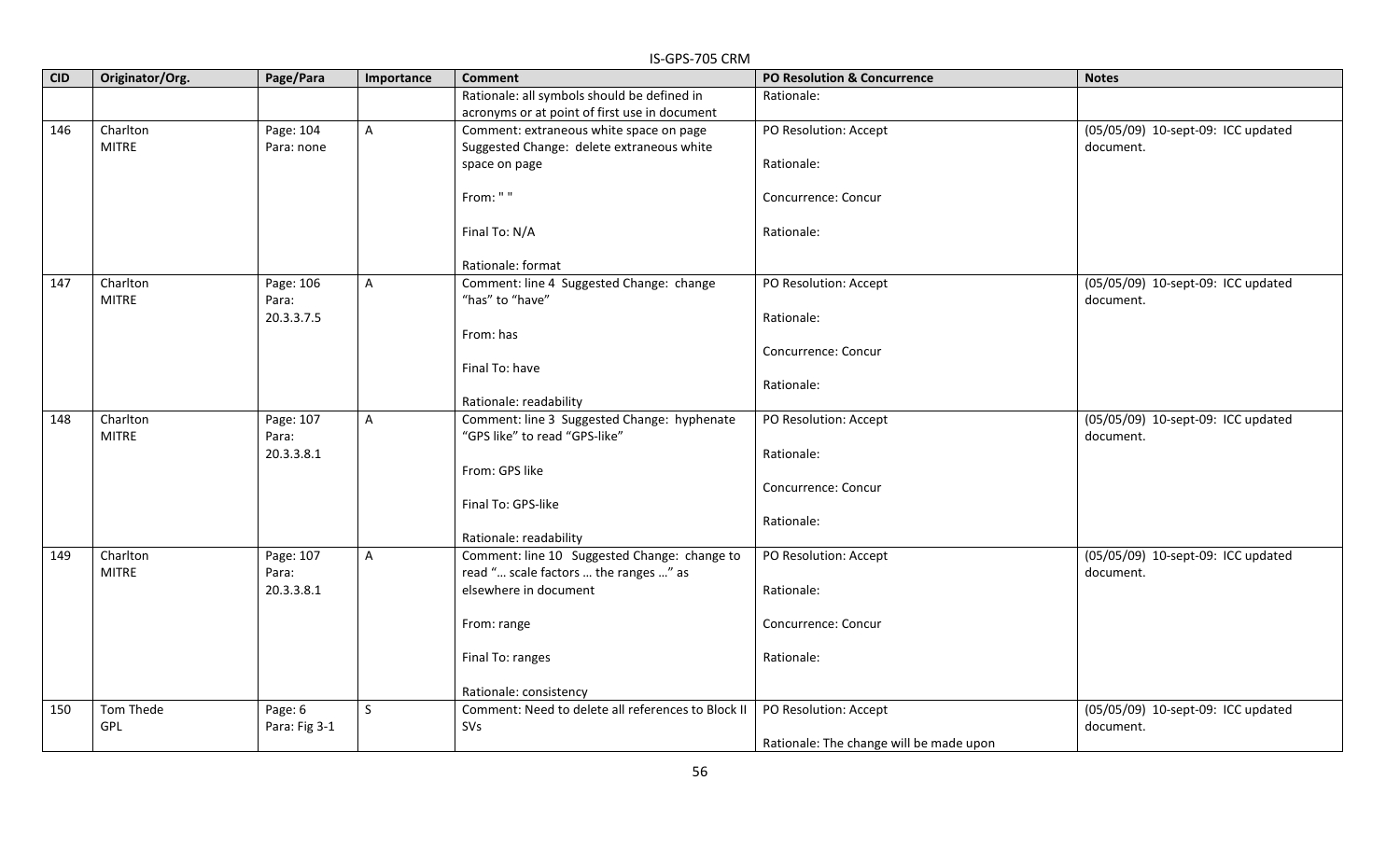|            | IS-GPS-705 CRM  |                 |            |                                                       |                                                           |                                    |  |  |  |
|------------|-----------------|-----------------|------------|-------------------------------------------------------|-----------------------------------------------------------|------------------------------------|--|--|--|
| <b>CID</b> | Originator/Org. | Page/Para       | Importance | <b>Comment</b>                                        | <b>PO Resolution &amp; Concurrence</b>                    | <b>Notes</b>                       |  |  |  |
|            |                 |                 |            | From: Block II/IIA                                    | confirmation that all Block II satellites are in disposal |                                    |  |  |  |
|            |                 |                 |            |                                                       | orbits without any chance of becoming reactivated.        |                                    |  |  |  |
|            |                 |                 |            | Final To: Block II                                    | This change will be downgraded to Administrative          |                                    |  |  |  |
|            |                 |                 |            |                                                       | since it does not change the technical baseline.          |                                    |  |  |  |
|            |                 |                 |            | Rationale: Block II characteristics are irrelevant to |                                                           |                                    |  |  |  |
|            |                 |                 |            | this document                                         | Concurrence: Concur                                       |                                    |  |  |  |
|            |                 |                 |            |                                                       |                                                           |                                    |  |  |  |
|            |                 |                 |            |                                                       | Rationale:                                                |                                    |  |  |  |
| 151        | Tom Thede       | Page: 33        | A          | Comment: Missing acronyms Suggested Change:           | PO Resolution: Accept                                     | (05/05/09) 10-sept-09: ICC updated |  |  |  |
|            | <b>GPL</b>      | Para: 6.1       |            | Add "GPSW" to list of acronyms                        |                                                           | document.                          |  |  |  |
|            |                 |                 |            |                                                       | Rationale: Concur                                         |                                    |  |  |  |
|            |                 |                 |            | From:                                                 |                                                           |                                    |  |  |  |
|            |                 |                 |            |                                                       | Concurrence: Concur                                       |                                    |  |  |  |
|            |                 |                 |            | Final To: GPSW Global Positioning Systems Wing        |                                                           |                                    |  |  |  |
|            |                 |                 |            |                                                       | Rationale:                                                |                                    |  |  |  |
|            |                 |                 |            | Rationale: Acronym used in document and not           |                                                           |                                    |  |  |  |
|            |                 |                 |            | listed                                                |                                                           |                                    |  |  |  |
| 152        | Tom Thede       | Page: 34        | A          | Comment: Missing acronyms Suggested Change:           | PO Resolution: Accept                                     | (05/05/09) 10-sept-09: ICC updated |  |  |  |
|            | GPL             | Para: 6.1       |            | Add "SSV" to list of acronyms                         |                                                           | document.                          |  |  |  |
|            |                 |                 |            |                                                       | Rationale: Concur                                         |                                    |  |  |  |
|            |                 |                 |            | From:                                                 |                                                           |                                    |  |  |  |
|            |                 |                 |            |                                                       | Concurrence: Concur                                       |                                    |  |  |  |
|            |                 |                 |            | Final To: SSV Space Service Volume                    |                                                           |                                    |  |  |  |
|            |                 |                 |            |                                                       | Rationale:                                                |                                    |  |  |  |
|            |                 |                 |            | Rationale: Acronym used in document and not           |                                                           |                                    |  |  |  |
|            |                 |                 |            | listed                                                |                                                           |                                    |  |  |  |
| 153        | Tom Thede       | Page: 35        | S          | Comment: Block II                                     | PO Resolution: Accept                                     | (05/05/09) 10-sept-09: ICC updated |  |  |  |
|            | GPL             | Para: 6.2.2.2   |            |                                                       |                                                           | document.                          |  |  |  |
|            |                 |                 |            | From: N/A                                             | Rationale: The change will be made upon                   |                                    |  |  |  |
|            |                 |                 |            |                                                       | confirmation that all Block II satellites are in disposal |                                    |  |  |  |
|            |                 |                 |            | Final To: N/A                                         | orbits without any chance of becoming reactivated.        |                                    |  |  |  |
|            |                 |                 |            |                                                       | This change will be downgraded to Administrative          |                                    |  |  |  |
|            |                 |                 |            | Rationale: Block II characteristics are irrelevant to | since it does not change the technical baseline.          |                                    |  |  |  |
|            |                 |                 |            | this document                                         |                                                           |                                    |  |  |  |
|            |                 |                 |            |                                                       | Concurrence: Concur                                       |                                    |  |  |  |
|            |                 |                 |            |                                                       |                                                           |                                    |  |  |  |
|            |                 |                 |            |                                                       | Rationale:                                                |                                    |  |  |  |
| 154        | Tom Thede       | Page: 35        | S          | Comment: Need to delete all references to Block II    | PO Resolution: Accept                                     | (05/05/09) 10-sept-09: ICC updated |  |  |  |
|            | <b>GPL</b>      | Para: 6.2.2.2.1 |            | SVs Suggested Change: Change second sentence          |                                                           | document.                          |  |  |  |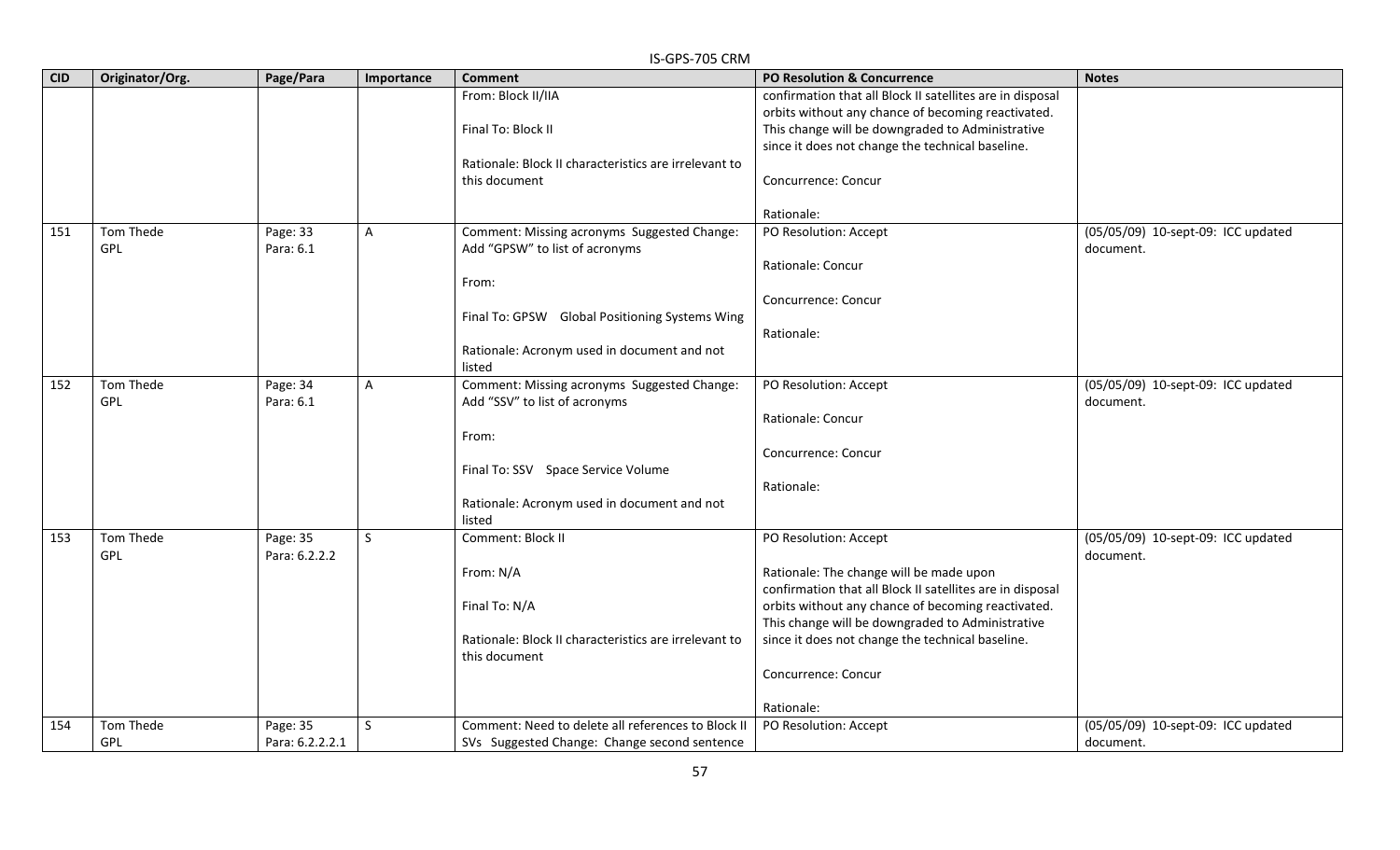|            | IS-GPS-705 CRM                      |                             |              |                                                                                                                                                                                                                                                                                                                                                                                                                                                                                                                                                                                                                                    |                                                                                                                                                                                                                                                                                                         |                                                                                                                                                                                                        |  |  |  |
|------------|-------------------------------------|-----------------------------|--------------|------------------------------------------------------------------------------------------------------------------------------------------------------------------------------------------------------------------------------------------------------------------------------------------------------------------------------------------------------------------------------------------------------------------------------------------------------------------------------------------------------------------------------------------------------------------------------------------------------------------------------------|---------------------------------------------------------------------------------------------------------------------------------------------------------------------------------------------------------------------------------------------------------------------------------------------------------|--------------------------------------------------------------------------------------------------------------------------------------------------------------------------------------------------------|--|--|--|
| <b>CID</b> | Originator/Org.                     | Page/Para                   | Importance   | <b>Comment</b>                                                                                                                                                                                                                                                                                                                                                                                                                                                                                                                                                                                                                     | PO Resolution & Concurrence                                                                                                                                                                                                                                                                             | <b>Notes</b>                                                                                                                                                                                           |  |  |  |
|            |                                     |                             |              | to read, "These satellites are not operational and<br>have all been placed in disposal orbits."<br>From: 6.2.2.2.1 Block II SVs. See paragraph<br>6.2.2.2.2 of IS-GPS-200. These satellites do not<br>broadcast the L5 signal.<br>Final To: N/A<br>Rationale: Block II characteristics are irrelevant to<br>this document                                                                                                                                                                                                                                                                                                          | Rationale: The change will be made upon<br>confirmation that all Block II satellites are in disposal<br>orbits without any chance of becoming reactivated.<br>This change will be downgraded to Administrative<br>since it does not change the technical baseline.<br>Concurrence: Concur<br>Rationale: |                                                                                                                                                                                                        |  |  |  |
| 155        | Martin/Wang/Yi/Bakeman<br>Aerospace | Page: 10<br>Para: 3.3.1.2   | $\mathsf{S}$ | Comment:<br>From: Correlation loss is defined as the difference<br>between the signal power received in the<br>bandwidth defined in 3.3.1.1 and the signal power<br>recovered in an ideal correlation receiver of the<br>same bandwidth which ideally performs lossless<br>correlation using an exact replica of the waveform<br>with an ideal sharp-cutoff whose bandwidth<br>corresponds to that in 3.3.1.1, and whose phase is<br>linear over that bandwidth.<br>Final To: Is: (Revert to original language)<br>Rationale: CRM disposition: section wording to<br>remain open. Awaiting output of working group<br>for wording. | PO Resolution: Reject<br>Rationale:<br>Concurrence: Concur<br>Rationale:                                                                                                                                                                                                                                | (05/13/09) 10-sept-09: refer to Mike<br>Deelo's power point presentation. Updated<br>doc. Per presentation. There is proposed<br>wording from the corr. Loss tiger team that<br>has been vetted.       |  |  |  |
| 156        | Martin/Wang/Yi<br>Aerospace         | Page: 12<br>Para: 3.3.1.6.1 | S            | Comment:<br>From: Table 3-IV. Space Service Volume (SSV)<br>Received Minimum RF Signal Strength for GPS III<br>Satellites over the Bandwidth Specified in 3.3.1.1<br>Final To: Is: Table 3-IV. Space Service Volume<br>Minimum Received L5 Signal Power - GEO Based<br>Antennas<br>Rationale: CRM disposition: minimum power                                                                                                                                                                                                                                                                                                       | PO Resolution: Accept<br>Rationale: Conflicting comments; need to resolve at<br>ICWG.<br>Concurrence: Concur<br>Rationale:                                                                                                                                                                              | (05/13/09) Accept. Further clarification of<br>the orbit is required to conform with<br>current GPS space segment requirements.<br>10-sept-09: ICC included the reference to<br>the GEO Based antennas |  |  |  |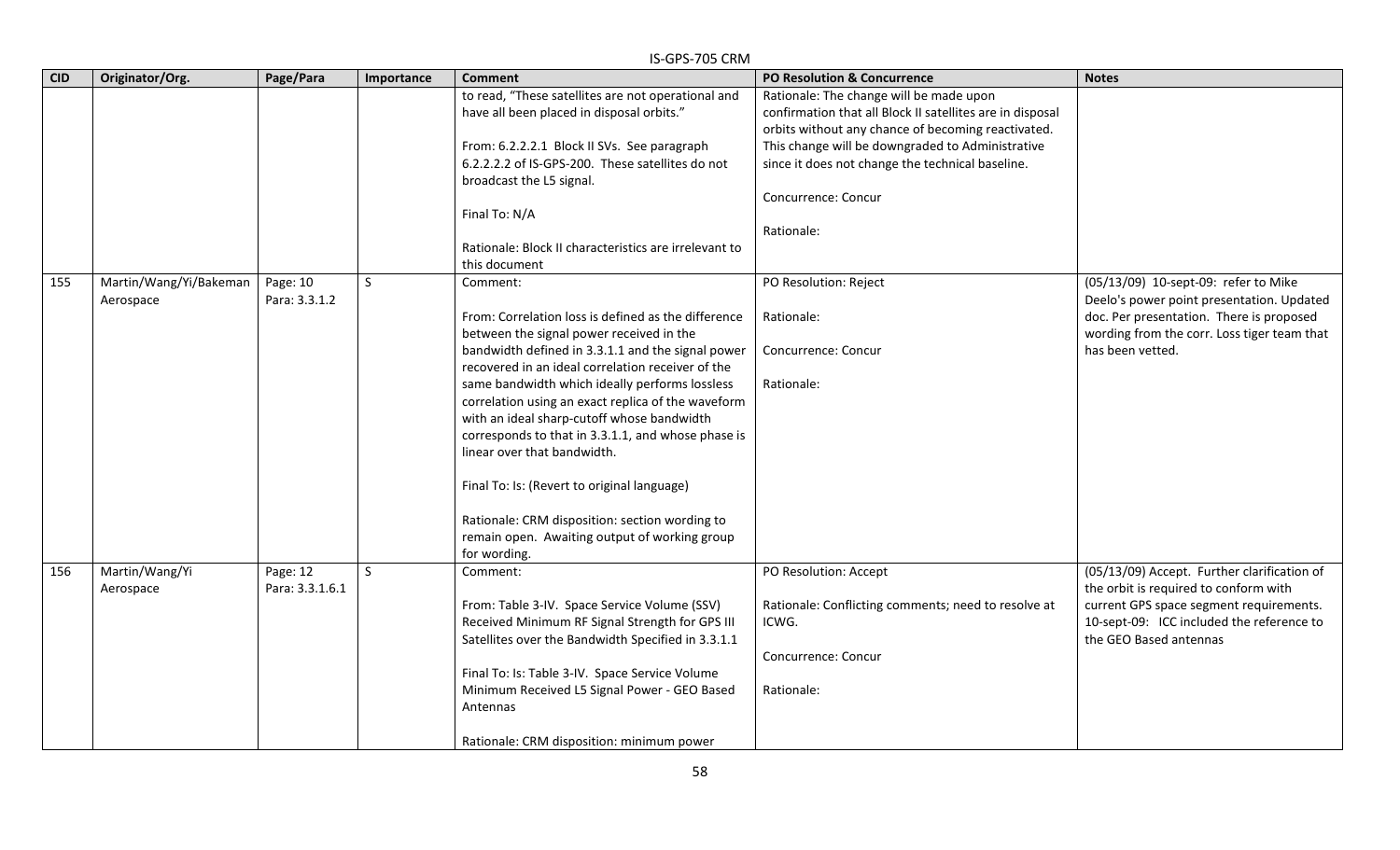| <b>CID</b> | Originator/Org.             | Page/Para                   | Importance   | <b>Comment</b>                                                                                                                                                                                                                                                                                                                                                                                                                                                                                                                                                                                                                                                                                                                                                            | <b>PO Resolution &amp; Concurrence</b>                                                                                                                                                | <b>Notes</b>                                                                                                                                                                                                                                                                                                     |
|------------|-----------------------------|-----------------------------|--------------|---------------------------------------------------------------------------------------------------------------------------------------------------------------------------------------------------------------------------------------------------------------------------------------------------------------------------------------------------------------------------------------------------------------------------------------------------------------------------------------------------------------------------------------------------------------------------------------------------------------------------------------------------------------------------------------------------------------------------------------------------------------------------|---------------------------------------------------------------------------------------------------------------------------------------------------------------------------------------|------------------------------------------------------------------------------------------------------------------------------------------------------------------------------------------------------------------------------------------------------------------------------------------------------------------|
|            |                             |                             |              | levels apply to GEO orbits.                                                                                                                                                                                                                                                                                                                                                                                                                                                                                                                                                                                                                                                                                                                                               |                                                                                                                                                                                       |                                                                                                                                                                                                                                                                                                                  |
| 157        | Martin/Wang/Yi<br>Aerospace | Page: 14<br>Para: 3.3.1.7.3 | <sub>S</sub> | Comment:<br>From: The group delay differential between the<br>radiated L5 signal with respect to the Earth<br>Coverage signal for users of the Space Service<br>Volume is given by the Block III Space Contractor<br>(TBD). The details are provided in TBD.<br>Final To: Is: (Remove)<br>Rationale: CRM disposition: section should be<br>removed from this document.                                                                                                                                                                                                                                                                                                                                                                                                    | PO Resolution: Reject<br>Rationale: Currently this is a placeholder until the TBD<br>has been resolved.<br>Concurrence: Concur<br>Rationale:                                          | (05/13/09) Accept. Consistency in needed<br>among the civil specs.                                                                                                                                                                                                                                               |
| 158        | Martin/Wang/Yi<br>Aerospace | Page: 14<br>Para: 3.3.1.9   | S            | Comment:<br>From: The transmitted signal shall be right-hand<br>circularly polarized (RHCP). For the angular range<br>of ±14.3 degrees from boresight, L5 ellipticity shall<br>be no worse than 2.4 dB. For Block IIIA the<br>angular range of ±13.8 degrees from nadir, L5<br>ellipticity shall be no worse than 2.4 dB.<br>Final To: Is: The transmitted signal shall be right-<br>hand circularly polarized (RHCP). For the angular<br>range of ±14.3 degrees from boresight, L5<br>ellipticity shall be no worse than 2.4 dB. For Block<br>IIIA the angular range of ±13.8 degrees (plus<br>pointing error) from nadir, L5 ellipticity shall be no<br>worse than 2.4 dB. Pointing error is described in<br>paragraph 3.2.8.1.1.3 of SS-SS-800.<br>Rationale: Clairity | PO Resolution: Reject<br>Rationale: The contractor has to meet the<br>requirement inclusive of any pointing error<br>introduced by their design.<br>Concurrence: Concur<br>Rationale: | (05/13/09) Accept                                                                                                                                                                                                                                                                                                |
| 159        | C. Chui<br>Aerospace        | Page: 10<br>Para: 3.3.1.2   | S            | Comment: (1) In the definition of correction loss,<br>it states that the receiver "ideally performs<br>lossless correlation". If that is the case, why a 0.4<br>dB loss is allocated to the correlation receiver? (2)<br>It appears that there are words missing or<br>misplaced in the 4 lines that define Correlation<br>Loss Suggested Change: The vehicle payload                                                                                                                                                                                                                                                                                                                                                                                                     | PO Resolution: A/C<br>Rationale: Language is currently being reworked.<br>Concurrence: Concur<br>Rationale:                                                                           | 05/01/09: Concur to defer the resolution to<br>the next ICWG. 10-sept-09: ICC has placed<br>the language per the corr. Loss tiger team.<br>10/01/09: This section was under rigourous<br>review and the ultimately the consensus of<br>the ICWG community was to revert to<br>wording similar to the IS-GPS-800. |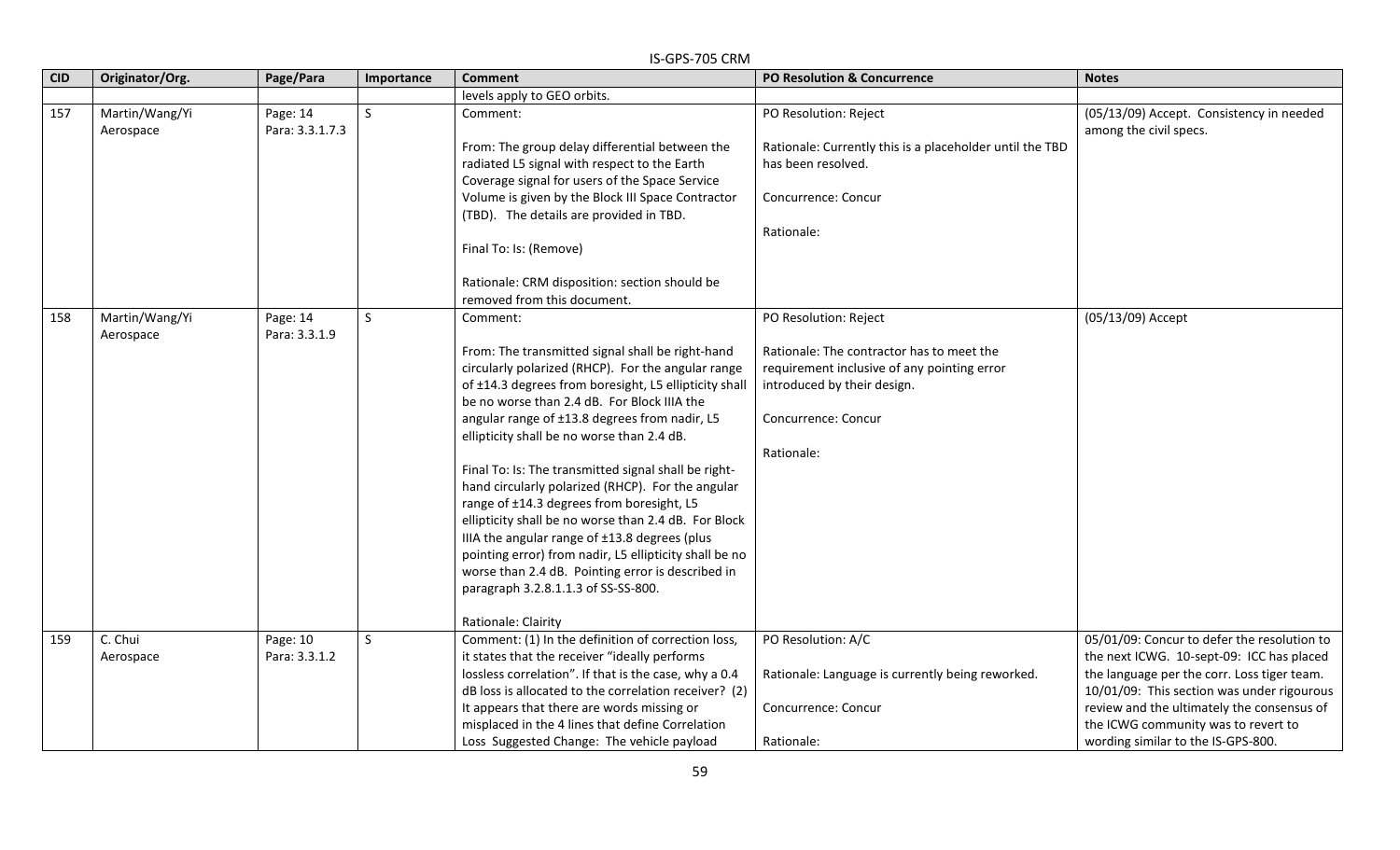|            | IS-GPS-705 CRM  |           |            |                                                       |                                        |              |  |  |  |  |
|------------|-----------------|-----------|------------|-------------------------------------------------------|----------------------------------------|--------------|--|--|--|--|
| <b>CID</b> | Originator/Org. | Page/Para | Importance | <b>Comment</b>                                        | <b>PO Resolution &amp; Concurrence</b> | <b>Notes</b> |  |  |  |  |
|            |                 |           |            | correlation loss considered here is the total         |                                        |              |  |  |  |  |
|            |                 |           |            | allowable, associated with the L1 and L2 30.69        |                                        |              |  |  |  |  |
|            |                 |           |            | MHz bandwidth RF signals transmitted by the           |                                        |              |  |  |  |  |
|            |                 |           |            | payload, for L1P(Y), L2 P(Y), CA and L2C, due to      |                                        |              |  |  |  |  |
|            |                 |           |            | filtering in the payload (e.g., multiplexers), plus a |                                        |              |  |  |  |  |
|            |                 |           |            | limited allowance (approximately 0.2 dB) for any      |                                        |              |  |  |  |  |
|            |                 |           |            | loss due to unexpected signal distortion caused by    |                                        |              |  |  |  |  |
|            |                 |           |            | other payload electronics. This correlation loss      |                                        |              |  |  |  |  |
|            |                 |           |            | can be demonstrated by comparing the code             |                                        |              |  |  |  |  |
|            |                 |           |            | correlation powers from the payload signal with       |                                        |              |  |  |  |  |
|            |                 |           |            | those from a linear unfiltered signal generator       |                                        |              |  |  |  |  |
|            |                 |           |            | which emulates the payload signal formation and       |                                        |              |  |  |  |  |
|            |                 |           |            | is free of correlation that is not an expected result |                                        |              |  |  |  |  |
|            |                 |           |            | of signal combining. This comparison requires         |                                        |              |  |  |  |  |
|            |                 |           |            | equal RF power in a 30.69 MHz bandwidth from          |                                        |              |  |  |  |  |
|            |                 |           |            | both the payload and waveform generator, and          |                                        |              |  |  |  |  |
|            |                 |           |            | the use of a correlating receiver with an             |                                        |              |  |  |  |  |
|            |                 |           |            | approximate ideal filter. The difference in           |                                        |              |  |  |  |  |
|            |                 |           |            | correlation power from this comparison is the         |                                        |              |  |  |  |  |
|            |                 |           |            | defined payload correlation loss.                     |                                        |              |  |  |  |  |
|            |                 |           |            | The total allowable correlation loss, which is a      |                                        |              |  |  |  |  |
|            |                 |           |            | function of signal and receiver bandwidth, shall      |                                        |              |  |  |  |  |
|            |                 |           |            | be:For L5: 0.6 dB (With a 30.69 MHz BW Rcvr)          |                                        |              |  |  |  |  |
|            |                 |           |            | 0.4 dB (With a 24 MHz BW Rcvr)                        |                                        |              |  |  |  |  |
|            |                 |           |            | From: 3.3.1.2 Correlation Loss. Correlation loss is   |                                        |              |  |  |  |  |
|            |                 |           |            | defined as the difference between the SV power        |                                        |              |  |  |  |  |
|            |                 |           |            | received in a 24 MHz bandwidth and the signal         |                                        |              |  |  |  |  |
|            |                 |           |            | power recovered in an ideal correlation receiver.     |                                        |              |  |  |  |  |
|            |                 |           |            | The worst case correlation loss occurs when the I5    |                                        |              |  |  |  |  |
|            |                 |           |            | carrier is modulated by the sum of the I5-code        |                                        |              |  |  |  |  |
|            |                 |           |            | and the NAV data stream. For this case, the           |                                        |              |  |  |  |  |
|            |                 |           |            | correlation loss apportionment shall be as follows:   |                                        |              |  |  |  |  |
|            |                 |           |            | 1. SV modulation and filter imperfections: 0.6 dB     |                                        |              |  |  |  |  |
|            |                 |           |            | 2. Ideal UE receiver waveform distortion (due to      |                                        |              |  |  |  |  |
|            |                 |           |            | 24 MHz filter): 0.4 dB                                |                                        |              |  |  |  |  |
|            |                 |           |            | Final To: Correlation loss is defined as the          |                                        |              |  |  |  |  |
|            |                 |           |            | difference between the SV power received in the       |                                        |              |  |  |  |  |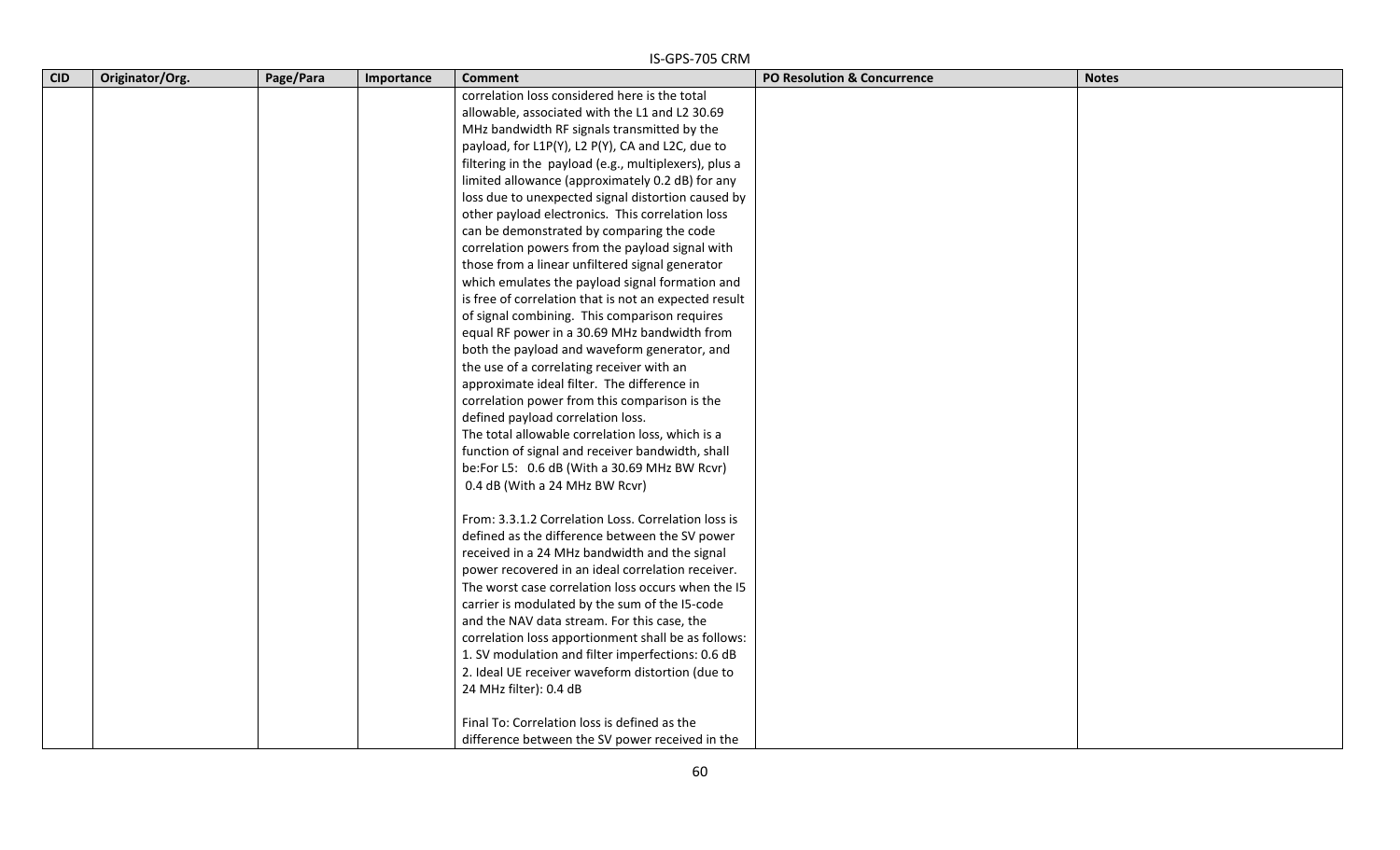|            |                      |                                 |              | IS-GPS-705 CRM                                                                                                                                                                                                                                                                                                                                                                                                                                                                                                                                                                                                                                                                                                                                                                                                                                                                                                                                                                                                             |                                                                                                                                                        |                                                                                                                                                                                                                                                                                                                                                                                                                                                                                                                                                                                                                                                                                                                                                                                                                                                                                              |
|------------|----------------------|---------------------------------|--------------|----------------------------------------------------------------------------------------------------------------------------------------------------------------------------------------------------------------------------------------------------------------------------------------------------------------------------------------------------------------------------------------------------------------------------------------------------------------------------------------------------------------------------------------------------------------------------------------------------------------------------------------------------------------------------------------------------------------------------------------------------------------------------------------------------------------------------------------------------------------------------------------------------------------------------------------------------------------------------------------------------------------------------|--------------------------------------------------------------------------------------------------------------------------------------------------------|----------------------------------------------------------------------------------------------------------------------------------------------------------------------------------------------------------------------------------------------------------------------------------------------------------------------------------------------------------------------------------------------------------------------------------------------------------------------------------------------------------------------------------------------------------------------------------------------------------------------------------------------------------------------------------------------------------------------------------------------------------------------------------------------------------------------------------------------------------------------------------------------|
| <b>CID</b> | Originator/Org.      | Page/Para                       | Importance   | <b>Comment</b>                                                                                                                                                                                                                                                                                                                                                                                                                                                                                                                                                                                                                                                                                                                                                                                                                                                                                                                                                                                                             | <b>PO Resolution &amp; Concurrence</b>                                                                                                                 | <b>Notes</b>                                                                                                                                                                                                                                                                                                                                                                                                                                                                                                                                                                                                                                                                                                                                                                                                                                                                                 |
|            |                      |                                 |              | bandwidth defined in 3.3.1.1 (excluding signal<br>combining loss) and the signal power recovered in<br>an ideal correlation receiver of the same<br>bandwidth using an exact replica of the waveform<br>within an ideal sharp-cutoff filter bandwidth<br>centered at L5, whose bandwidth corresponds to<br>that specified in 3.3.1.1 and whose phase is linear<br>over that bandwidth. The correlation loss<br>apportionment due to SV modulation and filtering<br>imperfections shall be 0.6 dB maximum.                                                                                                                                                                                                                                                                                                                                                                                                                                                                                                                  |                                                                                                                                                        |                                                                                                                                                                                                                                                                                                                                                                                                                                                                                                                                                                                                                                                                                                                                                                                                                                                                                              |
|            |                      |                                 |              | Rationale: Solve the problems stated in Comments<br>$(1)$ and $(2)$                                                                                                                                                                                                                                                                                                                                                                                                                                                                                                                                                                                                                                                                                                                                                                                                                                                                                                                                                        |                                                                                                                                                        |                                                                                                                                                                                                                                                                                                                                                                                                                                                                                                                                                                                                                                                                                                                                                                                                                                                                                              |
| 160        | C. Chui<br>Aerospace | Page: 12<br>Para: Table 3-<br>Ш | $\mathsf{C}$ | Comment: The Block IIIA I5 and Q5 powers given<br>in Table 3-III agree with the numbers given in<br>Table 3-XI of SS-SS-800C numerically. However,<br>the received powers listed in Table 3-XI of SS-SS-<br>800C are "effective received signal powers" which<br>are "referenced to a receiver whose correlation<br>outputs are calibrated against an RF signal<br>without combining loss". To approve SS-SS-800C<br>last August, an agreement was reached at that<br>time that the next update of IS-GPS-705 would<br>provide a detailed definition of the reference<br>receiver, which is not provided in the current<br>update. Suggested Change: Based on the latest<br>input, it appears that the L5 signals will not be<br>generated using a majority combining scheme.<br>The need to use a reference receiver to define the<br>received L5 signal powers requires a discussion<br>and resolution by the L5 ICWG and Space Segment<br>Team.<br>From:<br>Final To:<br>Rationale: Make sure the -157 dBW given in IS- | PO Resolution: Reject<br>Rationale: ICC POC is unaware of any agreements.<br>Please provide details and resubmit.<br>Concurrence: Concur<br>Rationale: | 04/28/09: Accept with comment. The<br>reference for the minimum power<br>specifications in SS-SS-800 and the IS-GPS-<br>200 need to be consistent. 05/01/09:<br>Accept the 04/28/09 PO resolution with the<br>following condition: Provide the definition<br>of the Reference Receiver and establish a<br>clear relationship between the "effective"<br>received powers of I5 and Q5 given in Table<br>3-XI of SS-SS-800C and the received powers<br>at the output of the reference receiving<br>antenna within the bandwidth described in<br>Table 3-III. 20-aug-09: it was decided that<br>the details of the "reference receiver" will<br>not go in this icd, thus the comment must<br>be rejected. Commenter concurs with<br>resolution. This also inline with the 200<br>CRM resolution.ICC to continue to work<br>with B. Chiu to collaborate with LM in<br>attaining his needed info. |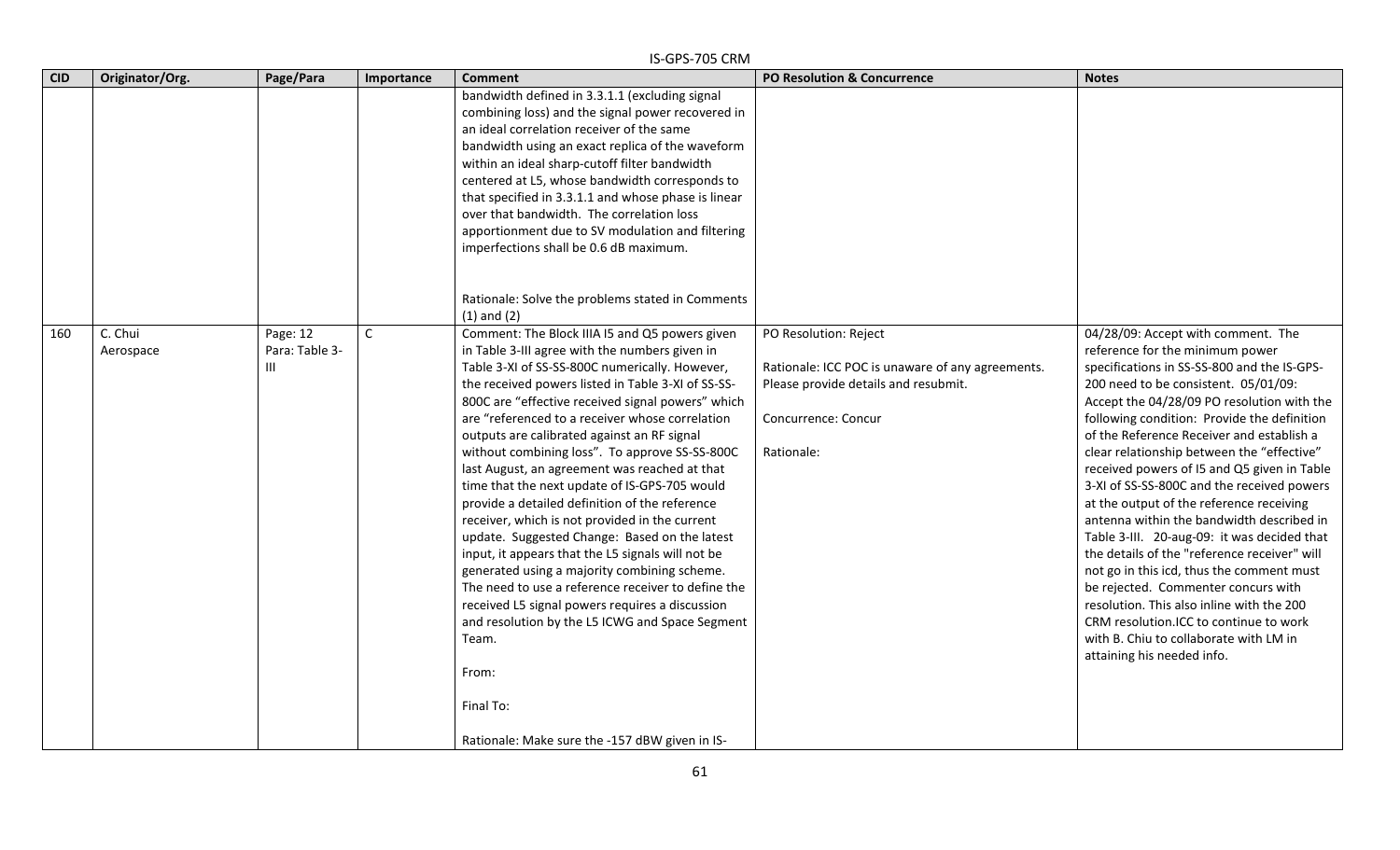#### **CID Originator/Org. Page/Para Importance Comment PO Resolution & Concurrence Notes** GPS-705 is consistent with the intent and capability of SS-SS-800C. 161 | C. Chui Aerospace Page: 12 Para: Table 3- IV C Comment: The I5 and Q5 powers given in Table 3- IV agree with the numbers given in Table 3-XII of SS-SS-800C numerically. However, the received powers listed in Table 3-XII of SS-SS-800C are "effective received signal powers" which are "referenced to a receiver whose correlation outputs are calibrated against an RF signal without combining loss". Suggested Change: "Suggested Change" stated in Comment No. 2 applies. From: Final To: Rationale: See Comment No. 6 PO Resolution: Reject Rationale: Need to specify comment #2 and #6. Concurrence: Concur Rationale: 04/28/09: Accept with comment. The reference for the minimum power specifications in SS-SS-800 and the IS-GPS-200 need to be consistent. 05/01/09: Accept the 04/28/09 PO resolution with the following condition: Provide the definition of the Reference Receiver and establish a clear relationship between the "effective" received powers of I5 and Q5 given in Table 3-XII of SS-SS-800C and the received powers at the output of the reference receiving antenna within the bandwidth described in Table 3-IV. 20-aug-09: it was decided that the details of the "reference receiver" will not go in this icd, thus the comment must be rejected. Commenter concurs with resolution. This also inline with the 200 CRM resolution.ICC to continue to work with B. Chiu to collaborate with LM in attaining his needed info. 162 C. Chui Aerospace Page: General Para: General C Comment: To approve SS-SS-800C last August, an agreement was reached that the next IS-GPS-705 update would provide a bandpass characteristics of the antenna coupler used by the SVs for shaping the transmitted power spectral density of L5. Such bandpass specification is not included here. From: Final To: Suggested Change: Add the SV filter/bandpass specification that will incur no more than 0.6 dB loss due to waveform distortion introduced by the filtering. Rationale: User equipment developers need such specifications to optimize the RF designs and PO Resolution: Accept Rationale: ICC POC is unaware of any agreements. Please provide details and resubmit. 1/05/10: 0.6 dB is now in the "correlation loss" section. Concurrence: Concur Rationale: 04/28/09: Defer. Commenter wanted flatness and phase linearity requirements added to interface document. Will forward to Space IPT for final resolution. GPSW has provided the current 3 MUE card development teams the GPS IIF and IIR-M filter data to allow them to optimize their design and determine the additional waveform distortion and additional correlation loss caused by the MUE card frontend. Following is copied from a vendor's letter that requested for triplexer characteristics: "… actual triplexer output data …This will be used in our cascaded filter analysis of the space, channel loss, and receiver components to finalize the error budgets for CDR for implementation loss

62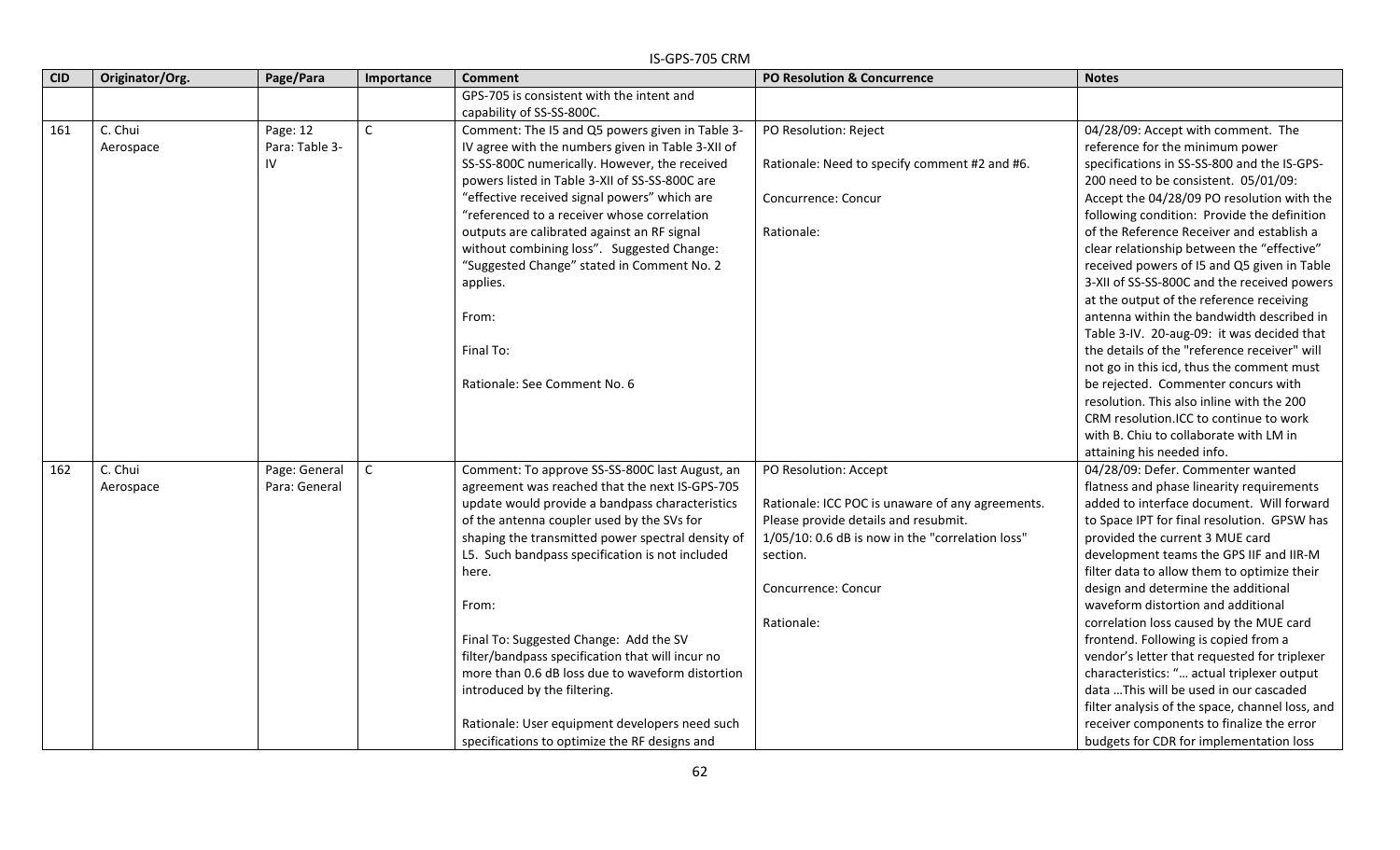| <b>CID</b> | Originator/Org. | Page/Para     | Importance   | <b>Comment</b>                                          | <b>PO Resolution &amp; Concurrence</b>          | <b>Notes</b>                                    |
|------------|-----------------|---------------|--------------|---------------------------------------------------------|-------------------------------------------------|-------------------------------------------------|
|            |                 |               |              | verify the TRD performance requirements.                |                                                 | and for pseudorange bias" The Commenter         |
|            |                 |               |              |                                                         |                                                 | accepts "Defer" as stated in the 04/28/09       |
|            |                 |               |              |                                                         |                                                 | PO resolution under the condition that the      |
|            |                 |               |              |                                                         |                                                 | PO will not accept a negative Space IPT's       |
|            |                 |               |              |                                                         |                                                 | resolution unless the GPSW is willing to        |
|            |                 |               |              |                                                         |                                                 | accept the risks created by not adding the      |
|            |                 |               |              |                                                         |                                                 | filtering specification in this ICD. 20-aug-09: |
|            |                 |               |              |                                                         |                                                 | this is being worked by Rom and Bob Chiu,       |
|            |                 |               |              |                                                         |                                                 | what kind of information is proprietary. this   |
|            |                 |               |              |                                                         |                                                 | is an ongoing action. an AI has been            |
|            |                 |               |              |                                                         |                                                 | assigned to Rom--AI #53. 10-sept-09:            |
|            |                 |               |              |                                                         |                                                 | Action #53 is still open. comment is            |
|            |                 |               |              |                                                         |                                                 | deferred.                                       |
|            |                 |               |              |                                                         |                                                 | 10/01/09: Changed to reject. Not                |
|            |                 |               |              |                                                         |                                                 | appropriate for an interface document. Will     |
|            |                 |               |              |                                                         |                                                 | provide information Mr. Chui needs              |
|            |                 |               |              |                                                         |                                                 | directly. Awaiting concurrance from C. Chui.    |
| 163        | Rhonda Slattery | Page: General |              | Comment: Why are there so many changes where            | PO Resolution: Reject                           | 05/05/09: Accept with comment. The              |
|            | Aerospace       | Para: General |              | the language shows up as French or Portugese            |                                                 | commenter should double-check that they         |
|            |                 |               |              | under track changes?                                    | Rationale: This is how the MS Word document was | are reviewing the latest draft version.         |
|            |                 |               |              |                                                         | received from the previous ICC.                 | Latest version does not appear to have          |
|            |                 |               |              | From:                                                   |                                                 | foreign language issues on the ICC POC's        |
|            |                 |               |              |                                                         | Concurrence: Concur                             | computer. 13-Aug-09: ICC has confirmed          |
|            |                 |               |              | Final To: Suggested Change: Figure out what             |                                                 | this issue is present with this document as     |
|            |                 |               |              | you're doing that's causing this and either stop        | Rationale:                                      | well as others he has worked on. ICC will,      |
|            |                 |               |              | doing it or accept changes that are irrelevent          |                                                 | however, will reject updating the               |
|            |                 |               |              |                                                         |                                                 | document since we will place it in DOORS        |
|            |                 |               |              | Rationale: Confusion among reviewers                    |                                                 | after this revision.                            |
| 164        | Rhonda Slattery | Page:         | <sub>S</sub> | Comment: Figure should be updated to include            | PO Resolution: Accept                           | 25-aug-09\:ICC need to update doc. 10-          |
|            | Aerospace       | Para: Fig 3-1 |              | either GPS III or IIIA SVs, with future left in for SVs |                                                 | sept-09: ICC updated figure to include          |
|            |                 |               |              | not defined in the ICD                                  | Rationale:                                      | Block III reference and future SVs              |
|            |                 |               |              |                                                         |                                                 |                                                 |
|            |                 |               |              | From:                                                   | Concurrence: Concur                             |                                                 |
|            |                 |               |              | Final To: Suggested Change:                             | Rationale:                                      |                                                 |
|            |                 |               |              |                                                         |                                                 |                                                 |
|            |                 |               |              | Rationale: If the SV is defined in this update of the   |                                                 |                                                 |
|            |                 |               |              | ICD then it is not future, it deserves it's own block   |                                                 |                                                 |
| 165        | Rhonda Slattery | Page:         | <sub>S</sub> | Comment: What is the purpose of this new IIIA           | <b>PO Resolution: Reject</b>                    | 05/05/09: Defer. Need to verify that the        |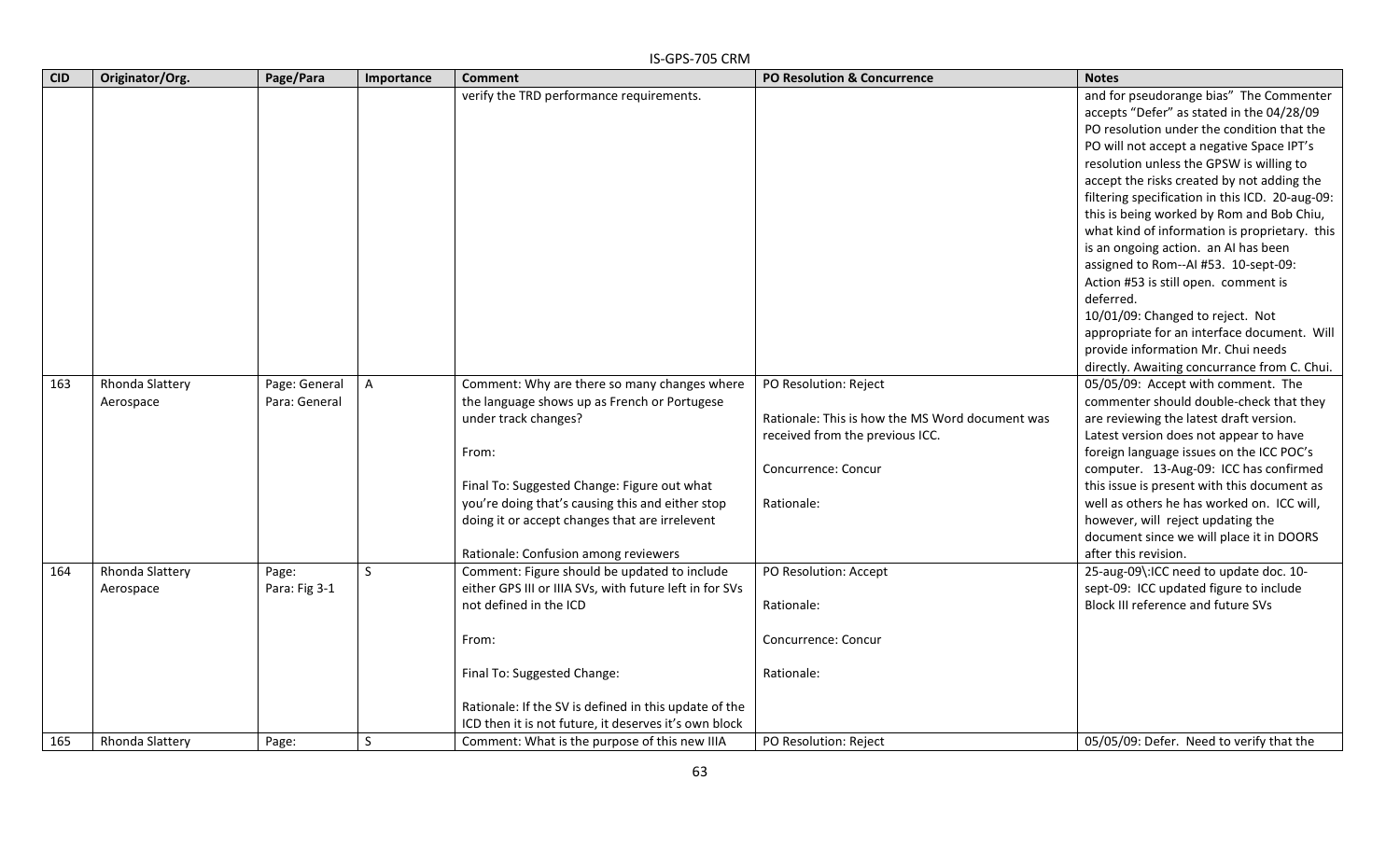| <b>CID</b> | Originator/Org.              | Page/Para                         | Importance   | <b>Comment</b>                                                                                                                                                                                                                                                                                                                                                                                                                                                                                                                                                                                                                                                                                                                                                                                                                                    | PO Resolution & Concurrence                                                                                                                                                                                                                                 | <b>Notes</b>                                                                                                                                                                                                                                                                                                                                                                                                  |
|------------|------------------------------|-----------------------------------|--------------|---------------------------------------------------------------------------------------------------------------------------------------------------------------------------------------------------------------------------------------------------------------------------------------------------------------------------------------------------------------------------------------------------------------------------------------------------------------------------------------------------------------------------------------------------------------------------------------------------------------------------------------------------------------------------------------------------------------------------------------------------------------------------------------------------------------------------------------------------|-------------------------------------------------------------------------------------------------------------------------------------------------------------------------------------------------------------------------------------------------------------|---------------------------------------------------------------------------------------------------------------------------------------------------------------------------------------------------------------------------------------------------------------------------------------------------------------------------------------------------------------------------------------------------------------|
|            | Aerospace                    | Para: 3.3.1.6                     |              | paragraph? You have specific requirements for<br>power. What does it add to say it's monotonically<br>decreasing?<br>From: 3.3.1.6 Signal Power Levels. The SV shall<br>provide I5 and Q5 navigation signal strength at<br>end-of-life (EOL), worst-case in order to meet the<br>minimum levels specified in Table 3-III. The<br>minimum received power is measured at the<br>output of a 3 dBi linearly polarized user receiving<br>antenna (located near ground) at worst normal<br>orientation, when the SV is above a 5-degree<br>elevation angle. The received signal levels are<br>observed within the in-band allocation defined in<br>paragraph 3.3.1.1. Additional related data is<br>provided as supporting material in paragraph<br>6.3.1.<br>Final To: Suggested Change: Delete or justify<br>Rationale: Deletion of less-useful data | Rationale: The sentence lets the user know there will<br>be no antenna nulls between the specified angles.<br>Concurrence: Concur<br>Rationale:                                                                                                             | ICWG stakeholders need to know that there<br>will be no antenna nulls between the<br>specified angles. Concurrence: I'm willing<br>to live with it, but having a specified power<br>out to 26 degrees says the same thing, so it<br>is duplicative. 20-aug-09: commenter<br>concurs with resolution.                                                                                                          |
| 166        | Rhonda Slattery<br>Aerospace | Page:<br>Para:<br>$3.3.1.7.1 - 2$ | $\mathsf{C}$ | Comment: The values of these parameters are<br>updated in SS-SS-800 to a tighter value.<br>From: The group delay differential between the<br>radiated L5 signal with respect to the Earth<br>Coverage signal for users of the Space Service<br>Volume is given by the Block III Space Contractor<br>(TBD). The details are provided in TBD.<br>Final To: Suggested Change: Add SS-SS-800 value<br>for IIIA.<br>Rationale: Consistent baseline and accurate user<br>knowledge.                                                                                                                                                                                                                                                                                                                                                                     | PO Resolution: Reject<br>Rationale: These requirements do not exist in the SS-<br>SS-800.<br>Concurrence:<br>Rationale: The requirements do exist in both the SS<br>and CS specifications. They are the requirements for<br>the errors between two signals. | If you don't understand the comment,<br>please call the commenter for clarification<br>before rejecting. 20-aug-09: PSICA working<br>group to take on action. AI #8 from the list.<br>10-sept-09: this item is still under review.<br>Item is deferred until ICWG.<br>10/01/09: ICWG skateholders decided to<br>change the PO resolution to reject. 705 is a<br>requirements document for IIF as well as III. |
| 167        | Rhonda Slattery<br>Aerospace | Page:<br>Para: 3.3.1.7.3          | <sub>S</sub> | Comment: Why is the space contractor for IIIA<br>TBD? Suggested Change: Remove 1st TBD or<br>clarify where it applies                                                                                                                                                                                                                                                                                                                                                                                                                                                                                                                                                                                                                                                                                                                             | PO Resolution: Accept<br>Rationale:                                                                                                                                                                                                                         | 10-sept-09: updated document and got rid<br>of 1st TBD.                                                                                                                                                                                                                                                                                                                                                       |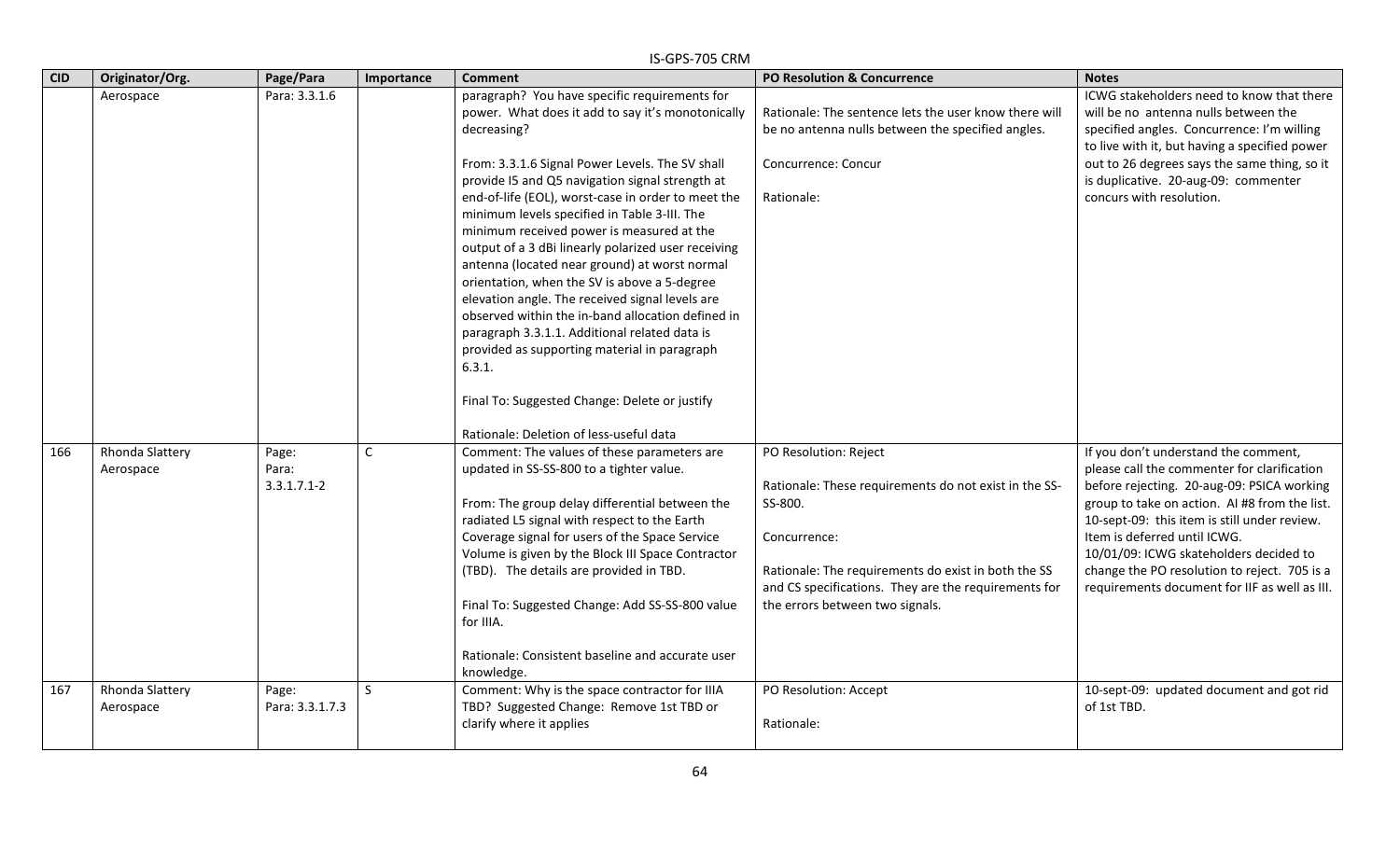|            |                              |                          |              | IS-GPS-705 CRM                                                                                                                                                                                                                                                                                                                                                                                                                                                                                                                                                                                                                                                                                                                                                                                                                                                   |                                                                                                                              |                                                                                                                                                                                            |
|------------|------------------------------|--------------------------|--------------|------------------------------------------------------------------------------------------------------------------------------------------------------------------------------------------------------------------------------------------------------------------------------------------------------------------------------------------------------------------------------------------------------------------------------------------------------------------------------------------------------------------------------------------------------------------------------------------------------------------------------------------------------------------------------------------------------------------------------------------------------------------------------------------------------------------------------------------------------------------|------------------------------------------------------------------------------------------------------------------------------|--------------------------------------------------------------------------------------------------------------------------------------------------------------------------------------------|
| <b>CID</b> | Originator/Org.              | Page/Para                | Importance   | <b>Comment</b>                                                                                                                                                                                                                                                                                                                                                                                                                                                                                                                                                                                                                                                                                                                                                                                                                                                   | <b>PO Resolution &amp; Concurrence</b>                                                                                       | <b>Notes</b>                                                                                                                                                                               |
|            |                              |                          |              | From: The group delay differential between the<br>radiated L5 signal with respect to the Earth<br>Coverage signal for users of the Space Service<br>Volume is given by the Block III Space Contractor<br>(TBD). The details are provided in TBD.<br>Final To: The group delay differential between the<br>radiated L5 signal with respect to the Earth<br>Coverage signal for users of the Space Service are<br>provided in TBD.<br>Rationale: The Space contractor is Lockheed, not<br><b>TBD</b>                                                                                                                                                                                                                                                                                                                                                               | Concurrence: Concur<br>Rationale:                                                                                            |                                                                                                                                                                                            |
| 168        | Rhonda Slattery<br>Aerospace | Page:<br>Para: 3.3.1.9   | <sub>S</sub> | Comment: Why is IIIA different from IIF? Are you<br>leaving pointing error in IIF but not IIIA? In IS-200,<br>all were changed to 13.8. See comments to 200.<br>Suggested Change: See comments to 200 and<br>make this consistent one way or the other.<br>From: 3.3.1.9 Signal Polarization. The transmitted<br>signal shall be right-hand circularly polarized<br>(RHCP). For the angular range of ±14.3 degrees<br>from boresight, L5 ellipticity shall be no worse<br>than 2.4 dB. Nominal values are listed in section<br>6.3.3.<br>Final To: The transmitted signal shall be right-hand<br>circularly polarized (RHCP). For the angular range<br>of ±13.8 degrees from nadir, L5 ellipticity shall be<br>no worse than 2.4 dB. Nominal values are listed in<br>section 6.3.3.<br>Rationale: Clarity of requirement and consistency<br>across the baseline. | PO Resolution: Accept<br>Rationale: IIF is under contract for the original<br>language.<br>Concurrence: Concur<br>Rationale: | Don't understand response. IIF is on<br>contract for IS-GPS-200 language also, but<br>that was changed. 10-sept-09: ICC<br>followed 200 resolution. See also comment<br>#72 from this CRM. |
| 169        | Rhonda Slattery<br>Aerospace | Page:<br>Para: 6.2.2.2.6 | S            | Comment: Why not reference 200 like the<br>previous paragraphs? Suggested Change: Either<br>add reference or copy data from 200. See also<br>comments there before copying.                                                                                                                                                                                                                                                                                                                                                                                                                                                                                                                                                                                                                                                                                      | PO Resolution: Accept<br>Rationale: as administrative<br>Concurrence: Concur                                                 | (05/05/09) 10-sept-09: ICC updated<br>document.                                                                                                                                            |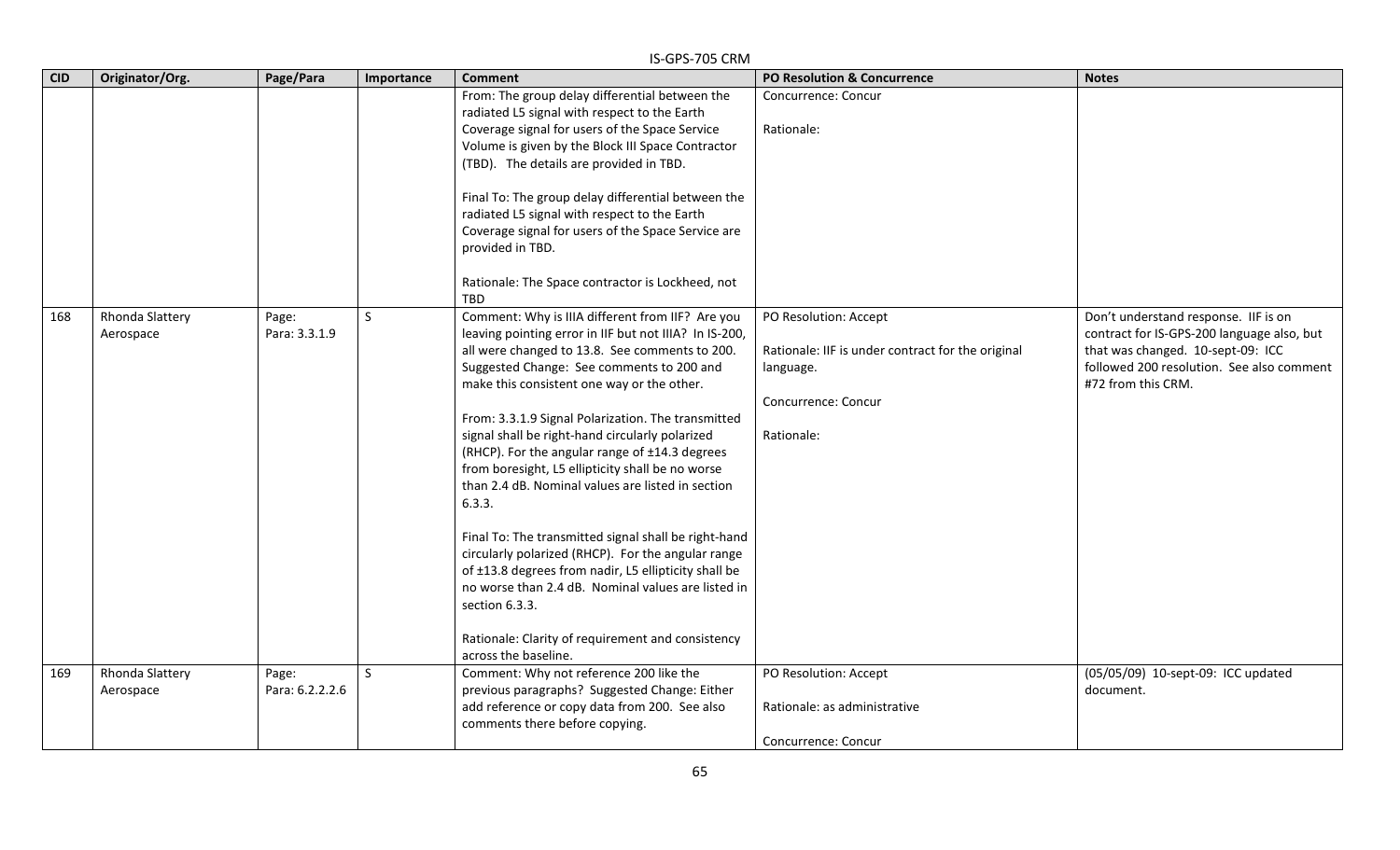|            |                              |                                       |              | IS-GPS-705 CRM                                                                                                                                                                                                                                                                                                                                                                                |                                                                                                                                                                                |                                                                                                                                                                                                                                                                                                |
|------------|------------------------------|---------------------------------------|--------------|-----------------------------------------------------------------------------------------------------------------------------------------------------------------------------------------------------------------------------------------------------------------------------------------------------------------------------------------------------------------------------------------------|--------------------------------------------------------------------------------------------------------------------------------------------------------------------------------|------------------------------------------------------------------------------------------------------------------------------------------------------------------------------------------------------------------------------------------------------------------------------------------------|
| <b>CID</b> | Originator/Org.              | Page/Para                             | Importance   | Comment                                                                                                                                                                                                                                                                                                                                                                                       | PO Resolution & Concurrence                                                                                                                                                    | <b>Notes</b>                                                                                                                                                                                                                                                                                   |
|            |                              |                                       |              | From: The block of operational SVs will be termed<br>"Block III" SVs. The Block III operational SVs will<br>broadcast the L5 signal<br>Final To: See paragraph 6.2.3.2.6 of IS-GPS-200.<br>The III operational SVs do broadcast the L5 signal.<br>Rationale: Consistent definitions across ICDs                                                                                               | Rationale:                                                                                                                                                                     |                                                                                                                                                                                                                                                                                                |
| 170        | Rhonda Slattery<br>Aerospace | Page:<br>Para: 6.3.2                  | $\mathsf{S}$ | Comment: Need a IIIA version of this Add a IIIA<br>version of this or TBD placeholder<br>From: N/A<br>Final To: A plot of a typical GPS Block III phase<br>noise spectral density will be added when<br>available.<br>Rationale: Consistent vision across all SVs                                                                                                                             | PO Resolution: Accept<br>Rationale: GPSIII hardware hasn't been built yet.<br>Concurrence: Concur<br>Rationale:                                                                | Understand your response, but you have<br>added TBDs elsewhere for information that<br>doesn't exist yet. Why not add them<br>throughout? Or delete them elsewhere?<br>10-sept-09: ICC added a sentence to show<br>that a plot will be added later.                                            |
| 171        | Rhonda Slattery<br>Aerospace | Page:<br>Para: 6.3.3                  | $\mathsf{S}$ | Comment: Where is the GPS III version of this.<br>Should it go out to space service volume angles?<br>Suggested Change: Add IIIA version or TBD<br>placeholder<br>From: N/A<br>Final To: A table of a typical GPS Block III ellipticity<br>will be added when available.<br>Rationale: Consistency between specification and<br>ICD and complete definition of the Block III<br>requirements. | PO Resolution: Accept<br>Rationale: GPSIII hardware hasn't been built yet.<br>Concurrence: Concur<br>Rationale:                                                                | 05/05/09: Defer. Will need to wait<br>Understand your response, but you have<br>added TBDs elsewhere for information that<br>doesn't exist yet. Why not add them<br>throughout? Or delete them elsewhere?<br>10-sept-0: a sentence has been added to<br>show that a table will be added later. |
| 172        | Rhonda Slattery<br>Aerospace | Page:<br>Para: 6.3.4<br>and Section 3 | $\mathsf{C}$ | Comment: To meet the IIIA and OCX Block 1 and 2<br>specifications, you need at least 40 broadcast<br>PRNs. These need to be defined for the user in<br>this update<br>From:<br>Final To: Suggested Change: Add 8 more PRNs to                                                                                                                                                                 | PO Resolution: Defer<br>Rationale: Need to determine where the 40 broadcast<br>PRNs requirement came from.<br>Concurrence: Concur<br>Rationale: It comes from the CS 800 spec. | If you want to define all 63, which are<br>needed by a later effectivity, that's fine too.<br>25-aug-09: refer to AI #16 for resolution.                                                                                                                                                       |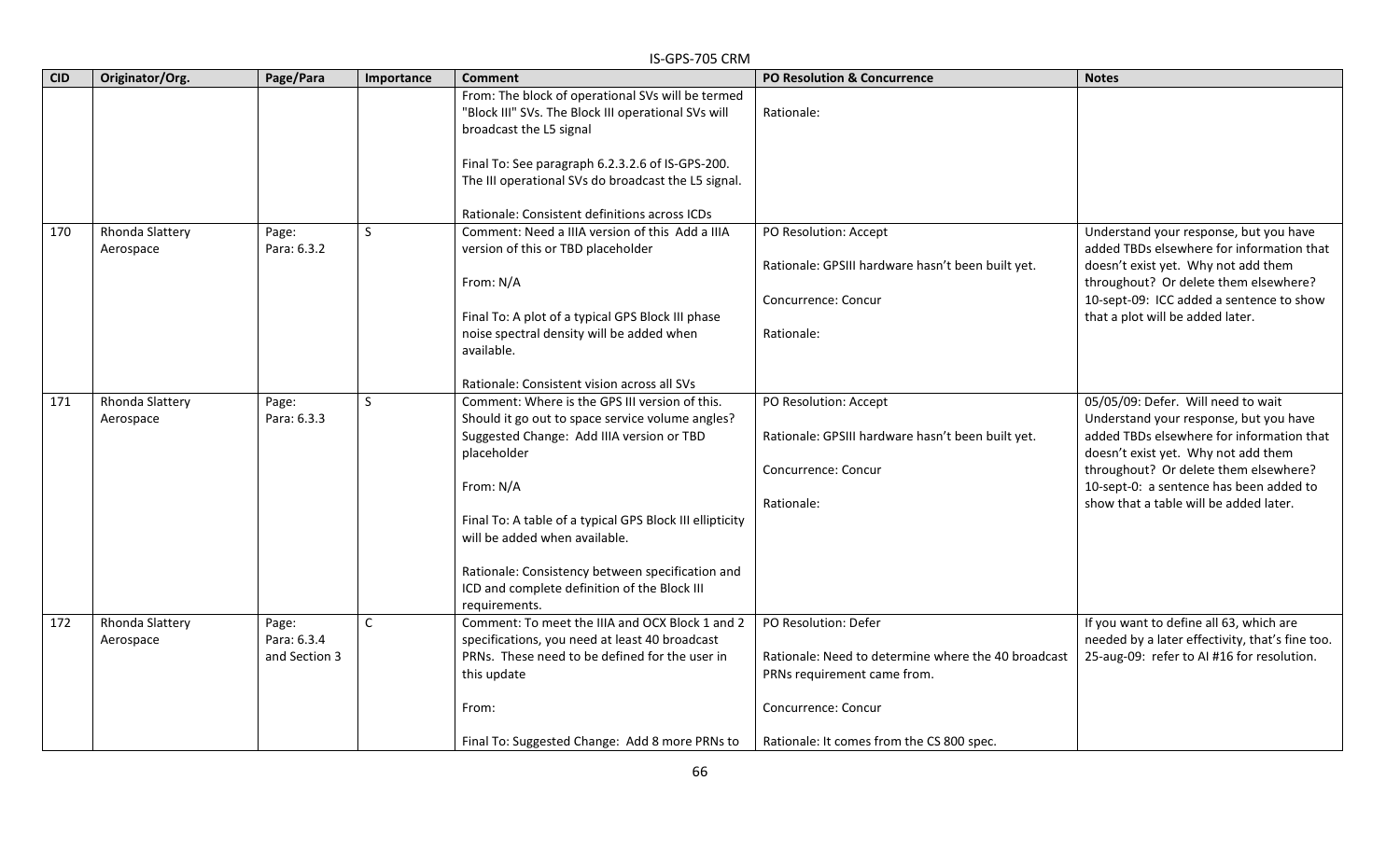|            |                              |                                                  |             | IS-GPS-705 CRM                                                                                                                                                                                                                                                                                                                                                                                                                                                                                                                                                                                                                                                                                                                                                                                                                                                                                                                                                                                                                                                                       |                                                                                                                                                                                                                                                                        |                                                                                                                                                                                                                                                                                                                                                                                                                                                                         |
|------------|------------------------------|--------------------------------------------------|-------------|--------------------------------------------------------------------------------------------------------------------------------------------------------------------------------------------------------------------------------------------------------------------------------------------------------------------------------------------------------------------------------------------------------------------------------------------------------------------------------------------------------------------------------------------------------------------------------------------------------------------------------------------------------------------------------------------------------------------------------------------------------------------------------------------------------------------------------------------------------------------------------------------------------------------------------------------------------------------------------------------------------------------------------------------------------------------------------------|------------------------------------------------------------------------------------------------------------------------------------------------------------------------------------------------------------------------------------------------------------------------|-------------------------------------------------------------------------------------------------------------------------------------------------------------------------------------------------------------------------------------------------------------------------------------------------------------------------------------------------------------------------------------------------------------------------------------------------------------------------|
| <b>CID</b> | Originator/Org.              | Page/Para                                        | Importance  | <b>Comment</b>                                                                                                                                                                                                                                                                                                                                                                                                                                                                                                                                                                                                                                                                                                                                                                                                                                                                                                                                                                                                                                                                       | <b>PO Resolution &amp; Concurrence</b>                                                                                                                                                                                                                                 | <b>Notes</b>                                                                                                                                                                                                                                                                                                                                                                                                                                                            |
|            |                              |                                                  |             | Section 3<br>Rationale: Current definition of UDRA does not                                                                                                                                                                                                                                                                                                                                                                                                                                                                                                                                                                                                                                                                                                                                                                                                                                                                                                                                                                                                                          |                                                                                                                                                                                                                                                                        |                                                                                                                                                                                                                                                                                                                                                                                                                                                                         |
| 173        | Rhonda Slattery<br>Aerospace | Page:<br>Para:<br>20.3.3.1.1.4<br>and 20.3.3.2.4 | C           | cover all the IIIA and OCX errors.<br>Comment: Where do errors that do not fall cleanly<br>into clock or ephemeris get added to UDRA (e.g.,<br>ISC errors, and all the other components of the<br>URE)? Suggested Change: Clarify what errors are<br>included in clock and ephemeris UDRA to show<br>users that all errors are covered as described in<br>the 800 specifications.<br>From: N/A<br>Final To: Text in section 20.3.3.2.4: Clock-related<br>URA (URAoc) accounts for signal-in-space<br>contributions to user range error that include, but<br>are not limited to, the following: the net effect of<br>clock parameter and code phase error in the<br>transmitted signal for single-frequency users who<br>correct the code phase as described in Section<br>20.3.3.3.1.1.1, as well as the net effect of clock<br>parameter, code phase, and intersignal correction<br>error for dual-frequency L1/L2 and L1/L5 users<br>who correct for group delay and ionospheric<br>effects as described in Section 20.3.3.3.1.2.2.<br>Rationale: Complete update for IIIA and OCX | PO Resolution: Accept<br>Rationale: Will forward to the space IPT for<br>resolution.<br>Concurrence: Concur<br>Rationale: This is in the requirement set for OCX block<br>1, as well as GPS III SS. We need to know this data<br>today, and it's not just a SV problem | 25-Aug-09: 200 POC to provide verbiage<br>consistent with the 200. 10-sept-09: ICC<br>has reviewed the 200 and did not see any<br>changes associated with this comment. ICC<br>will keep this as a defer and ensure this will<br>be discussed at the ICWG.<br>10/01/09: Changed to accept. Included<br>definitions in the 20.3.3.2.4 section.<br>10/14/09: Updated this Comment's "To"<br>language to reflect the true nature of the<br>ICWG approved change.           |
| 174        | Rhonda Slattery<br>Aerospace | Page:<br>Para:<br>20.3.3.5.1.1                   | $\mathsf C$ | Comment: Coordinate transformations in the user<br>equipment are using the technical note 21<br>conventions. OCX and all SVs are switching to the<br>technical note 32 conventions. Suggested<br>Change: At least insert a note to inform users that<br>this is coming. Preferably, incorporate both sets<br>of equations along with the note and a defined<br>switchover notice.<br>From: N/A                                                                                                                                                                                                                                                                                                                                                                                                                                                                                                                                                                                                                                                                                       | PO Resolution: Accept<br>Rationale: The commenter is encouraged to present<br>the coordinate transformations at the Public ICWG.<br>Concurrence: Concur<br>Rationale:                                                                                                  | 05/05/09: Accept with comment. Will<br>incorporate suggested change upon<br>finalization of technical note 32<br>conventions. Concurrence: Non-concur.<br>This is in the requirement set for OCX block<br>1. Even without the technical details, the<br>data contained in the ICD is incorrect and<br>needs to be fixed. 20-aug-09: 200 ICC to<br>provide a note that the tech note 21 will<br>change. 10-sept-09: ICC has placed the 200<br>verbiage in this document. |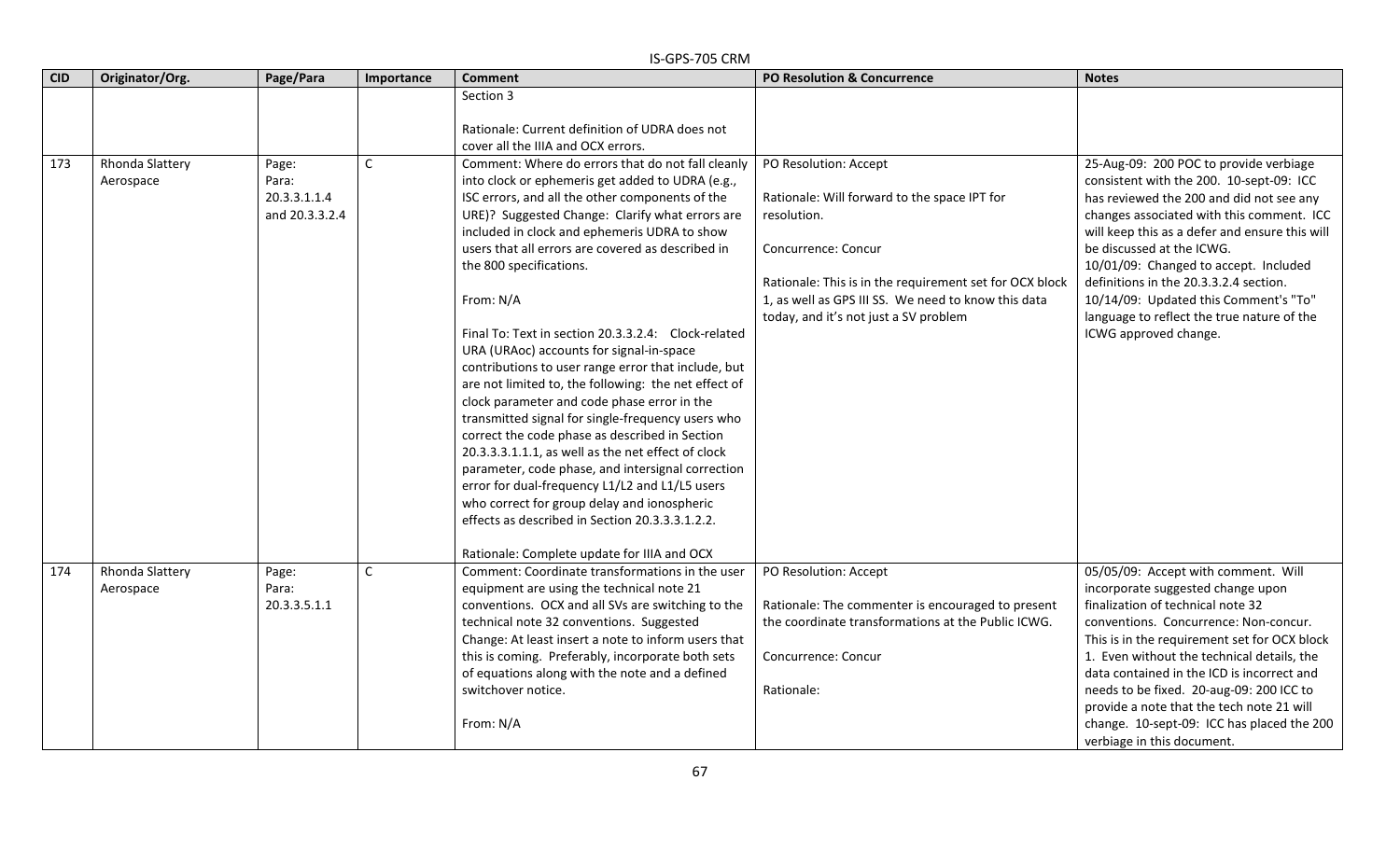|            |                         |                                            |              | IS-GPS-705 CRM                                                                                                                                                                                                                                                                                                                                                                                                                                                                                          |                                                                          |                                                                                                                                                                                                                                       |
|------------|-------------------------|--------------------------------------------|--------------|---------------------------------------------------------------------------------------------------------------------------------------------------------------------------------------------------------------------------------------------------------------------------------------------------------------------------------------------------------------------------------------------------------------------------------------------------------------------------------------------------------|--------------------------------------------------------------------------|---------------------------------------------------------------------------------------------------------------------------------------------------------------------------------------------------------------------------------------|
| <b>CID</b> | Originator/Org.         | Page/Para                                  | Importance   | <b>Comment</b>                                                                                                                                                                                                                                                                                                                                                                                                                                                                                          | PO Resolution & Concurrence                                              | <b>Notes</b>                                                                                                                                                                                                                          |
|            |                         |                                            |              | Final To: The equations described in this section<br>are based on (International Earth Rotation and<br>Reference Systems Service) IERS Technical Note<br>21. However, these equations will be updated to<br>a new Technical Note in the next revision.<br>Rationale:                                                                                                                                                                                                                                    |                                                                          |                                                                                                                                                                                                                                       |
| 175        | Chris Sedgwick<br>2SOPS | Page: 5<br>Para: Figure 3-<br>$\mathbf{1}$ | $\mathsf{S}$ | Comment: Remove references to Block II satellites<br>in the figure and any other reference in the IS.<br>Last Blk II (SVN 15) disposed 6 Apr 07.<br>From: 6.2.2.2 Operational SVs. The operational<br>satellites are designated Block II, Block IIA<br>6.2.2.2.1 Block II SVs. See paragraph 6.2.2.2.1 of<br>ISGPS-200. There satellites do not broadcast the<br>L5 signal.<br>Final To: 6.2.2.2 Operational SVs. The operational<br>satellites are designated Block II, Block IIA<br>N/A<br>Rationale: | PO Resolution: Accept<br>Rationale:<br>Concurrence: Concur<br>Rationale: | The change will be made upon confirmation<br>that all Block II satellites are in disposal<br>orbits without any chance of becoming<br>reactivated. 50 SW Concur, 1 May 09. 10-<br>sept-09: removed all references to Block II<br>SVs. |
| 176        | john buckley<br>SE&I    | Page:<br>Para: 3.3.1.6.1                   | <sub>S</sub> | Comment: added "normal" to text to match 200<br>document.<br>From: ""<br>Final To: "normal"<br>Rationale: document synchronization.                                                                                                                                                                                                                                                                                                                                                                     | PO Resolution: Accept<br>Rationale:<br>Concurrence: Concur<br>Rationale: | 10/14/09: this change was incorporated<br>during the Commentor TIM review on<br>7/30/09.                                                                                                                                              |
| 177        | john buckley<br>SE&I    | Page:<br>Para: 3.3.1.6                     | <sub>S</sub> | Comment: see 200 for the potential change in<br>section 3.3.1.6 with respect to the clarification to<br>change "power gain" to "antenna gain." there is<br>an open action item 18<br>From: off-axis power gain<br>Final To: off-axis relative power (referenced to<br>meak transmitted power)                                                                                                                                                                                                           | PO Resolution: Accept<br>Rationale:<br>Concurrence: Concur<br>Rationale: | 10/14/09: this change was incorporated<br>during the Commentor TIM review on<br>8/27/09.                                                                                                                                              |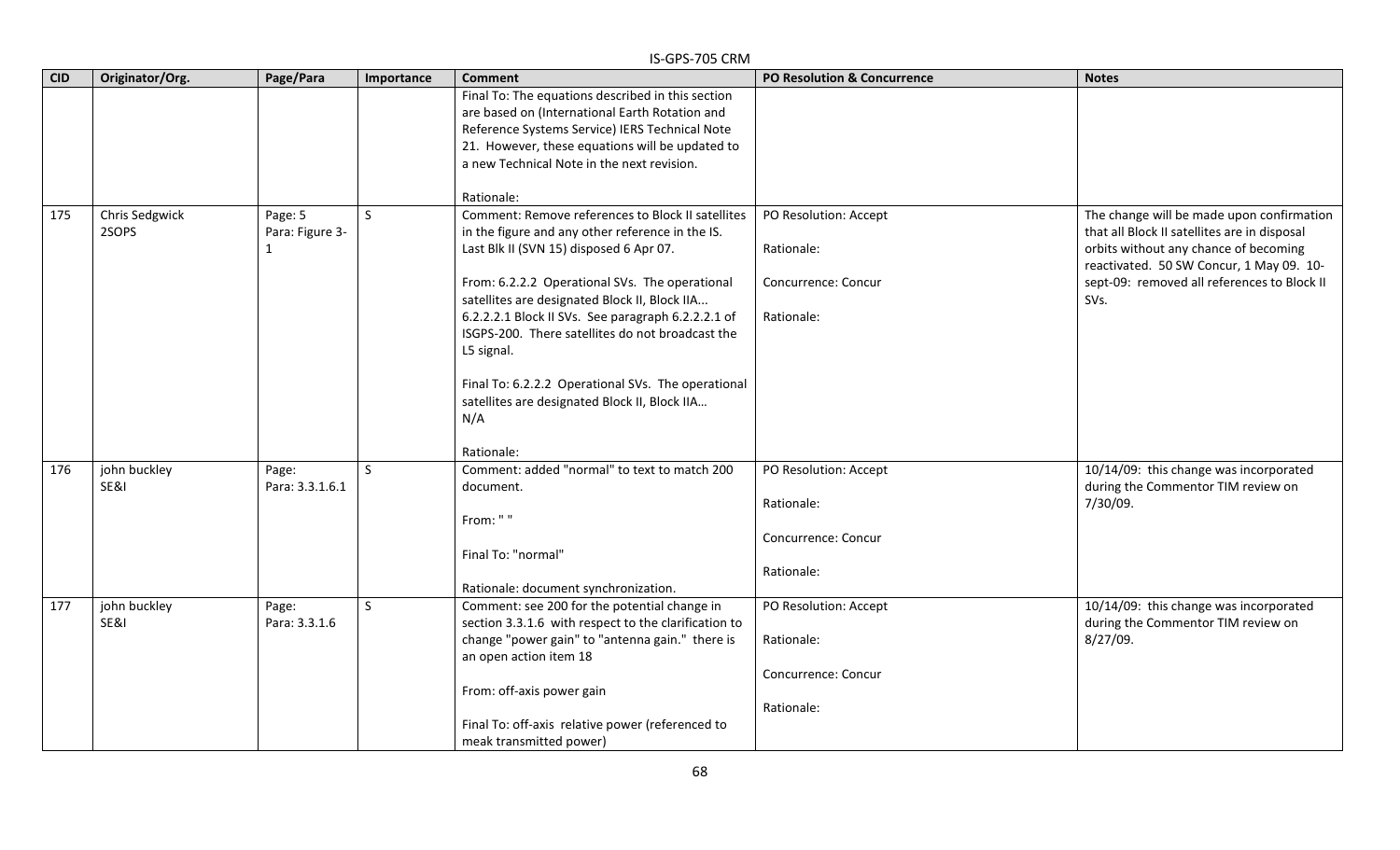|            |                 |                |              | IS-GPS-705 CRM                                     |                             |              |
|------------|-----------------|----------------|--------------|----------------------------------------------------|-----------------------------|--------------|
| <b>CID</b> | Originator/Org. | Page/Para      | Importance   | <b>Comment</b>                                     | PO Resolution & Concurrence | <b>Notes</b> |
|            |                 |                |              | Rationale:                                         |                             |              |
| 178        | john buckley    | Page:          | $\mathsf{S}$ | Comment: The definition the NAV message needs      | PO Resolution: Defer        |              |
|            | SE&I            | Para:          |              | to be reviwed throughout the document. In some     |                             |              |
|            |                 |                |              | instances, the "NAV" reference should be "CNAV"    | Rationale:                  |              |
|            |                 |                |              | since we are dealing with the L5 signal. An Action |                             |              |
|            |                 |                |              | Item from the 1-Oct-09 ICWG was also generated.    | Concurrence: Concur         |              |
|            |                 |                |              | From: NAV                                          | Rationale:                  |              |
|            |                 |                |              | Final To: CNAV                                     |                             |              |
|            |                 |                |              | Rationale:                                         |                             |              |
| 179        | john buckley    | Page:          | $\mathsf{A}$ | Comment: Various formatting changes will take      | PO Resolution: Defer        |              |
|            | SE&I            | Para:          |              | place to properly place this document into         |                             |              |
|            |                 |                |              | DOORS.                                             | Rationale:                  |              |
|            |                 |                |              | From:                                              | Concurrence: Concur         |              |
|            |                 |                |              | Final To:                                          | Rationale:                  |              |
|            |                 |                |              | Rationale:                                         |                             |              |
| 180        | john buckley    | Page:          | $\mathsf{A}$ | Comment: added verbiage to match the ICWG          | PO Resolution: Accept       |              |
|            | SE&I            | Para: 3.1      |              | oonsensus. This supports GPS III Proposals         |                             |              |
|            |                 |                |              |                                                    | Rationale:                  |              |
|            |                 |                |              | From: "planned future Block III SVs"               |                             |              |
|            |                 |                |              |                                                    | Concurrence: Concur         |              |
|            |                 |                |              | Final To: "subsequent Blocks of SVs"               | Rationale:                  |              |
|            |                 |                |              | Rationale:                                         |                             |              |
| 181        | john buckley    | Page:          | $\mathsf{S}$ | Comment: After 10/01/09 ICWG discussion, the       | PO Resolution: Accept       |              |
|            | SE&I            | Para:          |              | stakeholders agreed that a statement for the user  |                             |              |
|            |                 | 20.3.3.1.1.4   |              | to use the "upper Bound of the URA value should    | Rationale:                  |              |
|            |                 | and 20.3.3.2.4 |              | be written in document.                            |                             |              |
|            |                 |                |              |                                                    | Concurrence: Concur         |              |
|            |                 |                |              | From: N/A                                          |                             |              |
|            |                 |                |              |                                                    | Rationale:                  |              |
|            |                 |                |              | Final To: Integrity properties of the URA are      |                             |              |
|            |                 |                |              | specified with respect to the upper bound values   |                             |              |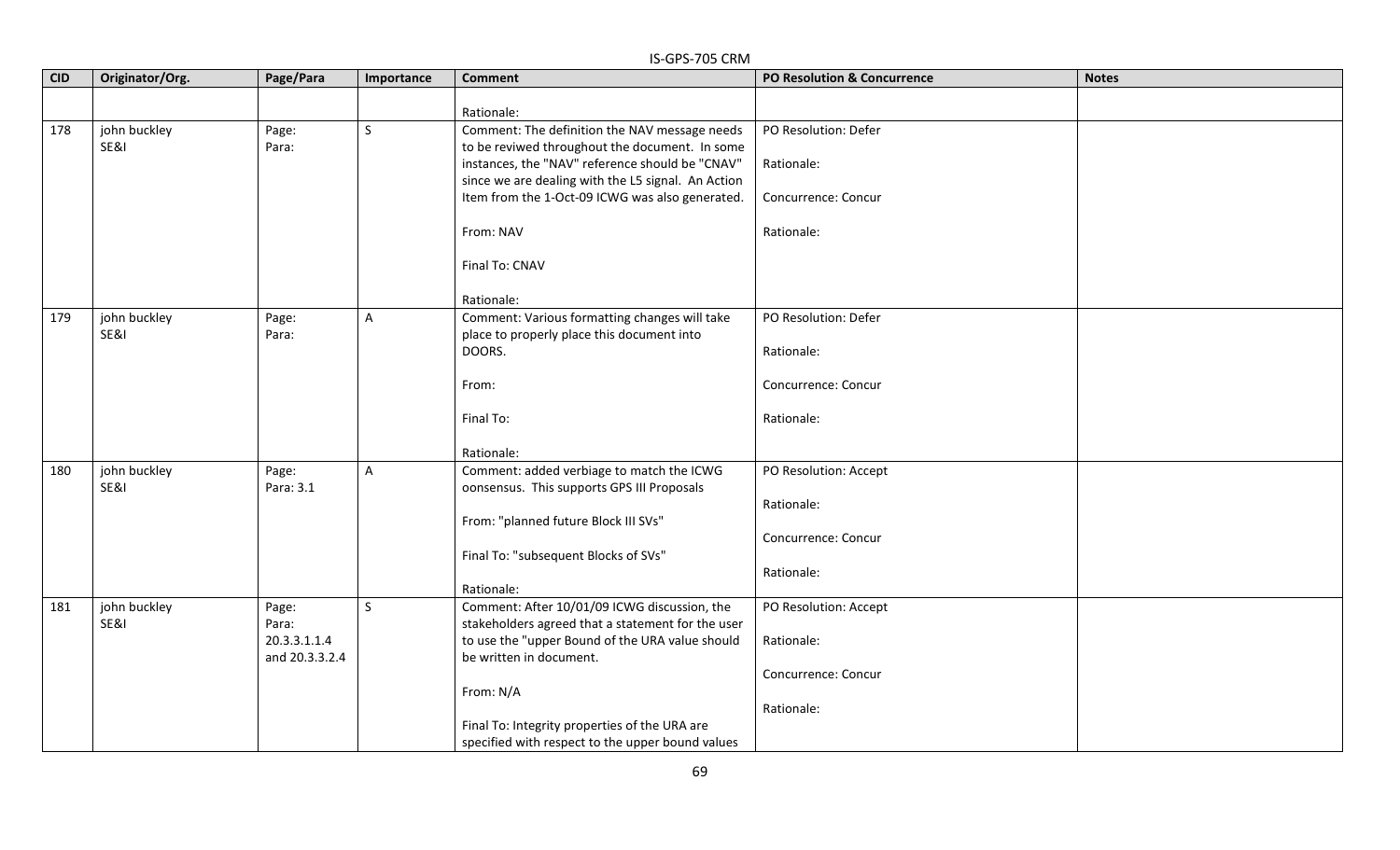|            | IS-GPS-705 CRM  |                 |              |                                                     |                                        |              |  |  |
|------------|-----------------|-----------------|--------------|-----------------------------------------------------|----------------------------------------|--------------|--|--|
| <b>CID</b> | Originator/Org. | Page/Para       | Importance   | <b>Comment</b>                                      | <b>PO Resolution &amp; Concurrence</b> | <b>Notes</b> |  |  |
|            |                 |                 |              | of the URA index (see 20.3.3.1.1)                   |                                        |              |  |  |
|            |                 |                 |              |                                                     |                                        |              |  |  |
|            |                 |                 |              | Rationale:                                          |                                        |              |  |  |
| 182        | john buckley    | Page:           | $\mathsf{A}$ | Comment: Updated the section #'ing for the IS-      | PO Resolution: Accept                  |              |  |  |
|            | SE&I            | Para: 6.2.2.2.2 |              | GPS-200 document.                                   |                                        |              |  |  |
|            |                 | $-6.2.2.2.6$    |              |                                                     | Rationale:                             |              |  |  |
|            |                 |                 |              | From:                                               |                                        |              |  |  |
|            |                 |                 |              |                                                     | Concurrence: Concur                    |              |  |  |
|            |                 |                 |              | Final To:                                           |                                        |              |  |  |
|            |                 |                 |              | Rationale:                                          | Rationale:                             |              |  |  |
| 183        | john buckley    | Page:           | $\mathsf{A}$ | Comment: document was updated on 3/6/08 and         | PO Resolution: Accept                  |              |  |  |
|            | SE&I            | Para: 6.3.1     |              | has been ICWG approved                              |                                        |              |  |  |
|            |                 |                 |              |                                                     | Rationale:                             |              |  |  |
|            |                 |                 |              | From: "due to"                                      |                                        |              |  |  |
|            |                 |                 |              |                                                     | Concurrence: Concur                    |              |  |  |
|            |                 |                 |              | Final To: "resultant of"                            |                                        |              |  |  |
|            |                 |                 |              |                                                     | Rationale:                             |              |  |  |
|            |                 |                 |              | Rationale:                                          |                                        |              |  |  |
| 184        | john buckley    | Page:           | $\mathsf{A}$ | Comment: verfied there was a previously ICWG        | PO Resolution: Accept                  |              |  |  |
|            | SE&I            | Para:           |              | approved change in the document from 9/24/08        |                                        |              |  |  |
|            |                 | 20.3.3.1.1 and  |              |                                                     | Rationale:                             |              |  |  |
|            |                 | 20.3.3.1.3      |              | From: N/A                                           |                                        |              |  |  |
|            |                 |                 |              |                                                     | Concurrence: Concur                    |              |  |  |
|            |                 |                 |              | Final To: (Block IIF) or SV (Block IIIA)            |                                        |              |  |  |
|            |                 |                 |              |                                                     | Rationale:                             |              |  |  |
|            |                 |                 |              | Rationale:                                          |                                        |              |  |  |
| 185        | john buckley    | Page:           | $\mathsf{S}$ | Comment: from ICWG discussion, it was decided       | PO Resolution: Accept                  |              |  |  |
|            | SE&I            | Para:           |              | to change the "shall" stamement in the first        |                                        |              |  |  |
|            |                 | 20.3.3.2.1      |              | paragraph to read as a staement of current as-      | Rationale:                             |              |  |  |
|            |                 |                 |              | built configuration.                                | Concurrence: Concur                    |              |  |  |
|            |                 |                 |              | From: The clock parameters in a data set shall be   |                                        |              |  |  |
|            |                 |                 |              | valid during the interval of time in which they are | Rationale:                             |              |  |  |
|            |                 |                 |              | transmitted and shall remain valid for an           |                                        |              |  |  |
|            |                 |                 |              | additional period of time after transmission of the |                                        |              |  |  |
|            |                 |                 |              | next data set has started.                          |                                        |              |  |  |
|            |                 |                 |              |                                                     |                                        |              |  |  |
|            |                 |                 |              | Final To: The parameters are applicable during the  |                                        |              |  |  |

70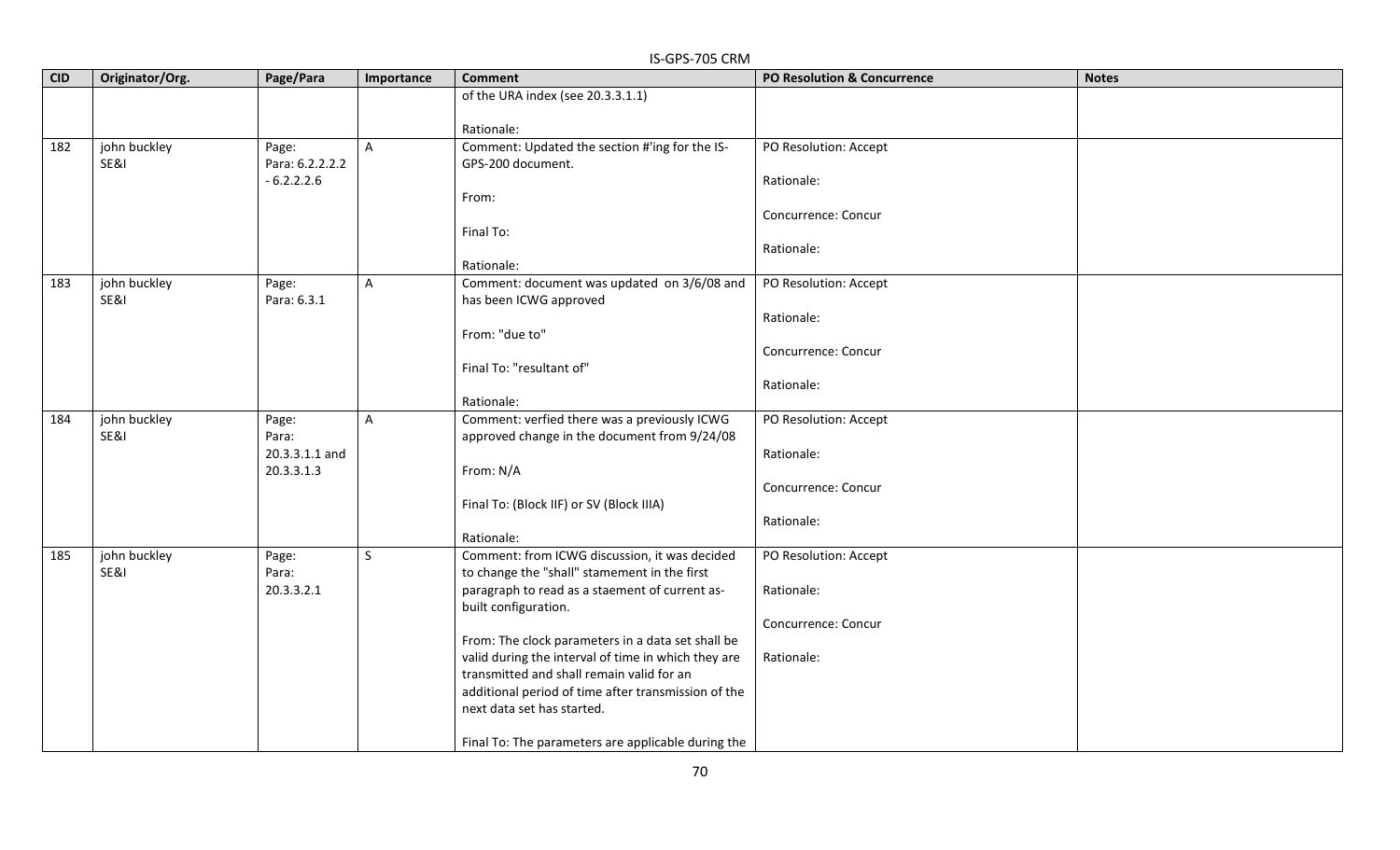|            |                      |                             |              | IS-GPS-705 CRM                                                                                                                                                                                                                                                                                                                                                                                                                                                                                                                                                                                                                                                                                                                                                                                                                                                                                                                                  |                                                                          |                                                                                                                                                                                                                                                                                                                                                                                                       |
|------------|----------------------|-----------------------------|--------------|-------------------------------------------------------------------------------------------------------------------------------------------------------------------------------------------------------------------------------------------------------------------------------------------------------------------------------------------------------------------------------------------------------------------------------------------------------------------------------------------------------------------------------------------------------------------------------------------------------------------------------------------------------------------------------------------------------------------------------------------------------------------------------------------------------------------------------------------------------------------------------------------------------------------------------------------------|--------------------------------------------------------------------------|-------------------------------------------------------------------------------------------------------------------------------------------------------------------------------------------------------------------------------------------------------------------------------------------------------------------------------------------------------------------------------------------------------|
| <b>CID</b> | Originator/Org.      | Page/Para                   | Importance   | <b>Comment</b>                                                                                                                                                                                                                                                                                                                                                                                                                                                                                                                                                                                                                                                                                                                                                                                                                                                                                                                                  | <b>PO Resolution &amp; Concurrence</b>                                   | <b>Notes</b>                                                                                                                                                                                                                                                                                                                                                                                          |
|            |                      |                             |              | time in which they are transmitted. Beyond that<br>time they are still applicable, however, the most<br>recent data set should be used since the accuracy<br>degrades over time.<br>Rationale:                                                                                                                                                                                                                                                                                                                                                                                                                                                                                                                                                                                                                                                                                                                                                  |                                                                          |                                                                                                                                                                                                                                                                                                                                                                                                       |
| 186        | john buckley<br>SE&I | Page:<br>Para: 3.3.4        | <sub>S</sub> | Comment: ICC has confirmed that there is no shall<br>statement (i.e. requirement) for the information<br>in the 2nd paragraph starting with "The L5 CNAV<br>data contains the requisite data for relating GPS<br>time" This comment was brought up (by GPC)<br>and rejected earlier(see comment #73 of this<br>CRM), however, ICC believes that it should be<br>revisited. need to synch up with the IS-200<br>From: "The L5 CNAV data contains the requisite<br>data for relating GPS time to UTC. The accuracy of<br>this data during the transmission interval will be<br>such that it relates GPS time to UTC (USNO) to<br>within 90.0 nanoseconds (one sigma)."<br>Final To: "The L5 CNAV data contains the requisite<br>data for relating GPS time to UTC. The accuracy of<br>this data during the transmission interval shall be<br>such that it relates GPS time to UTC (USNO) to<br>within 90.0 nanoseconds (one sigma).<br>Rationale: | PO Resolution: Defer<br>Rationale:<br>Concurrence: Concur<br>Rationale:  | (05/21/09): 8/6/09: ICC to take action to<br>determine if this requirement is in the SYS-<br>800 doc. 13-aug-09: refer to AI #26 for<br>resolution. 10-sept-09: ICC has confirmed<br>that AI#26 is still open, thus the comment<br>must be deferred.<br>10/01/09: Changed to reject. 1.5 ns is only<br>required once OCX comes on-line.<br>Concurred to by Chris H. Awaiting<br>concurrence from GPC. |
| 186        | john buckley<br>SE&I | Page: 15<br>Para: 3.3.1.7.1 | <sub>S</sub> | Comment: Updated documentat the 10/01/09<br>ICWG real-time to accomoate for the 95%<br>probablilty upadate from the 2 sigma<br>From: 3.3.1.7.1 Group Delay Uncertainty. The<br>effective uncertainty of the group delays shall not<br>exceed 3.0 nanoseconds (two sigma).<br>Final To: 3.3.1.7.1 Group Delay Uncertainty. The<br>effective uncertainty of the group delays shall not<br>exceed 3.0 nanoseconds (95% probability).                                                                                                                                                                                                                                                                                                                                                                                                                                                                                                               | PO Resolution: Accept<br>Rationale:<br>Concurrence: Concur<br>Rationale: |                                                                                                                                                                                                                                                                                                                                                                                                       |